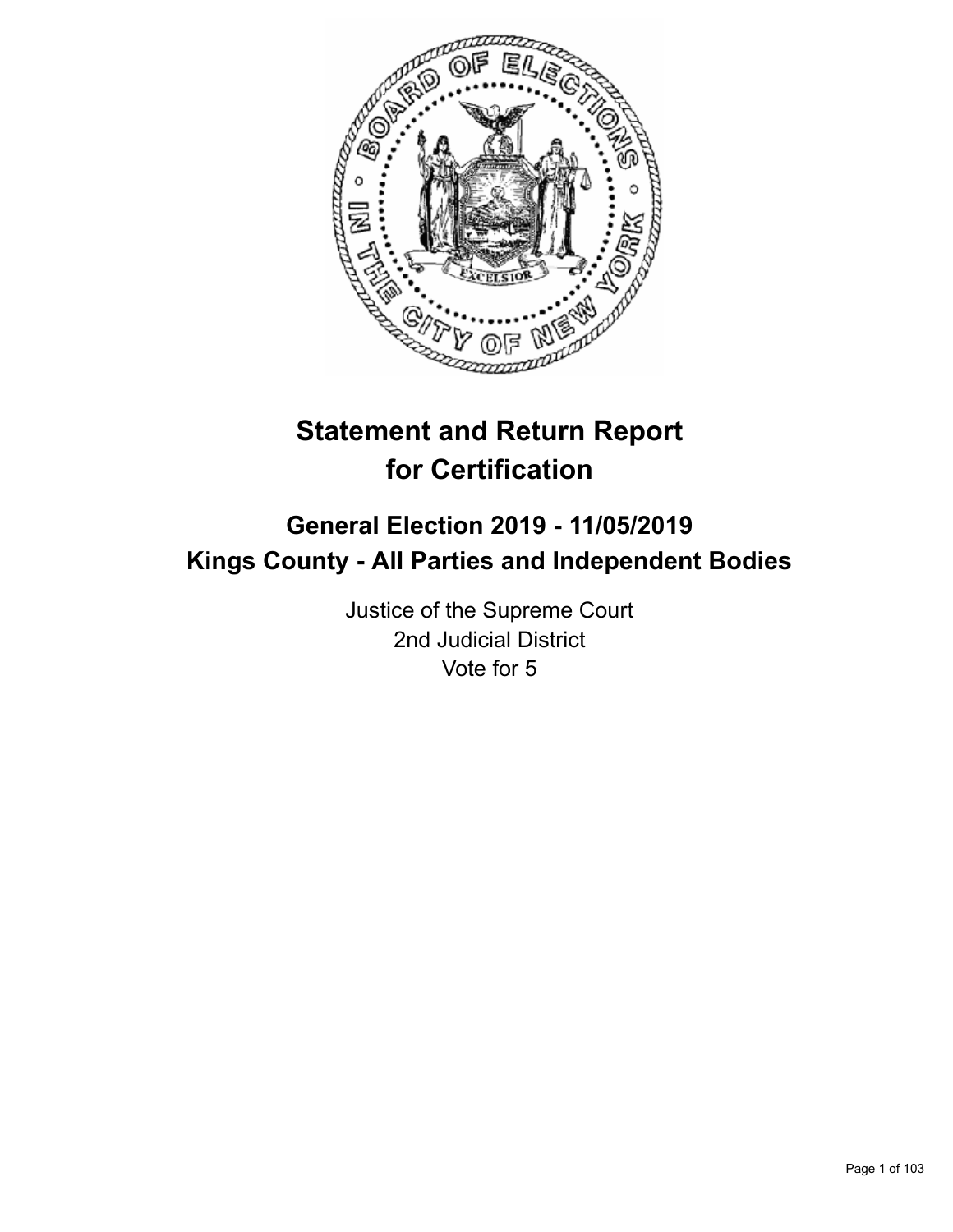

| PUBLIC COUNTER                                           | 10,193         |
|----------------------------------------------------------|----------------|
| MANUALLY COUNTED EMERGENCY                               | 1              |
| <b>ABSENTEE / MILITARY</b>                               | 245            |
| <b>AFFIDAVIT</b>                                         | 65             |
| <b>Total Ballots</b>                                     | 10,504         |
| Less - Inapplicable Federal/Special Presidential Ballots | 0              |
| <b>Total Applicable Ballots</b>                          | 10,504         |
| REINALDO E. RIVERA (DEMOCRATIC)                          | 5,600          |
| REINALDO E. RIVERA (REPUBLICAN)                          | 2,125          |
| REINALDO E. RIVERA (CONSERVATIVE)                        | 404            |
| ESTHER MORGENSTERN (DEMOCRATIC)                          | 5,300          |
| ESTHER MORGENSTERN (REPUBLICAN)                          | 2,197          |
| ESTHER MORGENSTERN (CONSERVATIVE)                        | 399            |
| DONALD S. KURTZ (DEMOCRATIC)                             | 5,315          |
| DONALD S. KURTZ (REPUBLICAN)                             | 2,133          |
| DONALD S. KURTZ (CONSERVATIVE)                           | 416            |
| ROSEMARIE MONTALBANO (DEMOCRATIC)                        | 5,437          |
| ROSEMARIE MONTALBANO (REPUBLICAN)                        | 2,111          |
| ROSEMARIE MONTALBANO (CONSERVATIVE)                      | 392            |
| STEVEN Z. MOSTOFSKY (DEMOCRATIC)                         | 5,188          |
| STEVEN Z. MOSTOFSKY (REPUBLICAN)                         | 2,233          |
| STEVEN Z. MOSTOFSKY (CONSERVATIVE)                       | 414            |
| ABE SIBERSTEIN (WRITE-IN)                                | 1              |
| ABRAHAM ASHENBERO (WRITE-IN)                             | 1              |
| ABRAHAM MAYERFIELD (WRITE-IN)                            | 1              |
| ALEXANDRA KOLLONTAI (WRITE-IN)                           | $\mathbf{1}$   |
| ALTON MADDOX JR (WRITE-IN)                               | 1              |
| AMELIA DWECK (WRITE-IN)                                  | $\overline{2}$ |
| ANDREW WINDSOR II (WRITE-IN)                             | $\mathbf{1}$   |
| ANTHONY DE SALVO (WRITE-IN)                              | 1              |
| ANTHONY LAMBERT (WRITE-IN)                               | 1              |
| ANTONINE SCALIA (WRITE-IN)                               | 1              |
| ARTHUR GRUENER (WRITE-IN)                                | 2              |
| ARTHUR WOLF (WRITE-IN)                                   | 1              |
| <b>BARON TRUMP (WRITE-IN)</b>                            | $\mathbf{1}$   |
| BERNIE SANDERS (WRITE-IN)                                | 2              |
| BERTA CACARES (WRITE-IN)                                 | 1              |
| <b>BOB THOMPSON (WRITE-IN)</b>                           | 1              |
| CAMILLE D MESSINE (WRITE-IN)                             | 1              |
| CHARLES FINKELSTEIN (WRITE-IN)                           | $\overline{2}$ |
| CHARLOTTE ORRIN (WRITE-IN)                               | $\mathbf{1}$   |
| CHINYELA UDOH (WRITE-IN)                                 | 1              |
| DEAM KUSAKABE (WRITE-IN)                                 | 1              |
| DEVIN BALKIND (WRITE-IN)                                 | 1              |
| DICK HURTZ (WRITE-IN)                                    | 1              |
| DONALD J. TRUMP (WRITE-IN)                               | 2              |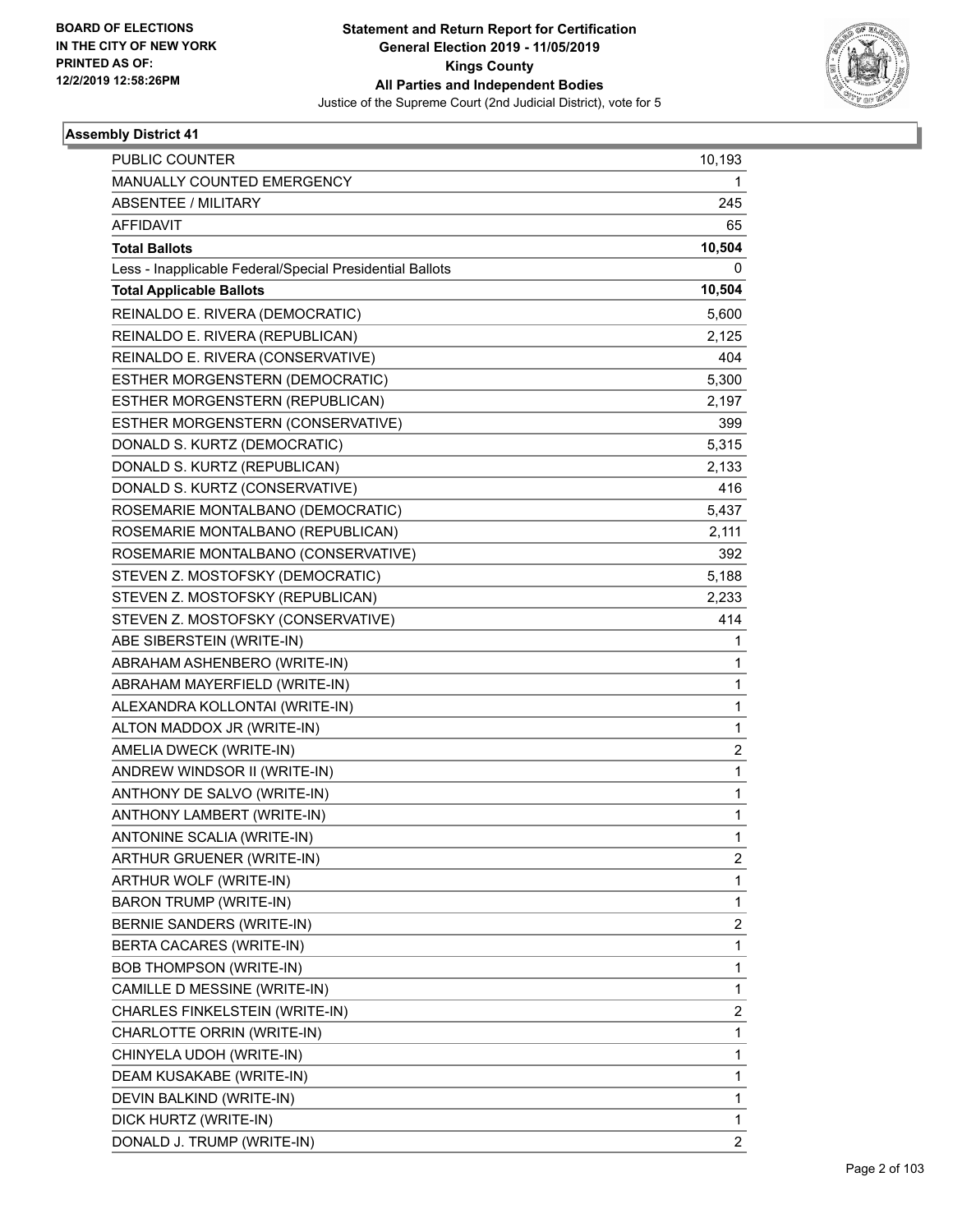

| DONALD J. TRUMP JR (WRITE-IN)      | 1            |
|------------------------------------|--------------|
| DONALD MARCUS (WRITE-IN)           | $\mathbf{1}$ |
| ELIMELECH HAMEL (WRITE-IN)         | 1            |
| ELIZABETH MAY (WRITE-IN)           | 2            |
| EMIL SOSKIN (WRITE-IN)             | 1            |
| ERIC TRUMP (WRITE-IN)              | 1            |
| ERIK PISTEK (WRITE-IN)             | 1            |
| ERROL LEWIS (WRITE-IN)             | 1            |
| ESTEE GELMAN (WRITE-IN)            | 1            |
| ESTHER FRUMKIN (WRITE-IN)          | 1            |
| GLENN KUSHEL ESQ (WRITE-IN)        | 1            |
| <b>GREG RABBIT (WRITE-IN)</b>      | 1            |
| HILDA VON GONERIL (WRITE-IN)       | 1            |
| IRA BERKOWITZ (WRITE-IN)           | 1            |
| ISAAC MAYERFIELD (WRITE-IN)        | 1            |
| IVANKA TRUMP (WRITE-IN)            | 1            |
| JACOB ZELMANOWITZ (WRITE-IN)       | 1            |
| JAMES DEAN (WRITE-IN)              | 1            |
| JEREMY KASHA (WRITE-IN)            | 1            |
| JOE MCCATHY (WRITE-IN)             | 1            |
| JOHN L BAYRES (WRITE-IN)           | 1            |
| JOSEF MAIMON (WRITE-IN)            | 1            |
| JOSEPH C. BORELLI (WRITE-IN)       | 2            |
| JOSEPH JAMES MESSINA (WRITE-IN)    | 1            |
| JOSEPH MARKS (WRITE-IN)            | 1            |
| JUDAH A ZELMANOVITZ (WRITE-IN)     | 1            |
| KATHERINE SCREEN (WRITE-IN)        | 1            |
| KOPAL LEVIT (WRITE-IN)             | 1            |
| LAVAR BALL (WRITE-IN)              | 1            |
| LEANNE WOOD (WRITE-IN)             | 2            |
| MANRAJ SEKHON (WRITE-IN)           | 1            |
| MARIANNE VON EDMOND (WRITE-IN)     | $\mathbf{1}$ |
| MAYER MAYERFIELD (WRITE-IN)        | 1            |
| MENACHEM D. ZELMANOWITZ (WRITE-IN) | 1            |
| MENACHEM ZELMANOVITZ (WRITE-IN)    | 1            |
| MIKE ETCHOBEHORE (WRITE-IN)        | 1            |
| MIKE HUNT (WRITE-IN)               | 1            |
| MITCHELL COOPERSMITHS (WRITE-IN)   | 1            |
| NICHOLAS DAKA (WRITE-IN)           | 2            |
| PAT KIERMAN (WRITE-IN)             | 1            |
| PATRIA FRIAS-COLON (WRITE-IN)      | 1            |
| PATRICK O'SULLIVAN (WRITE-IN)      | 1            |
| PAUL VAYGEN (WRITE-IN)             | 1            |
| PETER W. BRENNAN (WRITE-IN)        | 1            |
| PHILIP SMALLS (WRITE-IN)           | 1            |
| RAND PAUL (WRITE-IN)               | $\mathbf{2}$ |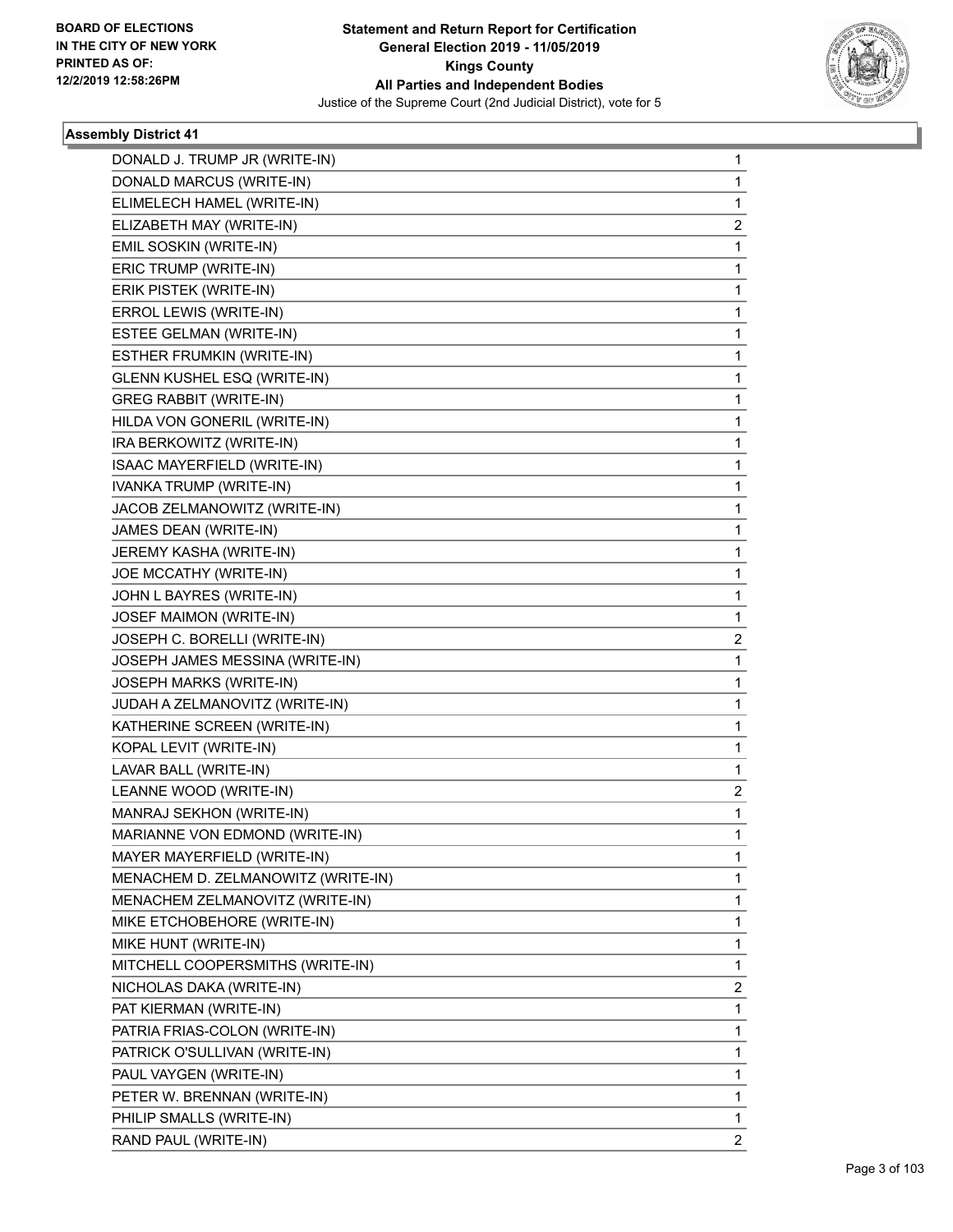

| ROBERT GANCOLA (WRITE-IN)                 |                |
|-------------------------------------------|----------------|
| RON RUSKIN (WRITE-IN)                     |                |
| RUDOLPH GIULIANI (WRITE-IN)               | $\overline{2}$ |
| SABRINA YEVDAYEVOV (WRITE-IN)             |                |
| SAUL STEIN (WRITE-IN)                     | $\overline{2}$ |
| SHIRA MAYERFIELD (WRITE-IN)               |                |
| SILVIA FEDERICI (WRITE-IN)                | 1              |
| STAN MELAMED (WRITE-IN)                   | 1              |
| STEPHEN ABRAMSON (WRITE-IN)               | 1              |
| STEPHEN MANNIX (WRITE-IN)                 | 1              |
| TIMOTHY GOUGH (WRITE-IN)                  | 1              |
| TONY KIM (WRITE-IN)                       |                |
| UNATTRIBUTABLE WRITE-IN (WRITE-IN)        | 112            |
| UNCOUNTED WRITE-IN PER STATUTE (WRITE-IN) | 1              |
| VINCENT F MARTUSCILLO (WRITE-IN)          | 1              |
| WARREN LEWIS (WRITE-IN)                   | 1              |
| WESLEY PAISLEY (WRITE-IN)                 | $\overline{2}$ |
| YEHOSHUA SHAMEL (WRITE-IN)                | 1              |
| ZIPORA MAYERFIELD (WRITE-IN)              | 1              |
| <b>Total Votes</b>                        | 39,877         |
| Unrecorded                                | 12,643         |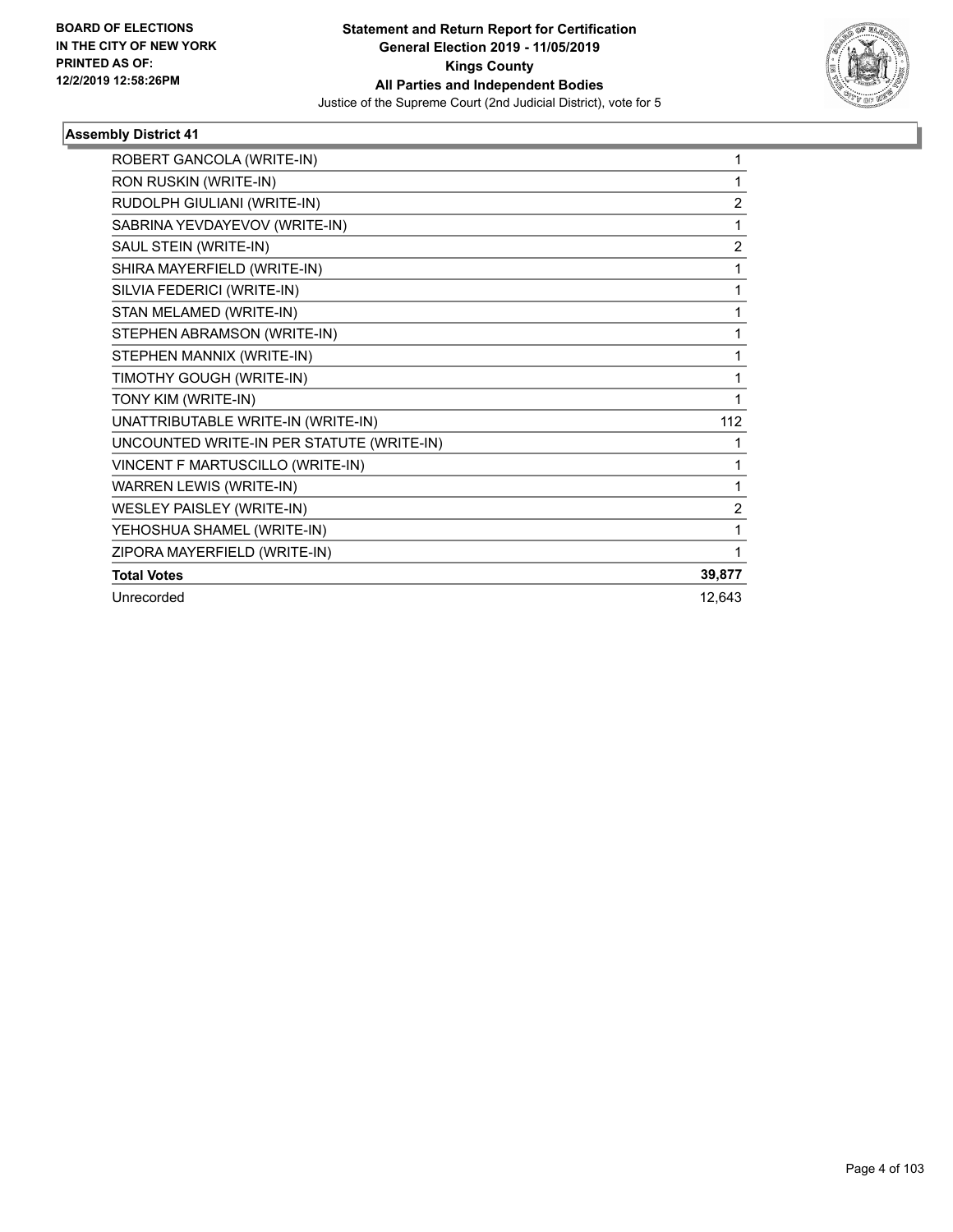

| PUBLIC COUNTER                                           | 12,780                  |
|----------------------------------------------------------|-------------------------|
| MANUALLY COUNTED EMERGENCY                               | 0                       |
| <b>ABSENTEE / MILITARY</b>                               | 228                     |
| <b>AFFIDAVIT</b>                                         | 162                     |
| <b>Total Ballots</b>                                     | 13,170                  |
| Less - Inapplicable Federal/Special Presidential Ballots | 0                       |
| <b>Total Applicable Ballots</b>                          | 13,170                  |
| REINALDO E. RIVERA (DEMOCRATIC)                          | 9,527                   |
| REINALDO E. RIVERA (REPUBLICAN)                          | 567                     |
| REINALDO E. RIVERA (CONSERVATIVE)                        | 150                     |
| ESTHER MORGENSTERN (DEMOCRATIC)                          | 8,988                   |
| ESTHER MORGENSTERN (REPUBLICAN)                          | 637                     |
| ESTHER MORGENSTERN (CONSERVATIVE)                        | 186                     |
| DONALD S. KURTZ (DEMOCRATIC)                             | 8,905                   |
| DONALD S. KURTZ (REPUBLICAN)                             | 594                     |
| DONALD S. KURTZ (CONSERVATIVE)                           | 170                     |
| ROSEMARIE MONTALBANO (DEMOCRATIC)                        | 9,231                   |
| ROSEMARIE MONTALBANO (REPUBLICAN)                        | 543                     |
| ROSEMARIE MONTALBANO (CONSERVATIVE)                      | 148                     |
| STEVEN Z. MOSTOFSKY (DEMOCRATIC)                         | 8,629                   |
| STEVEN Z. MOSTOFSKY (REPUBLICAN)                         | 721                     |
| STEVEN Z. MOSTOFSKY (CONSERVATIVE)                       | 182                     |
| AARON LUTZ-KINEY (WRITE-IN)                              | 1                       |
| ABRAHAM ABESAZ-HASSEN (WRITE-IN)                         | 1                       |
| ABRAHAM HASSER (WRITE-IN)                                | $\mathbf{1}$            |
| AL SHARPTON (WRITE-IN)                                   | $\mathbf{1}$            |
| ALAINA CHISHOLM (WRITE-IN)                               | 1                       |
| ALLAN MADDOX (WRITE-IN)                                  | $\mathbf{1}$            |
| ALLISON FELDMAN (WRITE-IN)                               | $\mathbf{1}$            |
| ANNIE MATTHEWS (WRITE-IN)                                | 1                       |
| ARCHANA DITTAKAVI (WRITE-IN)                             | $\mathbf{1}$            |
| ARYEH AMOR (WRITE-IN)                                    | $\mathbf{1}$            |
| ARYEH RALBAG (WRITE-IN)                                  | 1                       |
| ASSATA SHAKUR (WRITE-IN)                                 | $\mathbf{1}$            |
| <b>BARRY BINIK (WRITE-IN)</b>                            | $\mathbf{1}$            |
| BECKY BALTICH (WRITE-IN)                                 | 1                       |
| BELL HOOKS (WRITE-IN)                                    | $\mathbf{1}$            |
| BELLA BINIK-HOROWITZ (WRITE-IN)                          | $\mathbf{1}$            |
| BEN MOSKOVITZ (WRITE-IN)                                 | $\mathbf{1}$            |
| <b>BERNIE SANDERS (WRITE-IN)</b>                         | $\mathbf{1}$            |
| BETH BALTIMORE (WRITE-IN)                                | $\overline{\mathbf{c}}$ |
| BETH J ADAMS (WRITE-IN)                                  | $\mathbf 1$             |
| BIRYAMIN BENEDET (WRITE-IN)                              | $\mathbf{1}$            |
| BOB GOODE (WRITE-IN)                                     | $\mathbf{1}$            |
| BRADFORD WOLF (WRITE-IN)                                 | 1                       |
| BRUCE HOROWITZ (WRITE-IN)                                | $\mathbf{1}$            |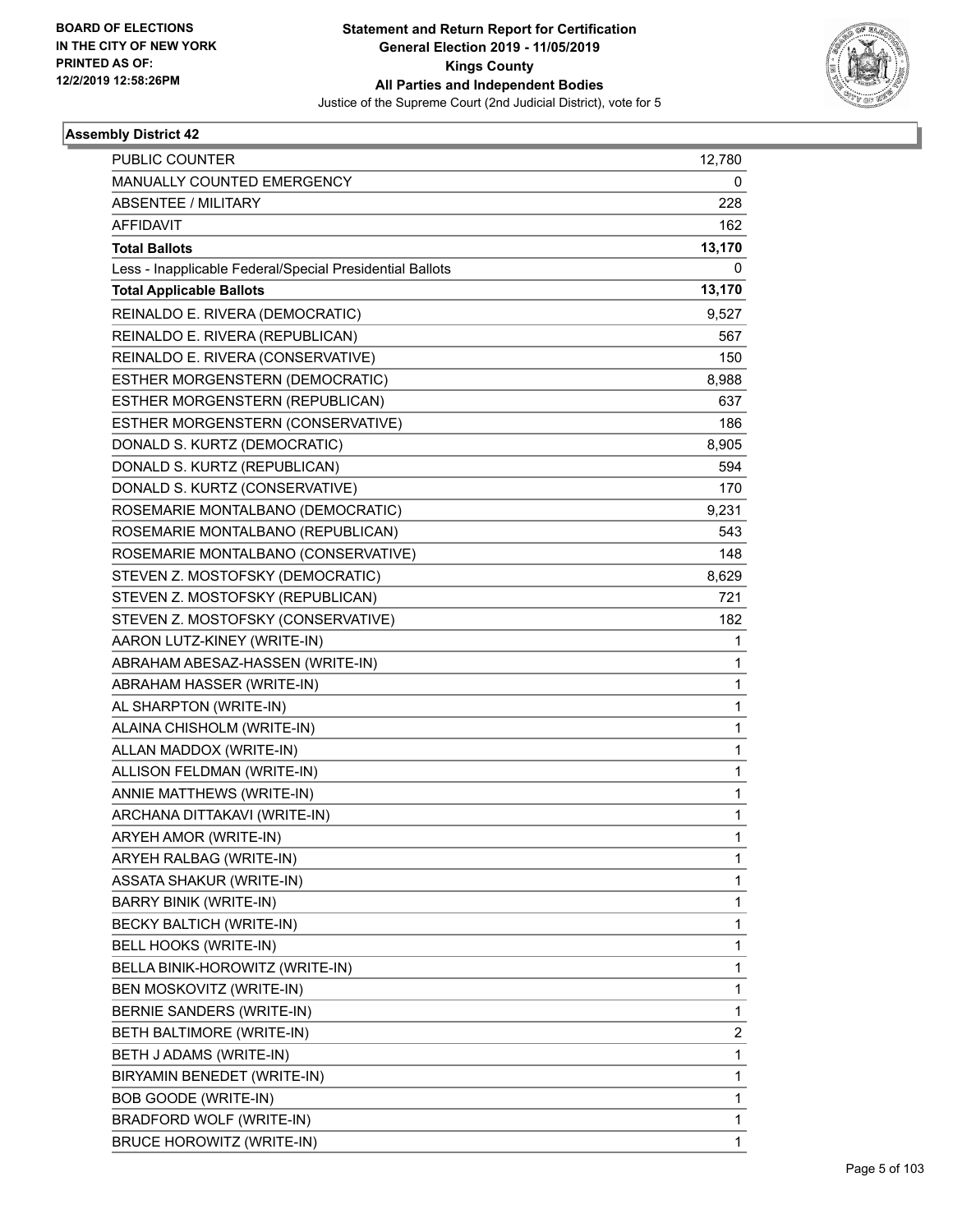

| CANDACE OWENS (WRITE-IN)          | $\mathbf{1}$ |
|-----------------------------------|--------------|
| CHAIN HYMAN (WRITE-IN)            | 1            |
| CHISTIAN HYLTON (WRITE-IN)        | 1            |
| DAN BONGINO (WRITE-IN)            | 1            |
| DANIEL DROMM (WRITE-IN)           | 1            |
| DANIEL GROSS (WRITE-IN)           | 1            |
| DANIEL ZINN (WRITE-IN)            | 1            |
| DAVID BERGER (WRITE-IN)           | 1            |
| DAVID FRAZIER (WRITE-IN)          | 2            |
| DAVID GILBERT (WRITE-IN)          | 1            |
| DENNIS HODNE (WRITE-IN)           | 1            |
| DONNELL SWARES (WRITE-IN)         | 1            |
| DYNISHAL GROSS (WRITE-IN)         | 1            |
| ESTHER ALIX (WRITE-IN)            | 1            |
| EUGENE DEBS (WRITE-IN)            | 1            |
| FRAN LIEBOWITZ (WRITE-IN)         | 1            |
| FREDDY ORAY (WRITE-IN)            | 1            |
| <b>GAVIN MCINNIS (WRITE-IN)</b>   | 1            |
| <b>GERALD NEIMAN (WRITE-IN)</b>   | 1            |
| GIDEON OLIVER (WRITE-IN)          | 2            |
| GILAD SAFANOR (WRITE-IN)          | 1            |
| GILLIAN CASCELL-STIGA (WRITE-IN)  | 1            |
| <b>GRAINNE O NEILL (WRITE-IN)</b> | 1            |
| <b>GREG MATHIS (WRITE-IN)</b>     | 1            |
| JAAN LEAMAN (WRITE-IN)            | 1            |
| JACOB THOMAS (WRITE-IN)           | 1            |
| JAMIE DIMON (WRITE-IN)            | 1            |
| JANELLE MONUE (WRITE-IN)          | 1            |
| JANET PRICE (WRITE-IN)            | 1            |
| JEFFERY RIVERA (WRITE-IN)         | 1            |
| JEFFREY LEWIS (WRITE-IN)          | 1            |
| JESSICA A BROWN (WRITE-IN)        | 1            |
| JOE JOSEPH (WRITE-IN)             | 1            |
| JOHN VITARELLI (WRITE-IN)         | 1            |
| JONATHAN GOODLAR (WRITE-IN)       | 1            |
| JOSHUA MARKS (WRITE-IN)           | 1            |
| JOYCE FRIEDMAN (WRITE-IN)         | 1            |
| KRISTEN EDWARDS (WRITE-IN)        | 1            |
| KRISTEN REXROAT (WRITE-IN)        | 1            |
| KYLE GRISTE (WRITE-IN)            | 1            |
| LAUREN BILASZ (WRITE-IN)          | 1            |
| LAURIE MORMELSTEIN (WRITE-IN)     | 1            |
| LEONARD PELTIER (WRITE-IN)        | 1            |
| LONNIE HACT JR (WRITE-IN)         | 1            |
| LUCY BROWN TURPIN (WRITE-IN)      | 1            |
| MARY LUTZ (WRITE-IN)              | 1            |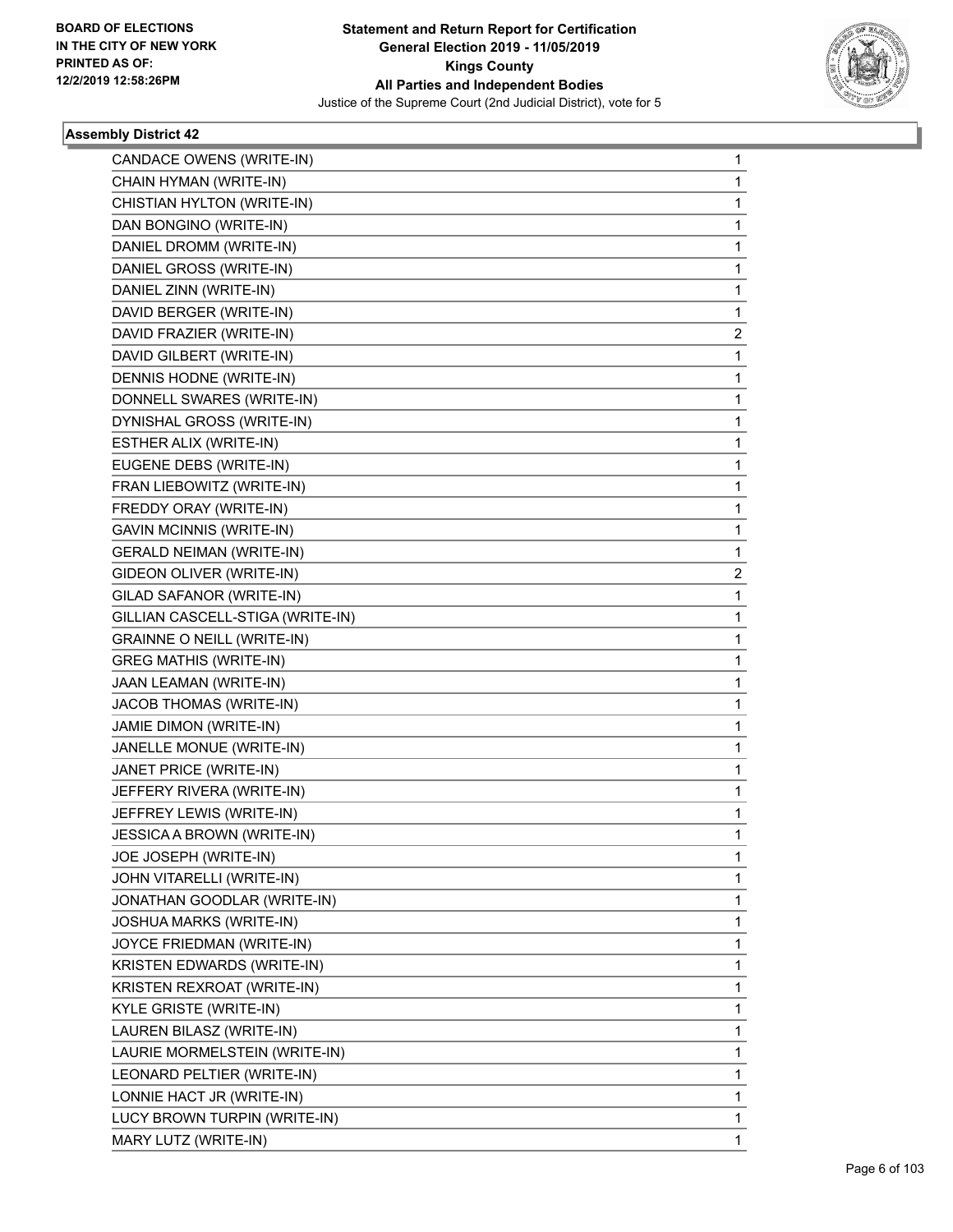

| MICHAEL GOLDBERGER (WRITE-IN)<br>1<br>$\mathbf{1}$<br>MOIRA MELTZER-COHEN (WRITE-IN)<br>MORRIS GEWIRTZ (WRITE-IN)<br>1<br>NICK FUENTES (WRITE-IN)<br>1<br>NICOLE SWARES (WRITE-IN)<br>1<br>NIKI MINAJ (WRITE-IN)<br>1<br>OLIVIA SOHMER (WRITE-IN)<br>1<br>OLIVIA SOHMER ROSENBAUM (WRITE-IN)<br>1<br>PATI MICELI (WRITE-IN)<br>1<br>PAUL STEWART (WRITE-IN)<br>1<br>$\overline{c}$<br>PETER KINEY (WRITE-IN)<br>RIGODIS APLING (WRITE-IN)<br>1<br>RUBEN FULLER-BENNETT (WRITE-IN)<br>1<br>SAM HUMMELSTEIN (WRITE-IN)<br>1<br>SAMUEL HIMMELSTEIN (WRITE-IN)<br>$\mathbf{1}$<br>SEBASTIAN MAGUIRE (WRITE-IN)<br>1<br>1<br>SHELDON HANDLER (WRITE-IN)<br>SHERRY ANN SMITH (WRITE-IN)<br>1<br>THEODORE HASTINGS (WRITE-IN)<br>$\boldsymbol{2}$<br>TIFFANY CABAN (WRITE-IN)<br>1<br>TUCKER CARLSON (WRITE-IN)<br>1<br>UNATTRIBUTABLE WRITE-IN (WRITE-IN)<br>101<br>UNCOUNTED WRITE-IN PER STATUTE (WRITE-IN)<br>3<br>VALERIA RIVERA (WRITE-IN)<br>1<br>VICKI ROTUSCHILD (WRITE-IN)<br>1<br>VICTOR JARADA (WRITE-IN)<br>1<br>WILLIAM CAHILL (WRITE-IN)<br>1<br>ZACH WILLIAMS (WRITE-IN)<br>1<br><b>Total Votes</b><br>49,384 | MEGAN DEMARKIS (WRITE-IN) | 1      |
|------------------------------------------------------------------------------------------------------------------------------------------------------------------------------------------------------------------------------------------------------------------------------------------------------------------------------------------------------------------------------------------------------------------------------------------------------------------------------------------------------------------------------------------------------------------------------------------------------------------------------------------------------------------------------------------------------------------------------------------------------------------------------------------------------------------------------------------------------------------------------------------------------------------------------------------------------------------------------------------------------------------------------------------------------------------------------------------------------------------------|---------------------------|--------|
|                                                                                                                                                                                                                                                                                                                                                                                                                                                                                                                                                                                                                                                                                                                                                                                                                                                                                                                                                                                                                                                                                                                        |                           |        |
|                                                                                                                                                                                                                                                                                                                                                                                                                                                                                                                                                                                                                                                                                                                                                                                                                                                                                                                                                                                                                                                                                                                        |                           |        |
|                                                                                                                                                                                                                                                                                                                                                                                                                                                                                                                                                                                                                                                                                                                                                                                                                                                                                                                                                                                                                                                                                                                        |                           |        |
|                                                                                                                                                                                                                                                                                                                                                                                                                                                                                                                                                                                                                                                                                                                                                                                                                                                                                                                                                                                                                                                                                                                        |                           |        |
|                                                                                                                                                                                                                                                                                                                                                                                                                                                                                                                                                                                                                                                                                                                                                                                                                                                                                                                                                                                                                                                                                                                        |                           |        |
|                                                                                                                                                                                                                                                                                                                                                                                                                                                                                                                                                                                                                                                                                                                                                                                                                                                                                                                                                                                                                                                                                                                        |                           |        |
|                                                                                                                                                                                                                                                                                                                                                                                                                                                                                                                                                                                                                                                                                                                                                                                                                                                                                                                                                                                                                                                                                                                        |                           |        |
|                                                                                                                                                                                                                                                                                                                                                                                                                                                                                                                                                                                                                                                                                                                                                                                                                                                                                                                                                                                                                                                                                                                        |                           |        |
|                                                                                                                                                                                                                                                                                                                                                                                                                                                                                                                                                                                                                                                                                                                                                                                                                                                                                                                                                                                                                                                                                                                        |                           |        |
|                                                                                                                                                                                                                                                                                                                                                                                                                                                                                                                                                                                                                                                                                                                                                                                                                                                                                                                                                                                                                                                                                                                        |                           |        |
|                                                                                                                                                                                                                                                                                                                                                                                                                                                                                                                                                                                                                                                                                                                                                                                                                                                                                                                                                                                                                                                                                                                        |                           |        |
|                                                                                                                                                                                                                                                                                                                                                                                                                                                                                                                                                                                                                                                                                                                                                                                                                                                                                                                                                                                                                                                                                                                        |                           |        |
|                                                                                                                                                                                                                                                                                                                                                                                                                                                                                                                                                                                                                                                                                                                                                                                                                                                                                                                                                                                                                                                                                                                        |                           |        |
|                                                                                                                                                                                                                                                                                                                                                                                                                                                                                                                                                                                                                                                                                                                                                                                                                                                                                                                                                                                                                                                                                                                        |                           |        |
|                                                                                                                                                                                                                                                                                                                                                                                                                                                                                                                                                                                                                                                                                                                                                                                                                                                                                                                                                                                                                                                                                                                        |                           |        |
|                                                                                                                                                                                                                                                                                                                                                                                                                                                                                                                                                                                                                                                                                                                                                                                                                                                                                                                                                                                                                                                                                                                        |                           |        |
|                                                                                                                                                                                                                                                                                                                                                                                                                                                                                                                                                                                                                                                                                                                                                                                                                                                                                                                                                                                                                                                                                                                        |                           |        |
|                                                                                                                                                                                                                                                                                                                                                                                                                                                                                                                                                                                                                                                                                                                                                                                                                                                                                                                                                                                                                                                                                                                        |                           |        |
|                                                                                                                                                                                                                                                                                                                                                                                                                                                                                                                                                                                                                                                                                                                                                                                                                                                                                                                                                                                                                                                                                                                        |                           |        |
|                                                                                                                                                                                                                                                                                                                                                                                                                                                                                                                                                                                                                                                                                                                                                                                                                                                                                                                                                                                                                                                                                                                        |                           |        |
|                                                                                                                                                                                                                                                                                                                                                                                                                                                                                                                                                                                                                                                                                                                                                                                                                                                                                                                                                                                                                                                                                                                        |                           |        |
|                                                                                                                                                                                                                                                                                                                                                                                                                                                                                                                                                                                                                                                                                                                                                                                                                                                                                                                                                                                                                                                                                                                        |                           |        |
|                                                                                                                                                                                                                                                                                                                                                                                                                                                                                                                                                                                                                                                                                                                                                                                                                                                                                                                                                                                                                                                                                                                        |                           |        |
|                                                                                                                                                                                                                                                                                                                                                                                                                                                                                                                                                                                                                                                                                                                                                                                                                                                                                                                                                                                                                                                                                                                        |                           |        |
|                                                                                                                                                                                                                                                                                                                                                                                                                                                                                                                                                                                                                                                                                                                                                                                                                                                                                                                                                                                                                                                                                                                        |                           |        |
|                                                                                                                                                                                                                                                                                                                                                                                                                                                                                                                                                                                                                                                                                                                                                                                                                                                                                                                                                                                                                                                                                                                        |                           |        |
|                                                                                                                                                                                                                                                                                                                                                                                                                                                                                                                                                                                                                                                                                                                                                                                                                                                                                                                                                                                                                                                                                                                        |                           |        |
|                                                                                                                                                                                                                                                                                                                                                                                                                                                                                                                                                                                                                                                                                                                                                                                                                                                                                                                                                                                                                                                                                                                        |                           |        |
|                                                                                                                                                                                                                                                                                                                                                                                                                                                                                                                                                                                                                                                                                                                                                                                                                                                                                                                                                                                                                                                                                                                        |                           |        |
|                                                                                                                                                                                                                                                                                                                                                                                                                                                                                                                                                                                                                                                                                                                                                                                                                                                                                                                                                                                                                                                                                                                        | Unrecorded                | 16,466 |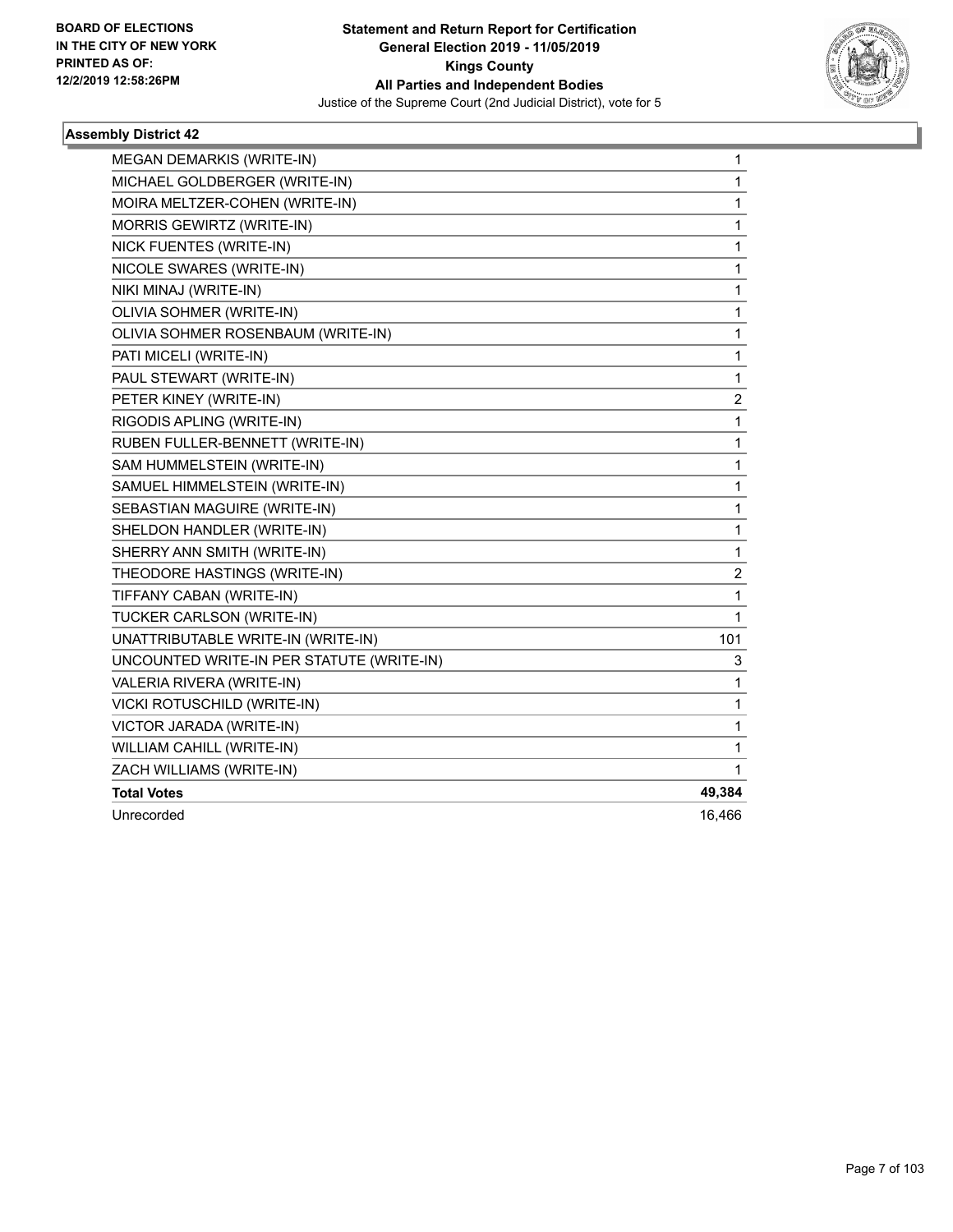

| <b>PUBLIC COUNTER</b>                                    | 14,892         |
|----------------------------------------------------------|----------------|
| MANUALLY COUNTED EMERGENCY                               | 0              |
| <b>ABSENTEE / MILITARY</b>                               | 226            |
| <b>AFFIDAVIT</b>                                         | 169            |
| <b>Total Ballots</b>                                     | 15,287         |
| Less - Inapplicable Federal/Special Presidential Ballots | 0              |
| <b>Total Applicable Ballots</b>                          | 15,287         |
| REINALDO E. RIVERA (DEMOCRATIC)                          | 11,964         |
| REINALDO E. RIVERA (REPUBLICAN)                          | 379            |
| REINALDO E. RIVERA (CONSERVATIVE)                        | 163            |
| ESTHER MORGENSTERN (DEMOCRATIC)                          | 11,302         |
| ESTHER MORGENSTERN (REPUBLICAN)                          | 425            |
| ESTHER MORGENSTERN (CONSERVATIVE)                        | 161            |
| DONALD S. KURTZ (DEMOCRATIC)                             | 11,136         |
| DONALD S. KURTZ (REPUBLICAN)                             | 385            |
| DONALD S. KURTZ (CONSERVATIVE)                           | 158            |
| ROSEMARIE MONTALBANO (DEMOCRATIC)                        | 11,594         |
| ROSEMARIE MONTALBANO (REPUBLICAN)                        | 370            |
| ROSEMARIE MONTALBANO (CONSERVATIVE)                      | 160            |
| STEVEN Z. MOSTOFSKY (DEMOCRATIC)                         | 10,611         |
| STEVEN Z. MOSTOFSKY (REPUBLICAN)                         | 375            |
| STEVEN Z. MOSTOFSKY (CONSERVATIVE)                       | 175            |
| ALEXANDER GREEN (WRITE-IN)                               | 1              |
| ALLAN PIERRE (WRITE-IN)                                  | 1              |
| ALPERE FISCHL (WRITE-IN)                                 | 1              |
| AMANDA MORGAN (WRITE-IN)                                 | 1              |
| ANDREW NAPOLITANO (WRITE-IN)                             | 1              |
| ANDY WHINERY (WRITE-IN)                                  | 1              |
| ANNA YAKOROV (WRITE-IN)                                  | 1              |
| ANNE WOLONSKY (WRITE-IN)                                 | 1              |
| ANTHONY RICCO (WRITE-IN)                                 | 1              |
| <b>BARACK OBAMA (WRITE-IN)</b>                           | $\overline{2}$ |
| BELCALIS ALMANZAR (WRITE-IN)                             | 1              |
| BERD SUGAR (WRITE-IN)                                    | 1              |
| BERNIE SANDERS (WRITE-IN)                                | 1              |
| <b>BERNIO MCGUIRE (WRITE-IN)</b>                         | 1              |
| BRIAN C. SMITH (WRITE-IN)                                | 1              |
| <b>BRIAN GACOK (WRITE-IN)</b>                            | 1              |
| CARLO TRESCA (WRITE-IN)                                  | 1              |
| CASWELL SENIOR (WRITE-IN)                                | 1              |
| CHRISTOPHER NEFF (WRITE-IN)                              | 1              |
| CONRAD FORREST (WRITE-IN)                                | 1              |
| DECLAN MCCARTHY (WRITE-IN)                               | 1              |
| DERRICK CALDWELL (WRITE-IN)                              | 1              |
| DONNA COLES (WRITE-IN)                                   | 1              |
| ED KOCH (WRITE-IN)                                       | 1              |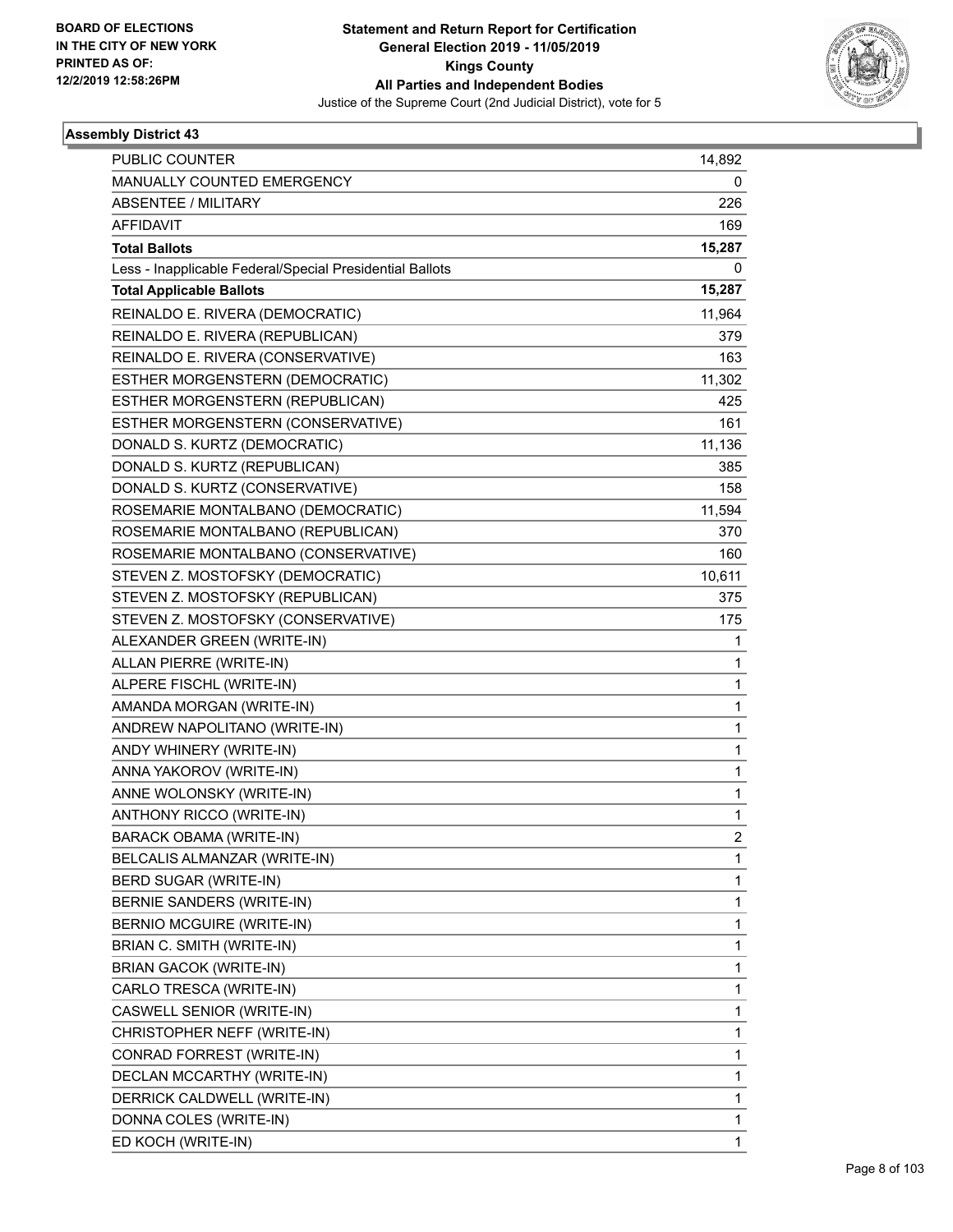

| ELAINE S. RODRIGUEZ (WRITE-IN)     | 1 |
|------------------------------------|---|
| EMILY SILBER (WRITE-IN)            | 1 |
| ERIN QUINN (WRITE-IN)              | 1 |
| ESTER MONGAUSTERN (WRITE-IN)       | 1 |
| ESTHER PIPPERNO (WRITE-IN)         | 1 |
| FREIDRICH ENGELS (WRITE-IN)        | 1 |
| <b>GEORGE FARKAS (WRITE-IN)</b>    | 1 |
| <b>GEORGE KOEHLER (WRITE-IN)</b>   | 1 |
| IAN FORSTER (WRITE-IN)             | 1 |
| IGENIE F HARRIS-BLENMAN (WRITE-IN) | 3 |
| ISHAAN SHARMA (WRITE-IN)           | 1 |
| JANE SAMPEUR (WRITE-IN)            | 1 |
| JENNIFER CURREN (WRITE-IN)         | 1 |
| JEREMIAH RYGUS (WRITE-IN)          | 1 |
| JIMMY CARTER1 (WRITE-IN)           | 1 |
| JOSEPH CARTAGENA (WRITE-IN)        | 1 |
| JULIE RIEDERER (WRITE-IN)          | 1 |
| KANYE WEST (WRITE-IN)              | 1 |
| KARL MARX (WRITE-IN)               | 1 |
| KENNETH MONTGOMERY (WRITE-IN)      | 1 |
| KEVIN TOWLER (WRITE-IN)            | 2 |
| KUESI DASH (WRITE-IN)              | 1 |
| LAURA TRACHTMAN (WRITE-IN)         | 1 |
| LAUREN HOGBY (WRITE-IN)            | 1 |
| LEON TROTSKY (WRITE-IN)            | 1 |
| LEVI BACKMAN (WRITE-IN)            | 1 |
| LEVI BLUM (WRITE-IN)               | 1 |
| LOUISA FOSTER (WRITE-IN)           | 1 |
| LUKE TAYLOR (WRITE-IN)             | 1 |
| MANDEL SIMON (WRITE-IN)            | 1 |
| MAXINE H PARK (WRITE-IN)           | 1 |
| MAXINE PARK (WRITE-IN)             | 1 |
| MICHELLE OBAMA (WRITE-IN)          | 3 |
| MIRIAM SCHACTER (WRITE-IN)         | 1 |
| MYSONNE LINNEN (WRITE-IN)          | 1 |
| NADINE FORREST (WRITE-IN)          | 1 |
| NESTOR CAZABUON (WRITE-IN)         | 1 |
| <b>NESTOR MAKHND (WRITE-IN)</b>    | 1 |
| NORMAN FINKELSTEIN (WRITE-IN)      | 1 |
| NORMAN KEITH WHITE (WRITE-IN)      | 1 |
| OMAR C. PAGAN (WRITE-IN)           | 1 |
| PETER GRASSO (WRITE-IN)            | 1 |
| PETER MURRAY (WRITE-IN)            | 1 |
| PHILIP W. YOUNG (WRITE-IN)         | 1 |
| RACHEL BILLISS (WRITE-IN)          | 1 |
| RAHUL SHARMA (WRITE-IN)            | 1 |
|                                    |   |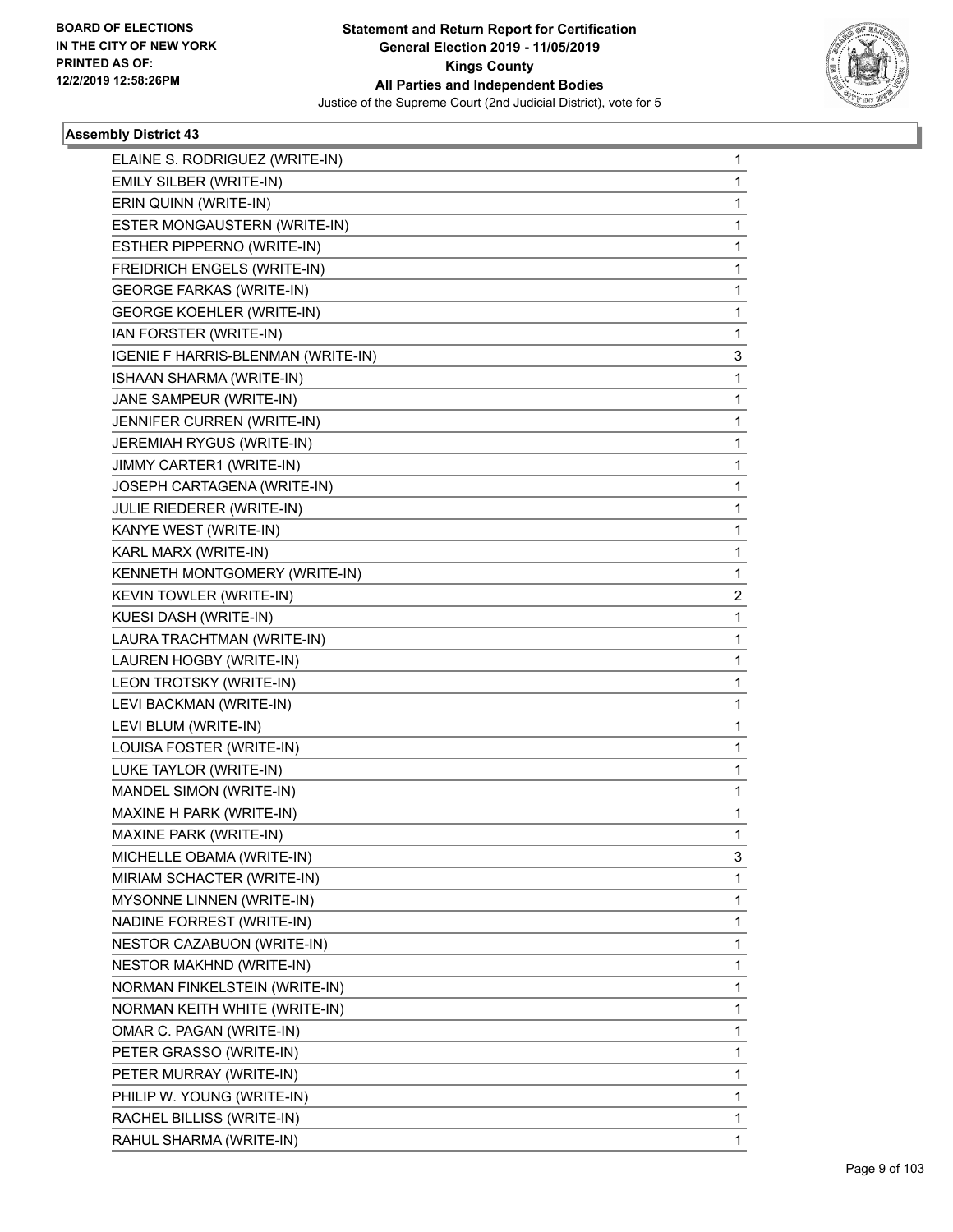

| RICO CLEFFI (WRITE-IN)                    |        |
|-------------------------------------------|--------|
| ROBERT SMITH (WRITE-IN)                   |        |
| ROMAINE ROUSE (WRITE-IN)                  |        |
| ROSEMARIE MONTALBANO (WRITE-IN)           |        |
| SHEBURE PAUL (WRITE-IN)                   |        |
| SID ROSENBERG (WRITE-IN)                  |        |
| STAN WECKL (WRITE-IN)                     |        |
| STEVEN CARBAJAL (WRITE-IN)                | 1      |
| STEVEN LYNCH (WRITE-IN)                   | 1      |
| TAYNA JOHNSON (WRITE-IN)                  | 1      |
| TED GRANT (WRITE-IN)                      | 1      |
| TIFFANY CABAN (WRITE-IN)                  | 1      |
| TIFFANY COHAN (WRITE-IN)                  | 1      |
| UNATTRIBUTABLE WRITE-IN (WRITE-IN)        | 115    |
| UNCOUNTED WRITE-IN PER STATUTE (WRITE-IN) | 4      |
| VLADIMIR ILLYCH LENIN (WRITE-IN)          | 1      |
| YAAKOV BEIRMAN (WRITE-IN)                 | 1      |
| YAAKOV ROSEN (WRITE-IN)                   | 1      |
| ZALMEN LAZOROFF (WRITE-IN)                |        |
| <b>Total Votes</b>                        | 59,570 |
| Unrecorded                                | 16,865 |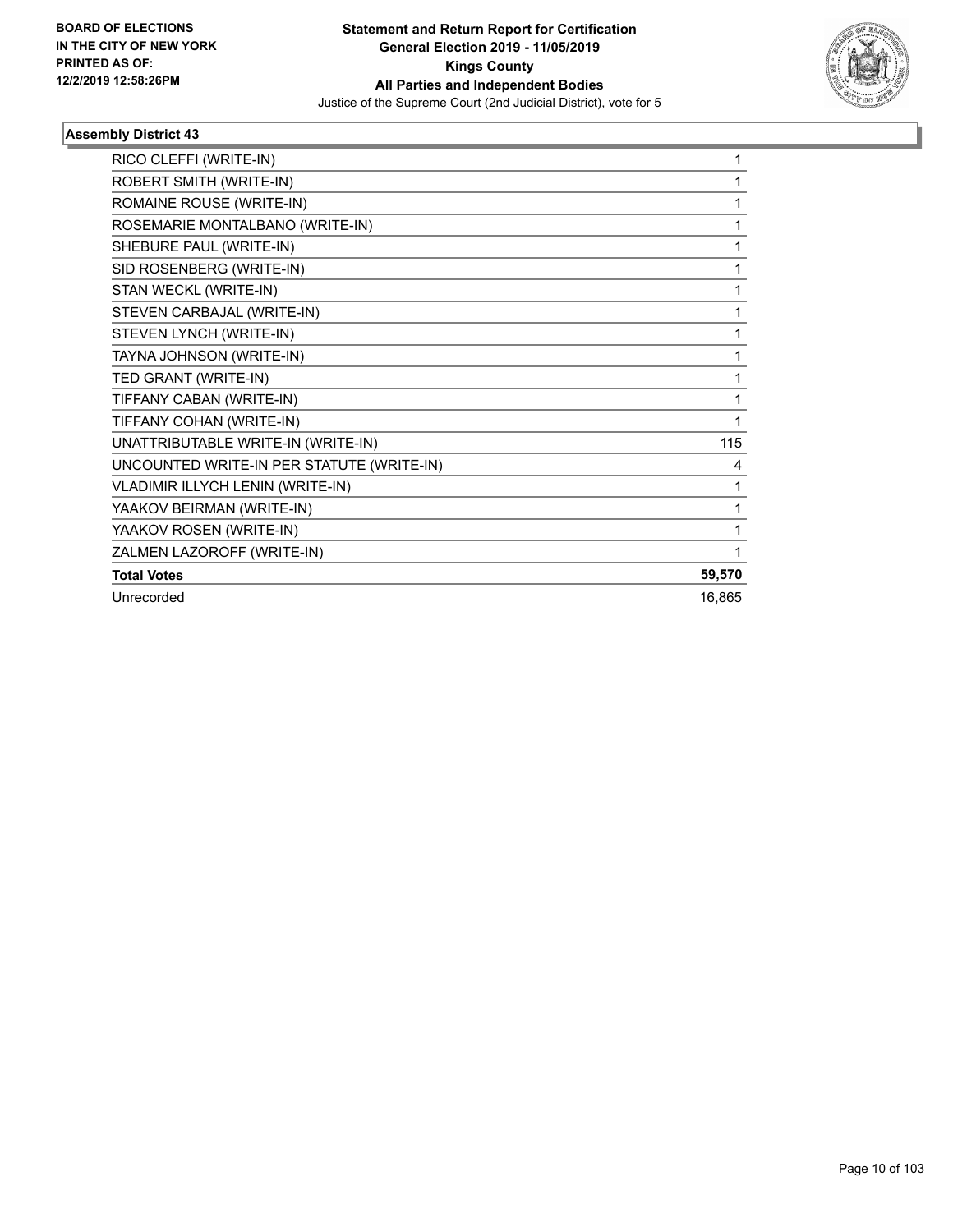

| PUBLIC COUNTER                                           | 16,947       |
|----------------------------------------------------------|--------------|
| MANUALLY COUNTED EMERGENCY                               | 1            |
| <b>ABSENTEE / MILITARY</b>                               | 179          |
| <b>AFFIDAVIT</b>                                         | 203          |
| <b>Total Ballots</b>                                     | 17,330       |
| Less - Inapplicable Federal/Special Presidential Ballots | 0            |
| <b>Total Applicable Ballots</b>                          | 17,330       |
| REINALDO E. RIVERA (DEMOCRATIC)                          | 12,499       |
| REINALDO E. RIVERA (REPUBLICAN)                          | 1,332        |
| REINALDO E. RIVERA (CONSERVATIVE)                        | 372          |
| ESTHER MORGENSTERN (DEMOCRATIC)                          | 12,255       |
| ESTHER MORGENSTERN (REPUBLICAN)                          | 1,411        |
| ESTHER MORGENSTERN (CONSERVATIVE)                        | 380          |
| DONALD S. KURTZ (DEMOCRATIC)                             | 12,057       |
| DONALD S. KURTZ (REPUBLICAN)                             | 1,329        |
| DONALD S. KURTZ (CONSERVATIVE)                           | 388          |
| ROSEMARIE MONTALBANO (DEMOCRATIC)                        | 12,380       |
| ROSEMARIE MONTALBANO (REPUBLICAN)                        | 1,315        |
| ROSEMARIE MONTALBANO (CONSERVATIVE)                      | 371          |
| STEVEN Z. MOSTOFSKY (DEMOCRATIC)                         | 11,865       |
| STEVEN Z. MOSTOFSKY (REPUBLICAN)                         | 1,373        |
| STEVEN Z. MOSTOFSKY (CONSERVATIVE)                       | 401          |
| AARON JUDGE (WRITE-IN)                                   | 1            |
| AARON NAPARSTEK (WRITE-IN)                               | 1            |
| ABDULLAH OCALAN (WRITE-IN)                               | 1            |
| ALAN SCHULMAN (WRITE-IN)                                 | $\mathbf{1}$ |
| ALBERTA FRESCIA (WRITE-IN)                               | 1            |
| ALEXANDRIA OCASIO-CORTEZ (WRITE-IN)                      | 1            |
| ALICE GAVIN (WRITE-IN)                                   | $\mathbf{1}$ |
| ALLEN WEIS (WRITE-IN)                                    | 1            |
| ALSSON LEMBARDI (WRITE-IN)                               | $\mathbf{1}$ |
| AMANDA MULL (WRITE-IN)                                   | 1            |
| AMY WELGER (WRITE-IN)                                    | 1            |
| ANDREW SCHEVER (WRITE-IN)                                | 1            |
| ANGELA DAVIS (WRITE-IN)                                  | 1            |
| ANGELICQUE MORENO (WRITE-IN)                             | 1            |
| ANNA CARLSON (WRITE-IN)                                  | 1            |
| ANTHONY CROWELL (WRITE-IN)                               | 1            |
| ANTHONY RICCO (WRITE-IN)                                 | 1            |
| ASH SARKAR (WRITE-IN)                                    | 1            |
| ASHER NOVAK (WRITE-IN)                                   | 1            |
| AURAHERN LICHT (WRITE-IN)                                | 1            |
| AZARYA FEIG (WRITE-IN)                                   | 1            |
| BARACK OBAMA (WRITE-IN)                                  | 1            |
| BARRY FISHERMAN (WRITE-IN)                               | 1            |
| BECKY HOWARD (WRITE-IN)                                  | 1            |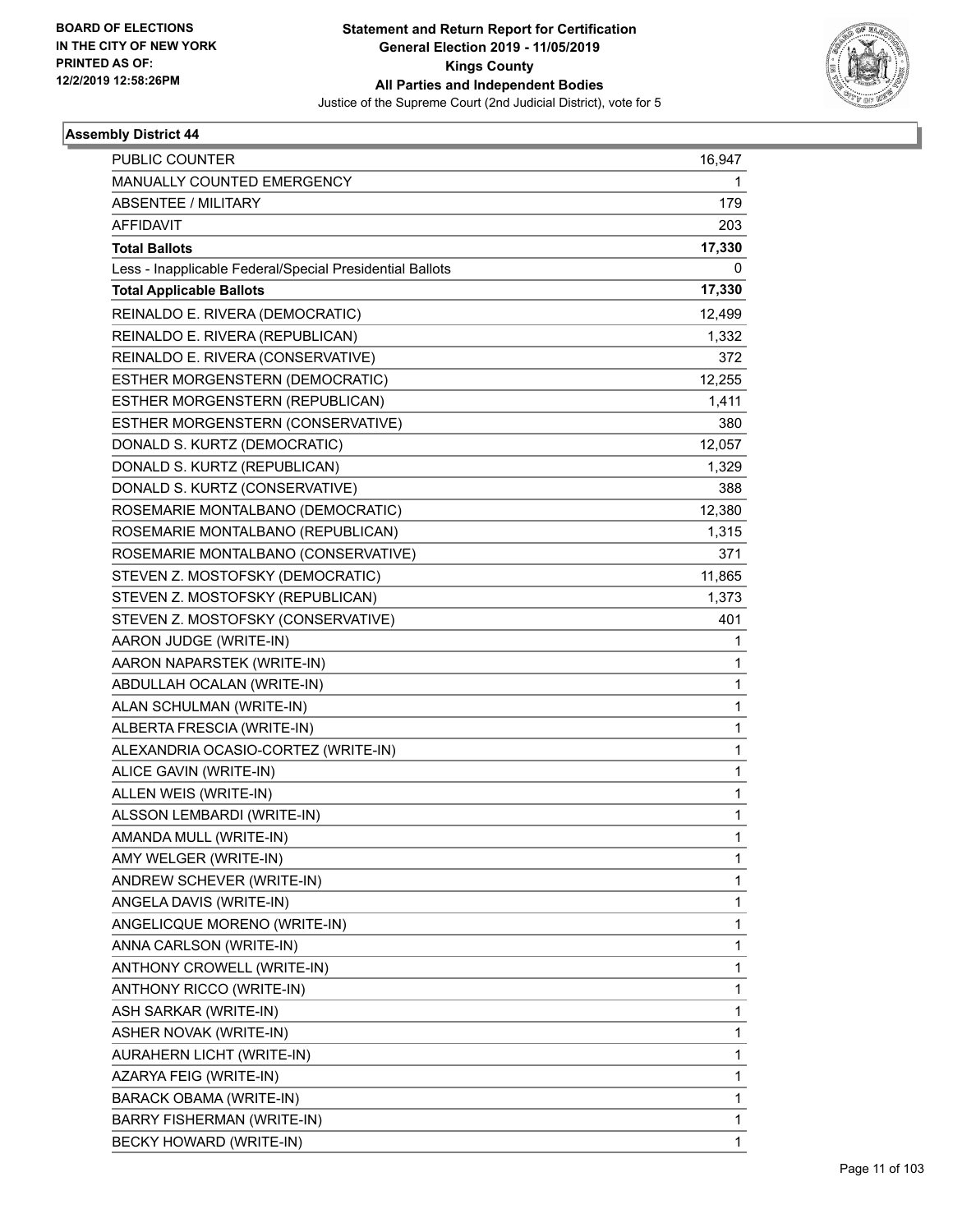

| BEN ADLER (WRITE-IN)              | 1 |
|-----------------------------------|---|
| <b>BEN ESNER (WRITE-IN)</b>       | 1 |
| BERNIE SANDERS (WRITE-IN)         | 1 |
| BETH BALTIMORE (WRITE-IN)         | 2 |
| BETTINA SCHLESEL (WRITE-IN)       | 1 |
| <b>BOB NEWHART (WRITE-IN)</b>     | 1 |
| <b>BOB ORINAN (WRITE-IN)</b>      | 1 |
| <b>BOBBY MICHARD (WRITE-IN)</b>   | 1 |
| BRAD LARDERS (WRITE-IN)           | 1 |
| BRIAN J NGONZALES (WRITE-IN)      | 1 |
| CAITLIN GILLES (WRITE-IN)         | 1 |
| CALISTA DEJESUS (WRITE-IN)        | 1 |
| CARLOINE POLAGEK (WRITE-IN)       | 1 |
| CAROLINE COHEN (WRITE-IN)         | 1 |
| CASS SUNSTEIN (WRITE-IN)          | 1 |
| CHARWTTE ATKINSON (WRITE-IN)      | 1 |
| CHELSEA MANNING (WRITE-IN)        | 1 |
| CHRIS CURTE (WRITE-IN)            | 1 |
| CHRIS HANNON (WRITE-IN)           | 1 |
| CHRISTINA MORRIS (WRITE-IN)       | 1 |
| CHRISTINE FERRART (WRITE-IN)      | 1 |
| CHRISTINE QUINN (WRITE-IN)        | 1 |
| CHRISTOPHER NEFF (WRITE-IN)       | 1 |
| CHROTNE RICO (WRITE-IN)           | 1 |
| CLAIRE SAFFITZ (WRITE-IN)         | 1 |
| CLAUDIA TUGUN (WRITE-IN)          | 1 |
| CLAYTON FORESTER (WRITE-IN)       | 1 |
| CODY MCCONE (WRITE-IN)            | 1 |
| COLIN BOSIO-CODY (WRITE-IN)       | 1 |
| CROW T ROBOT (WRITE-IN)           | 1 |
| DANI SIMONS (WRITE-IN)            | 1 |
| DANIAL TURBOW (WRITE-IN)          | 1 |
| DANIEL ORTIZ (WRITE-IN)           | 1 |
| DANIELLE CASTALDIMICCA (WRITE-IN) | 1 |
| DANIELLE TCHOLAKIAN (WRITE-IN)    | 1 |
| DAVE ALONSON (WRITE-IN)           | 1 |
| DAVID FRANKEL (WRITE-IN)          | 1 |
| DAVID MIRRELMAN (WRITE-IN)        | 1 |
| DAWN WEIS (WRITE-IN)              | 1 |
| DEBBIE BONARDI (WRITE-IN)         | 1 |
| DEREK TU TSCHULTE (WRITE-IN)      | 1 |
| DOUGLAS GEREEN (WRITE-IN)         | 1 |
| DYNISHAL GROSS (WRITE-IN)         | 1 |
| ELENA BARON (WRITE-IN)            | 1 |
| ELIZABETH MORRAN (WRITE-IN)       | 1 |
| ERIC RICHMOND (WRITE-IN)          | 1 |
|                                   |   |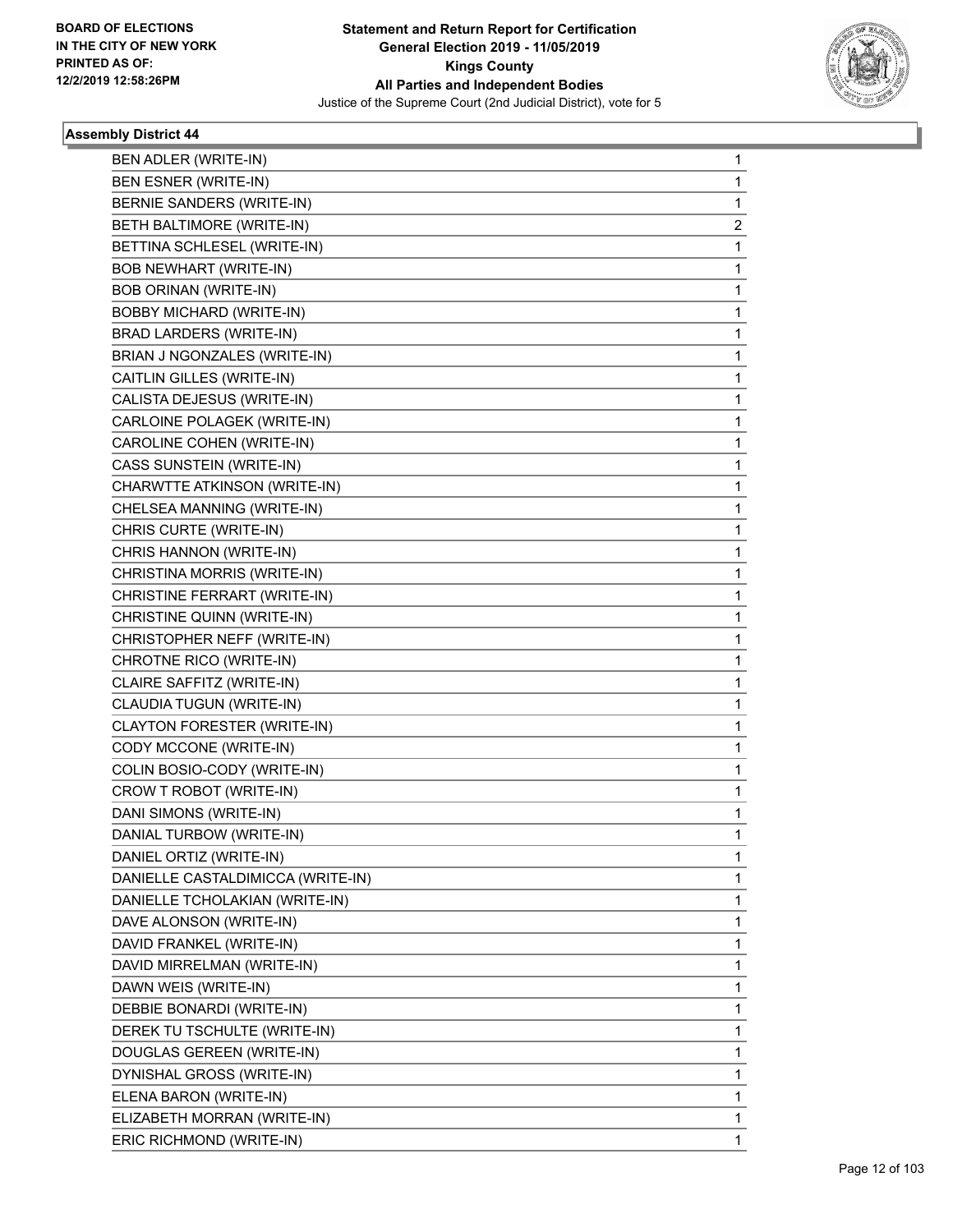

| ERIN LANGSTAFF (WRITE-IN)         | 2            |
|-----------------------------------|--------------|
| EVAN REISER (WRITE-IN)            | 1            |
| FAIGY FELDBRAND (WRITE-IN)        | 1            |
| FRANK GLASER (WRITE-IN)           | 1            |
| FRED SAVAGE (WRITE-IN)            | 1            |
| <b>GENE RUSSIANOFF (WRITE-IN)</b> | 1            |
| GERARD HATHAWAY (WRITE-IN)        | 1            |
| <b>GERARD KEOGH (WRITE-IN)</b>    | 1            |
| <b>GERARD MCCABE (WRITE-IN)</b>   | 1            |
| <b>GERSH KUNTZMAN (WRITE-IN)</b>  | 1            |
| GIDEON OLIVER (WRITE-IN)          | 1            |
| <b>GOROGE CLOONEY (WRITE-IN)</b>  | 1            |
| <b>GRAINNE O NEILL (WRITE-IN)</b> | 1            |
| HARRY RUBEN-FALCONE (WRITE-IN)    | 1            |
| HEATHER SAMUELSON (WRITE-IN)      | 1            |
| HEIDI E BROWN (WRITE-IN)          | 1            |
| HENRY BLODGET (WRITE-IN)          | 1            |
| HILLARY CLINTION (WRITE-IN)       | 1            |
| HON GONZALAES (WRITE-IN)          | 1            |
| HON WEISSMAN (WRITE-IN)           | 1            |
| <b>ISELA ISAAC (WRITE-IN)</b>     | 1            |
| JACK STOLLER (WRITE-IN)           | 2            |
| JACKIE NASTRANICALA (WRITE-IN)    | 1            |
| JACLYN E DENMARK (WRITE-IN)       | 1            |
| JACOB HOFFMAN (WRITE-IN)          | 1            |
| JAMES C WILSON (WRITE-IN)         | 1            |
| JAMES P MSCALL (WRITE-IN)         | 1            |
| JANE SADRUTH (WRITE-IN)           | 1            |
| JANE SAMPEUR (WRITE-IN)           | 1            |
| JASSON MOORE (WRITE-IN)           | 1            |
| JAVE FORDA (WRITE-IN)             | 1            |
| JEAN RICE (WRITE-IN)              | 1            |
| JEFFERY EPSTEIN (WRITE-IN)        | 1            |
| JEFFREY EPSTEIN (WRITE-IN)        | 2            |
| JENNA WEINBERG (WRITE-IN)         | 1            |
| JENNIFER RAJKUMAR (WRITE-IN)      | $\mathbf{1}$ |
| JESSE WILLARD (WRITE-IN)          | 1            |
| <b>JESSICA LEIBMAN (WRITE-IN)</b> | 1            |
| JIA TOLENTINO (WRITE-IN)          | 1            |
| JIMMY MCMILLEN (WRITE-IN)         | 1            |
| JOE BROWN (WRITE-IN)              | 1            |
| JOEL HODGSON (WRITE-IN)           | 1            |
| JOEL KLEIN (WRITE-IN)             | 1            |
| JOHN DARNIELLE (WRITE-IN)         | 1            |
| JOHN FLATEAU (WRITE-IN)           | 1            |
| JOHN HOWARD (WRITE-IN)            | 1            |
|                                   |              |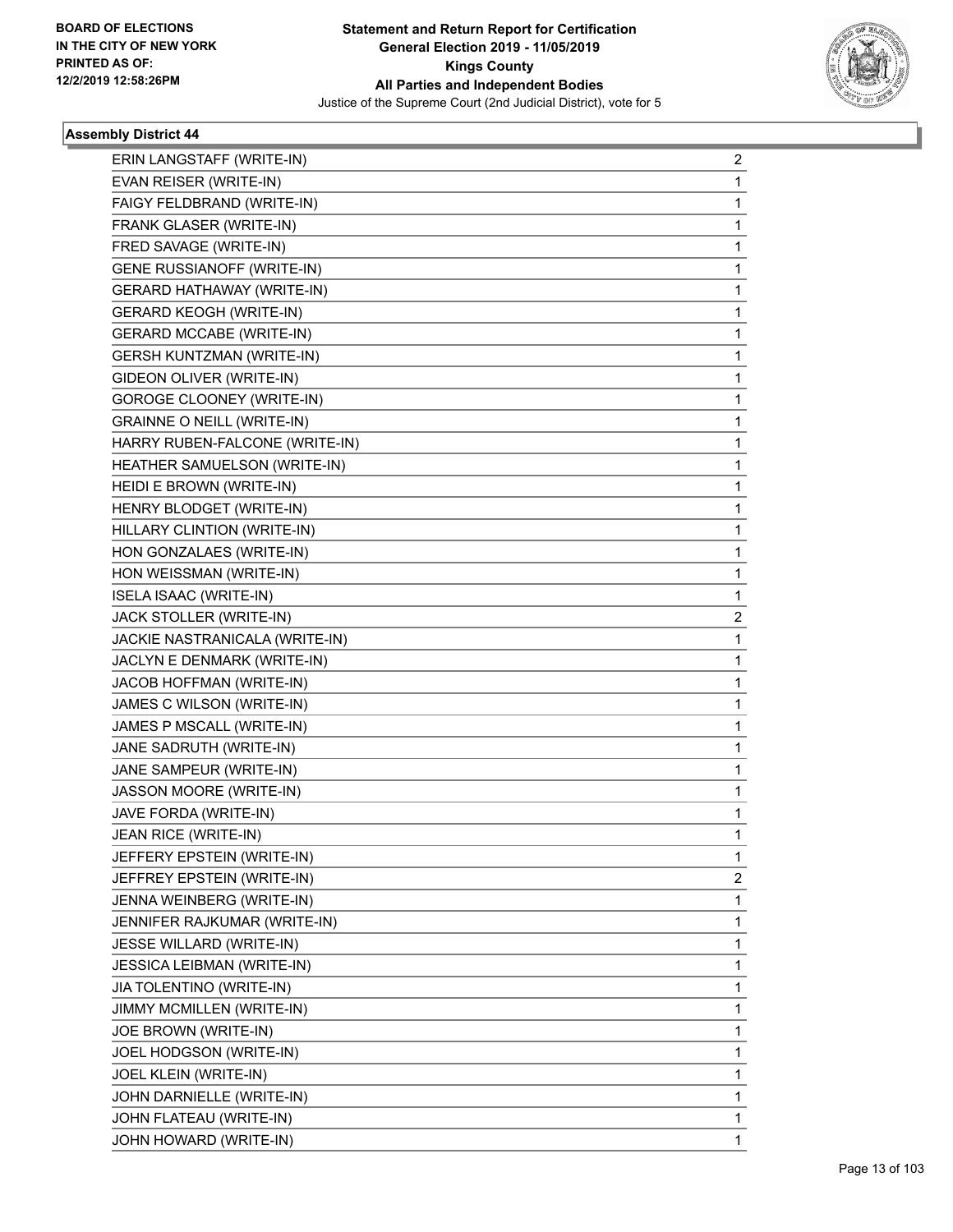

| <b>JOSEPH WEISENTHAL (WRITE-IN)</b> | 1 |
|-------------------------------------|---|
| JOSH GROSSBERG (WRITE-IN)           | 1 |
| JOSHUA GOLDSTEIN (WRITE-IN)         | 1 |
| JOSHUA LAWS (WRITE-IN)              | 1 |
| JOTARO KUJO (WRITE-IN)              | 1 |
| JP DELAREY (WRITE-IN)               | 1 |
| JUDITH SHEINDLIN (WRITE-IN)         | 1 |
| JULIO CADWEN JR (WRITE-IN)          | 1 |
| JULLEAN REISER (WRITE-IN)           | 1 |
| KATE DORAN (WRITE-IN)               | 1 |
| KATHERINE COOPER REISNER (WRITE-IN) | 1 |
| KATHERINE MC QUILLAN (WRITE-IN)     | 1 |
| KEINGN LEE-ZAMI (WRITE-IN)          | 1 |
| KELLY KRAVET (WRITE-IN)             | 1 |
| KENDRA HUTCHINSON (WRITE-IN)        | 1 |
| LARRY JAYSON (WRITE-IN)             | 1 |
| LEILA BLATT (WRITE-IN)              | 1 |
| LEONARD PELTIOS (WRITE-IN)          | 1 |
| LISA L GOKHULSINGH (WRITE-IN)       | 1 |
| LOUIS CRESPO (WRITE-IN)             | 1 |
| LOUISE ALBENDY (WRITE-IN)           | 1 |
| LUMI MICHELLE ROLLEY (WRITE-IN)     | 1 |
| LYNN FAHEY (WRITE-IN)               | 1 |
| MARILYN ROTHSTEIN (WRITE-IN)        | 1 |
| MARK BUTLER (WRITE-IN)              | 1 |
| MARK S GRIFFITH (WRITE-IN)          | 1 |
| MERRICK GARLAND (WRITE-IN)          | 1 |
| MICHAEL BLOOMBERG (WRITE-IN)        | 1 |
| MICHAEL CARDOZO (WRITE-IN)          | 1 |
| MICHAEL FEIG (WRITE-IN)             | 1 |
| MICHAEL HILLER (WRITE-IN)           | 1 |
| MICHAEL J GRIFFITH (WRITE-IN)       | 1 |
| MICHAEL KEOGH (WRITE-IN)            | 2 |
| MICHAEL KOSCIOL (WRITE-IN)          | 1 |
| MICHAEL MC QUILLAN (WRITE-IN)       | 1 |
| MICHELLE JOHNSON (WRITE-IN)         | 1 |
| MIGUEL AGUERO (WRITE-IN)            | 1 |
| MIKE NELSON (WRITE-IN)              | 1 |
| MUMJA ABU-JAMAL (WRITE-IN)          | 1 |
| MYLA BONARDI (WRITE-IN)             | 1 |
| NAILA SIGIQUI (WRITE-IN)            | 1 |
| NICO MESSLTE (WRITE-IN)             | 1 |
| NINA BONINA BROWN (WRITE-IN)        | 1 |
| <b>NOAH ROSS (WRITE-IN)</b>         | 1 |
| NORA CARROLL (WRITE-IN)             | 3 |
| NUVHAM GRAUS (WRITE-IN)             | 1 |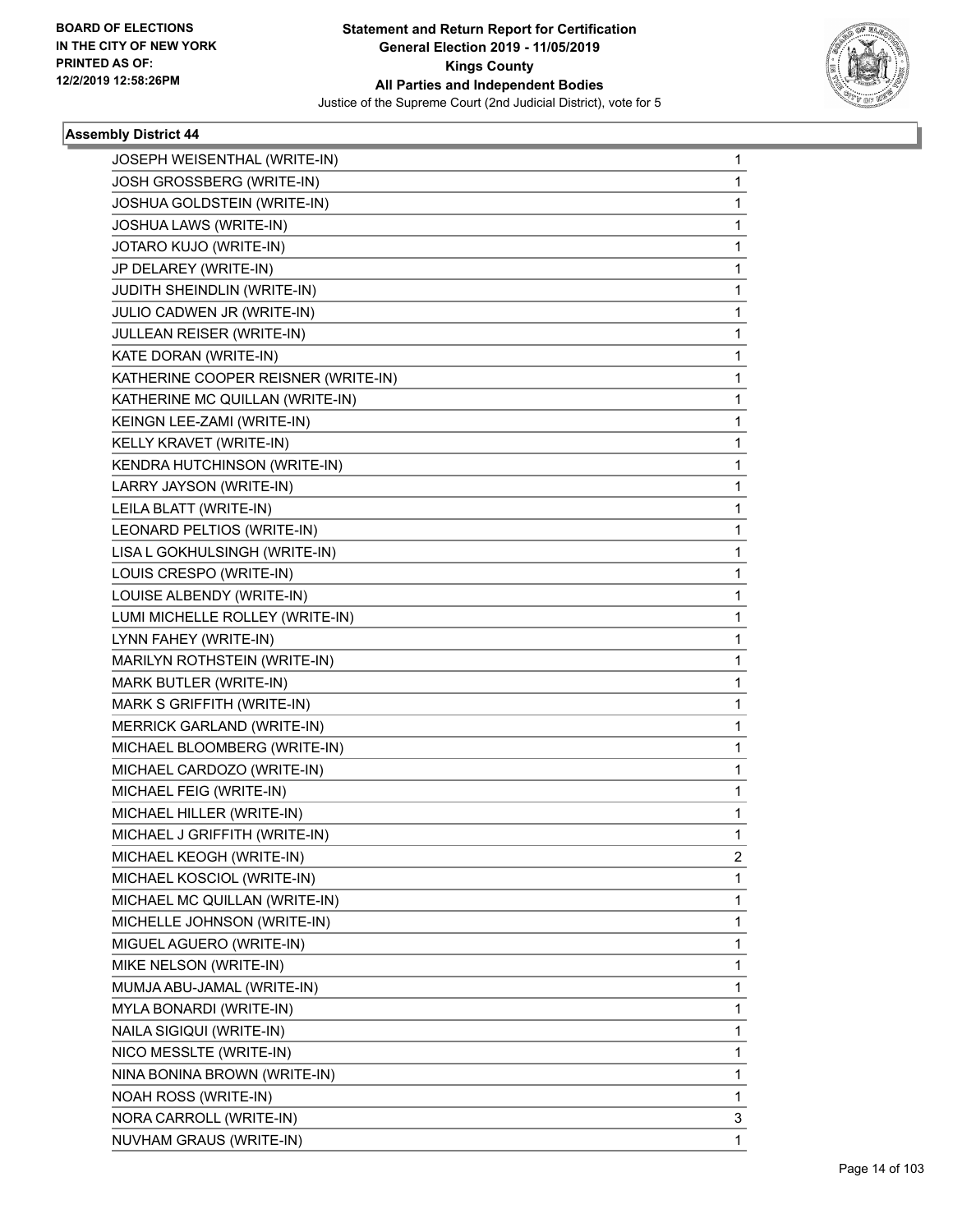

| PAUL WASSEMAN (WRITE-IN)                  | 1            |
|-------------------------------------------|--------------|
| PREET BHARARA (WRITE-IN)                  | $\mathbf{1}$ |
| RANDOLPH VESPRY (WRITE-IN)                | $\mathbf 1$  |
| RANDY KLEIN (WRITE-IN)                    | 1            |
| RAYMOND RILEY (WRITE-IN)                  | 1            |
| REBECCA TRAISTER (WRITE-IN)               | 1            |
| REGINA GENNARY (WRITE-IN)                 | 1            |
| RICHARD B STEIN (WRITE-IN)                | $\mathbf 1$  |
| RICHARD STALLMAN (WRITE-IN)               | $\mathbf 1$  |
| RICHARD ZABEL (WRITE-IN)                  | 1            |
| ROBERT CARROLL (WRITE-IN)                 | 1            |
| ROD FUSCO (WRITE-IN)                      | 1            |
| ROGER TAYLOR (WRITE-IN)                   | 1            |
| RON KUBY (WRITE-IN)                       | 1            |
| RONALD METZLER (WRITE-IN)                 | $\mathbf 1$  |
| RUMZI ARAI (WRITE-IN)                     | 1            |
| SAMUAL YEE (WRITE-IN)                     | 1            |
| SARAH MAXFIELD (WRITE-IN)                 | 2            |
| SARAH PROVOST (WRITE-IN)                  | 2            |
| SARAH SOLON (WRITE-IN)                    | $\mathbf{1}$ |
| SCAN CROWLEY (WRITE-IN)                   | $\mathbf 1$  |
| SCOTT KRAMER (WRITE-IN)                   | 1            |
| SCOTT KRAVET (WRITE-IN)                   | 1            |
| SCOTT M STRINGER (WRITE-IN)               | 1            |
| SEAN HANNITY (WRITE-IN)                   | 1            |
| SEAN P WILSON (WRITE-IN)                  | 1            |
| SETH MILLER (WRITE-IN)                    | $\mathbf 1$  |
| SHARA GRAUS (WRITE-IN)                    | 1            |
| SHARON KOSAKOFF (WRITE-IN)                | 1            |
| SHLOMO FINKELMAN (WRITE-IN)               | 1            |
| SHOLOM GOLDSTEIN (WRITE-IN)               | 1            |
| SIMON SHAMOUN (WRITE-IN)                  | $\mathbf{1}$ |
| SOPHIE ANDERSON (WRITE-IN)                | 1            |
| STEPHEN CAIAZZO (WRITE-IN)                | 1            |
| STEVEN REISER (WRITE-IN)                  | 1            |
| STEVEN TERRY (WRITE-IN)                   | 1            |
| SUSAN PRATT (WRITE-IN)                    | 1            |
| TILL SALZER (WRITE-IN)                    | 1            |
| TODD LAWTON (WRITE-IN)                    | 1            |
| TOM SERVO (WRITE-IN)                      | 1            |
| TREY ODENDAL (WRITE-IN)                   | 1            |
| UNATTRIBUTABLE WRITE-IN (WRITE-IN)        | 268          |
| UNCOUNTED WRITE-IN PER STATUTE (WRITE-IN) | 14           |
| WILLIAM BARR (WRITE-IN)                   | 1            |
| WILLIAM LIENHARD (WRITE-IN)               | 1            |
| WILLIE PANG (WRITE-IN)                    | 1            |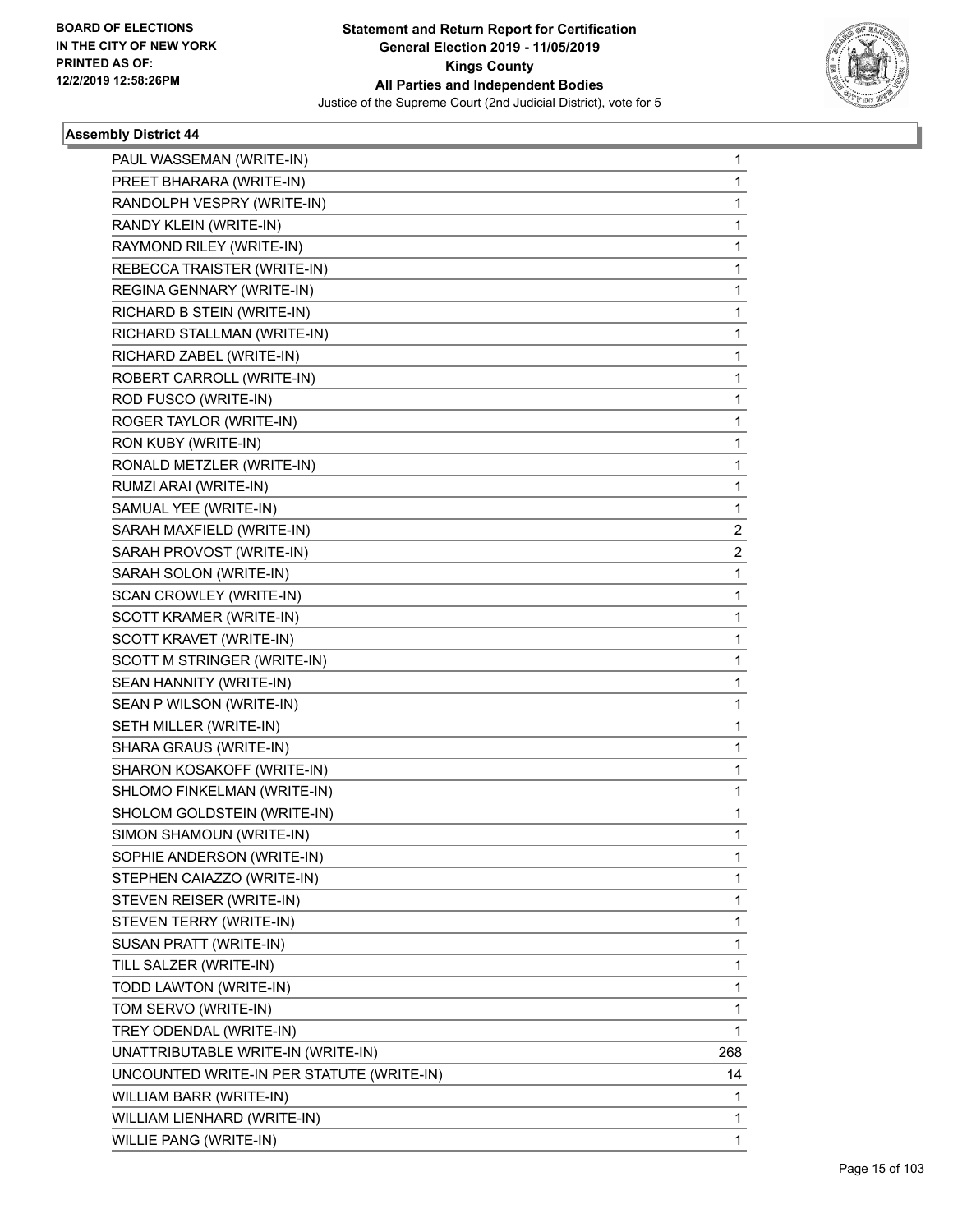

٠

| YANNICE JAMES (WRITE-IN)   |        |
|----------------------------|--------|
| YEEDL NEIGER (WRITE-IN)    |        |
| YERUCHIM SILBER (WRITE-IN) |        |
| YESHAYA GLUCK (WRITE-IN)   |        |
| YITZCHOK FEIG (WRITE-IN)   |        |
| YOSEF FEIG (WRITE-IN)      |        |
| YUES H ANTENOR (WRITE-IN)  |        |
| <b>Total Votes</b>         | 70,232 |
| Unrecorded                 | 16.418 |
|                            |        |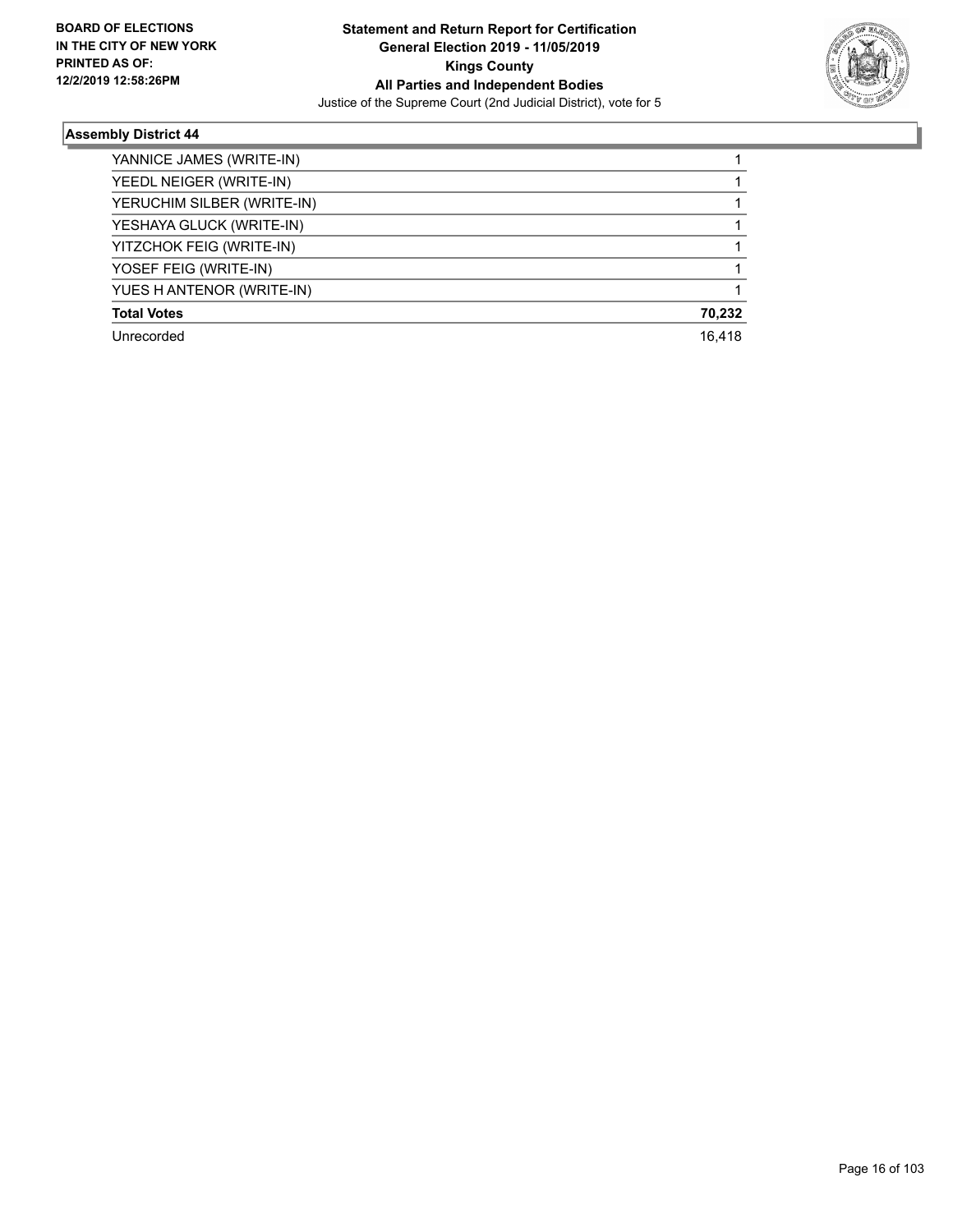

| PUBLIC COUNTER                                           | 6,453        |
|----------------------------------------------------------|--------------|
| MANUALLY COUNTED EMERGENCY                               | 0            |
| <b>ABSENTEE / MILITARY</b>                               | 163          |
| <b>AFFIDAVIT</b>                                         | 41           |
| <b>Total Ballots</b>                                     | 6,657        |
| Less - Inapplicable Federal/Special Presidential Ballots | 0            |
| <b>Total Applicable Ballots</b>                          | 6,657        |
| REINALDO E. RIVERA (DEMOCRATIC)                          | 2,598        |
| REINALDO E. RIVERA (REPUBLICAN)                          | 2,157        |
| REINALDO E. RIVERA (CONSERVATIVE)                        | 353          |
| ESTHER MORGENSTERN (DEMOCRATIC)                          | 2,492        |
| ESTHER MORGENSTERN (REPUBLICAN)                          | 2,199        |
| ESTHER MORGENSTERN (CONSERVATIVE)                        | 359          |
| DONALD S. KURTZ (DEMOCRATIC)                             | 2,480        |
| DONALD S. KURTZ (REPUBLICAN)                             | 2,144        |
| DONALD S. KURTZ (CONSERVATIVE)                           | 350          |
| ROSEMARIE MONTALBANO (DEMOCRATIC)                        | 2,491        |
| ROSEMARIE MONTALBANO (REPUBLICAN)                        | 2,064        |
| ROSEMARIE MONTALBANO (CONSERVATIVE)                      | 345          |
| STEVEN Z. MOSTOFSKY (DEMOCRATIC)                         | 2,562        |
| STEVEN Z. MOSTOFSKY (REPUBLICAN)                         | 2,229        |
| STEVEN Z. MOSTOFSKY (CONSERVATIVE)                       | 385          |
| ALAN DWECK (WRITE-IN)                                    | 1            |
| ANDREW NAPOLITANO (WRITE-IN)                             | 1            |
| BETH BONINA (WRITE-IN)                                   | 1            |
| BOBBY D. LEONG (WRITE-IN)                                | $\mathbf{1}$ |
| BRANDI ALEXANDER (WRITE-IN)                              | $\mathbf{1}$ |
| BRETT KAVANAGH (WRITE-IN)                                | 1            |
| CARLOS DANGER (WRITE-IN)                                 | $\mathbf{1}$ |
| CLARENCE THOMAS (WRITE-IN)                               | $\mathbf{1}$ |
| CORINA A. CID (WRITE-IN)                                 | 1            |
| DANIEL MANGUAL (WRITE-IN)                                | $\mathbf{1}$ |
| DONALD J. TRUMP (WRITE-IN)                               | 2            |
| DOUGLAS ABADE (WRITE-IN)                                 | 1            |
| ELI CHEHOVA (WRITE-IN)                                   | $\mathbf{1}$ |
| EMILY OLSHUNSKY (WRITE-IN)                               | 1            |
| ERCAN N. AYBASTI (WRITE-IN)                              | 1            |
| EUGENE V. DEBS (WRITE-IN)                                | 1            |
| EZRA MAX (WRITE-IN)                                      | 1            |
| <b>GEORGE WASHINGTON (WRITE-IN)</b>                      | 1            |
| HARRY HOUDINI (WRITE-IN)                                 | $\mathbf{1}$ |
| IAN RANDAL STROCK (WRITE-IN)                             | 1            |
| JAN FRIEDMAN (WRITE-IN)                                  | 1            |
| JERRY SPRINGER (WRITE-IN)                                | 1            |
| JOHN HUGH GALLAGHER (WRITE-IN)                           | 1            |
| JOHN ROBERTS (WRITE-IN)                                  | 1            |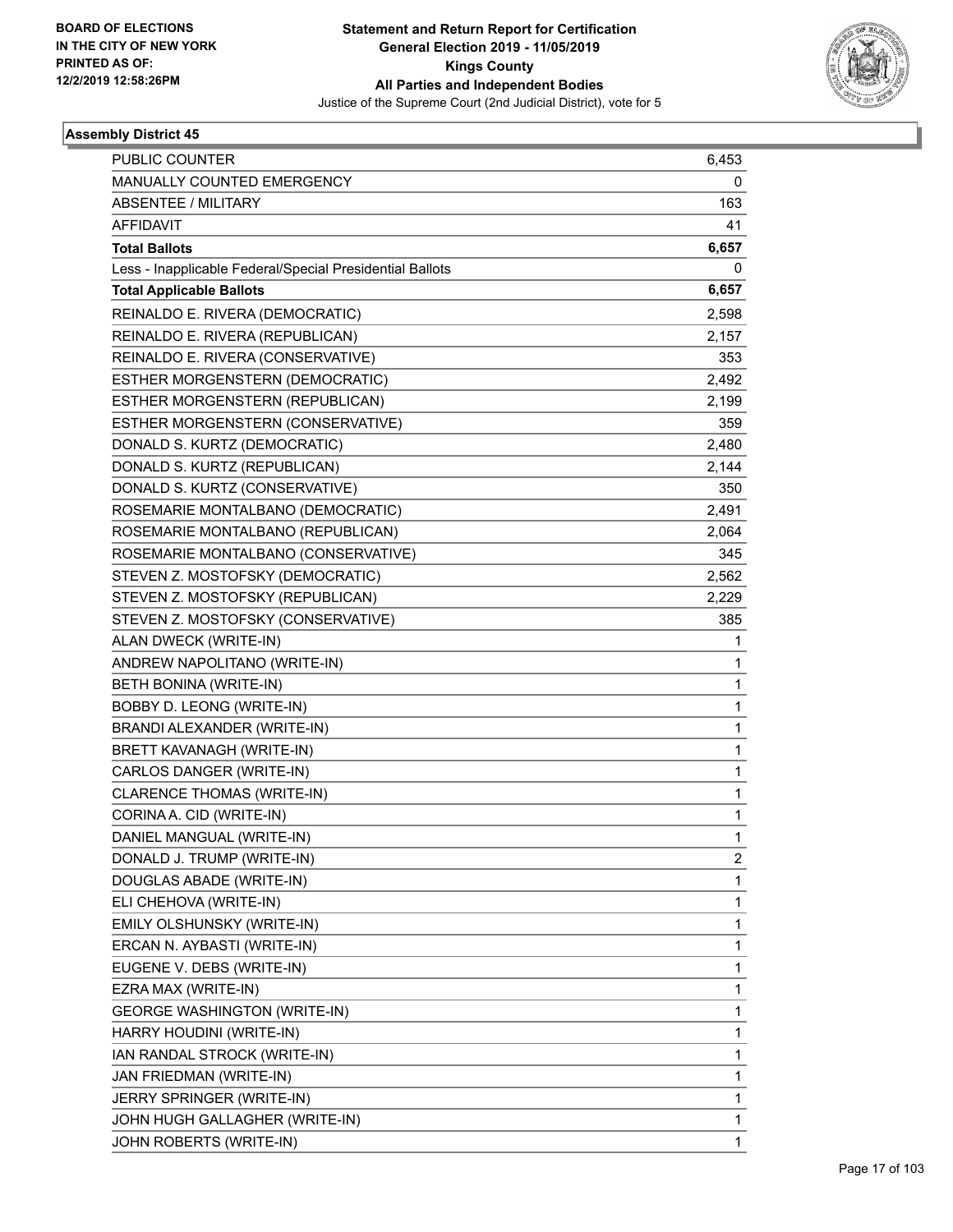

| JOJO ZNMI (WRITE-IN)                      | 1            |
|-------------------------------------------|--------------|
| JOSEPH MASLATON (WRITE-IN)                | $\mathbf 1$  |
| JRER MAX (WRITE-IN)                       | 1            |
| JUREA SABEL (WRITE-IN)                    | $\mathbf{1}$ |
| KERRY WARD (WRITE-IN)                     | 1            |
| KIMBERLY PETERSON (WRITE-IN)              | $\mathbf{1}$ |
| MAURICE M. HADDAD (WRITE-IN)              | 1            |
| MICHAEL LONG (WRITE-IN)                   | 1            |
| MILTON BLUM (WRITE-IN)                    | 1            |
| MONTY PYTHON (WRITE-IN)                   | 1            |
| NEIL GERSUCH (WRITE-IN)                   | 1            |
| NOACH DEAR (WRITE-IN)                     | $\mathbf 1$  |
| <b>NSERI THOMPOON (WRITE-IN)</b>          | $\mathbf 1$  |
| PIERRE DELECTO (WRITE-IN)                 | $\mathbf{1}$ |
| RACHEL FLIER (WRITE-IN)                   | 1            |
| RACHEL MOSES (WRITE-IN)                   | 1            |
| REINALDE RIVERA (WRITE-IN)                | $\mathbf 1$  |
| RICHARD SEMEGRAM (WRITE-IN)               | 1            |
| ROBERT ROSENZWEIG (WRITE-IN)              | 1            |
| ROSEMARIE MO (WRITE-IN)                   | 1            |
| SAM SEHIN (WRITE-IN)                      | 1            |
| SAM SHAPELFOGEZ (WRITE-IN)                | $\mathbf 1$  |
| SAMUEL ALITO (WRITE-IN)                   | $\mathbf 1$  |
| STEVE ROGERS (WRITE-IN)                   | $\mathbf 1$  |
| TITUS ANDROMEDON (WRITE-IN)               | 1            |
| UNATTRIBUTABLE WRITE-IN (WRITE-IN)        | 75           |
| UNCOUNTED WRITE-IN PER STATUTE (WRITE-IN) | $\mathbf{1}$ |
| VINCENT F. MARTUSCIELLO (WRITE-IN)        | 1            |
| ZEPHYR TEACHOUT (WRITE-IN)                | 1            |
| <b>Total Votes</b>                        | 25,336       |
| Unrecorded                                | 7,949        |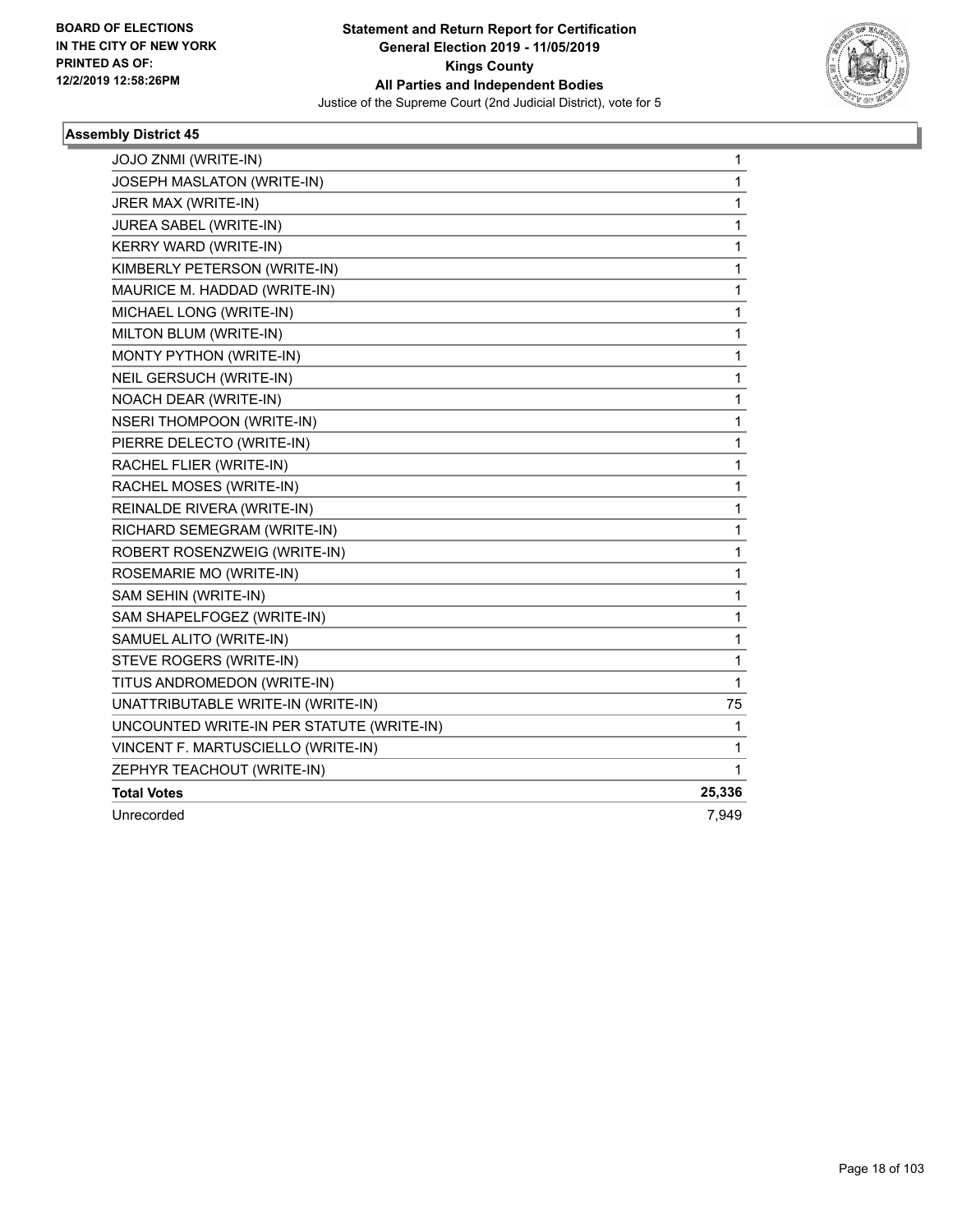

| <b>PUBLIC COUNTER</b>                                    | 10,283       |
|----------------------------------------------------------|--------------|
| MANUALLY COUNTED EMERGENCY                               | 0            |
| <b>ABSENTEE / MILITARY</b>                               | 325          |
| <b>AFFIDAVIT</b>                                         | 94           |
| <b>Total Ballots</b>                                     | 10,702       |
| Less - Inapplicable Federal/Special Presidential Ballots | 0            |
| <b>Total Applicable Ballots</b>                          | 10,702       |
| REINALDO E. RIVERA (DEMOCRATIC)                          | 5,087        |
| REINALDO E. RIVERA (REPUBLICAN)                          | 2,957        |
| REINALDO E. RIVERA (CONSERVATIVE)                        | 563          |
| ESTHER MORGENSTERN (DEMOCRATIC)                          | 4,724        |
| ESTHER MORGENSTERN (REPUBLICAN)                          | 2,902        |
| ESTHER MORGENSTERN (CONSERVATIVE)                        | 543          |
| DONALD S. KURTZ (DEMOCRATIC)                             | 4,749        |
| DONALD S. KURTZ (REPUBLICAN)                             | 2,882        |
| DONALD S. KURTZ (CONSERVATIVE)                           | 576          |
| ROSEMARIE MONTALBANO (DEMOCRATIC)                        | 4,888        |
| ROSEMARIE MONTALBANO (REPUBLICAN)                        | 2,880        |
| ROSEMARIE MONTALBANO (CONSERVATIVE)                      | 550          |
| STEVEN Z. MOSTOFSKY (DEMOCRATIC)                         | 4,540        |
| STEVEN Z. MOSTOFSKY (REPUBLICAN)                         | 2,878        |
| STEVEN Z. MOSTOFSKY (CONSERVATIVE)                       | 566          |
| ADAM SCHIFF (WRITE-IN)                                   | 1            |
| AL SHARPTON (WRITE-IN)                                   | 1            |
| ALAN AJA (WRITE-IN)                                      | 1            |
| ALFRED ASCETTURA (WRITE-IN)                              | $\mathbf 1$  |
| ANGELA CALAMIA (WRITE-IN)                                | $\mathbf{1}$ |
| ANGELO J MOCINELLO (WRITE-IN)                            | 1            |
| ANNE MEREDITH (WRITE-IN)                                 | $\mathbf{1}$ |
| ANTHONY MCNULTY (WRITE-IN)                               | $\mathbf{1}$ |
| AUBREY FOX (WRITE-IN)                                    | 1            |
| BILL LYNN (WRITE-IN)                                     | $\mathbf{1}$ |
| BREENA THOMPSON (WRITE-IN)                               | 1            |
| CANDACE CARPENTER (WRITE-IN)                             | 1            |
| CAROL MASO (WRITE-IN)                                    | $\mathbf{1}$ |
| CHE GUEVARA (WRITE-IN)                                   | 1            |
| CHELSEA MANNING (WRITE-IN)                               | 1            |
| CHERYL GONZALEZ (WRITE-IN)                               | 1            |
| CHRISTIAN PEREZ (WRITE-IN)                               | 1            |
| CHRISTINE BARRANCA (WRITE-IN)                            | 1            |
| D BERNADETTE NECKLES (WRITE-IN)                          | $\mathbf{1}$ |
| DAVID STEIGBIGEL (WRITE-IN)                              | 1            |
| DEVIN BALKIND (WRITE-IN)                                 | 1            |
| DMITRY NADGORNY (WRITE-IN)                               | 1            |
| DOMONIC M REZZHIA JR (WRITE-IN)                          | 1            |
| DONALD J. TRUMP (WRITE-IN)                               | 4            |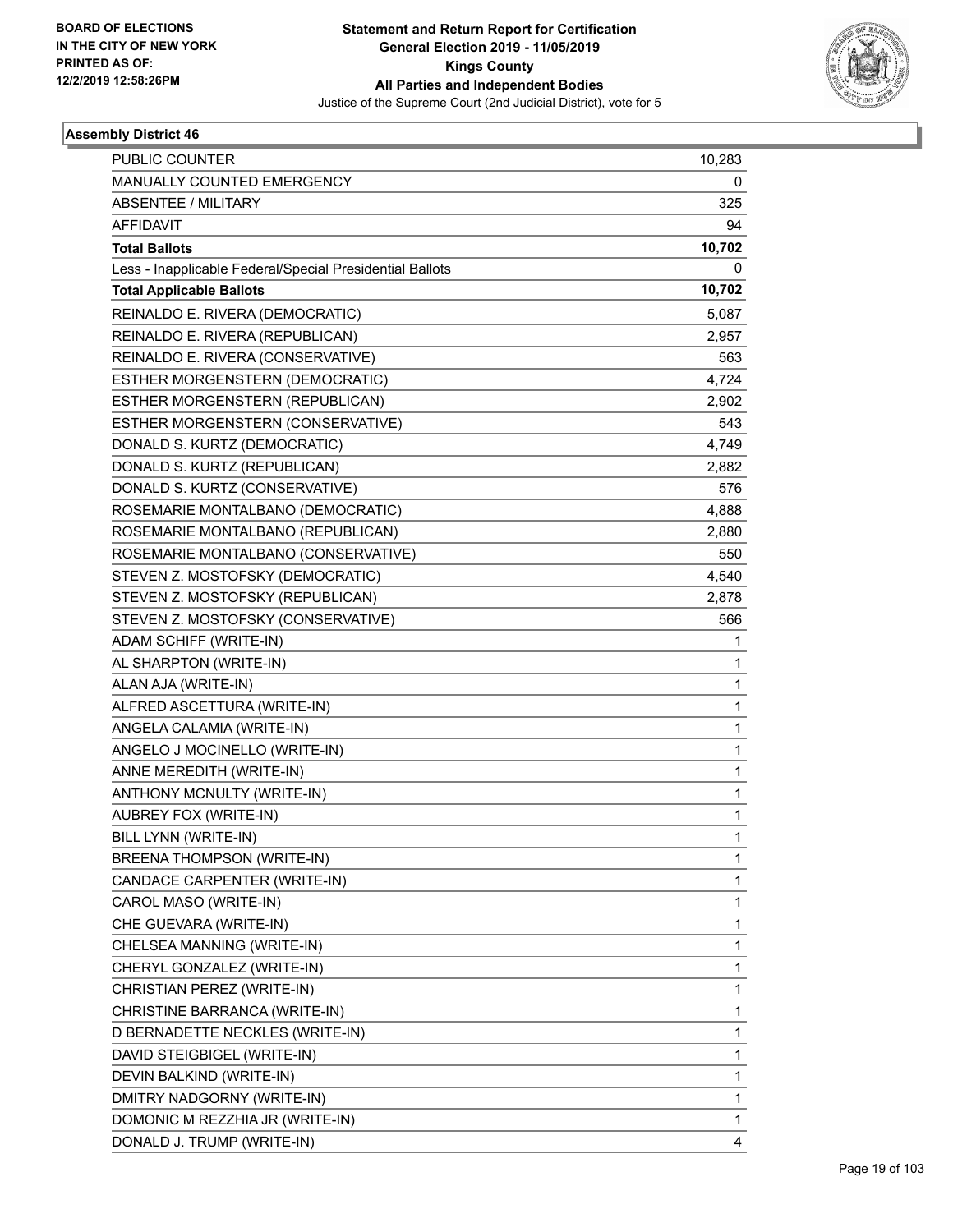

| DONIEL F. GOLDENBERG (WRITE-IN)   | 1            |
|-----------------------------------|--------------|
| EAERLY GONZALEZ (WRITE-IN)        | $\mathbf{1}$ |
| EDWARD OPPER (WRITE-IN)           | 1            |
| EDWARD SNOWDEN (WRITE-IN)         | 1            |
| EILEEN MCKENNA (WRITE-IN)         | 1            |
| ELLINO SHACK (WRITE-IN)           | 1            |
| ELLYANA DRAKE (WRITE-IN)          | 1            |
| ERIK GOLDBERG (WRITE-IN)          | $\mathbf{1}$ |
| ETHAN KLEIN (WRITE-IN)            | 1            |
| FRANK CARONE (WRITE-IN)           | 1            |
| FRANK SEDDIO (WRITE-IN)           | 1            |
| FREDO CUOMO (WRITE-IN)            | 1            |
| <b>GABRIELLA TULLY (WRITE-IN)</b> | 1            |
| <b>GRIFFIN SHELLY (WRITE-IN)</b>  | $\mathbf{1}$ |
| HENRY KNIPSIM (WRITE-IN)          | 1            |
| HILLARY CLINTON (WRITE-IN)        | 1            |
| JACKIE JOHNSON (WRITE-IN)         | 1            |
| JAMES COLLINS (WRITE-IN)          | 1            |
| JAMES COPPOLA (WRITE-IN)          | 1            |
| JAMES LANE (WRITE-IN)             | $\mathbf{1}$ |
| JENNIFER SCAIFE (WRITE-IN)        | 1            |
| JEREMY FRANCIS (WRITE-IN)         | 1            |
| JOANNE SEMIVARA (WRITE-IN)        | 1            |
| JOHN D'EUNIC (WRITE-IN)           | 1            |
| JOHN KIRIAKOU (WRITE-IN)          | 1            |
| JOHN QUAGLIONE (WRITE-IN)         | $\mathbf{1}$ |
| JONATHAN COPPOLA (WRITE-IN)       | 1            |
| JOSE RODRIGUEZ (WRITE-IN)         | 1            |
| JOSEPH PALLY (WRITE-IN)           | 1            |
| JOSEPHINE BECKMAN (WRITE-IN)      | 1            |
| JUDY GRIMALDI (WRITE-IN)          | 1            |
| JULIAN ASSANGE (WRITE-IN)         | $\mathbf{1}$ |
| KEVIN GOMEZ (WRITE-IN)            | 1            |
| LEO GLICKMAN (WRITE-IN)           | 1            |
| MARTIN J. GOLDEN (WRITE-IN)       | 2            |
| MARY ALICE KAZAK (WRITE-IN)       | 1            |
| MAUREEN GODWIN (WRITE-IN)         | 1            |
| MAX BLUMENTHAL (WRITE-IN)         | 1            |
| MELLISSA L MILLER (WRITE-IN)      | 1            |
| MILA KLEIN (WRITE-IN)             | 1            |
| MONTGOMERY BURNS (WRITE-IN)       | 1            |
| MUSTAFA ABOULISSAN (WRITE-IN)     | 1            |
| NANCY PELOSI (WRITE-IN)           | 1            |
| NORMAN SIEGEL (WRITE-IN)          | 1            |
| PETER A LAWRENCE (WRITE-IN)       | 1            |
| PHIL MILLER (WRITE-IN)            | 1            |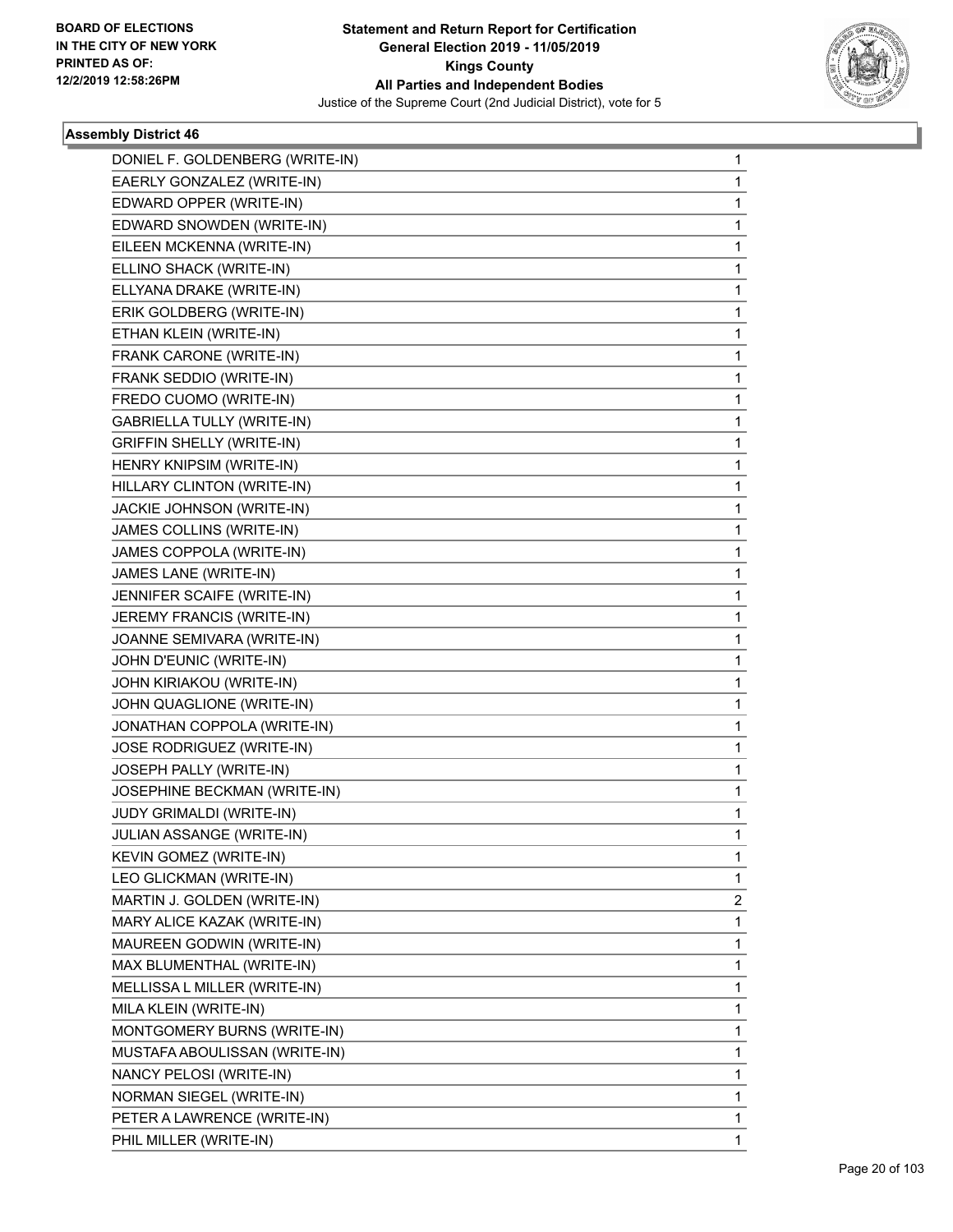

| PHILLIP A PALMISANO (WRITE-IN)     | 1              |
|------------------------------------|----------------|
| PHILLIP BRISIMITZAKIS (WRITE-IN)   | $\overline{2}$ |
| PINNI BOHM (WRITE-IN)              | 1              |
| RAJON RONDO (WRITE-IN)             | 3              |
| RAVI CHINSKY (WRITE-IN)            | 1              |
| RAY FINKLE (WRITE-IN)              | 1              |
| RENATA LANDSKIND (WRITE-IN)        | 1              |
| RICHARD CEA (WRITE-IN)             | 1              |
| ROBIN SHEARES (WRITE-IN)           | 1              |
| RONDO SHELLY (WRITE-IN)            | 1              |
| ROSEANNE BARRANCA (WRITE-IN)       | 1              |
| RUDOLPH GIULIANI (WRITE-IN)        | 1              |
| SEBASTIAN MONDRONE (WRITE-IN)      | 1              |
| STEPHEN M HAWLEY (WRITE-IN)        | 1              |
| STEVE H RICHMAN (WRITE-IN)         | 1              |
| TAMRA CRONIN (WRITE-IN)            | 1              |
| THOMAS LOMBARDOZZI (WRITE-IN)      | 1              |
| UNATTRIBUTABLE WRITE-IN (WRITE-IN) | 154            |
| VINCENT J GENTILO (WRITE-IN)       | 1              |
| <b>Total Votes</b>                 | 41,534         |
| Unrecorded                         | 11,976         |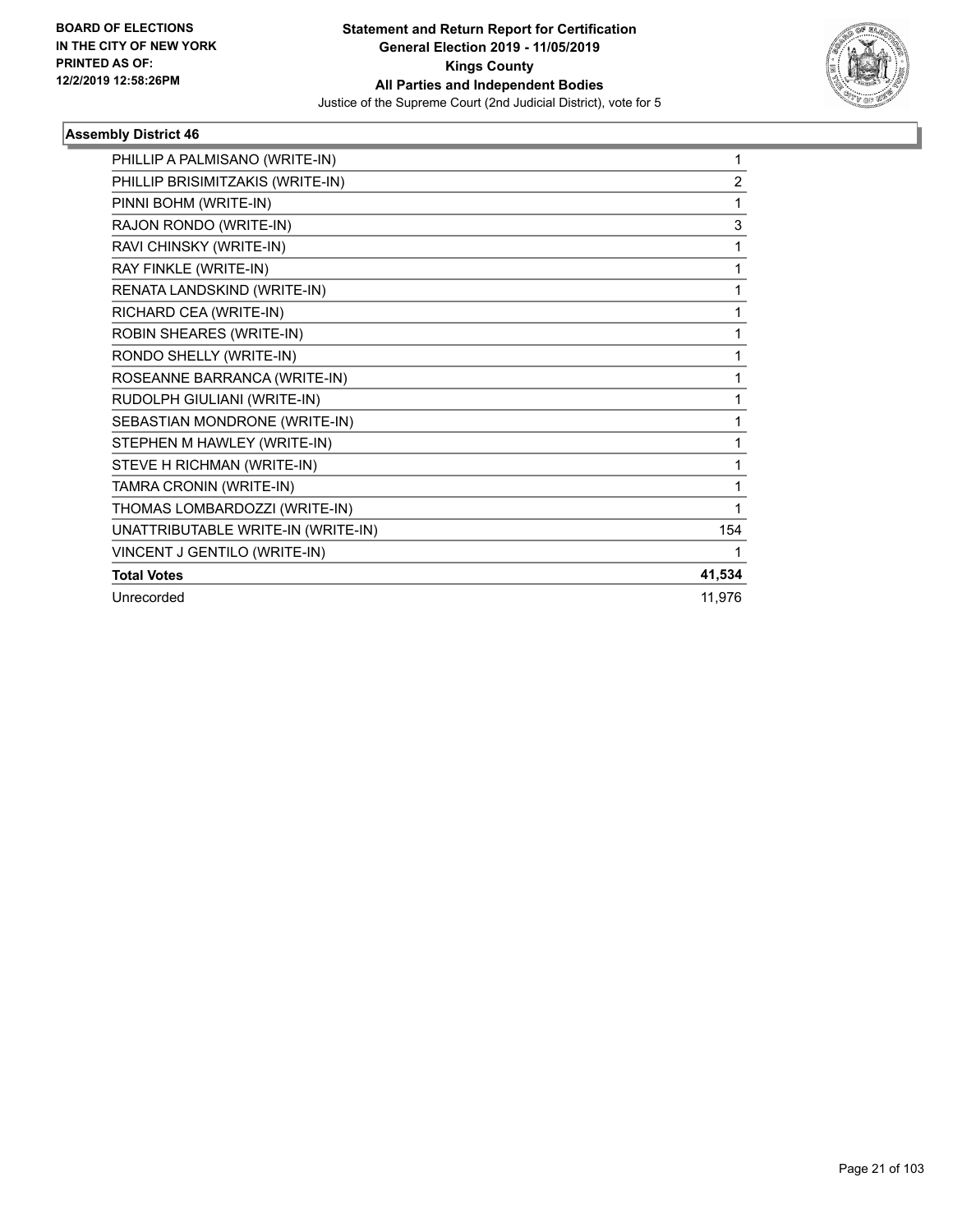

| PUBLIC COUNTER                                           | 6,041        |
|----------------------------------------------------------|--------------|
| MANUALLY COUNTED EMERGENCY                               | 0            |
| ABSENTEE / MILITARY                                      | 183          |
| <b>AFFIDAVIT</b>                                         | 55           |
| <b>Total Ballots</b>                                     | 6,279        |
| Less - Inapplicable Federal/Special Presidential Ballots | 0            |
| <b>Total Applicable Ballots</b>                          | 6,279        |
| REINALDO E. RIVERA (DEMOCRATIC)                          | 2,963        |
| REINALDO E. RIVERA (REPUBLICAN)                          | 1,940        |
| REINALDO E. RIVERA (CONSERVATIVE)                        | 257          |
| ESTHER MORGENSTERN (DEMOCRATIC)                          | 2,729        |
| ESTHER MORGENSTERN (REPUBLICAN)                          | 1,844        |
| ESTHER MORGENSTERN (CONSERVATIVE)                        | 266          |
| DONALD S. KURTZ (DEMOCRATIC)                             | 2,770        |
| DONALD S. KURTZ (REPUBLICAN)                             | 1,872        |
| DONALD S. KURTZ (CONSERVATIVE)                           | 268          |
| ROSEMARIE MONTALBANO (DEMOCRATIC)                        | 2,852        |
| ROSEMARIE MONTALBANO (REPUBLICAN)                        | 1,900        |
| ROSEMARIE MONTALBANO (CONSERVATIVE)                      | 268          |
| STEVEN Z. MOSTOFSKY (DEMOCRATIC)                         | 2,666        |
| STEVEN Z. MOSTOFSKY (REPUBLICAN)                         | 1,836        |
| STEVEN Z. MOSTOFSKY (CONSERVATIVE)                       | 251          |
| ANTHONY J. COMO (WRITE-IN)                               | 1            |
| ANTHONY P COLORAFI (WRITE-IN)                            | 1            |
| ANTONIETTA FUCCIO (WRITE-IN)                             | 3            |
| BETTY BONANNO (WRITE-IN)                                 | $\mathbf{1}$ |
| <b>BORICH LAPP (WRITE-IN)</b>                            | 1            |
| <b>BRITTNEY GARCIA (WRITE-IN)</b>                        | $\mathbf{1}$ |
| CHRIS ROBLES (WRITE-IN)                                  | $\mathbf{1}$ |
| DAN BONANNO (WRITE-IN)                                   | 1            |
| DANIEL GEYER (WRITE-IN)                                  | $\mathbf 1$  |
| DAVID LEE (WRITE-IN)                                     | 1            |
| DONALD J. TRUMP (WRITE-IN)                               | 1            |
| EILEEN LARUFFA (WRITE-IN)                                | $\mathbf{1}$ |
| ESTHER MORGANSTERN (WRITE-IN)                            | 1            |
| GIOGIO GUIDICE (WRITE-IN)                                | 1            |
| HAYEIAH LEE (WRITE-IN)                                   | $\mathbf{1}$ |
| JACKY CHAENG (WRITE-IN)                                  | $\mathbf{1}$ |
| JAMES LEANG (WRITE-IN)                                   | 1            |
| JOHN BROWN (WRITE-IN)                                    | $\mathbf 1$  |
| JOHN CORDI (WRITE-IN)                                    | $\mathbf{1}$ |
| JOHN NAPOLI (WRITE-IN)                                   | 1            |
| JONATHAN BOBIN (WRITE-IN)                                | $\mathbf{1}$ |
| JONATHAN MANN (WRITE-IN)                                 | $\mathbf{1}$ |
| LARRY MORTON (WRITE-IN)                                  | 1            |
| LEON LI (WRITE-IN)                                       | $\mathbf{1}$ |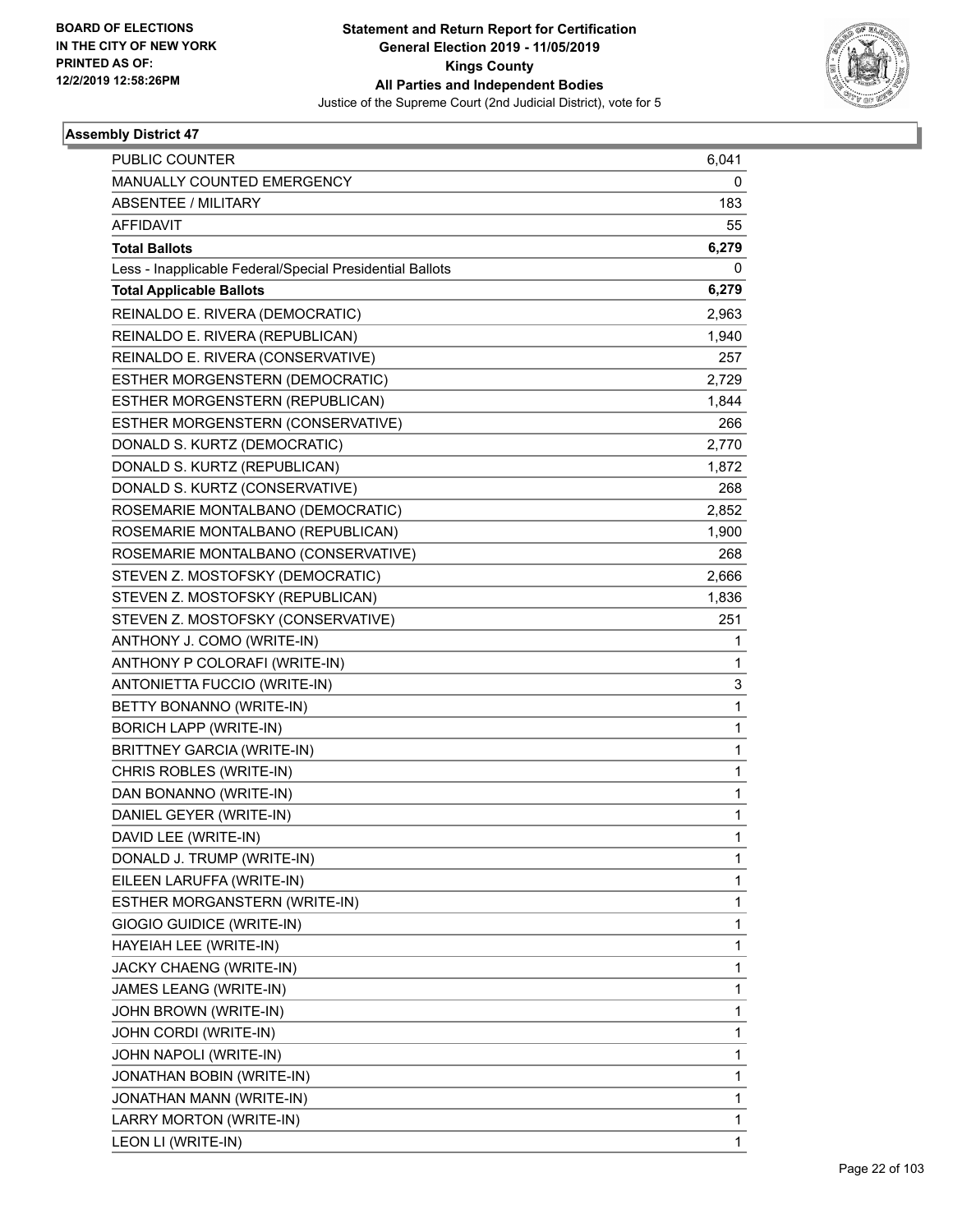

| LORRAINE MAZZOLA (WRITE-IN)               |                |
|-------------------------------------------|----------------|
| MARIA FUCCIO (WRITE-IN)                   | 3              |
| MARTIN J. GOLDEN (WRITE-IN)               |                |
| MICHAEL LAPP (WRITE-IN)                   |                |
| PAUL ROGINA (WRITE-IN)                    |                |
| REINADO RIVERA (WRITE-IN)                 | 1              |
| RUDOLPH GIULIANI (WRITE-IN)               | $\overline{2}$ |
| STEPHEN LAROCCA (WRITE-IN)                |                |
| UNATTRIBUTABLE WRITE-IN (WRITE-IN)        | 116            |
| UNCOUNTED WRITE-IN PER STATUTE (WRITE-IN) |                |
| VICTOR CHONICHM (WRITE-IN)                |                |
| VITO DI GIOVANNI (WRITE-IN)               |                |
| WILSON BERKOW (WRITE-IN)                  |                |
| YITZCHEK LAPP (WRITE-IN)                  |                |
| <b>Total Votes</b>                        | 24,840         |
| Unrecorded                                | 6,555          |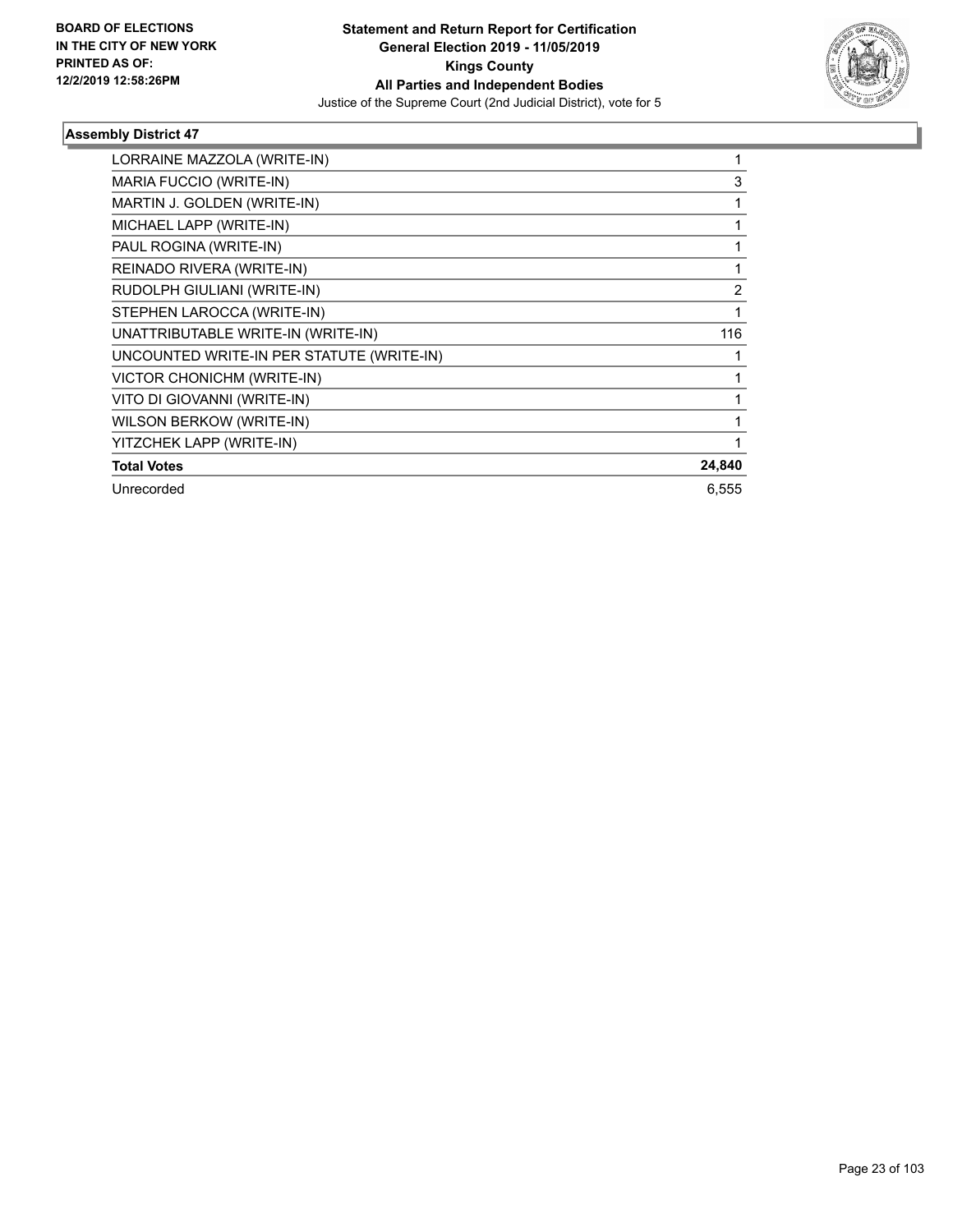

| PUBLIC COUNTER                                           | 6,289        |
|----------------------------------------------------------|--------------|
| MANUALLY COUNTED EMERGENCY                               | 0            |
| <b>ABSENTEE / MILITARY</b>                               | 103          |
| <b>AFFIDAVIT</b>                                         | 52           |
| <b>Total Ballots</b>                                     | 6,444        |
| Less - Inapplicable Federal/Special Presidential Ballots | 0            |
| <b>Total Applicable Ballots</b>                          | 6,444        |
| REINALDO E. RIVERA (DEMOCRATIC)                          | 1,881        |
| REINALDO E. RIVERA (REPUBLICAN)                          | 1,887        |
| REINALDO E. RIVERA (CONSERVATIVE)                        | 532          |
| ESTHER MORGENSTERN (DEMOCRATIC)                          | 2,007        |
| ESTHER MORGENSTERN (REPUBLICAN)                          | 2,136        |
| ESTHER MORGENSTERN (CONSERVATIVE)                        | 612          |
| DONALD S. KURTZ (DEMOCRATIC)                             | 1,839        |
| DONALD S. KURTZ (REPUBLICAN)                             | 2,023        |
| DONALD S. KURTZ (CONSERVATIVE)                           | 598          |
| ROSEMARIE MONTALBANO (DEMOCRATIC)                        | 1,757        |
| ROSEMARIE MONTALBANO (REPUBLICAN)                        | 1,854        |
| ROSEMARIE MONTALBANO (CONSERVATIVE)                      | 545          |
| STEVEN Z. MOSTOFSKY (DEMOCRATIC)                         | 2,035        |
| STEVEN Z. MOSTOFSKY (REPUBLICAN)                         | 2,147        |
| STEVEN Z. MOSTOFSKY (CONSERVATIVE)                       | 647          |
| AARON JUDGE (WRITE-IN)                                   | 1            |
| AARON TYK (WRITE-IN)                                     | 1            |
| AHARON ZITRONENBAUM (WRITE-IN)                           | 1            |
| ALEX MERCED (WRITE-IN)                                   | $\mathbf{1}$ |
| ALLEN S POPPER (WRITE-IN)                                | 1            |
| ANDREW NAPOLITANO (WRITE-IN)                             | 1            |
| ANDREW TILLEM (WRITE-IN)                                 | $\mathbf{1}$ |
| ANN MARIE CONWAY (WRITE-IN)                              | $\mathbf{1}$ |
| ARON HEINBAUM (WRITE-IN)                                 | 1            |
| ARTHUR KATZ (WRITE-IN)                                   | 1            |
| ARTHUR PALGEN (WRITE-IN)                                 | 1            |
| BEN BARBER (WRITE-IN)                                    | 1            |
| BRACHA SCHECHTER (WRITE-IN)                              | 1            |
| BRENDA MITCHELL (WRITE-IN)                               | 1            |
| <b>BRUCE WILLIS (WRITE-IN)</b>                           | 1            |
| CAROLINE P COHEN (WRITE-IN)                              | $\mathbf{1}$ |
| CARY NOSOWITZ (WRITE-IN)                                 | 1            |
| CHAIM DEUTCH (WRITE-IN)                                  | 1            |
| CHAIM ZIEGLER (WRITE-IN)                                 | $\mathbf{1}$ |
| CHRIS WEBBER (WRITE-IN)                                  | $\mathbf{1}$ |
| CLAUDIA LECHUGA (WRITE-IN)                               | 1            |
| DAVID KAROPKIN (WRITE-IN)                                | $\mathbf{1}$ |
| DAVID STOROBIN (WRITE-IN)                                | 1            |
| DAVID WACHSLER (WRITE-IN)                                | $\mathbf{1}$ |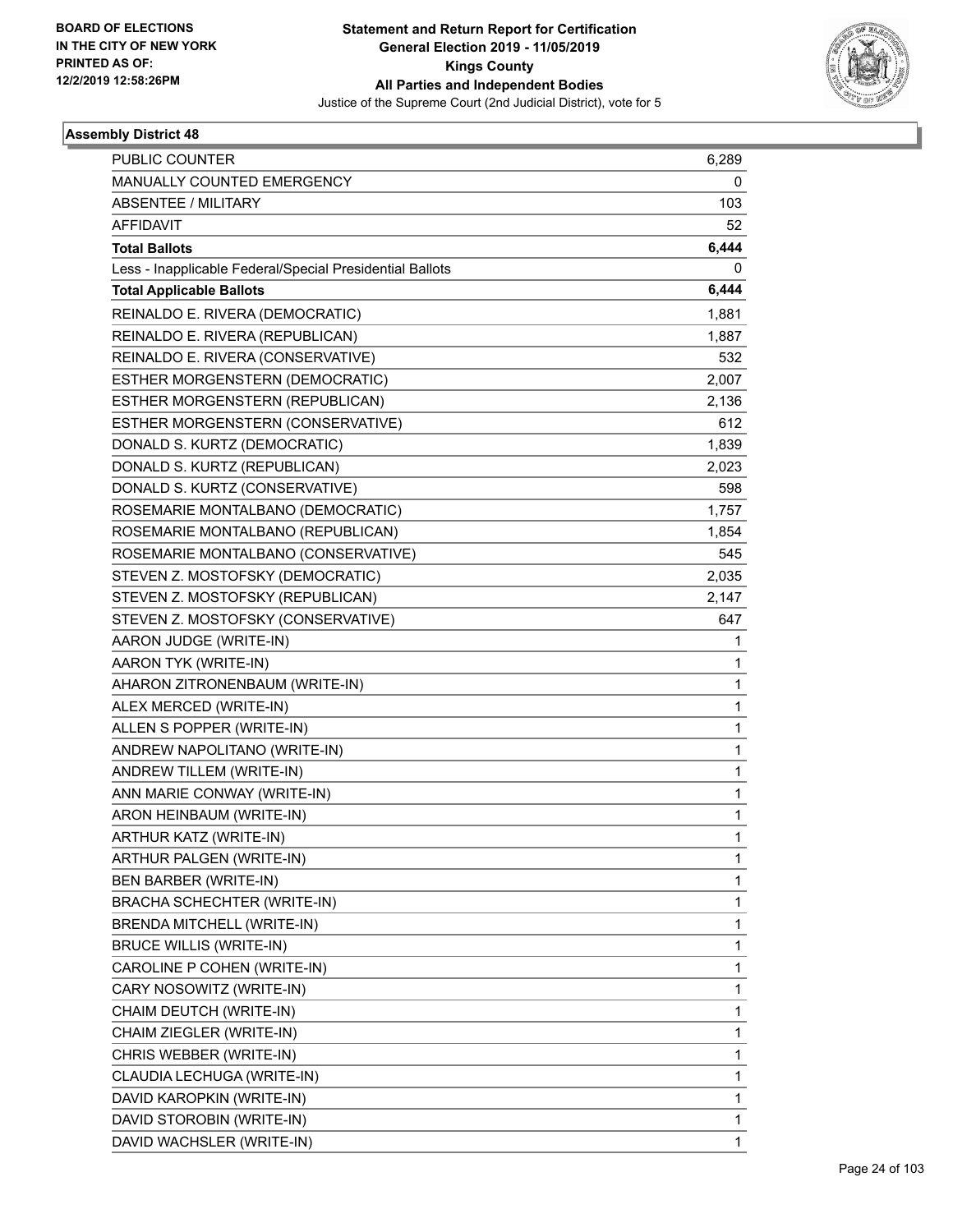

| DESOL HOROWITZ (WRITE-IN)          | 1                       |
|------------------------------------|-------------------------|
| DONALD J. TRUMP (WRITE-IN)         | 3                       |
| DONALD J. TRUMP JR (WRITE-IN)      | $\mathbf{1}$            |
| DOV HIKIND (WRITE-IN)              | 2                       |
| EARLE WEPRIN (WRITE-IN)            | 1                       |
| EFRUM NIERERBERG (WRITE-IN)        | 1                       |
| ELISNEVA ZIEGLER (WRITE-IN)        | 1                       |
| ELYA AMSEL (WRITE-IN)              | 1                       |
| ERIC TRUMP (WRITE-IN)              | 1                       |
| ESTHER GOLDSTEIN (WRITE-IN)        | 1                       |
| EZRIEL SCHONBERGER (WRITE-IN)      | 1                       |
| FRAIDY GOLDSTEIN (WRITE-IN)        | 1                       |
| FREIGY GOLDSTEIN (WRITE-IN)        | 1                       |
| HAROLD FINKELBERG (WRITE-IN)       | 1                       |
| HAROLD TISCHLER (WRITE-IN)         | 1                       |
| HESKY TISCHLER (WRITE-IN)          | 1                       |
| HILERY CLINTON (WRITE-IN)          | 1                       |
| IAN D GIRSHEK (WRITE-IN)           | 2                       |
| IRINA TSUKERMAN (WRITE-IN)         | 1                       |
| JACOB STANGLER (WRITE-IN)          | 1                       |
| JACOB WEINFELD (WRITE-IN)          | $\overline{\mathbf{c}}$ |
| JALEN ROSE (WRITE-IN)              | 1                       |
| JENNE PIRRO (WRITE-IN)             | 1                       |
| JIMMY KING (WRITE-IN)              | 1                       |
| JOHN HAGLER (WRITE-IN)             | 1                       |
| JONATHAN HAGEL (WRITE-IN)          | 1                       |
| JONATHAN MARC HAGLER (WRITE-IN)    | 1                       |
| JUWAN HOWARD (WRITE-IN)            | 1                       |
| KEVIN DELVA (WRITE-IN)             | 1                       |
| LAWRENCE GREBINAR (WRITE-IN)       | 1                       |
| LILAN LU (WRITE-IN)                | 1                       |
| MICHAEL GELLER (WRITE-IN)          | 1                       |
| MICHEAL BLOOMBERG (WRITE-IN)       | 1                       |
| MIKE PENA (WRITE-IN)               | 1                       |
| MIKE PENCE (WRITE-IN)              | 1                       |
| MINDY SHORTS (WRITE-IN)            | 1                       |
| MOISHE EZRA WEISS (WRITE-IN)       | 1                       |
| MOISHE WEISS (WRITE-IN)            | 1                       |
| MORDECHAI FOLLMAN (WRITE-IN)       | 1                       |
| MORRIS COHEN (WRITE-IN)            | 1                       |
| MOSHE LASKER (WRITE-IN)            | 1                       |
| MOSHE SHUIEL GREENFIELD (WRITE-IN) | 1                       |
| NANCY GARICA RUFFIN (WRITE-IN)     | 1                       |
| PAUL DANN (WRITE-IN)               | 2                       |
| PETER RIGGI (WRITE-IN)             | 1                       |
| RACHEL FRIER (WRITE-IN)            | $\overline{2}$          |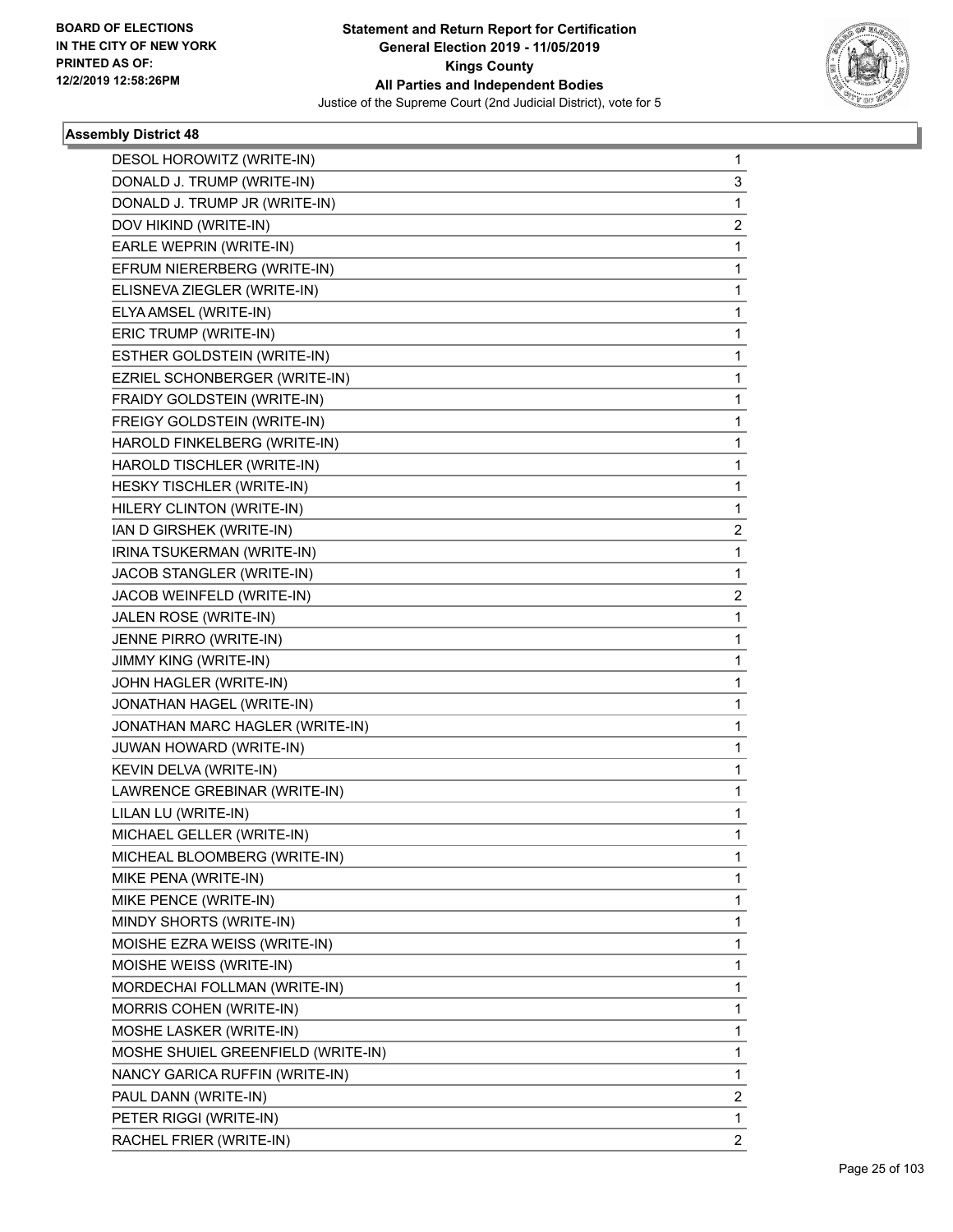

| RACQUEL REINSTEIN (WRITE-IN)              | 1            |
|-------------------------------------------|--------------|
| RAY JACKSON (WRITE-IN)                    | 1            |
| REINULDO E. RIVERA (WRITE-IN)             | 1            |
| RINATA KRUMER (WRITE-IN)                  | 1            |
| RIVKALLA ZITRONENBAUM (WRITE-IN)          | 1            |
| ROBERT FREEHILL (WRITE-IN)                | 1            |
| ROBERT KATZ (WRITE-IN)                    | 1            |
| ROBERT KENNEDY (WRITE-IN)                 | 1            |
| SABRINA HANKINS (WRITE-IN)                | 1            |
| SARAH TELLER (WRITE-IN)                   | 1            |
| SHAUL HAFNER (WRITE-IN)                   | 1            |
| SHAUL KLAIN (WRITE-IN)                    | 1            |
| SHIA HAFNER (WRITE-IN)                    | $\mathbf 1$  |
| SHLOMO GOLDSTEIN (WRITE-IN)               | 1            |
| SHMUEL KUNOA (WRITE-IN)                   | 1            |
| SIMCHA FELDER (WRITE-IN)                  | 5            |
| STEPHANIE MATALAV (WRITE-IN)              | 1            |
| STEVEN HOSTOFSKY (WRITE-IN)               | 1            |
| STEVEN MASTORSKY (WRITE-IN)               | 1            |
| TARDIS JOHNSON (WRITE-IN)                 | 1            |
| TATTY SHORTS (WRITE-IN)                   | 1            |
| TOBY BIRNBAUM (WRITE-IN)                  | 1            |
| TZVI GOLDSTEIN (WRITE-IN)                 | 1            |
| UNATTRIBUTABLE WRITE-IN (WRITE-IN)        | 163          |
| UNCOUNTED WRITE-IN PER STATUTE (WRITE-IN) | 3            |
| VIVIANA HERNANDEZ (WRITE-IN)              | 1            |
| WILLIAM BARR (WRITE-IN)                   | 1            |
| Y SIAAL LEZER (WRITE-IN)                  | 1            |
| YADIRA HADLETT (WRITE-IN)                 | 1            |
| YOEL SCHIFF (WRITE-IN)                    | 1            |
| YOSEF ROTHSTEIN (WRITE-IN)                | $\mathbf{1}$ |
| YOSSI GROSS (WRITE-IN)                    | 1            |
| ZAIMEN TEIDELBAUM (WRITE-IN)              | 1            |
| ZALMAN ECKSTIEN (WRITE-IN)                | 1            |
| <b>Total Votes</b>                        | 22,779       |
| Unrecorded                                | 9,441        |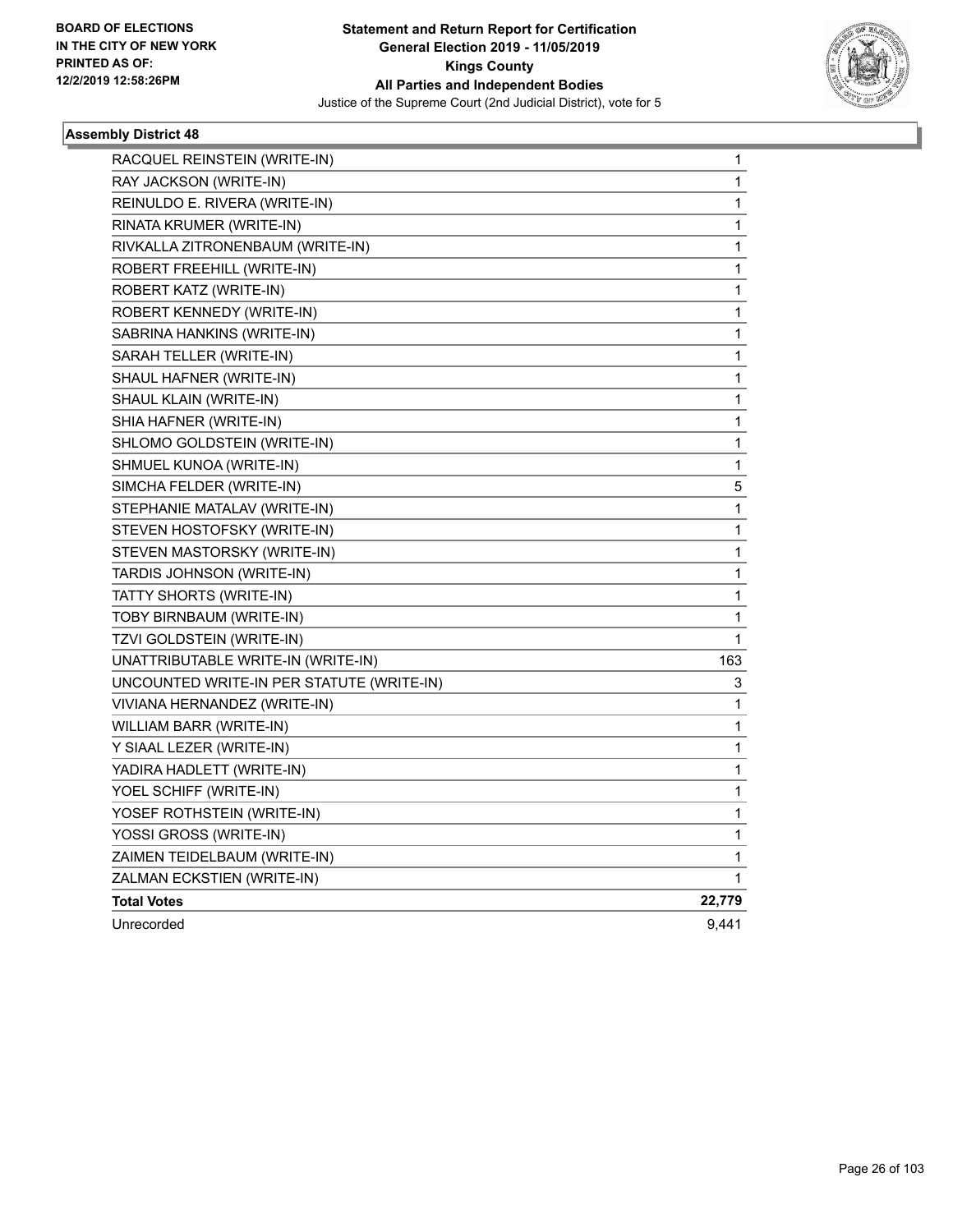

| PUBLIC COUNTER                                           | 5,004 |
|----------------------------------------------------------|-------|
| MANUALLY COUNTED EMERGENCY                               | 1.    |
| <b>ABSENTEE / MILITARY</b>                               | 125   |
| <b>AFFIDAVIT</b>                                         | 32    |
| <b>Total Ballots</b>                                     | 5,162 |
| Less - Inapplicable Federal/Special Presidential Ballots | 0     |
| <b>Total Applicable Ballots</b>                          | 5,162 |
| REINALDO E. RIVERA (DEMOCRATIC)                          | 2,527 |
| REINALDO E. RIVERA (REPUBLICAN)                          | 1,519 |
| REINALDO E. RIVERA (CONSERVATIVE)                        | 255   |
| ESTHER MORGENSTERN (DEMOCRATIC)                          | 2,337 |
| ESTHER MORGENSTERN (REPUBLICAN)                          | 1,451 |
| ESTHER MORGENSTERN (CONSERVATIVE)                        | 235   |
| DONALD S. KURTZ (DEMOCRATIC)                             | 2,328 |
| DONALD S. KURTZ (REPUBLICAN)                             | 1,496 |
| DONALD S. KURTZ (CONSERVATIVE)                           | 257   |
| ROSEMARIE MONTALBANO (DEMOCRATIC)                        | 2,438 |
| ROSEMARIE MONTALBANO (REPUBLICAN)                        | 1,571 |
| ROSEMARIE MONTALBANO (CONSERVATIVE)                      | 263   |
| STEVEN Z. MOSTOFSKY (DEMOCRATIC)                         | 2,261 |
| STEVEN Z. MOSTOFSKY (REPUBLICAN)                         | 1,448 |
| STEVEN Z. MOSTOFSKY (CONSERVATIVE)                       | 247   |
| AKIVA GREENS (WRITE-IN)                                  | 1     |
| ANITA HILL (WRITE-IN)                                    | 1     |
| ANN MARIE CONWAY (WRITE-IN)                              | 1     |
| ARTHUR AIDALA (WRITE-IN)                                 | 1     |
| BERNIE SANDERS (WRITE-IN)                                | 1     |
| BRENDA MITCHELL (WRITE-IN)                               | 1     |
| CARMINE RUSSOTTI (WRITE-IN)                              | 1     |
| CLAUDIA LECHUGE (WRITE-IN)                               | 1     |
| DARTH BANE (WRITE-IN)                                    | 1     |
| HEIDI POCH (WRITE-IN)                                    | 1     |
| IONA PASSIK (WRITE-IN)                                   | 1     |
| JANET GLEASON (WRITE-IN)                                 | 1     |
| JOHN TROMEA (WRITE-IN)                                   | 1     |
| LISA HOROWITZ (WRITE-IN)                                 | 1     |
| MADELINE WARNER (WRITE-IN)                               | 1     |
| MARK ROSEN (WRITE-IN)                                    | 1     |
| MARTIN J. GOLDEN (WRITE-IN)                              | 1     |
| MATTHEW DAUS (WRITE-IN)                                  | 1     |
| MIGUEL ANGEL ORTIZ (WRITE-IN)                            | 1     |
| NANCY GARICA RUFFIN (WRITE-IN)                           | 1     |
| NATALIA FERENE (WRITE-IN)                                | 1     |
| PASQUALINO RUSSO (WRITE-IN)                              | 2     |
| ROBERT BARATZ (WRITE-IN)                                 | 1     |
| ROSS BARKAN (WRITE-IN)                                   | 1     |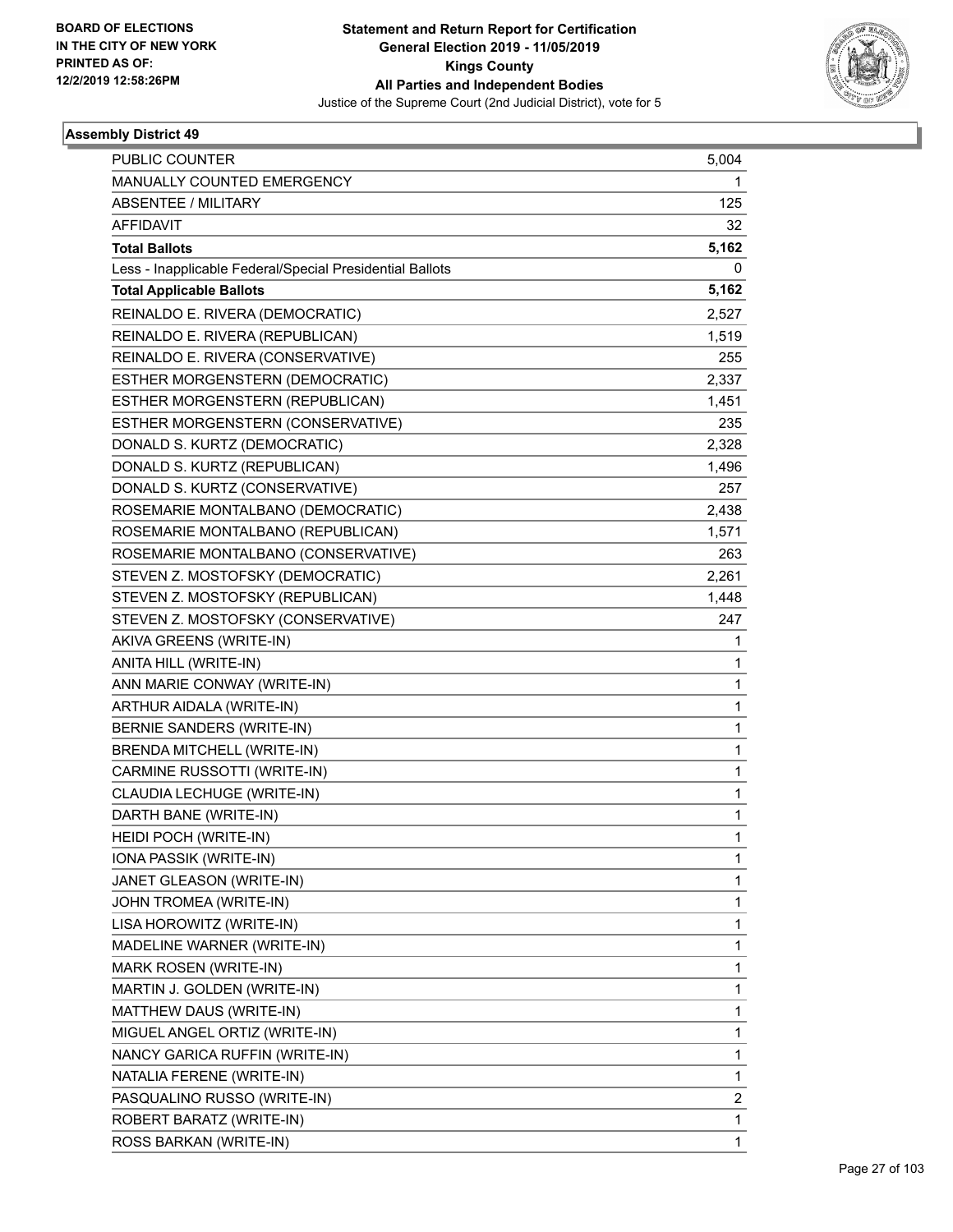

| ROSS FRISCIA (WRITE-IN)            |        |
|------------------------------------|--------|
| SHEEV PALPATINE (WRITE-IN)         |        |
| STEVE SCHIAINO (WRITE-IN)          |        |
| TARA URBAN (WRITE-IN)              |        |
| UDO DRESCHER (WRITE-IN)            |        |
| UNATTRIBUTABLE WRITE-IN (WRITE-IN) | 51     |
| VILMA REINHARDT (WRITE-IN)         |        |
| VINCENT PINELLO (WRITE-IN)         |        |
| YADIRA HADLETT (WRITE-IN)          |        |
| ZONROUN MAMDANI (WRITE-IN)         |        |
| <b>Total Votes</b>                 | 20,718 |
| Unrecorded                         | 5,092  |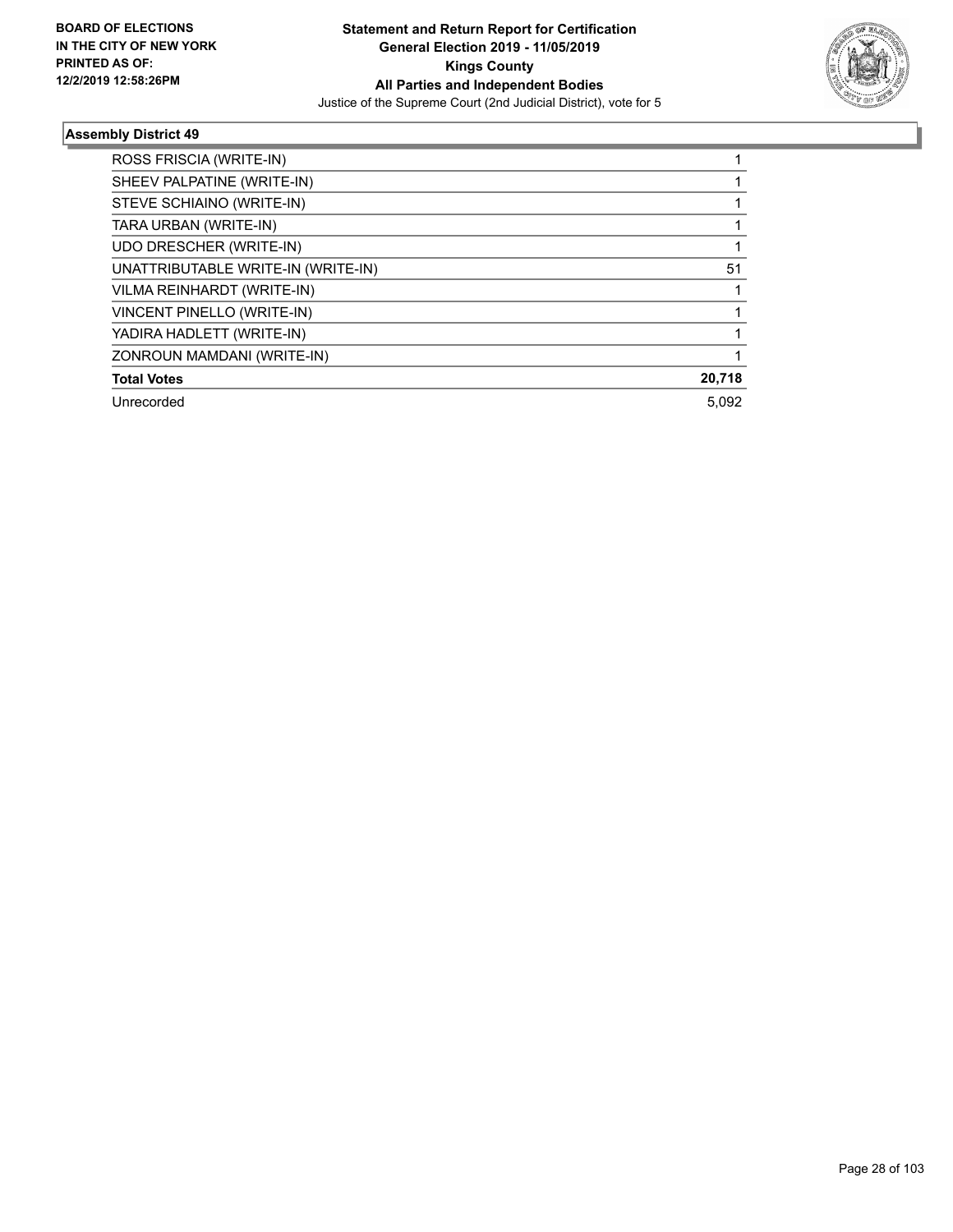

| <b>PUBLIC COUNTER</b>                                    | 10,373       |
|----------------------------------------------------------|--------------|
| MANUALLY COUNTED EMERGENCY                               | 0            |
| <b>ABSENTEE / MILITARY</b>                               | 114          |
| <b>AFFIDAVIT</b>                                         | 130          |
| <b>Total Ballots</b>                                     | 10,617       |
| Less - Inapplicable Federal/Special Presidential Ballots | 0            |
| <b>Total Applicable Ballots</b>                          | 10,617       |
| REINALDO E. RIVERA (DEMOCRATIC)                          | 8,223        |
| REINALDO E. RIVERA (REPUBLICAN)                          | 571          |
| REINALDO E. RIVERA (CONSERVATIVE)                        | 130          |
| ESTHER MORGENSTERN (DEMOCRATIC)                          | 7,961        |
| ESTHER MORGENSTERN (REPUBLICAN)                          | 547          |
| ESTHER MORGENSTERN (CONSERVATIVE)                        | 128          |
| DONALD S. KURTZ (DEMOCRATIC)                             | 7,805        |
| DONALD S. KURTZ (REPUBLICAN)                             | 558          |
| DONALD S. KURTZ (CONSERVATIVE)                           | 128          |
| ROSEMARIE MONTALBANO (DEMOCRATIC)                        | 8,150        |
| ROSEMARIE MONTALBANO (REPUBLICAN)                        | 550          |
| ROSEMARIE MONTALBANO (CONSERVATIVE)                      | 130          |
| STEVEN Z. MOSTOFSKY (DEMOCRATIC)                         | 7,697        |
| STEVEN Z. MOSTOFSKY (REPUBLICAN)                         | 542          |
| STEVEN Z. MOSTOFSKY (CONSERVATIVE)                       | 128          |
| AARON DAVIS (WRITE-IN)                                   | 1            |
| AMANDA KATZ (WRITE-IN)                                   | 1            |
| ANDREW BECK (WRITE-IN)                                   | $\mathbf 1$  |
| ANDREW LUPP (WRITE-IN)                                   | $\mathbf{1}$ |
| ANNE MCCAUGHEY (WRITE-IN)                                | 1            |
| ANNIBEL WILCOX (WRITE-IN)                                | $\mathbf 1$  |
| ARI EZRA WALOMAN (WRITE-IN)                              | 1            |
| <b>BEN SHAPIRO (WRITE-IN)</b>                            | $\mathbf 1$  |
| BENJAMIN KISSEL (WRITE-IN)                               | $\mathbf 1$  |
| BERSI J. ZELIYA (WRITE-IN)                               | 1            |
| BILL RICHMOND (WRITE-IN)                                 | 1            |
| BILL STITES (WRITE-IN)                                   | 1            |
| BLAKE JOHNSON (WRITE-IN)                                 | 1            |
| <b>BOB WRANGLER (WRITE-IN)</b>                           | 1            |
| BRAIN FARGNOLI (WRITE-IN)                                | 1            |
| BRONWYN FLEMMING-JONES (WRITE-IN)                        | 1            |
| BRONY NIEMAN (WRITE-IN)                                  | 1            |
| BRYANT PABON (WRITE-IN)                                  | $\mathbf 1$  |
| CARLOS LEON (WRITE-IN)                                   | 1            |
| CHAIM ROCHLITZ (WRITE-IN)                                | 1            |
| CHANIE ROCHLITZ (WRITE-IN)                               | 1            |
| CHASKEL BENNET (WRITE-IN)                                | 1            |
| CHRISTINE MURRAY (WRITE-IN)                              | 2            |
| CLAYTON LAMAR (WRITE-IN)                                 | $\mathbf{1}$ |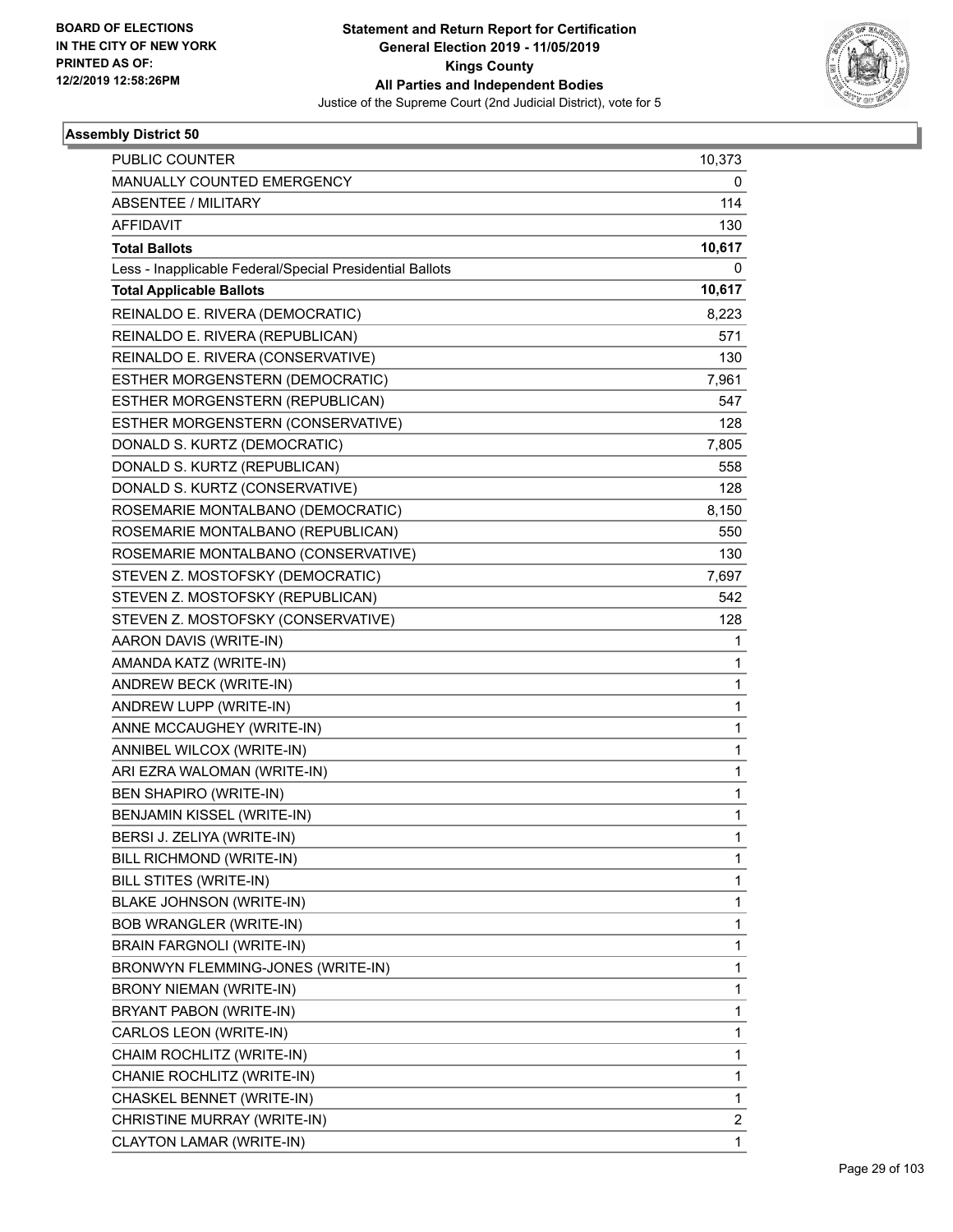

| CONNIE CHALDER BROWN (WRITE-IN)   | 1 |
|-----------------------------------|---|
| COREY JOHNSON (WRITE-IN)          | 1 |
| COREY MITCHELL (WRITE-IN)         | 1 |
| DAN LICATA (WRITE-IN)             | 1 |
| DAVID KOHANE (WRITE-IN)           | 1 |
| DAVID NADURAY (WRITE-IN)          | 1 |
| DEBRA RISERVATO (WRITE-IN)        | 1 |
| DEREK GROSS (WRITE-IN)            | 1 |
| D'HANA PERRY (WRITE-IN)           | 1 |
| DONALD J. TRUMP (WRITE-IN)        | 3 |
| DONNA LIEBOWITZ (WRITE-IN)        | 1 |
| DOUG MALKIN (WRITE-IN)            | 1 |
| EDWARD ATKIN (WRITE-IN)           | 1 |
| ELSIE ARAGUNDE (WRITE-IN)         | 1 |
| ESTHER MORGANSTERN (WRITE-IN)     | 1 |
| FAREED HAYAT (WRITE-IN)           | 1 |
| HARRIET THOMPSON (WRITE-IN)       | 1 |
| JACQUES CATENSTEIN (WRITE-IN)     | 2 |
| JAMES FRANCIS (WRITE-IN)          | 1 |
| JAMES MORRISON (WRITE-IN)         | 1 |
| JANIEL THOMPSON (WRITE-IN)        | 1 |
| JASON WILSON (WRITE-IN)           | 1 |
| JEFFREY AIKEN (WRITE-IN)          | 1 |
| JOEL GROSS (WRITE-IN)             | 1 |
| JOEY QUINONES (WRITE-IN)          | 1 |
| <b>JONAS KALISCH (WRITE-IN)</b>   | 1 |
| JONATHAN MASSERANO (WRITE-IN)     | 1 |
| JOSEPH OLSZEWSKI (WRITE-IN)       | 1 |
| JOSEPH PERA (WRITE-IN)            | 1 |
| JOSHUA KAUFMAN (WRITE-IN)         | 1 |
| JUSTIN RISERVATO (WRITE-IN)       | 1 |
| KELLY TAYLER (WRITE-IN)           | 2 |
| KEVIN MOUPE (WRITE-IN)            | 1 |
| KRYSTOF LACH (WRITE-IN)           | 1 |
| <b>KWESI HOMERE (WRITE-IN)</b>    | 1 |
| LESLIE CANTOPIDIS (WRITE-IN)      | 1 |
| LEVIN WILLIAMS (WRITE-IN)         | 1 |
| LEWANNE JONES (WRITE-IN)          | 1 |
| LINDSEY SPRINGER (WRITE-IN)       | 1 |
| LOGAN CLARK (WRITE-IN)            | 1 |
| LOUIS CHOLDEN BROWN (WRITE-IN)    | 1 |
| MARCO GOMEZ (WRITE-IN)            | 1 |
| MARCOS MASRI (WRITE-IN)           | 1 |
| MARGARITA LOPEZ TORRES (WRITE-IN) | 1 |
| MARK LEVIN (WRITE-IN)             | 1 |
| MAYER ROCHLITZ (WRITE-IN)         | 1 |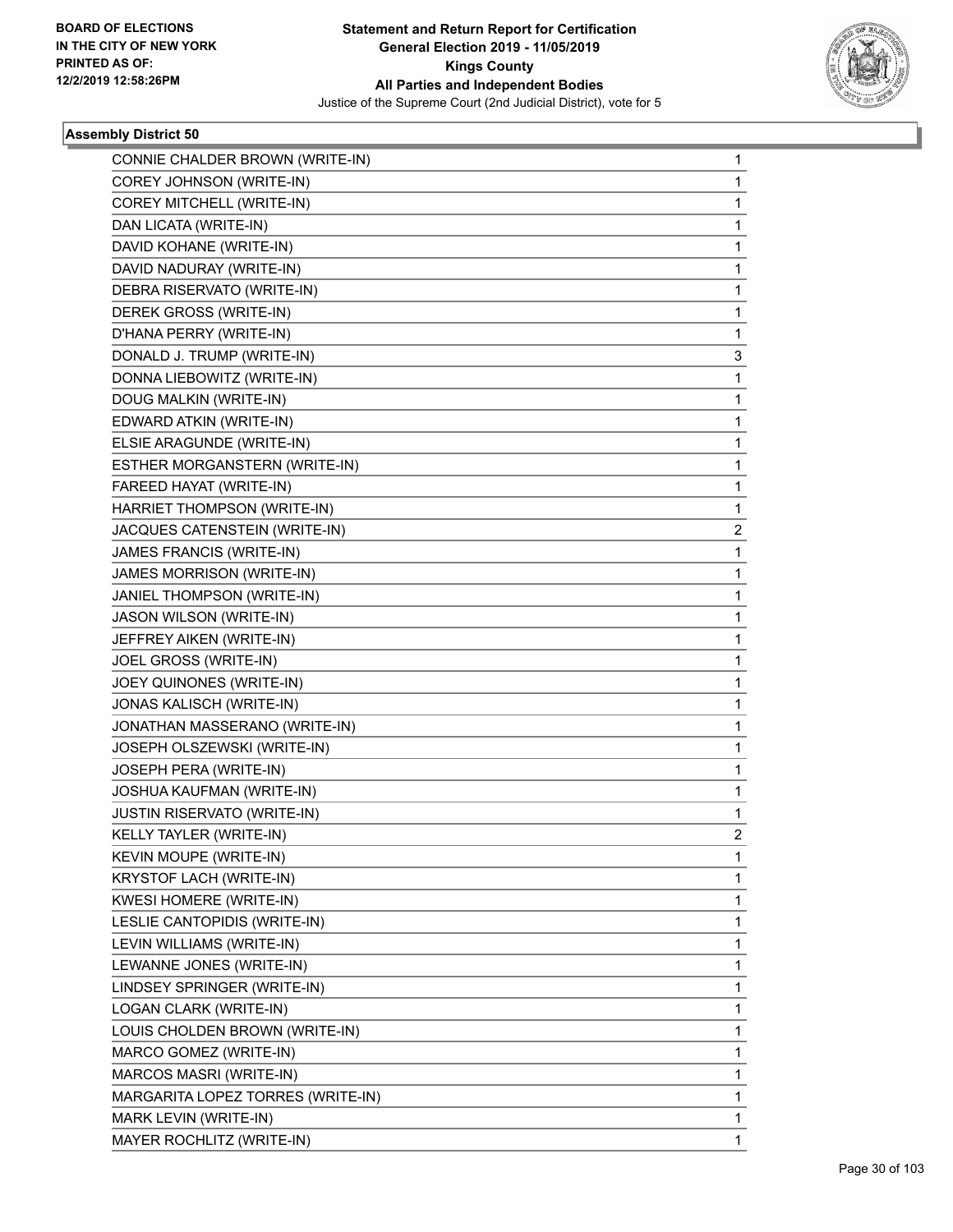

| MICHAEL BROOKS (WRITE-IN)                 | 1              |
|-------------------------------------------|----------------|
| MICHAEL LEWIS (WRITE-IN)                  | 1              |
| MIGUEL OLIVERAS (WRITE-IN)                | $\mathbf{1}$   |
| NIKOLAI TRUBIN (WRITE-IN)                 | 1              |
| <b>OSCAR VERA (WRITE-IN)</b>              | 1              |
| PAMELA EDWARDS (WRITE-IN)                 | 1              |
| RAMEL HUBBARD (WRITE-IN)                  | 1              |
| RAZY PRAZIN (WRITE-IN)                    | 1              |
| REBECCA MASRI (WRITE-IN)                  | 1              |
| REINALDO C RIVERA (WRITE-IN)              | 1              |
| RICARDO LAGUERRA (WRITE-IN)               | 1              |
| ROB ROACH (WRITE-IN)                      | 1              |
| ROBERT FREEHILL (WRITE-IN)                | 1              |
| ROSEMAIRE MONTALBANO (WRITE-IN)           | 1              |
| RUBEN REMIGO FERRO (WRITE-IN)             | 1              |
| RUTHMANN ROSSAN (WRITE-IN)                | 1              |
| RYDER FLEMMING-JONES (WRITE-IN)           | 1              |
| SAM DRANGUS (WRITE-IN)                    | 1              |
| SAMUEL SODER (WRITE-IN)                   | 1              |
| SAYSI SANTHJVONG (WRITE-IN)               | 1              |
| SHAINA MARTINEZ (WRITE-IN)                | 1              |
| SOFIA YERGARA (WRITE-IN)                  | 1              |
| TED CRUZ (WRITE-IN)                       | 1              |
| THEODORE REX GROSS (WRITE-IN)             | 1              |
| TIMOTHY VETTER (WRITE-IN)                 | 1              |
| TOM POLLCANE (WRITE-IN)                   | $\mathbf{1}$   |
| UNATTRIBUTABLE WRITE-IN (WRITE-IN)        | 158            |
| UNCOUNTED WRITE-IN PER STATUTE (WRITE-IN) | 3              |
| <b>VERONICA PARK (WRITE-IN)</b>           | 1              |
| VYACHESLAV LEBEDEV (WRITE-IN)             | 1              |
| WALTER MERCADO (WRITE-IN)                 | 2              |
| WILLIAM BARR (WRITE-IN)                   | $\overline{c}$ |
| YOEL LEFKOWITZ (WRITE-IN)                 | 1              |
| YOSELIN GENAO ESTRELLA (WRITE-IN)         | 1              |
| YULAN GRANT (WRITE-IN)                    | 1              |
| ZACHARY ZISKIN (WRITE-IN)                 | 1              |
| ZEPHYR TEACHOUT (WRITE-IN)                | 1              |
| ZHOU QIANG (WRITE-IN)                     | 1              |
| ZOE E. ZISKIN (WRITE-IN)                  | 1              |
| <b>Total Votes</b>                        | 43,523         |
| Unrecorded                                | 9,562          |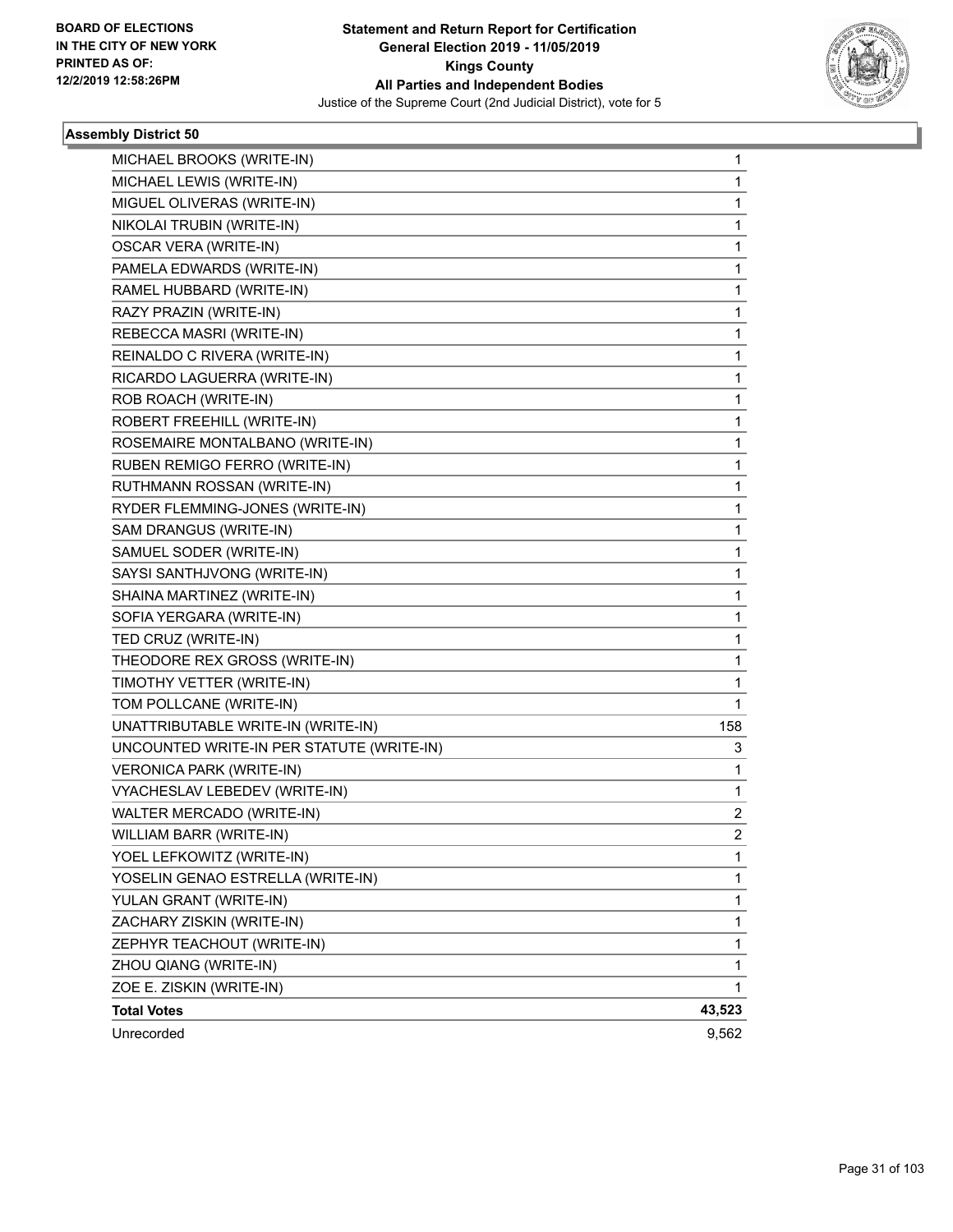

| <b>PUBLIC COUNTER</b>                                    | 9,020                   |
|----------------------------------------------------------|-------------------------|
| MANUALLY COUNTED EMERGENCY                               | 0                       |
| <b>ABSENTEE / MILITARY</b>                               | 90                      |
| <b>AFFIDAVIT</b>                                         | 102                     |
| <b>Total Ballots</b>                                     | 9,212                   |
| Less - Inapplicable Federal/Special Presidential Ballots | 0                       |
| <b>Total Applicable Ballots</b>                          | 9,212                   |
| REINALDO E. RIVERA (DEMOCRATIC)                          | 6,685                   |
| REINALDO E. RIVERA (REPUBLICAN)                          | 787                     |
| REINALDO E. RIVERA (CONSERVATIVE)                        | 182                     |
| ESTHER MORGENSTERN (DEMOCRATIC)                          | 6,076                   |
| ESTHER MORGENSTERN (REPUBLICAN)                          | 743                     |
| ESTHER MORGENSTERN (CONSERVATIVE)                        | 156                     |
| DONALD S. KURTZ (DEMOCRATIC)                             | 6,005                   |
| DONALD S. KURTZ (REPUBLICAN)                             | 746                     |
| DONALD S. KURTZ (CONSERVATIVE)                           | 172                     |
| ROSEMARIE MONTALBANO (DEMOCRATIC)                        | 6,325                   |
| ROSEMARIE MONTALBANO (REPUBLICAN)                        | 750                     |
| ROSEMARIE MONTALBANO (CONSERVATIVE)                      | 170                     |
| STEVEN Z. MOSTOFSKY (DEMOCRATIC)                         | 5,852                   |
| STEVEN Z. MOSTOFSKY (REPUBLICAN)                         | 716                     |
| STEVEN Z. MOSTOFSKY (CONSERVATIVE)                       | 173                     |
| AARON AMALAL (WRITE-IN)                                  | 1                       |
| ADAM DILEO (WRITE-IN)                                    | 1                       |
| AMIT BAGGA (WRITE-IN)                                    | 1                       |
| ANNA POE KEST (WRITE-IN)                                 | $\mathbf{1}$            |
| ANTHONY GINI (WRITE-IN)                                  | 1                       |
| <b>BOONE STERN (WRITE-IN)</b>                            | 1                       |
| BYRON ALLEN (WRITE-IN)                                   | $\mathbf{1}$            |
| CALVIN JOHNSON (WRITE-IN)                                | 2                       |
| CARMELO ANTHONY (WRITE-IN)                               | $\mathbf{1}$            |
| CHRIS TERICHO (WRITE-IN)                                 | 1                       |
| CHRISTOPHER KEANE (WRITE-IN)                             | 1                       |
| CLAIR RUSH (WRITE-IN)                                    | $\overline{\mathbf{c}}$ |
| CLARA LOMLIEN (WRITE-IN)                                 | 1                       |
| CLARENCE THOMAS (WRITE-IN)                               | 1                       |
| CLAUDIA RICCICAEDI (WRITE-IN)                            | 1                       |
| CLIFF KOBA (WRITE-IN)                                    | 1                       |
| COLIN JANKOWITZ (WRITE-IN)                               | 1                       |
| COLT CABANA (WRITE-IN)                                   | 1                       |
| CRAIG CRAVER (WRITE-IN)                                  | 1                       |
| DANIEL GEUSHKIN (WRITE-IN)                               | 1                       |
| DARBY ALLIN (WRITE-IN)                                   | 1                       |
| DARYL RODNEY (WRITE-IN)                                  | 1                       |
| DAVID CHIN (WRITE-IN)                                    | 1                       |
| DEEANNA ABRAMS (WRITE-IN)                                | $\overline{2}$          |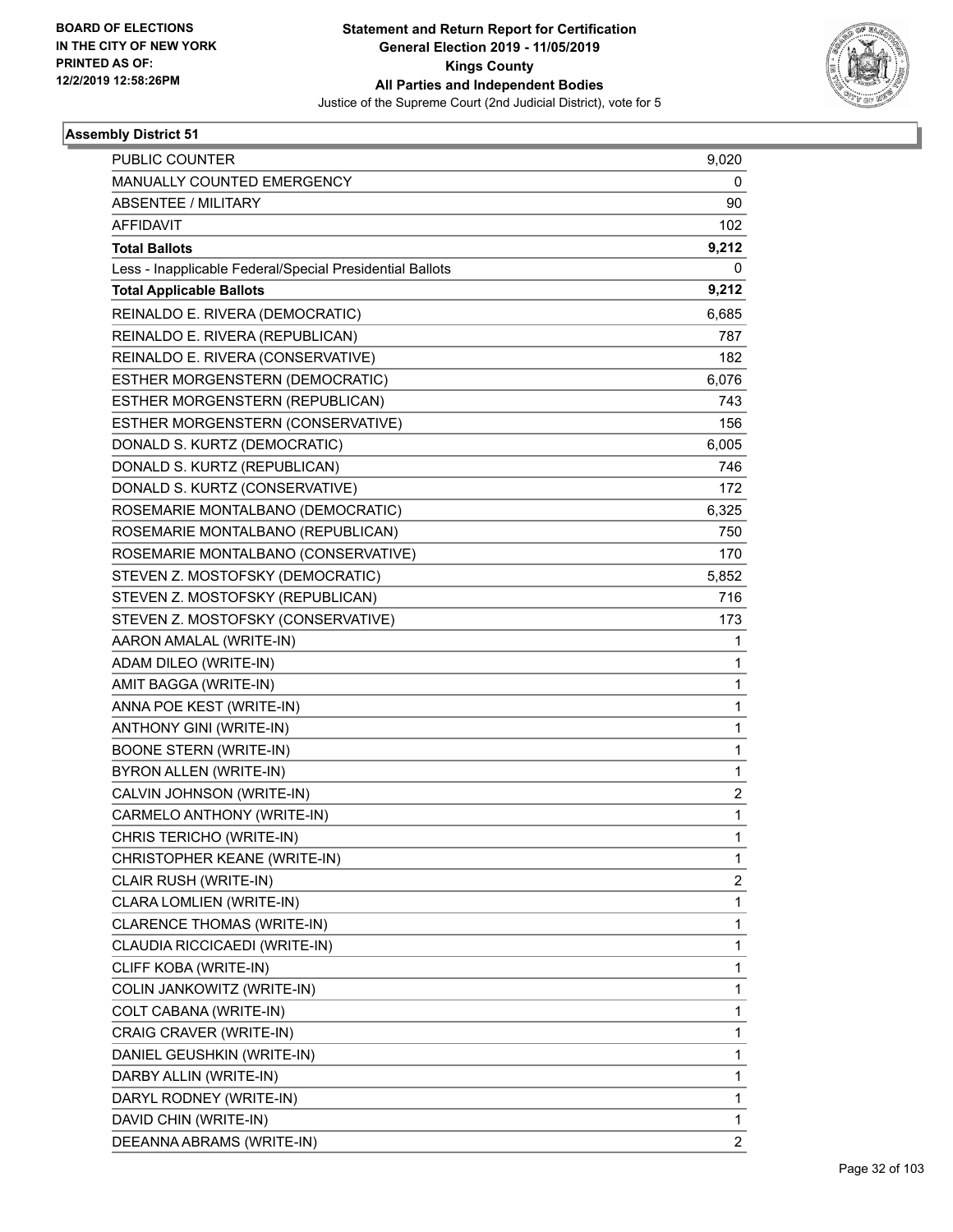

| EARL WARREN (WRITE-IN)<br>ELIZABETH WARREN (WRITE-IN)<br>EUGENE DEBS (WRITE-IN)<br>EVON ASFENS (WRITE-IN)<br>HAL DEAPER (WRITE-IN)<br>HAM KANTOROVICH (WRITE-IN)<br>INEA VLIMI (WRITE-IN)<br>JAMES SUWELL (WRITE-IN)<br>JEAN SCHNERDER (WRITE-IN)<br>JOE TARANTO (WRITE-IN)<br>JOHN HODGMAN (WRITE-IN)<br>JOHN KOMAR (WRITE-IN)<br>JONATHAN DEMERA (WRITE-IN)<br>KARL MARX (WRITE-IN)<br>KENNETH ZWEIG (WRITE-IN)<br><b>KYLIE MAGIRE (WRITE-IN)</b><br>LAURA SGHMITHKISS (WRITE-IN)<br>LEARNOD HARD (WRITE-IN)<br>LEBRON JAMES (WRITE-IN)<br>LEONARD SAWYER (WRITE-IN)<br>LEONARD WHITE (WRITE-IN)<br>LES GRUEN (WRITE-IN)<br>LESLIE GRUEN (WRITE-IN)<br>LINDA TIGANI (WRITE-IN)<br>LIZ HOLTZMAN (WRITE-IN)<br>MAX SHACHTMAN (WRITE-IN)<br>MICHAEL JORDAN (WRITE-IN)<br>MICHAEL WEISBERG (WRITE-IN)<br>MOE HOWARD (WRITE-IN)<br>NEIL DAVIDSON (WRITE-IN)<br>NEWBOLD MORRIS (WRITE-IN)<br>NICK ALDIS (WRITE-IN)<br>OSCAR RAKAWA STERN (WRITE-IN)<br>PAYOF KELLY (WRITE-IN)<br>PEGIKALDO LILPSIA (WRITE-IN)<br>POGOR KELLY (WRITE-IN)<br>POGP KELLY (WRITE-IN)<br>RANG LERRNAN (WRITE-IN)<br>RAPHAEL ABRAMS (WRITE-IN)<br>RICKY DA COSH (WRITE-IN)<br>ROCHEL GRUEN (WRITE-IN)<br>RUFUS T FIREFLY (WRITE-IN)<br>SANDRA FELDMAN (WRITE-IN)<br>SEMKKA ZECLOD (WRITE-IN)<br>SEREN PAK (WRITE-IN) |                       |   |
|--------------------------------------------------------------------------------------------------------------------------------------------------------------------------------------------------------------------------------------------------------------------------------------------------------------------------------------------------------------------------------------------------------------------------------------------------------------------------------------------------------------------------------------------------------------------------------------------------------------------------------------------------------------------------------------------------------------------------------------------------------------------------------------------------------------------------------------------------------------------------------------------------------------------------------------------------------------------------------------------------------------------------------------------------------------------------------------------------------------------------------------------------------------------------------------------------------------------------------------------------------------------------------------------|-----------------------|---|
|                                                                                                                                                                                                                                                                                                                                                                                                                                                                                                                                                                                                                                                                                                                                                                                                                                                                                                                                                                                                                                                                                                                                                                                                                                                                                            |                       | 1 |
|                                                                                                                                                                                                                                                                                                                                                                                                                                                                                                                                                                                                                                                                                                                                                                                                                                                                                                                                                                                                                                                                                                                                                                                                                                                                                            |                       | 1 |
|                                                                                                                                                                                                                                                                                                                                                                                                                                                                                                                                                                                                                                                                                                                                                                                                                                                                                                                                                                                                                                                                                                                                                                                                                                                                                            |                       | 1 |
|                                                                                                                                                                                                                                                                                                                                                                                                                                                                                                                                                                                                                                                                                                                                                                                                                                                                                                                                                                                                                                                                                                                                                                                                                                                                                            |                       | 1 |
|                                                                                                                                                                                                                                                                                                                                                                                                                                                                                                                                                                                                                                                                                                                                                                                                                                                                                                                                                                                                                                                                                                                                                                                                                                                                                            |                       | 1 |
|                                                                                                                                                                                                                                                                                                                                                                                                                                                                                                                                                                                                                                                                                                                                                                                                                                                                                                                                                                                                                                                                                                                                                                                                                                                                                            |                       | 1 |
|                                                                                                                                                                                                                                                                                                                                                                                                                                                                                                                                                                                                                                                                                                                                                                                                                                                                                                                                                                                                                                                                                                                                                                                                                                                                                            |                       | 1 |
|                                                                                                                                                                                                                                                                                                                                                                                                                                                                                                                                                                                                                                                                                                                                                                                                                                                                                                                                                                                                                                                                                                                                                                                                                                                                                            |                       | 1 |
|                                                                                                                                                                                                                                                                                                                                                                                                                                                                                                                                                                                                                                                                                                                                                                                                                                                                                                                                                                                                                                                                                                                                                                                                                                                                                            |                       | 1 |
|                                                                                                                                                                                                                                                                                                                                                                                                                                                                                                                                                                                                                                                                                                                                                                                                                                                                                                                                                                                                                                                                                                                                                                                                                                                                                            |                       | 1 |
|                                                                                                                                                                                                                                                                                                                                                                                                                                                                                                                                                                                                                                                                                                                                                                                                                                                                                                                                                                                                                                                                                                                                                                                                                                                                                            |                       | 1 |
|                                                                                                                                                                                                                                                                                                                                                                                                                                                                                                                                                                                                                                                                                                                                                                                                                                                                                                                                                                                                                                                                                                                                                                                                                                                                                            |                       | 1 |
|                                                                                                                                                                                                                                                                                                                                                                                                                                                                                                                                                                                                                                                                                                                                                                                                                                                                                                                                                                                                                                                                                                                                                                                                                                                                                            |                       | 1 |
|                                                                                                                                                                                                                                                                                                                                                                                                                                                                                                                                                                                                                                                                                                                                                                                                                                                                                                                                                                                                                                                                                                                                                                                                                                                                                            |                       | 1 |
|                                                                                                                                                                                                                                                                                                                                                                                                                                                                                                                                                                                                                                                                                                                                                                                                                                                                                                                                                                                                                                                                                                                                                                                                                                                                                            |                       | 1 |
|                                                                                                                                                                                                                                                                                                                                                                                                                                                                                                                                                                                                                                                                                                                                                                                                                                                                                                                                                                                                                                                                                                                                                                                                                                                                                            |                       | 1 |
|                                                                                                                                                                                                                                                                                                                                                                                                                                                                                                                                                                                                                                                                                                                                                                                                                                                                                                                                                                                                                                                                                                                                                                                                                                                                                            |                       | 1 |
|                                                                                                                                                                                                                                                                                                                                                                                                                                                                                                                                                                                                                                                                                                                                                                                                                                                                                                                                                                                                                                                                                                                                                                                                                                                                                            |                       | 1 |
|                                                                                                                                                                                                                                                                                                                                                                                                                                                                                                                                                                                                                                                                                                                                                                                                                                                                                                                                                                                                                                                                                                                                                                                                                                                                                            |                       | 1 |
|                                                                                                                                                                                                                                                                                                                                                                                                                                                                                                                                                                                                                                                                                                                                                                                                                                                                                                                                                                                                                                                                                                                                                                                                                                                                                            |                       | 1 |
|                                                                                                                                                                                                                                                                                                                                                                                                                                                                                                                                                                                                                                                                                                                                                                                                                                                                                                                                                                                                                                                                                                                                                                                                                                                                                            |                       | 1 |
|                                                                                                                                                                                                                                                                                                                                                                                                                                                                                                                                                                                                                                                                                                                                                                                                                                                                                                                                                                                                                                                                                                                                                                                                                                                                                            |                       | 1 |
|                                                                                                                                                                                                                                                                                                                                                                                                                                                                                                                                                                                                                                                                                                                                                                                                                                                                                                                                                                                                                                                                                                                                                                                                                                                                                            |                       | 1 |
|                                                                                                                                                                                                                                                                                                                                                                                                                                                                                                                                                                                                                                                                                                                                                                                                                                                                                                                                                                                                                                                                                                                                                                                                                                                                                            |                       | 1 |
|                                                                                                                                                                                                                                                                                                                                                                                                                                                                                                                                                                                                                                                                                                                                                                                                                                                                                                                                                                                                                                                                                                                                                                                                                                                                                            |                       | 1 |
|                                                                                                                                                                                                                                                                                                                                                                                                                                                                                                                                                                                                                                                                                                                                                                                                                                                                                                                                                                                                                                                                                                                                                                                                                                                                                            |                       | 1 |
|                                                                                                                                                                                                                                                                                                                                                                                                                                                                                                                                                                                                                                                                                                                                                                                                                                                                                                                                                                                                                                                                                                                                                                                                                                                                                            |                       | 1 |
|                                                                                                                                                                                                                                                                                                                                                                                                                                                                                                                                                                                                                                                                                                                                                                                                                                                                                                                                                                                                                                                                                                                                                                                                                                                                                            |                       | 1 |
|                                                                                                                                                                                                                                                                                                                                                                                                                                                                                                                                                                                                                                                                                                                                                                                                                                                                                                                                                                                                                                                                                                                                                                                                                                                                                            |                       | 1 |
|                                                                                                                                                                                                                                                                                                                                                                                                                                                                                                                                                                                                                                                                                                                                                                                                                                                                                                                                                                                                                                                                                                                                                                                                                                                                                            |                       | 1 |
|                                                                                                                                                                                                                                                                                                                                                                                                                                                                                                                                                                                                                                                                                                                                                                                                                                                                                                                                                                                                                                                                                                                                                                                                                                                                                            |                       | 1 |
|                                                                                                                                                                                                                                                                                                                                                                                                                                                                                                                                                                                                                                                                                                                                                                                                                                                                                                                                                                                                                                                                                                                                                                                                                                                                                            |                       | 1 |
|                                                                                                                                                                                                                                                                                                                                                                                                                                                                                                                                                                                                                                                                                                                                                                                                                                                                                                                                                                                                                                                                                                                                                                                                                                                                                            |                       | 1 |
|                                                                                                                                                                                                                                                                                                                                                                                                                                                                                                                                                                                                                                                                                                                                                                                                                                                                                                                                                                                                                                                                                                                                                                                                                                                                                            |                       | 1 |
|                                                                                                                                                                                                                                                                                                                                                                                                                                                                                                                                                                                                                                                                                                                                                                                                                                                                                                                                                                                                                                                                                                                                                                                                                                                                                            |                       | 1 |
|                                                                                                                                                                                                                                                                                                                                                                                                                                                                                                                                                                                                                                                                                                                                                                                                                                                                                                                                                                                                                                                                                                                                                                                                                                                                                            |                       | 1 |
|                                                                                                                                                                                                                                                                                                                                                                                                                                                                                                                                                                                                                                                                                                                                                                                                                                                                                                                                                                                                                                                                                                                                                                                                                                                                                            |                       | 1 |
|                                                                                                                                                                                                                                                                                                                                                                                                                                                                                                                                                                                                                                                                                                                                                                                                                                                                                                                                                                                                                                                                                                                                                                                                                                                                                            |                       | 1 |
|                                                                                                                                                                                                                                                                                                                                                                                                                                                                                                                                                                                                                                                                                                                                                                                                                                                                                                                                                                                                                                                                                                                                                                                                                                                                                            |                       | 1 |
|                                                                                                                                                                                                                                                                                                                                                                                                                                                                                                                                                                                                                                                                                                                                                                                                                                                                                                                                                                                                                                                                                                                                                                                                                                                                                            |                       | 1 |
|                                                                                                                                                                                                                                                                                                                                                                                                                                                                                                                                                                                                                                                                                                                                                                                                                                                                                                                                                                                                                                                                                                                                                                                                                                                                                            |                       | 1 |
|                                                                                                                                                                                                                                                                                                                                                                                                                                                                                                                                                                                                                                                                                                                                                                                                                                                                                                                                                                                                                                                                                                                                                                                                                                                                                            |                       | 1 |
|                                                                                                                                                                                                                                                                                                                                                                                                                                                                                                                                                                                                                                                                                                                                                                                                                                                                                                                                                                                                                                                                                                                                                                                                                                                                                            |                       | 1 |
|                                                                                                                                                                                                                                                                                                                                                                                                                                                                                                                                                                                                                                                                                                                                                                                                                                                                                                                                                                                                                                                                                                                                                                                                                                                                                            |                       | 1 |
|                                                                                                                                                                                                                                                                                                                                                                                                                                                                                                                                                                                                                                                                                                                                                                                                                                                                                                                                                                                                                                                                                                                                                                                                                                                                                            |                       | 1 |
|                                                                                                                                                                                                                                                                                                                                                                                                                                                                                                                                                                                                                                                                                                                                                                                                                                                                                                                                                                                                                                                                                                                                                                                                                                                                                            | SETH STEIN (WRITE-IN) | 1 |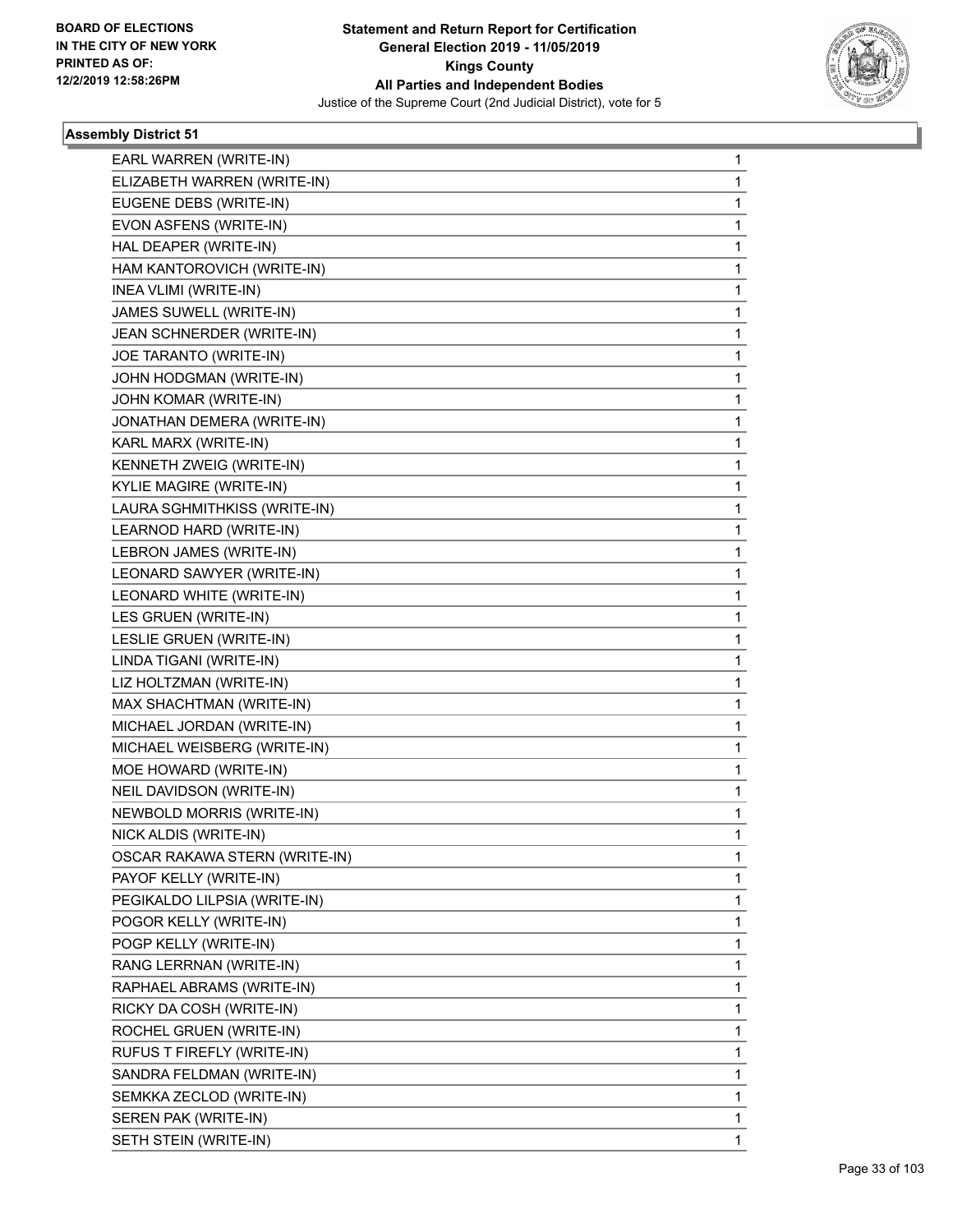

| SHANA GITTENS (WRITE-IN)                  | 1      |
|-------------------------------------------|--------|
| SIMONE PAK (WRITE-IN)                     | 1      |
| SMCHA FELDER (WRITE-IN)                   | 1      |
| SNOOPY SCHULTZ (WRITE-IN)                 | 1      |
| STACY BOYD (WRITE-IN)                     | 1      |
| SUEY FERNANDEZ (WRITE-IN)                 | 1      |
| SYLVIA ASH (WRITE-IN)                     | 1      |
| TAYLOR SHANN (WRITE-IN)                   | 1      |
| THOMAS LUBERTO (WRITE-IN)                 | 1      |
| TIM STORM (WRITE-IN)                      | 1      |
| TOMMY BERPTH (WRITE-IN)                   | 1      |
| TONY MESSINA (WRITE-IN)                   | 1      |
| TYLER STATON (WRITE-IN)                   | 1      |
| UNATTRIBUTABLE WRITE-IN (WRITE-IN)        | 87     |
| UNCOUNTED WRITE-IN PER STATUTE (WRITE-IN) | 4      |
| VICTORIA MESSINA (WRITE-IN)               | 1      |
| VOCTORIA MESSINA (WRITE-IN)               | 1      |
| WILLIAM CONNDLY (WRITE-IN)                | 1      |
| YITTIE M GRUEN (WRITE-IN)                 | 1      |
| ZAINAB AKBAR (WRITE-IN)                   | 1      |
| ZALMAN KELBER (WRITE-IN)                  | 1      |
| ZOMCLO VEKMED (WRITE-IN)                  | 1      |
| <b>Total Votes</b>                        | 35,722 |
| Unrecorded                                | 10.338 |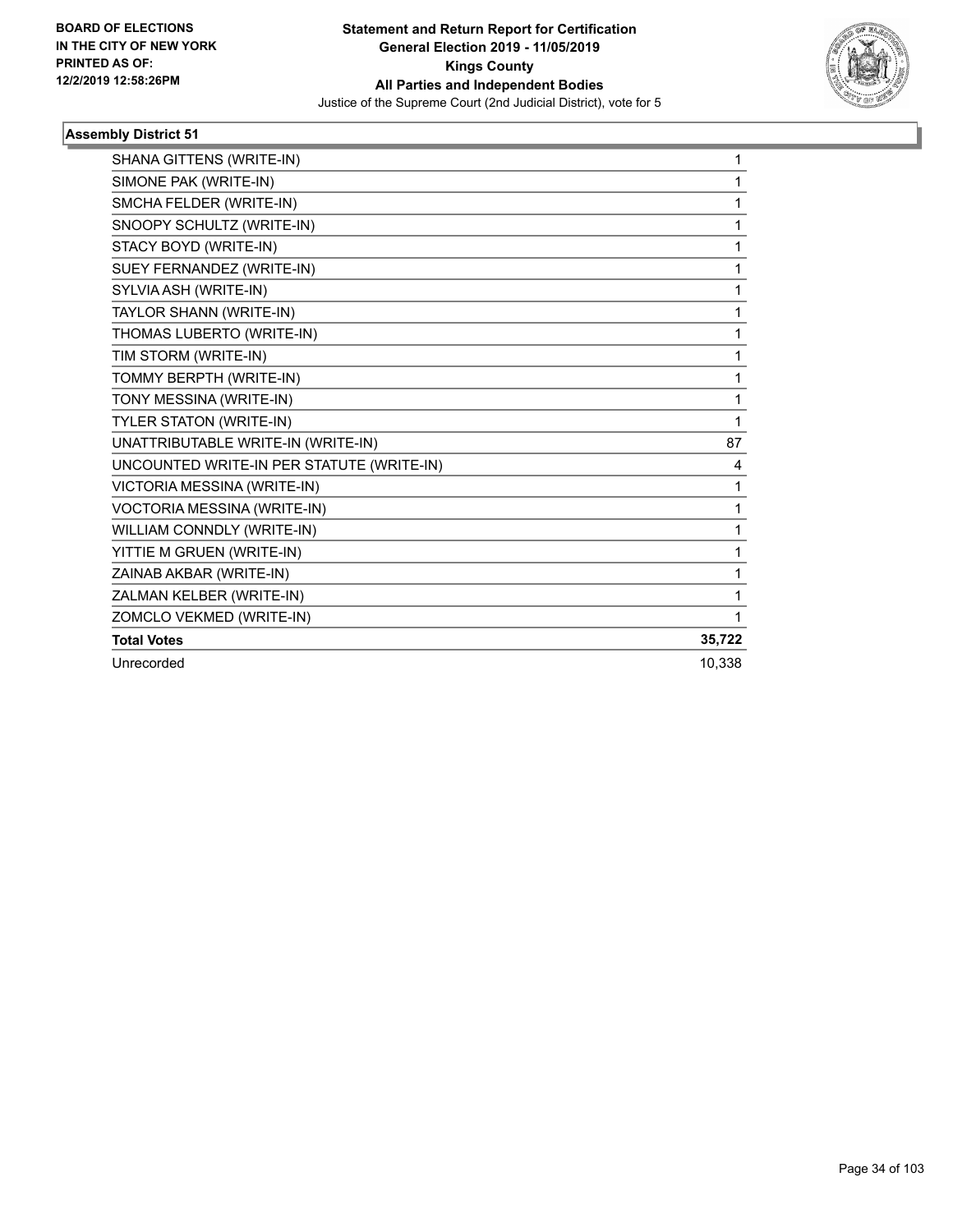

| PUBLIC COUNTER                                           | 25,221         |
|----------------------------------------------------------|----------------|
| MANUALLY COUNTED EMERGENCY                               | 19             |
| <b>ABSENTEE / MILITARY</b>                               | 298            |
| <b>AFFIDAVIT</b>                                         | 335            |
| <b>Total Ballots</b>                                     | 25,873         |
| Less - Inapplicable Federal/Special Presidential Ballots | 0              |
| <b>Total Applicable Ballots</b>                          | 25,873         |
| REINALDO E. RIVERA (DEMOCRATIC)                          | 20,656         |
| REINALDO E. RIVERA (REPUBLICAN)                          | 858            |
| REINALDO E. RIVERA (CONSERVATIVE)                        | 282            |
| ESTHER MORGENSTERN (DEMOCRATIC)                          | 20,411         |
| ESTHER MORGENSTERN (REPUBLICAN)                          | 891            |
| ESTHER MORGENSTERN (CONSERVATIVE)                        | 272            |
| DONALD S. KURTZ (DEMOCRATIC)                             | 19,963         |
| DONALD S. KURTZ (REPUBLICAN)                             | 883            |
| DONALD S. KURTZ (CONSERVATIVE)                           | 292            |
| ROSEMARIE MONTALBANO (DEMOCRATIC)                        | 20,636         |
| ROSEMARIE MONTALBANO (REPUBLICAN)                        | 906            |
| ROSEMARIE MONTALBANO (CONSERVATIVE)                      | 276            |
| STEVEN Z. MOSTOFSKY (DEMOCRATIC)                         | 19,743         |
| STEVEN Z. MOSTOFSKY (REPUBLICAN)                         | 843            |
| STEVEN Z. MOSTOFSKY (CONSERVATIVE)                       | 275            |
| ABE FORMANT (WRITE-IN)                                   | 1              |
| ABIGAIL MOSES (WRITE-IN)                                 | 1              |
| ADAM FRIEDLAND (WRITE-IN)                                | $\mathbf{1}$   |
| AIAN FRIED (WRITE-IN)                                    | 1              |
| AKAIWUNMI DUROJAIYE (WRITE-IN)                           | 1              |
| AL BLUMKIN (WRITE-IN)                                    | 1              |
| ALEJANDRA CARRABALLO (WRITE-IN)                          | $\overline{2}$ |
| ALEJANDRA VALENZNELA (WRITE-IN)                          | 1              |
| ALEX PAREENE (WRITE-IN)                                  | $\mathbf{1}$   |
| ALEXANDER HARRISON NEWMAN (WRITE-IN)                     | 1              |
| ALEXIS ASCHER (WRITE-IN)                                 | 1              |
| ALICE FONTIER (WRITE-IN)                                 | 1              |
| ALYSON GILL (WRITE-IN)                                   | 1              |
| AMANDS HAMANN (WRITE-IN)                                 | 1              |
| AMOS FURROOQ (WRITE-IN)                                  | 1              |
| AMY SERLIN (WRITE-IN)                                    | 1              |
| ANDERS NELSON (WRITE-IN)                                 | $\mathbf{1}$   |
| ANDREW DONIGGR (WRITE-IN)                                | 1              |
| ANDREW JACKSON (WRITE-IN)                                | 1              |
| ANDREW SCHLOSSTBERG (WRITE-IN)                           | 1              |
| ANDREW WOLF (WRITE-IN)                                   | 1              |
| ANGELA CHENG (WRITE-IN)                                  | 1              |
| ANN SLABOSKY (WRITE-IN)                                  | 1              |
| ANTHONY CACCAMO (WRITE-IN)                               | 2              |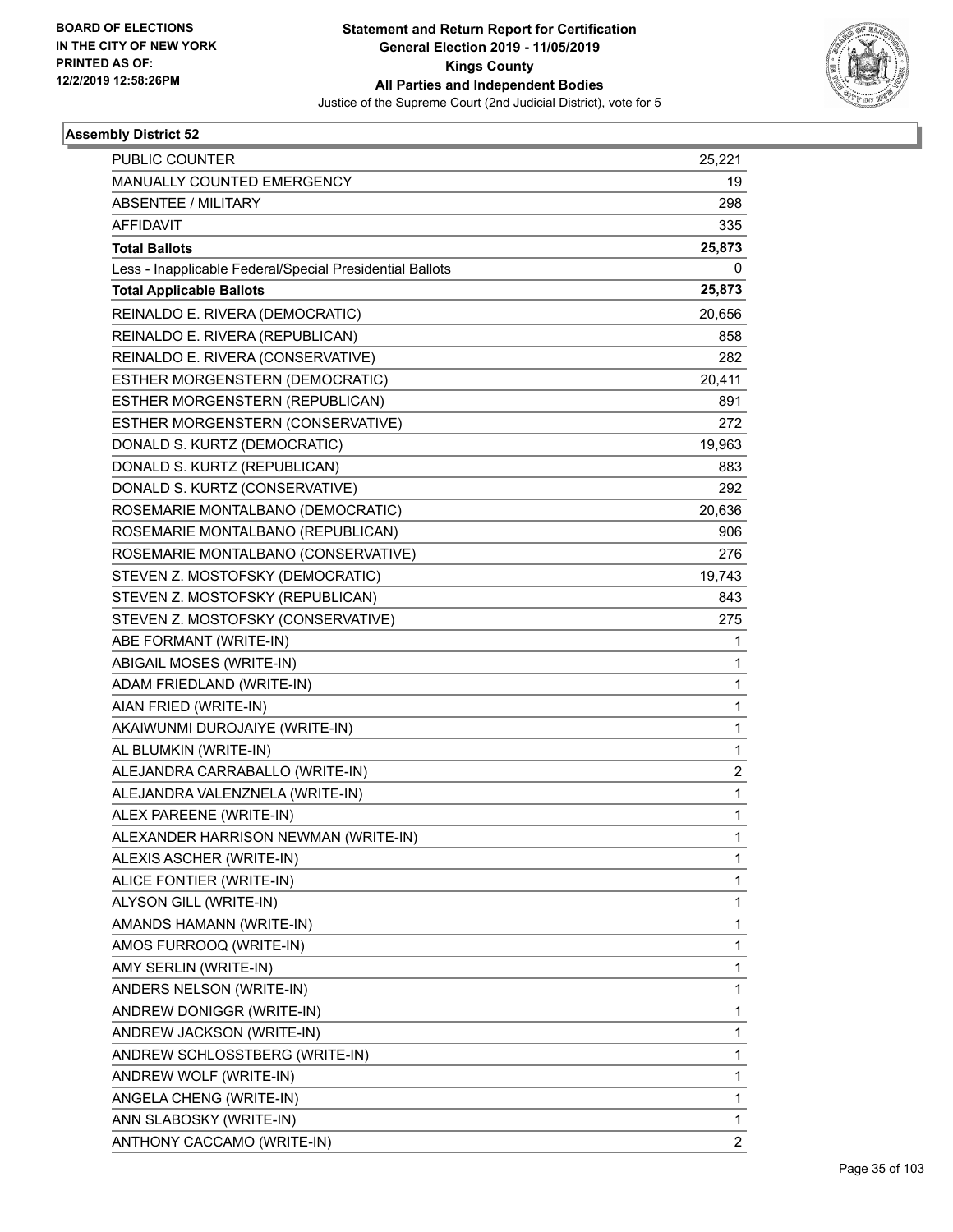

| ANTHONY REARDON (WRITE-IN)        | 1            |
|-----------------------------------|--------------|
| ARIANNA HUNT (WRITE-IN)           | $\mathbf{1}$ |
| ARJAY YAD (WRITE-IN)              | $\mathbf{1}$ |
| ARLO CHASE (WRITE-IN)             | 1            |
| ART BLACKMAN (WRITE-IN)           | $\mathbf 1$  |
| ARTHUR AIDELA (WRITE-IN)          | 1            |
| ATTICUS FINCH (WRITE-IN)          | 1            |
| AUDREY MOSES (WRITE-IN)           | $\mathbf 1$  |
| AZAI KATZNELSON (WRITE-IN)        | 1            |
| <b>BARACK OBAMA (WRITE-IN)</b>    | 1            |
| <b>BARRY PETCHESKY (WRITE-IN)</b> | 1            |
| <b>BASPER KASINITO (WRITE-IN)</b> | 1            |
| BASYA KASINITZ (WRITE-IN)         | 1            |
| BEN BENNET (WRITE-IN)             | $\mathbf 1$  |
| BGZMLLEY MITCHELL (WRITE-IN)      | 1            |
| BILL DE BLAZZIO (WRITE-IN)        | 1            |
| <b>BOB BURGER (WRITE-IN)</b>      | 1            |
| <b>BOB SMITH (WRITE-IN)</b>       | 1            |
| <b>BOBBY SHMURDA (WRITE-IN)</b>   | 1            |
| <b>BODI HWANG (WRITE-IN)</b>      | $\mathbf 1$  |
| BRAD LANDER (WRITE-IN)            | 1            |
| BRADLEY KASTNER (WRITE-IN)        | 1            |
| BRIAN ESSER (WRITE-IN)            | 1            |
| BRIAN MASON (WRITE-IN)            | 1            |
| BRIAN ZIMMERMAN (WRITE-IN)        | 1            |
| <b>BRIDGET BRENNAN (WRITE-IN)</b> | $\mathbf 1$  |
| BRYAN HUNT (WRITE-IN)             | 1            |
| CARA MARRIOTT (WRITE-IN)          | 1            |
| CARLOS DANGER (WRITE-IN)          | 1            |
| CARMEN SIBILIA (WRITE-IN)         | 1            |
| CARMEN TELLEZ (WRITE-IN)          | 1            |
| CAROL HANN (WRITE-IN)             | $\mathbf{1}$ |
| CAROL LEVINE (WRITE-IN)           | 1            |
| CAROLE PORIS (WRITE-IN)           | 2            |
| CHELSEA CLINTON (WRITE-IN)        | 1            |
| CHELSEA HIGGINS (WRITE-IN)        | 1            |
| CHRIS KLYWE (WRITE-IN)            | 1            |
| CHRISTIAN EVERDELL (WRITE-IN)     | $\mathbf{1}$ |
| CHRISTINA DIECKMANN (WRITE-IN)    | 1            |
| CHRISTOPHER DUNN (WRITE-IN)       | 1            |
| CIATTA Z BAYSAH (WRITE-IN)        | $\mathbf 1$  |
| CLARENIE NORMAN (WRITE-IN)        | 1            |
| CLAYTON HARDING (WRITE-IN)        | 1            |
| CRAIG PRICE (WRITE-IN)            | $\mathbf{1}$ |
| CURSTIS IIAMS (WRITE-IN)          | 1            |
| DAN CHOROST (WRITE-IN)            | 1            |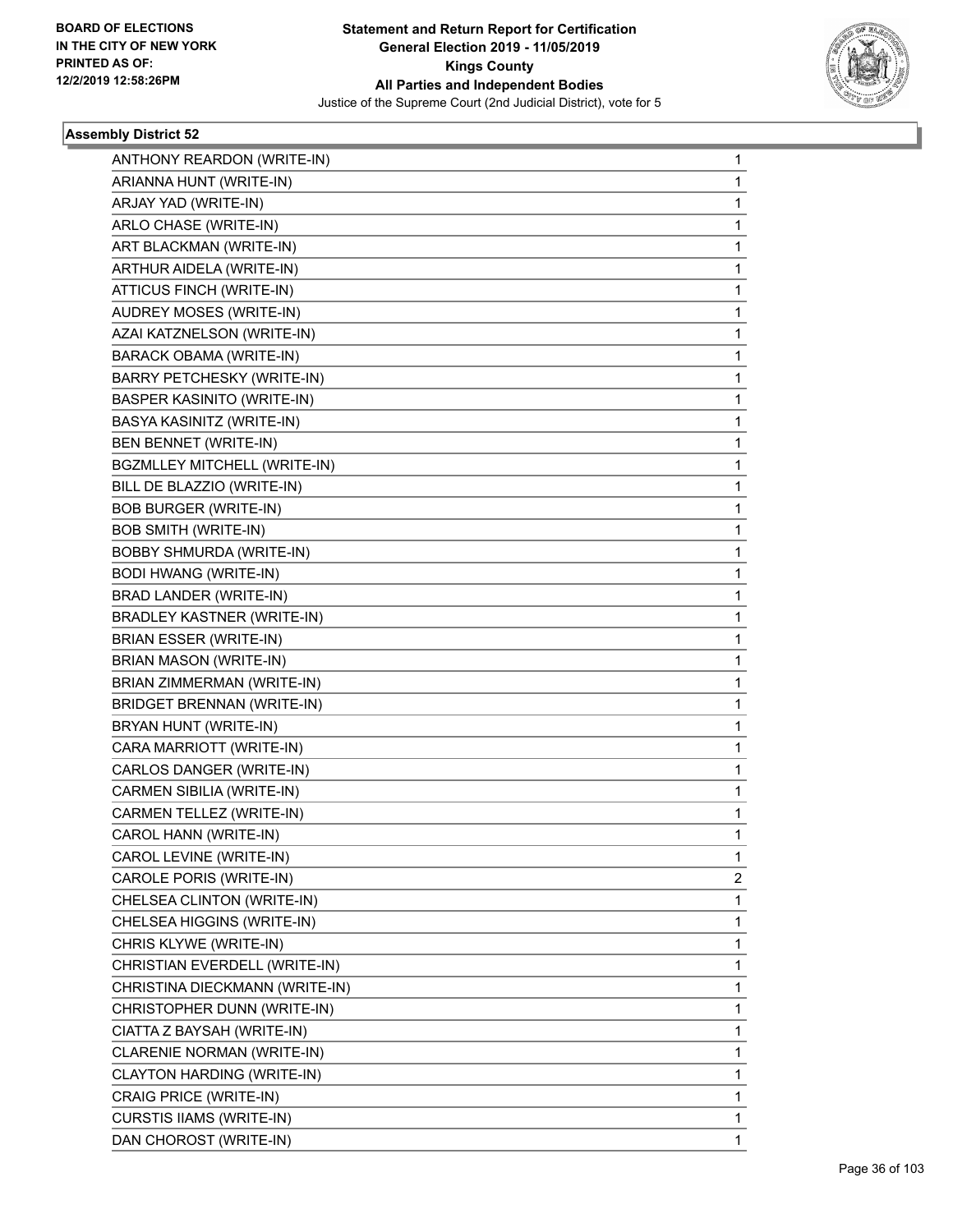

| DANBEE KIM (WRITE-IN)                | 1              |
|--------------------------------------|----------------|
| DANIEL HUNT (WRITE-IN)               | 1              |
| DANIEL MEEK (WRITE-IN)               | 1              |
| DANIELA JAMPAL (WRITE-IN)            | 1              |
| DAVID BIJUR (WRITE-IN)               | 1              |
| DAVID BLOOMFIELD (WRITE-IN)          | 1              |
| DAVID GREENBURG (WRITE-IN)           | 1              |
| DAVID KAROPKIN (WRITE-IN)            | 1              |
| DAVID KARP (WRITE-IN)                | 1              |
| DAVID MANTELL (WRITE-IN)             | 1              |
| DAVID RADOLESCO (WRITE-IN)           | 1              |
| DAVID WENK (WRITE-IN)                | 1              |
| DEANNA LOGAN (WRITE-IN)              | 1              |
| DEBORAH DIAMANT (WRITE-IN)           | 1              |
| DEBORAH LAUTER (WRITE-IN)            | 1              |
| DEBRA RASKIN (WRITE-IN)              | 1              |
| DENNIS JACOB (WRITE-IN)              | 1              |
| <b>DENNIS MCMAHON (WRITE-IN)</b>     | 1              |
| DONALD J. TRUMP JR (WRITE-IN)        | 1              |
| DONATO DI CAMILLO (WRITE-IN)         | 1              |
| DOUGLAS HUGHES (WRITE-IN)            | 1              |
| DREW AKASON (WRITE-IN)               | 1              |
| EDWARD GRIFFITH (WRITE-IN)           | 1              |
| ELAI LABAV (WRITE-IN)                | 1              |
| ELI TAYLOR (WRITE-IN)                | 1              |
| ELIZA FORMANT (WRITE-IN)             | 1              |
| ELIZABETH PATRICIA SIEGEL (WRITE-IN) | 1              |
| ELIZABETH PELL ANTONIO (WRITE-IN)    | 1              |
| ELJEER HAWKINS (WRITE-IN)            | 2              |
| EMMA CATERINE (WRITE-IN)             | 1              |
| EMMA GOLDMAN (WRITE-IN)              | 1              |
| EMMA KETTERINGHAM (WRITE-IN)         | 1              |
| ERIC DYER (WRITE-IN)                 | 1              |
| ERICA L WOOD (WRITE-IN)              | 1              |
| ERIN NEFF (WRITE-IN)                 | 1              |
| ESTHER RELLE (WRITE-IN)              | 1              |
| ETAM HERPAZ (WRITE-IN)               | 1              |
| EUGENE DEBS (WRITE-IN)               | 1              |
| FHADDEAS NEWCOMBS (WRITE-IN)         | 1              |
| FLORW TRINKOWSKY (WRITE-IN)          | 1              |
| FRANK LOSS (WRITE-IN)                | 2              |
| FRANK MAAS (WRITE-IN)                | 1              |
| FRANK SEDDIO (WRITE-IN)              | 1              |
| FRANKLIN STONE (WRITE-IN)            | $\overline{2}$ |
| <b>GABRIEL ACRI (WRITE-IN)</b>       | 1              |
| GENE RUSSIANOFF (WRITE-IN)           | 1              |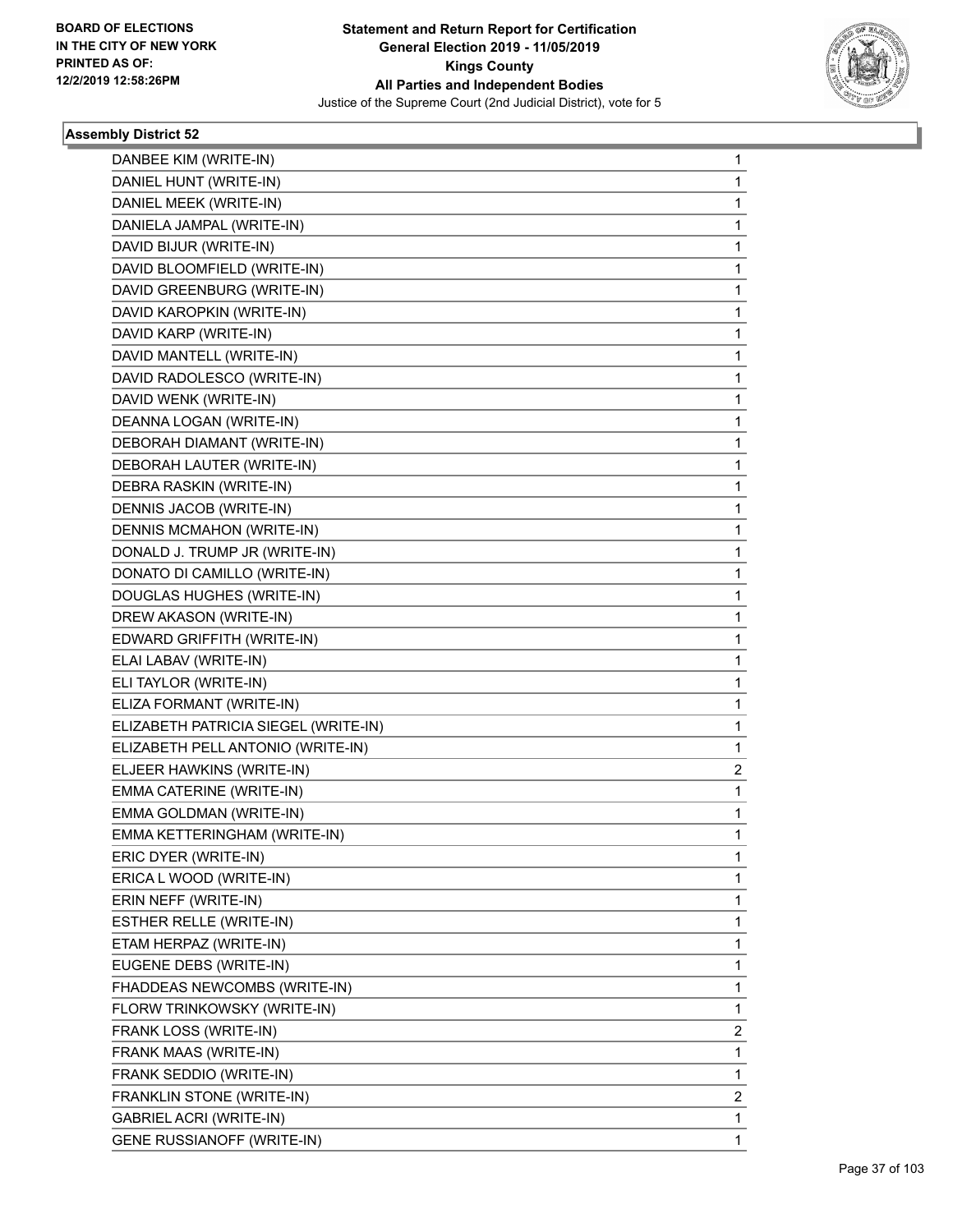

| GEOFFREY IAN ALMONTE (WRITE-IN)    | 1 |
|------------------------------------|---|
| GILLIAN DIPIETRO (WRITE-IN)        | 1 |
| <b>GRACE LI (WRITE-IN)</b>         | 1 |
| <b>GREGORY GLIEDMAN (WRITE-IN)</b> | 1 |
| <b>GUILLIANA MOSES (WRITE-IN)</b>  | 1 |
| HAROLD FELDBERG (WRITE-IN)         | 1 |
| HARVEY BIRDMAN (WRITE-IN)          | 1 |
| HARVEY PORIS (WRITE-IN)            | 2 |
| HEATHER MCCABE (WRITE-IN)          | 1 |
| HILLARY CLINTON (WRITE-IN)         | 2 |
| HOWARD GOLDEN (WRITE-IN)           | 1 |
| IMMA SAJUA (WRITE-IN)              | 1 |
| IRAN BAKEMAN (WRITE-IN)            | 1 |
| <b>ISAAC YOUNG (WRITE-IN)</b>      | 1 |
| <b>ISABEL BURTON (WRITE-IN)</b>    | 1 |
| JABARI BRISPORT (WRITE-IN)         | 1 |
| JAMES DAWSON (WRITE-IN)            | 1 |
| JAMES LANE (WRITE-IN)              | 1 |
| JAMES ROBINSON (WRITE-IN)          | 1 |
| JANA BERGDAD (WRITE-IN)            | 1 |
| JANE HENRY (WRITE-IN)              | 1 |
| JANE TOBEY MOMO (WRITE-IN)         | 1 |
| JANIE MCGRATH (WRITE-IN)           | 1 |
| JASON BIJUR (WRITE-IN)             | 1 |
| JASON FEIFER (WRITE-IN)            | 1 |
| JASON MATUSKIERICZ (WRITE-IN)      | 1 |
| JAY WEINER (WRITE-IN)              | 1 |
| JEAN GIRARD (WRITE-IN)             | 1 |
| JEDRDIAH PURDY (WRITE-IN)          | 1 |
| JEFF KERN (WRITE-IN)               | 1 |
| JEFF LEBOWSKI (WRITE-IN)           | 1 |
| JEFF MCNEIL (WRITE-IN)             | 1 |
| JENNIFER LEVY (WRITE-IN)           | 1 |
| JENNIFER PARISH (WRITE-IN)         | 1 |
| JENNIFER SADASKA (WRITE-IN)        | 1 |
| JESSE LAUTER (WRITE-IN)            | 1 |
| <b>JESSICA KATZ (WRITE-IN)</b>     | 1 |
| JESSICA NG (WRITE-IN)              | 1 |
| <b>JESSIE VENTURA (WRITE-IN)</b>   | 1 |
| JILL STEIN (WRITE-IN)              | 1 |
| JOE DOUSAL (WRITE-IN)              | 1 |
| JOE SMITH (WRITE-IN)               | 1 |
| JOEL BERG (WRITE-IN)               | 1 |
| JOEL WEINER (WRITE-IN)             | 1 |
| JOHN BAUMANN (WRITE-IN)            | 1 |
| JOHN H MULLENHOUT (WRITE-IN)       | 1 |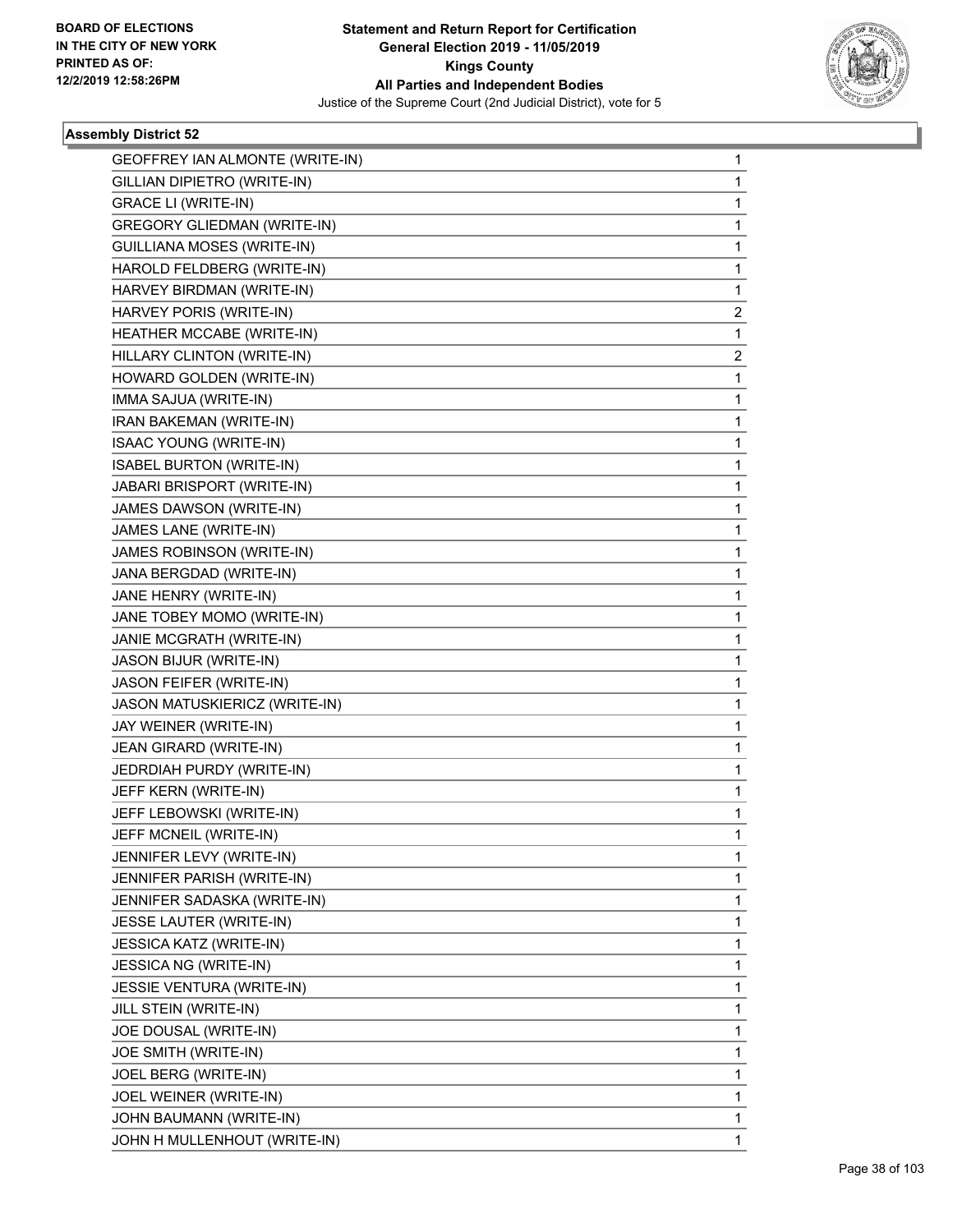

| JOHN JAY (WRITE-IN)             | 1           |
|---------------------------------|-------------|
| JOHN PRIMO (WRITE-IN)           | 1           |
| JOHN RICHARD SUPPIE (WRITE-IN)  | $\mathbf 1$ |
| JON AUERBACH (WRITE-IN)         | 1           |
| JON BREWG (WRITE-IN)            | 1           |
| JON JUNIG (WRITE-IN)            | 1           |
| JONATHAN LAUTER (WRITE-IN)      | 1           |
| JONY PEREZ (WRITE-IN)           | 1           |
| JOSE ZUMMER (WRITE-IN)          | $\mathbf 1$ |
| JOSEF STALIN (WRITE-IN)         | 1           |
| JOSEPH RYDEL (WRITE-IN)         | 1           |
| JOSEPH STOLY (WRITE-IN)         | 1           |
| <b>JOSIAH HENSON (WRITE-IN)</b> | 1           |
| JOY PRIMO (WRITE-IN)            | 1           |
| JUAN CARTAGENA (WRITE-IN)       | $\mathbf 1$ |
| JULIAN M. HILL (WRITE-IN)       | 1           |
| JULIE RENDELMEN (WRITE-IN)      | 1           |
| JUMAANE D. WILLIAMS (WRITE-IN)  | 1           |
| JUSTINE LUONGO (WRITE-IN)       | 1           |
| KARA GURL (WRITE-IN)            | 1           |
| KAREN JONES (WRITE-IN)          | $\mathbf 1$ |
| KATE WOZENCROFT (WRITE-IN)      | 1           |
| KATHERINE FONTAS (WRITE-IN)     | 1           |
| KATHLEEN MCARTHUR (WRITE-IN)    | 1           |
| KATHLEEN WARD (WRITE-IN)        | 1           |
| KATHRYN MILLER (WRITE-IN)       | 1           |
| KEELY MULLEN (WRITE-IN)         | $\mathbf 1$ |
| KENNETH ROBINSON (WRITE-IN)     | 1           |
| <b>KERRY STINSON (WRITE-IN)</b> | 1           |
| KEVIN KERRIGAN (WRITE-IN)       | 1           |
| KIM II SUNG (WRITE-IN)          | 1           |
| KIM JONG IL (WRITE-IN)          | 1           |
| KIM JONG UN (WRITE-IN)          | 1           |
| KRISTINA KENDELL (WRITE-IN)     | 1           |
| KSHAMA SAWANT (WRITE-IN)        | 1           |
| KYLEE JOHNSON (WRITE-IN)        | $\mathbf 1$ |
| <b>KYRIE IRVING (WRITE-IN)</b>  | 1           |
| LAITCIN GILLIES (WRITE-IN)      | 1           |
| LAURA LEE JOHNSON (WRITE-IN)    | 1           |
| LAURA MELLVILLE (WRITE-IN)      | 1           |
| LAWRENCE ROTHBART (WRITE-IN)    | 1           |
| LAZLO KATZNELSON (WRITE-IN)     | $\mathbf 1$ |
| LEA REIS (WRITE-IN)             | 1           |
| LENAE GUARNA (WRITE-IN)         | 1           |
| LESLIE RUBIN (WRITE-IN)         | 1           |
| LEWIS GIARHAM (WRITE-IN)        | 1           |
|                                 |             |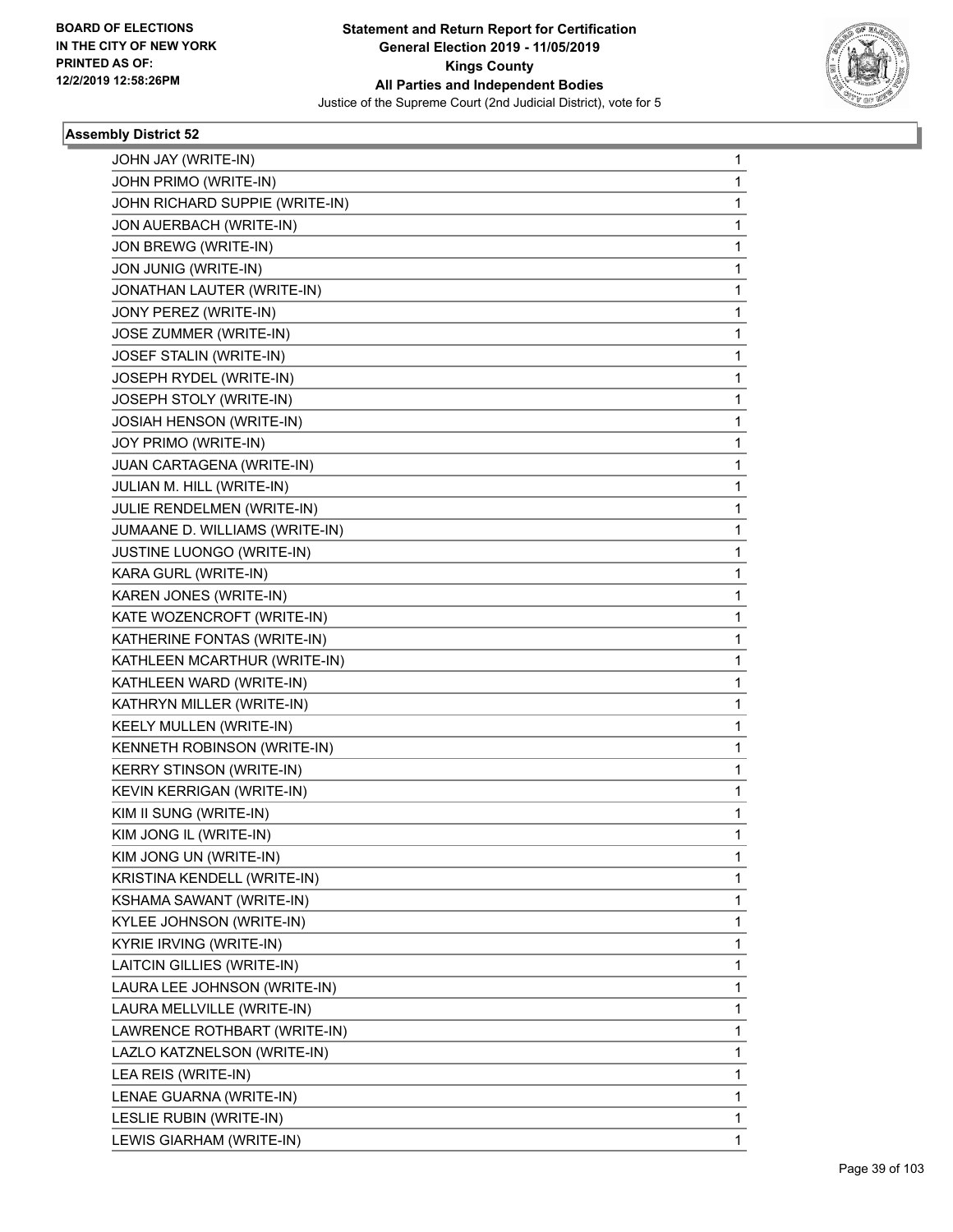

| LINDSEY PRATT (WRITE-IN)      | 1            |
|-------------------------------|--------------|
| LISA GIBBS (WRITE-IN)         | 1            |
| LOGAN GENTRY (WRITE-IN)       | 1            |
| LUIS MANCHENO (WRITE-IN)      | 1            |
| LUKAZS CYHAN (WRITE-IN)       | 1            |
| MALCOLM X (WRITE-IN)          | 1            |
| MALLY WAITE (WRITE-IN)        | 1            |
| MANOJ RAVIKUMAR (WRITE-IN)    | 1            |
| MARC FLIEDNER (WRITE-IN)      | 1            |
| MARGARET LOGGAT (WRITE-IN)    | 1            |
| MARISSA SHERMAN (WRITE-IN)    | 1            |
| MARK LANDMAN (WRITE-IN)       | 1            |
| MARK LUDWIG (WRITE-IN)        | 1            |
| MARTIN GORFINKEL (WRITE-IN)   | 1            |
| MATILDE SALOMON (WRITE-IN)    | 1            |
| MATTHEW FISHBEIN (WRITE-IN)   | 1            |
| MATTHEW GROSS (WRITE-IN)      | 1            |
| MATTHEW PRIMO (WRITE-IN)      | 1            |
| MATTHEW SWENSON (WRITE-IN)    | 1            |
| MATTHEW T FARLEY (WRITE-IN)   | 1            |
| MAUREEN CIPRIANO (WRITE-IN)   | 1            |
| MAURINA LIOCE (WRITE-IN)      | 1            |
| MEADE ESPOSITO (WRITE-IN)     | 1            |
| <b>MEGAN THOR (WRITE-IN)</b>  | 1            |
| MELANIE FOX (WRITE-IN)        | 1            |
| MELANIE MAC LEAN (WRITE-IN)   | 1            |
| MICAH PHILLIPS (WRITE-IN)     | 1            |
| MICHAEL ARONSON (WRITE-IN)    | 1            |
| MICHAEL ATTINS (WRITE-IN)     | 1            |
| MICHAEL BLOOMBERG (WRITE-IN)  | $\mathbf{1}$ |
| MICHAEL CAHILL (WRITE-IN)     | 1            |
| MICHAEL CIBELLA (WRITE-IN)    | 1            |
| MICHAEL FERKNS (WRITE-IN)     | 1            |
| MICHAEL KUTSIS (WRITE-IN)     | 1            |
| MICHAEL L. MARRELA (WRITE-IN) | 1            |
| MICHAEL OTTEN (WRITE-IN)      | 1            |
| MICHAEL PATE (WRITE-IN)       | 1            |
| MICHAEL SADOWITZ (WRITE-IN)   | 1            |
| MICHAEL YOUNG (WRITE-IN)      | 1            |
| MICHELLE OBAMA (WRITE-IN)     | 1            |
| MICKEY WHITMAN (WRITE-IN)     | 1            |
| MIRA KASINITZ (WRITE-IN)      | 1            |
| MIRIAM SILVERBURG (WRITE-IN)  | 1            |
| MIRM KASINITO (WRITE-IN)      | 1            |
| MORGAN STERNSURS (WRITE-IN)   | 1            |
| NAOH POPP (WRITE-IN)          | 1            |
|                               |              |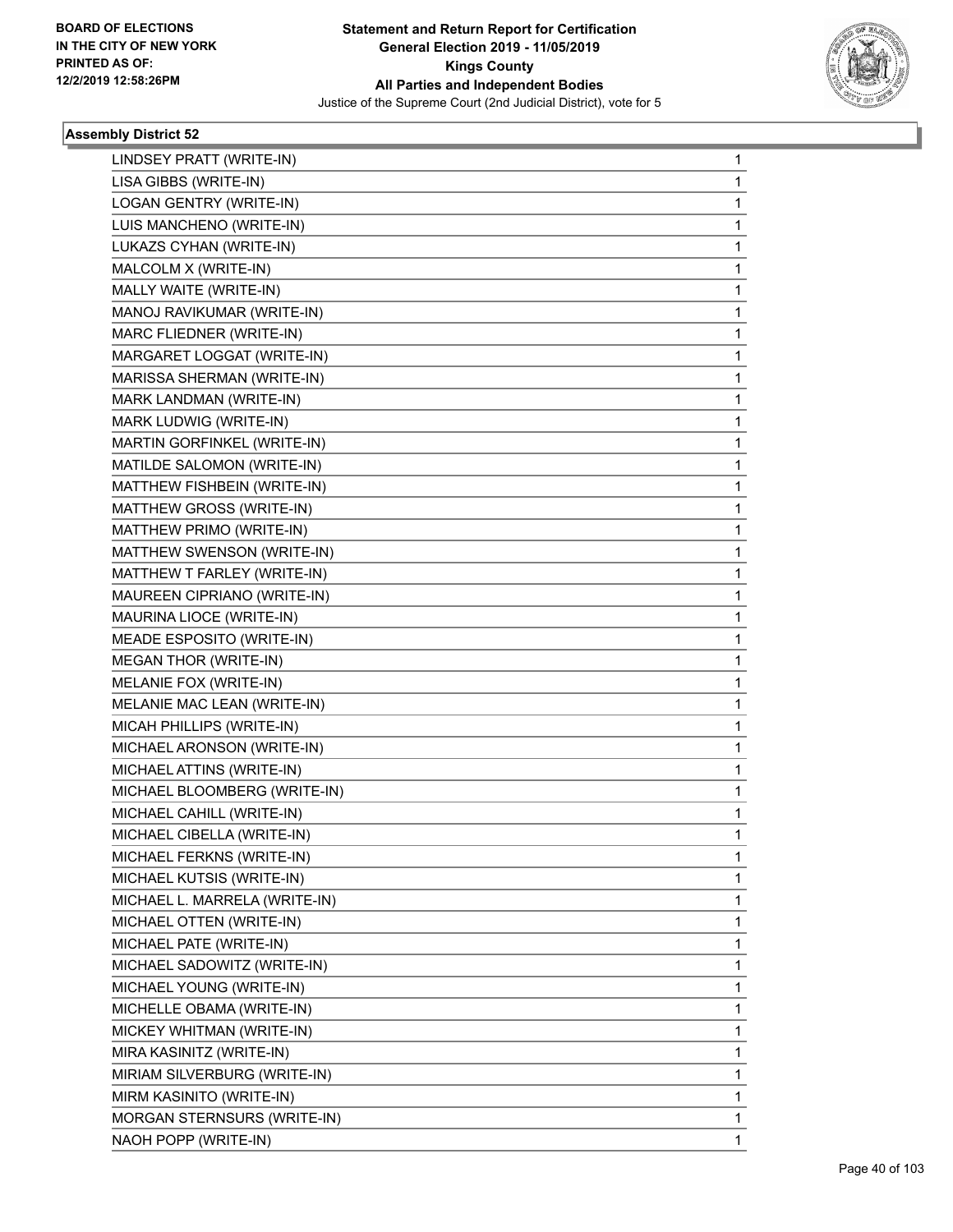

| NATALIE ONEIL (WRITE-IN)       | 1 |
|--------------------------------|---|
| NATHANIEL FONTAS (WRITE-IN)    | 1 |
| NEAL BURSTYN (WRITE-IN)        | 1 |
| NELSON TEBBE (WRITE-IN)        | 1 |
| NICK MULLEN (WRITE-IN)         | 2 |
| NICK RASKIN (WRITE-IN)         | 1 |
| NICOLAS ROUNER (WRITE-IN)      | 1 |
| NOAH POWLEN (WRITE-IN)         | 1 |
| OLIVE JOU (WRITE-IN)           | 1 |
| OLIVIA GUARNA (WRITE-IN)       | 1 |
| PAMELA BEITELMAN (WRITE-IN)    | 2 |
| PAT KIERMAN (WRITE-IN)         | 1 |
| PAT MOORE (WRITE-IN)           | 1 |
| PATRICK AYERS (WRITE-IN)       | 1 |
| PAUL KEEFE (WRITE-IN)          | 1 |
| PEARL TAUB (WRITE-IN)          | 1 |
| PETE ALONSO (WRITE-IN)         | 1 |
| PETER ITAK (WRITE-IN)          | 1 |
| PETER JACOB (WRITE-IN)         | 1 |
| PETER SILVERBURG (WRITE-IN)    | 1 |
| PHIL PHILLIPS (WRITE-IN)       | 1 |
| PHILIP KASINITZ (WRITE-IN)     | 1 |
| PUAL SKIP LAISURE (WRITE-IN)   | 1 |
| RAEF KATZNELSON (WRITE-IN)     | 1 |
| RALPH NADER (WRITE-IN)         | 1 |
| RAYMOND RESKIN (WRITE-IN)      | 1 |
| REBECCA MITCHELL (WRITE-IN)    | 1 |
| REENEA PARADIS (WRITE-IN)      | 1 |
| REMY SMITH (WRITE-IN)          | 1 |
| RICHAUN INZ (WRITE-IN)         | 1 |
| ROBERT C NEWMAN (WRITE-IN)     | 1 |
| ROBERT NEWMAN (WRITE-IN)       | 1 |
| ROCK LERMON (WRITE-IN)         | 1 |
| RODNEY ZERRE (WRITE-IN)        | 1 |
| RON JENKINS (WRITE-IN)         | 1 |
| RON PAUL (WRITE-IN)            | 1 |
| ROY SLOANE (WRITE-IN)          | 2 |
| RUTH BADER GINSBERG (WRITE-IN) | 1 |
| RYAN VAIL BROWN (WRITE-IN)     | 1 |
| SABRWA TAVI (WRITE-IN)         | 1 |
| SALLY DELUCA (WRITE-IN)        | 1 |
| SAM LEWIS (WRITE-IN)           | 1 |
| SAMUEL BLAUSTEIN (WRITE-IN)    | 1 |
| SARAH BURLESIN (WRITE-IN)      | 1 |
| SARAH DERI-OSHIRE (WRITE-IN)   | 1 |
| SCOTT ADLER (WRITE-IN)         | 1 |
|                                |   |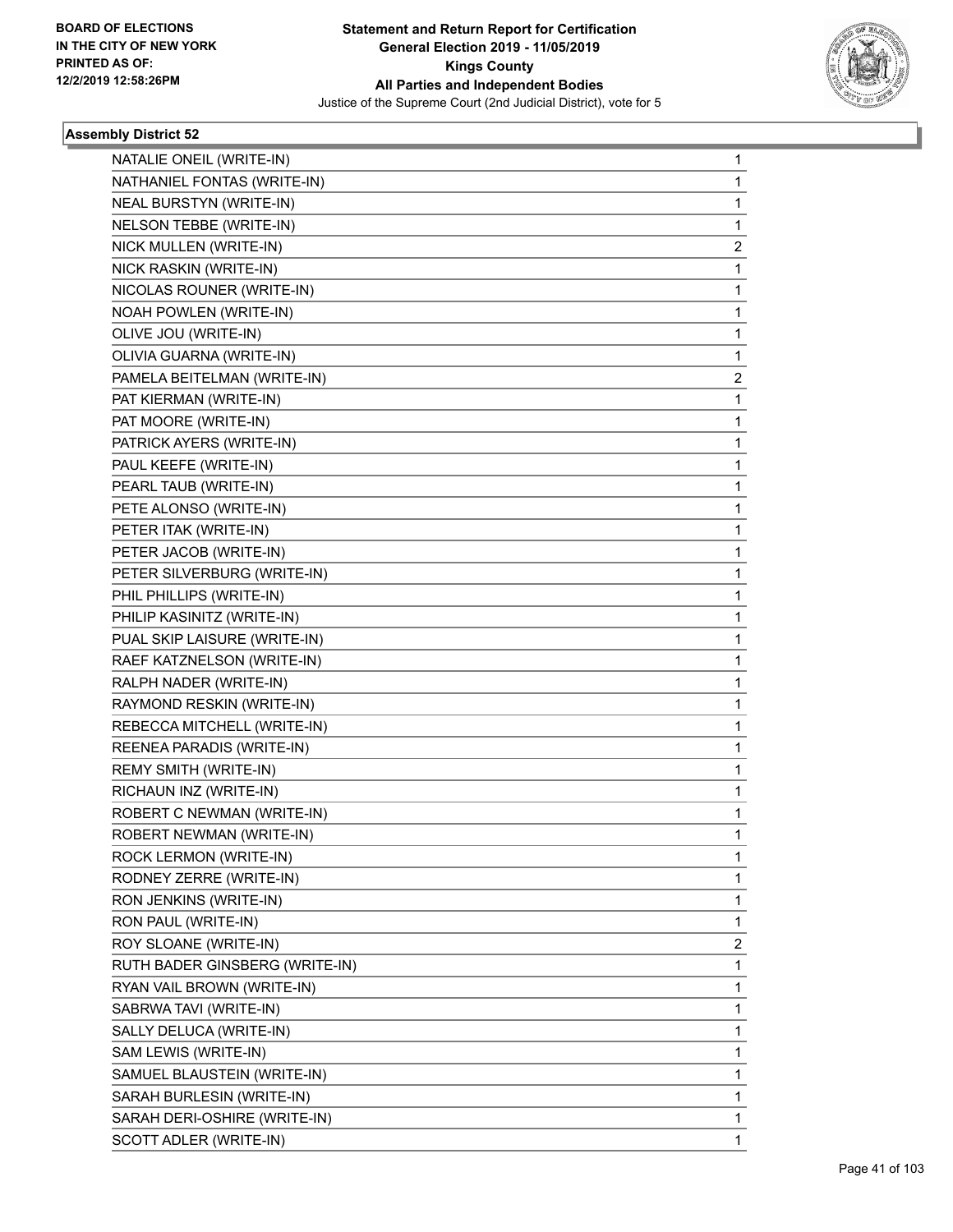

| SCOTT LEVY (WRITE-IN)              | 1                       |
|------------------------------------|-------------------------|
| SEAN CASSIMIRE (WRITE-IN)          | 1                       |
| SEAN DOOLITTLE (WRITE-IN)          | $\overline{\mathbf{c}}$ |
| SETA FARBER (WRITE-IN)             | 1                       |
| SHANNON SMITH (WRITE-IN)           | 1                       |
| SHOSHINA LAUTER (WRITE-IN)         | 1                       |
| SIMON MASON (WRITE-IN)             | 1                       |
| SIMONE SILVERBURG (WRITE-IN)       | 1                       |
| SONIA SOTOMAYOR (WRITE-IN)         | 1                       |
| STAVRES HALKIAS (WRITE-IN)         | 1                       |
| STELLA LAPIDUS (WRITE-IN)          | 1                       |
| STEPHANE F. ADAM (WRITE-IN)        | 1                       |
| STEPHANIE POSEN (WRITE-IN)         | 1                       |
| STEVE LANDIS (WRITE-IN)            | 1                       |
| STEVE LEVI (WRITE-IN)              | 1                       |
| STEVEN E SHOVERS (WRITE-IN)        | 1                       |
| STEVEN LANDIS (WRITE-IN)           | 1                       |
| STEVEN SZANZER (WRITE-IN)          | 1                       |
| SUNNY HOSTIN (WRITE-IN)            | 1                       |
| SUSAN EPSTEIN (WRITE-IN)           | 1                       |
| SUZANNE ST.PIERRE (WRITE-IN)       | 1                       |
| THEODORE FONTAS (WRITE-IN)         | 1                       |
| THERESA CICCOTTO (WRITE-IN)        | 1                       |
| THOMAS BROOKS (WRITE-IN)           | 1                       |
| THOMAS BURROWS (WRITE-IN)          | 1                       |
| TIM DELANEY (WRITE-IN)             | 1                       |
| TIM FAUST (WRITE-IN)               | 1                       |
| TIM GILES (WRITE-IN)               | 1                       |
| TIM HEIDEEKER (WRITE-IN)           | 1                       |
| TIM WU (WRITE-IN)                  | 1                       |
| TOBA PORTOFSKY (WRITE-IN)          | 1                       |
| TOLA SERITA (WRITE-IN)             | 1                       |
| TOM CREAN (WRITE-IN)               | 1                       |
| TOM MCMAHON (WRITE-IN)             | 1                       |
| TRACEY MAKOW (WRITE-IN)            | 1                       |
| UNATTRIBUTABLE WRITE-IN (WRITE-IN) | 291                     |
| <b>VERMIN SUPREME (WRITE-IN)</b>   | 1                       |
| <b>VICKY VUSSEN (WRITE-IN)</b>     | 1                       |
| VICOTORIA BENTON (WRITE-IN)        | 1                       |
| VINCENT LAJANO (WRITE-IN)          | 1                       |
| VIRGINIA NGUYEN (WRITE-IN)         | 1                       |
| WALTER WHITE (WRITE-IN)            | 1                       |
| WILLIAM NEWMEN (WRITE-IN)          | 1                       |
| XAUI LIEELING (WRITE-IN)           | 1                       |
| ZACHERY KATZNELSON (WRITE-IN)      | 1                       |
| ZEPHYR TEACHOUT (WRITE-IN)         | 4                       |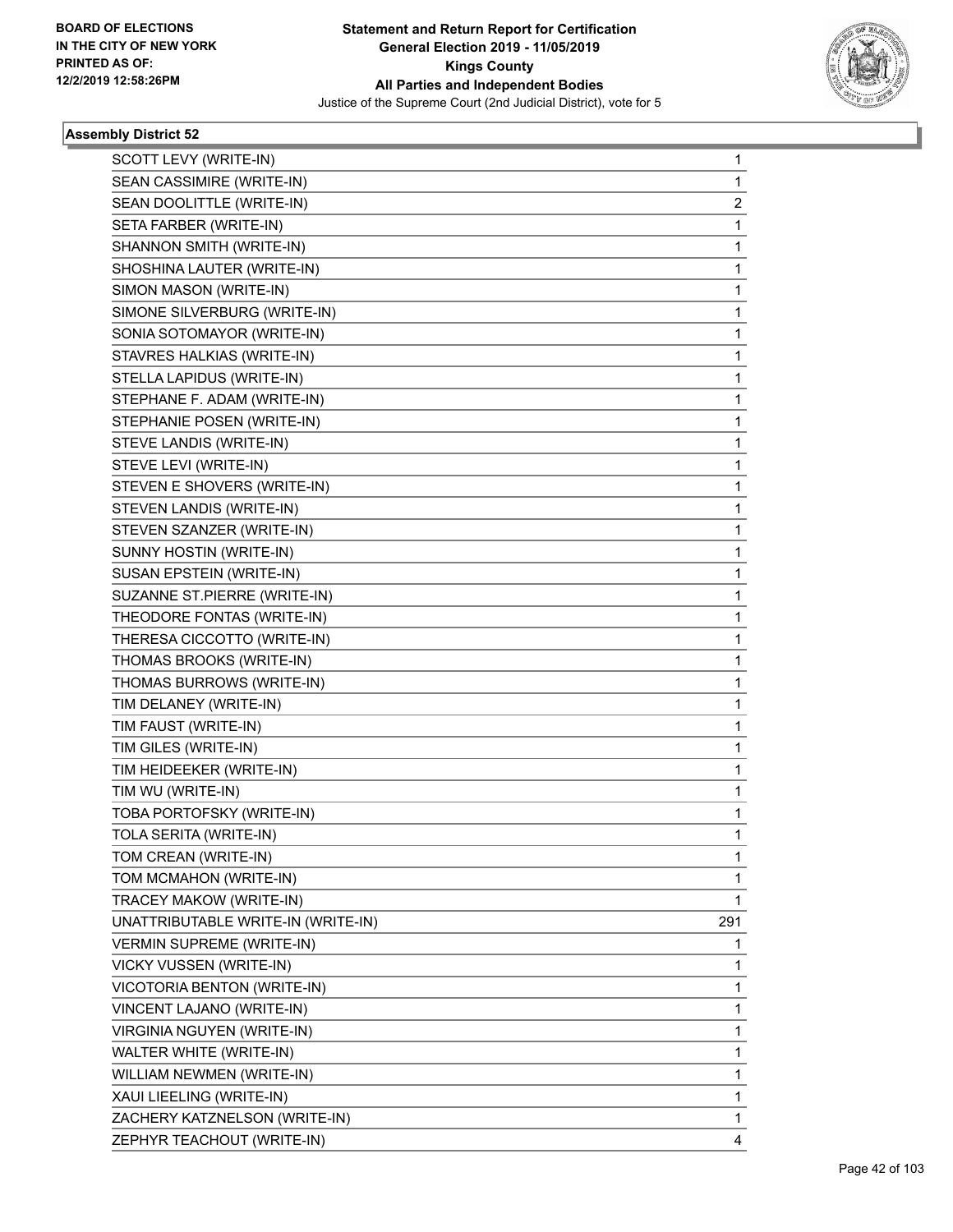

| <b>Total Votes</b> | 107,838           |
|--------------------|-------------------|
|                    | 2152<br>ا عن, ا ع |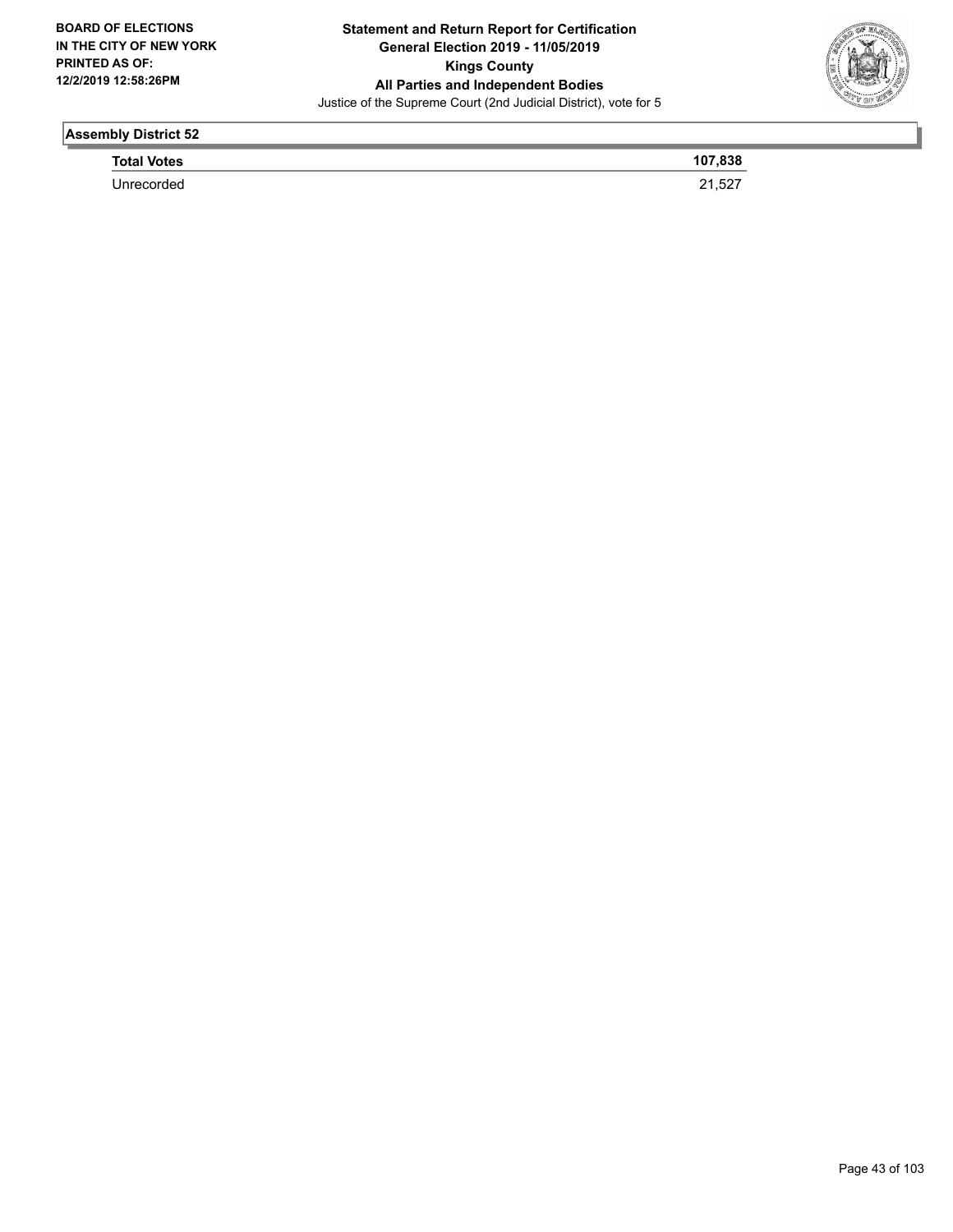

| <b>PUBLIC COUNTER</b>                                    | 10,595 |
|----------------------------------------------------------|--------|
| <b>MANUALLY COUNTED EMERGENCY</b>                        | 0      |
| <b>ABSENTEE / MILITARY</b>                               | 76     |
| <b>AFFIDAVIT</b>                                         | 154    |
| <b>Total Ballots</b>                                     | 10,825 |
| Less - Inapplicable Federal/Special Presidential Ballots | 0      |
| <b>Total Applicable Ballots</b>                          | 10,825 |
| REINALDO E. RIVERA (DEMOCRATIC)                          | 8,584  |
| REINALDO E. RIVERA (REPUBLICAN)                          | 346    |
| REINALDO E. RIVERA (CONSERVATIVE)                        | 109    |
| ESTHER MORGENSTERN (DEMOCRATIC)                          | 7,715  |
| ESTHER MORGENSTERN (REPUBLICAN)                          | 326    |
| ESTHER MORGENSTERN (CONSERVATIVE)                        | 78     |
| DONALD S. KURTZ (DEMOCRATIC)                             | 7,613  |
| DONALD S. KURTZ (REPUBLICAN)                             | 319    |
| DONALD S. KURTZ (CONSERVATIVE)                           | 89     |
| ROSEMARIE MONTALBANO (DEMOCRATIC)                        | 8,061  |
| ROSEMARIE MONTALBANO (REPUBLICAN)                        | 326    |
| ROSEMARIE MONTALBANO (CONSERVATIVE)                      | 80     |
| STEVEN Z. MOSTOFSKY (DEMOCRATIC)                         | 7,378  |
| STEVEN Z. MOSTOFSKY (REPUBLICAN)                         | 308    |
| STEVEN Z. MOSTOFSKY (CONSERVATIVE)                       | 82     |
| ABBY PENEZ (WRITE-IN)                                    | 1      |
| ADAM FRIEDLAND (WRITE-IN)                                | 1      |
| ADAM SIRLEAF (WRITE-IN)                                  | 1      |
| ADAMA VARSEY SIRLEAF (WRITE-IN)                          | 1      |
| ALAN DIAZ SANTANA (WRITE-IN)                             | 1      |
| ALEX LOBO (WRITE-IN)                                     | 1      |
| ALEXANDER MARTONE (WRITE-IN)                             | 1      |
| ANDREW YANG (WRITE-IN)                                   | 1      |
| ANNALISE WILDE (WRITE-IN)                                | 1      |
| AREHILLIAH RAMHIT (WRITE-IN)                             | 1      |
| ARTIE LONG (WRITE-IN)                                    | 1      |
| BERNIE SANDERS (WRITE-IN)                                | 2      |
| <b>BOB ROSEN (WRITE-IN)</b>                              | 1      |
| <b>BOBBY SUIOTTINO (WRITE-IN)</b>                        | 1      |
| CHARLES BELCHER (WRITE-IN)                               | 1      |
| CHI ANUNWA (WRITE-IN)                                    | 1      |
| CLAIRE WEINGARTEN (WRITE-IN)                             | 1      |
| DAMAKOS WAYME (WRITE-IN)                                 | 1      |
| DANIEL UIZZINI (WRITE-IN)                                | 1      |
| ED ATKIN (WRITE-IN)                                      | 1      |
| ED HARLEY (WRITE-IN)                                     | 1      |
| EMBER SCOLDMAN (WRITE-IN)                                | 1      |
| ERIC THOMPSON (WRITE-IN)                                 | 1      |
| GINA KEATLEY (WRITE-IN)                                  | 1      |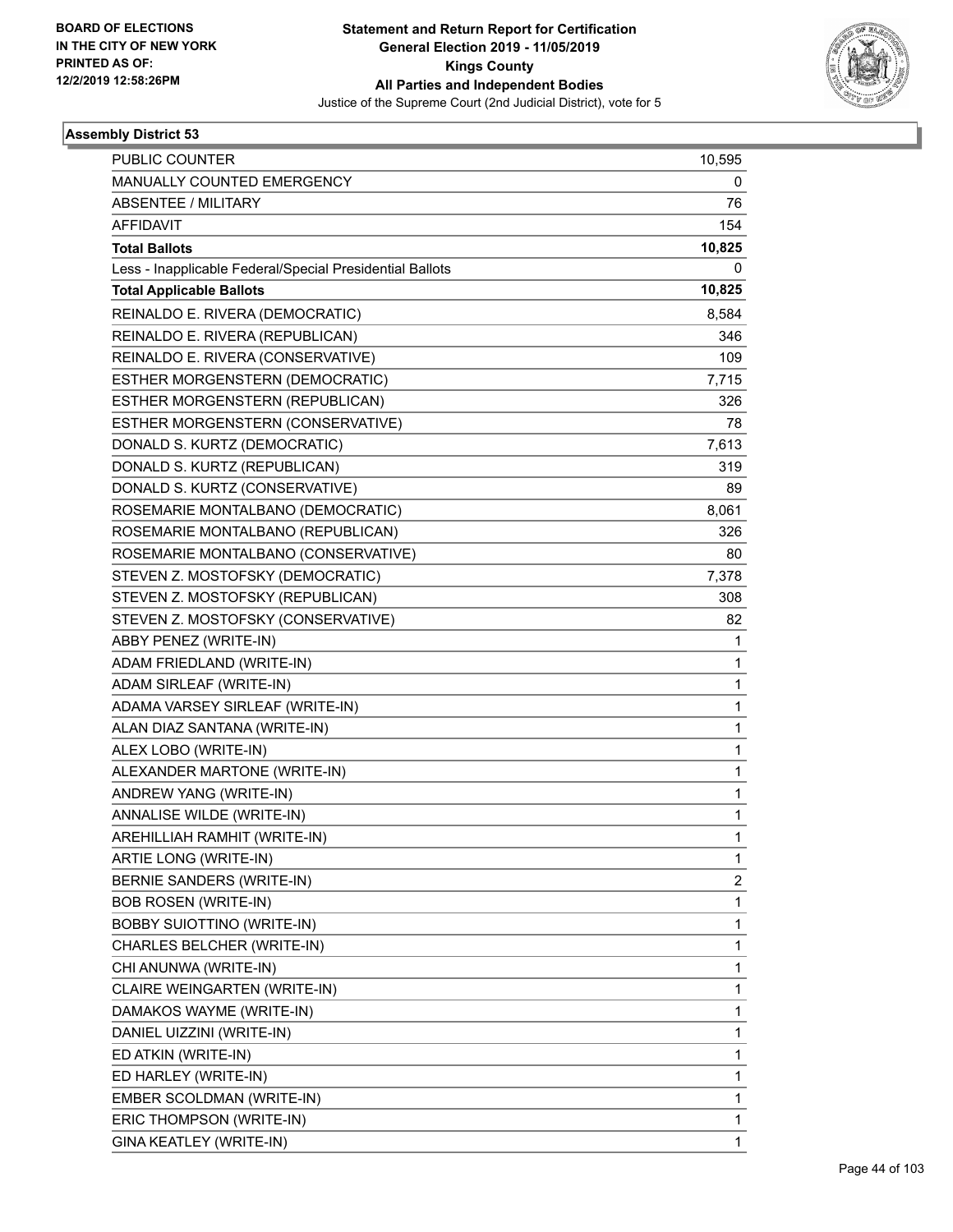

| GLORIA BROWN MARSHAL0 (WRITE-IN) | 1            |
|----------------------------------|--------------|
| GLORIA MATTERA (WRITE-IN)        | $\mathbf 1$  |
| <b>GWEN BIALIC (WRITE-IN)</b>    | 1            |
| HANNAH RAUE (WRITE-IN)           | 1            |
| ISRAEL APPEL (WRITE-IN)          | 1            |
| JABARI BRISPORT (WRITE-IN)       | 1            |
| JACQUES ABOVEF (WRITE-IN)        | 1            |
| JOE AMERAEON (WRITE-IN)          | 1            |
| JOE DEMANUELLE HALL (WRITE-IN)   | 1            |
| JOHN PFAFF (WRITE-IN)            | 1            |
| JULIA CULKIN (WRITE-IN)          | 1            |
| JULIE COWHEAD (WRITE-IN)         | 1            |
| JULIN BIEBER (WRITE-IN)          | 1            |
| JULIUS RANDLE (WRITE-IN)         | 1            |
| KARL MARX (WRITE-IN)             | 1            |
| KEVIN KNOX (WRITE-IN)            | 1            |
| KURASH HAGLEMI (WRITE-IN)        | 1            |
| LANDS CALRISSIAN (WRITE-IN)      | 1            |
| LAWRENCE MARINELLI (WRITE-IN)    | 1            |
| LINDSAY SPANGLER (WRITE-IN)      | 1            |
| LLHAN OMAR (WRITE-IN)            | 1            |
| LUIS A LEBRON (WRITE-IN)         | 1            |
| <b>MARCUS MORRIS (WRITE-IN)</b>  | 1            |
| MARTY NEEDLEMAN (WRITE-IN)       | 1            |
| MEG REINHART (WRITE-IN)          | 1            |
| MICHAEL BALLOU (WRITE-IN)        | 1            |
| MICHAEL FABIAN (WRITE-IN)        | 1            |
| MITCHELL ROBINSON (WRITE-IN)     | 1            |
| <b>MOSS PHONTAUK (WRITE-IN)</b>  | 1            |
| NICK MULLEN (WRITE-IN)           | 1            |
| NOAM CHOMSKY (WRITE-IN)          | 1            |
| PETER PARKER (WRITE-IN)          | $\mathbf{1}$ |
| PEYTON FISHER (WRITE-IN)         | 1            |
| RAYMOND HARLEY (WRITE-IN)        | 1            |
| REINALDO RIVERA (WRITE-IN)       | 1            |
| ROB NELSON (WRITE-IN)            | 1            |
| ROBERT NITSCHKE (WRITE-IN)       | 1            |
| RYAN MATTES (WRITE-IN)           | 1            |
| RYAN POLLOCK (WRITE-IN)          | 1            |
| RYAN PULLOCK (WRITE-IN)          | 1            |
| SAMUEL BUDIN (WRITE-IN)          | 1            |
| SANNILAL RAMHIT (WRITE-IN)       | 1            |
| SHABBTAI ZUI (WRITE-IN)          | 1            |
| SHINGO NISHIMARO (WRITE-IN)      | 1            |
| SOPHIE COWAN (WRITE-IN)          | 1            |
| STEVROS HALKINS (WRITE-IN)       | 1            |
|                                  |              |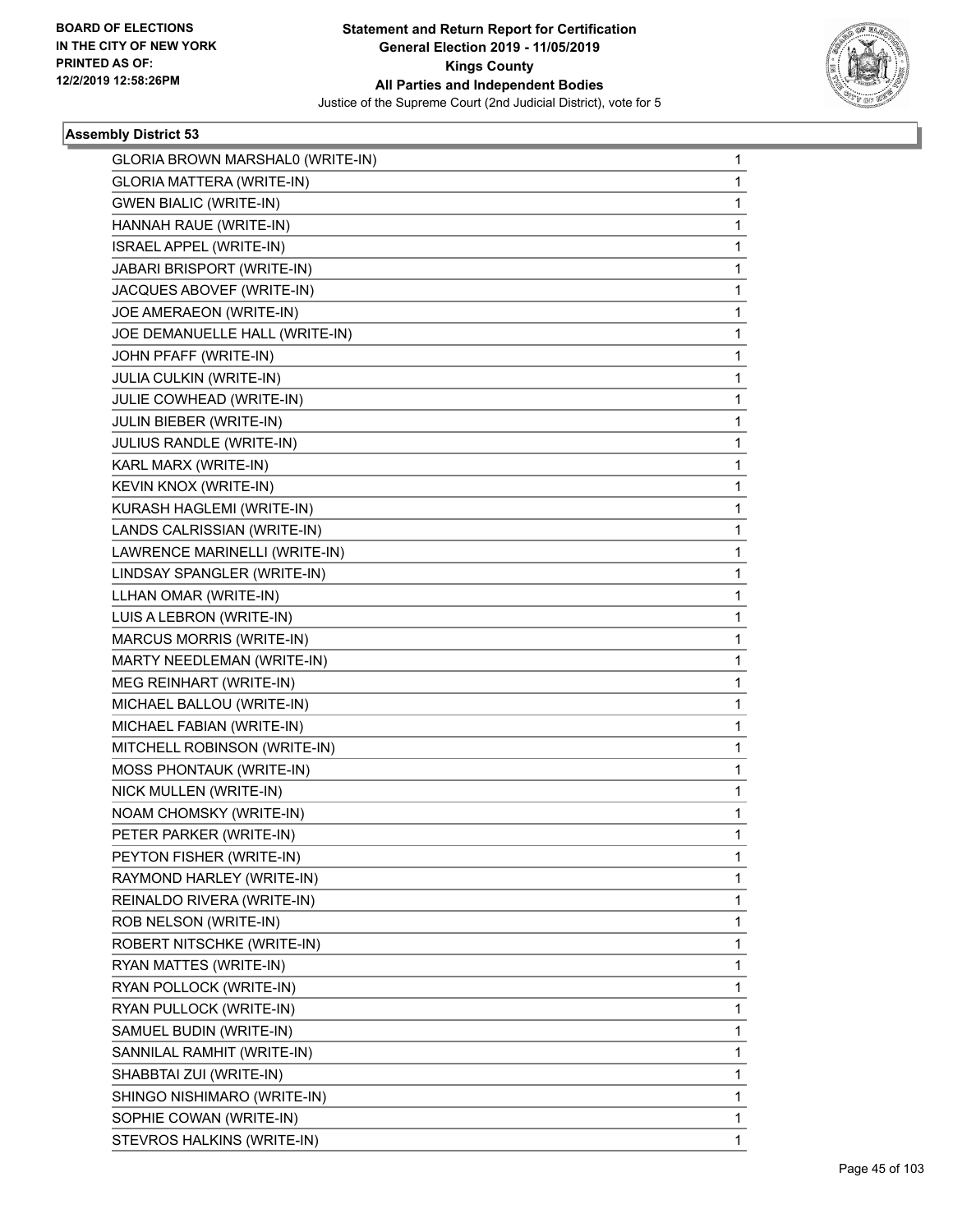

| UNATTRIBUTABLE WRITE-IN (WRITE-IN)        | 121    |
|-------------------------------------------|--------|
| UNCOUNTED WRITE-IN PER STATUTE (WRITE-IN) | 2      |
| VILRAY BOLLES (WRITE-IN)                  |        |
| VINESH RAMHIT (WRITE-IN)                  |        |
| WENDY KIEMPEER (WRITE-IN)                 |        |
| YUNG LI (WRITE-IN)                        |        |
| YUNIS CHANG (WRITE-IN)                    |        |
| <b>Total Votes</b>                        | 41,613 |
| Unrecorded                                | 12.512 |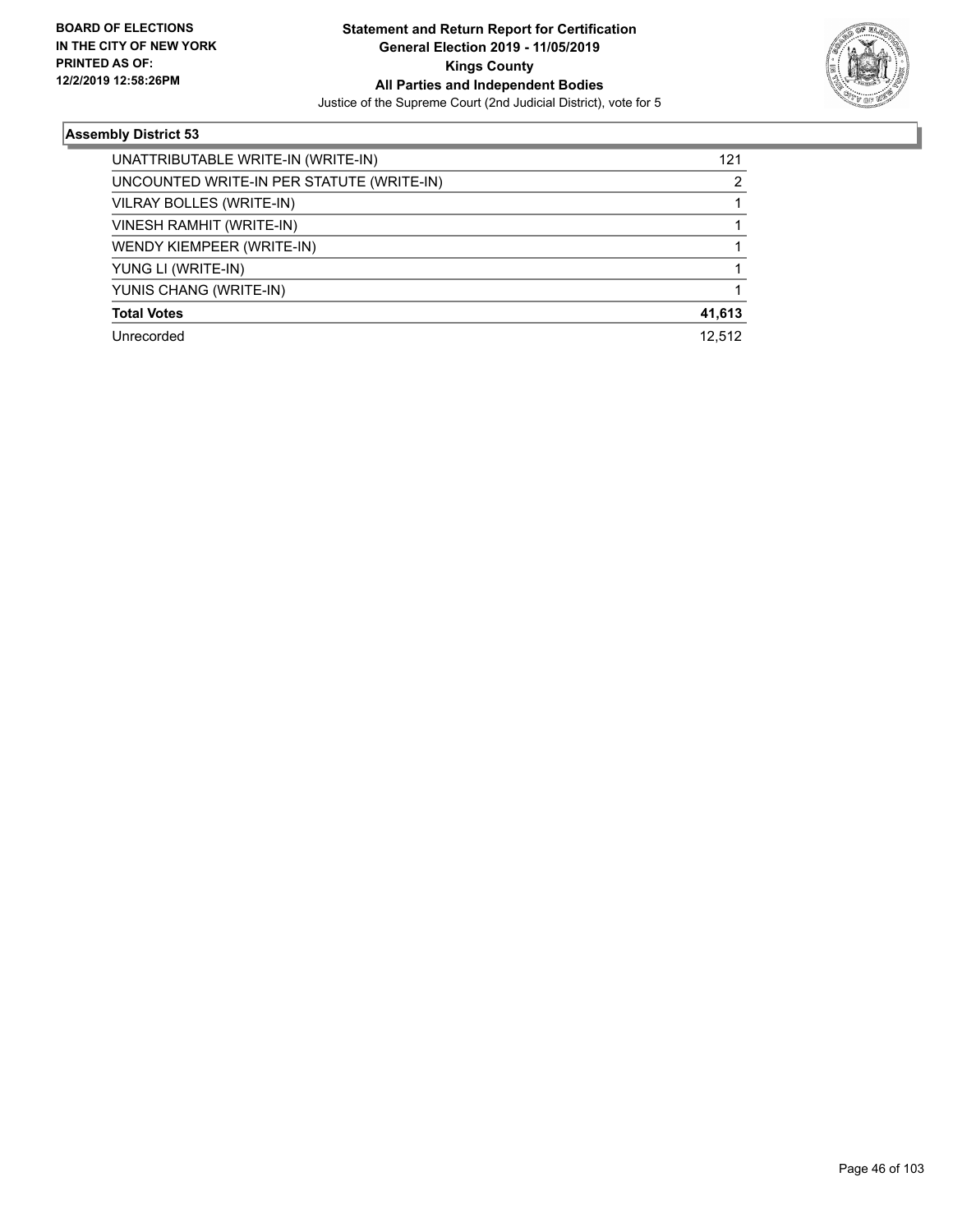

| <b>PUBLIC COUNTER</b>                                    | 7,922        |
|----------------------------------------------------------|--------------|
| MANUALLY COUNTED EMERGENCY                               | 0            |
| <b>ABSENTEE / MILITARY</b>                               | 84           |
| <b>AFFIDAVIT</b>                                         | 98           |
| <b>Total Ballots</b>                                     | 8,104        |
| Less - Inapplicable Federal/Special Presidential Ballots | 0            |
| <b>Total Applicable Ballots</b>                          | 8,104        |
| REINALDO E. RIVERA (DEMOCRATIC)                          | 6,348        |
| REINALDO E. RIVERA (REPUBLICAN)                          | 304          |
| REINALDO E. RIVERA (CONSERVATIVE)                        | 76           |
| ESTHER MORGENSTERN (DEMOCRATIC)                          | 5,669        |
| ESTHER MORGENSTERN (REPUBLICAN)                          | 278          |
| ESTHER MORGENSTERN (CONSERVATIVE)                        | 67           |
| DONALD S. KURTZ (DEMOCRATIC)                             | 5,677        |
| DONALD S. KURTZ (REPUBLICAN)                             | 286          |
| DONALD S. KURTZ (CONSERVATIVE)                           | 72           |
| ROSEMARIE MONTALBANO (DEMOCRATIC)                        | 5,984        |
| ROSEMARIE MONTALBANO (REPUBLICAN)                        | 281          |
| ROSEMARIE MONTALBANO (CONSERVATIVE)                      | 72           |
| STEVEN Z. MOSTOFSKY (DEMOCRATIC)                         | 5,416        |
| STEVEN Z. MOSTOFSKY (REPUBLICAN)                         | 272          |
| STEVEN Z. MOSTOFSKY (CONSERVATIVE)                       | 65           |
| ALEXANDRIA OCASIO-CORTEZ (WRITE-IN)                      | 1            |
| ANDREA RICHIE (WRITE-IN)                                 | 1            |
| AVI GARELICK (WRITE-IN)                                  | 1            |
| BENJAMIN KABAK (WRITE-IN)                                | $\mathbf{1}$ |
| BERNIE SANDERS (WRITE-IN)                                | 2            |
| <b>BOSS TWEED (WRITE-IN)</b>                             | 1            |
| CAROLINE COHEN (WRITE-IN)                                | $\mathbf{1}$ |
| CASEY LANGE (WRITE-IN)                                   | 1            |
| ELIZABETH BIDWELL GOETZ (WRITE-IN)                       | $\mathbf{1}$ |
| ERROL LEWIS (WRITE-IN)                                   | 1            |
| EZRA CUKOR (WRITE-IN)                                    | 1            |
| FELICIA HARDY (WRITE-IN)                                 | 1            |
| FINLER KELLY (WRITE-IN)                                  | 1            |
| FOX MCCLOUD (WRITE-IN)                                   | 1            |
| FRANK CASTLE (WRITE-IN)                                  | 1            |
| GIDEON OLIVER (WRITE-IN)                                 | 1            |
| JAHAN MARCU (WRITE-IN)                                   | 1            |
| JEANNE HURD (WRITE-IN)                                   | 1            |
| JEFF EPSTEIN (WRITE-IN)                                  | 1            |
| JESUS A. REYES (WRITE-IN)                                | 1            |
| KASIA DONOHUE (WRITE-IN)                                 | 1            |
| KEALIE BARNWARD (WRITE-IN)                               | 1            |
| KEANU REEVES (WRITE-IN)                                  | 1            |
| KELLY SWEENEY (WRITE-IN)                                 | 1            |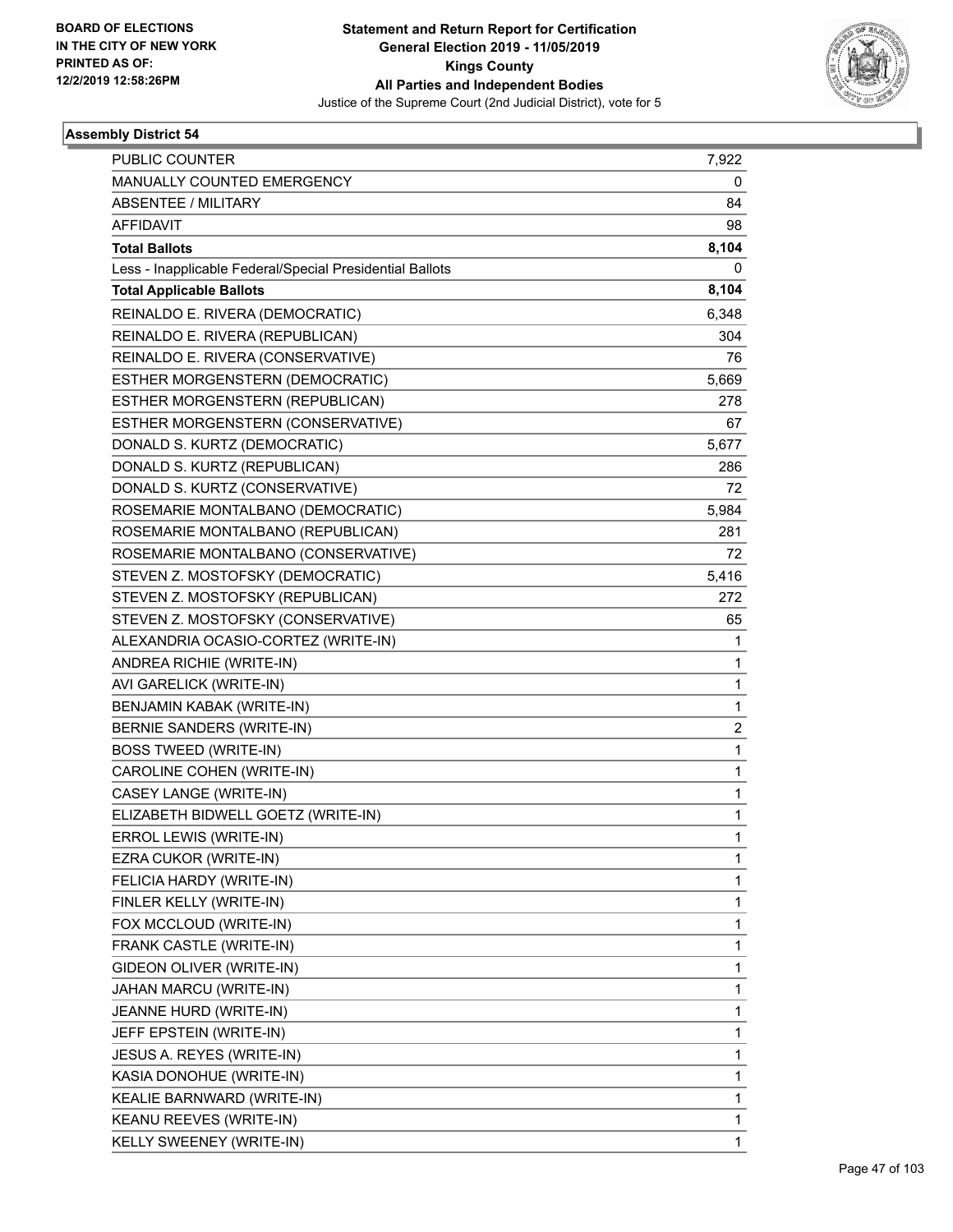

| LARRY DAVID (WRITE-IN)                    | $\mathbf 1$    |
|-------------------------------------------|----------------|
| LAUREN JONES (WRITE-IN)                   | 1              |
| MAO TSEDONY (WRITE-IN)                    | 1              |
| MARKEY RAMONE (WRITE-IN)                  | 1              |
| MICHAEL CONNERS (WRITE-IN)                | 1              |
| MICHAEL KINNUCAN (WRITE-IN)               | 1              |
| OPHRAH WINFREY (WRITE-IN)                 | 1              |
| PATRICIA O'NEIL (WRITE-IN)                | 1              |
| PEARL SAMPSON (WRITE-IN)                  | 1              |
| RAFAEL ESPINAL (WRITE-IN)                 | 1              |
| ROBERTAN SUTHER (WRITE-IN)                | 1              |
| SAM FELDMAN (WRITE-IN)                    | 1              |
| SELINA KYLE (WRITE-IN)                    | 1              |
| STACY ANN DOREGAN (WRITE-IN)              | 1              |
| STEPHEN HARRISON (WRITE-IN)               | 1              |
| STEPHEN LETHBRIDGE (WRITE-IN)             | 1              |
| STEVEN SOMERVILLE (WRITE-IN)              | $\overline{c}$ |
| THURMON MURSON (WRITE-IN)                 | 1              |
| TIM RUTHOLZ (WRITE-IN)                    | 1              |
| UNATTRIBUTABLE WRITE-IN (WRITE-IN)        | 87             |
| UNCOUNTED WRITE-IN PER STATUTE (WRITE-IN) | 1              |
| WALLY WEST (WRITE-IN)                     | 1              |
| <b>Total Votes</b>                        | 31,001         |
| Unrecorded                                | 9.519          |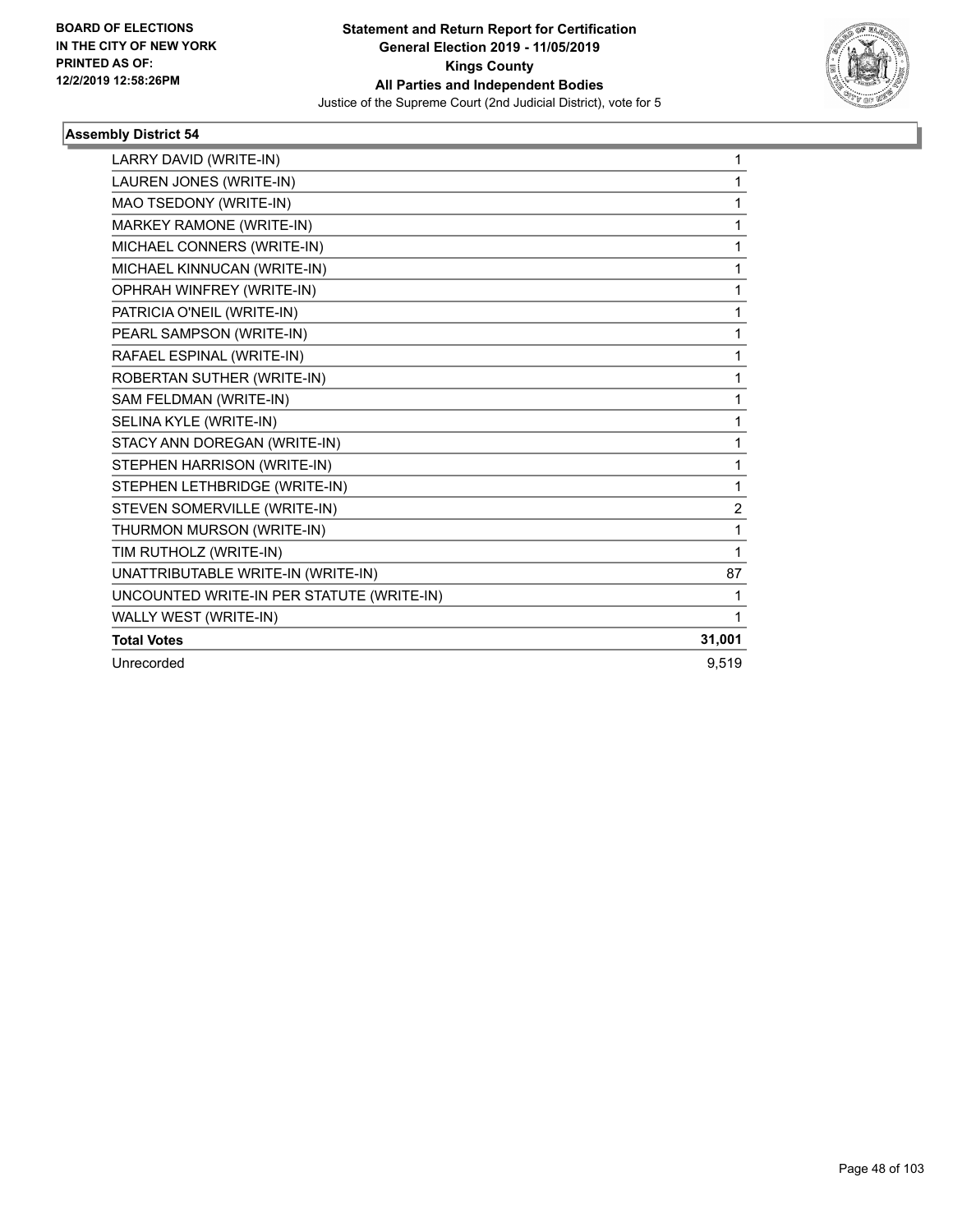

| PUBLIC COUNTER                                           | 10,242                  |
|----------------------------------------------------------|-------------------------|
| MANUALLY COUNTED EMERGENCY                               | 0                       |
| <b>ABSENTEE / MILITARY</b>                               | 156                     |
| <b>AFFIDAVIT</b>                                         | 135                     |
| <b>Total Ballots</b>                                     | 10,533                  |
| Less - Inapplicable Federal/Special Presidential Ballots | 0                       |
| <b>Total Applicable Ballots</b>                          | 10,533                  |
| REINALDO E. RIVERA (DEMOCRATIC)                          | 8,363                   |
| REINALDO E. RIVERA (REPUBLICAN)                          | 198                     |
| REINALDO E. RIVERA (CONSERVATIVE)                        | 65                      |
| ESTHER MORGENSTERN (DEMOCRATIC)                          | 7,728                   |
| ESTHER MORGENSTERN (REPUBLICAN)                          | 172                     |
| ESTHER MORGENSTERN (CONSERVATIVE)                        | 60                      |
| DONALD S. KURTZ (DEMOCRATIC)                             | 7,623                   |
| DONALD S. KURTZ (REPUBLICAN)                             | 183                     |
| DONALD S. KURTZ (CONSERVATIVE)                           | 56                      |
| ROSEMARIE MONTALBANO (DEMOCRATIC)                        | 7,950                   |
| ROSEMARIE MONTALBANO (REPUBLICAN)                        | 174                     |
| ROSEMARIE MONTALBANO (CONSERVATIVE)                      | 66                      |
| STEVEN Z. MOSTOFSKY (DEMOCRATIC)                         | 7,173                   |
| STEVEN Z. MOSTOFSKY (REPUBLICAN)                         | 172                     |
| STEVEN Z. MOSTOFSKY (CONSERVATIVE)                       | 54                      |
| ABRAHAM KELA (WRITE-IN)                                  | 1                       |
| AMBER FROST (WRITE-IN)                                   | 1                       |
| ANDREW BONEY (WRITE-IN)                                  | $\mathbf{1}$            |
| BARRY GOLDWATER (WRITE-IN)                               | $\mathbf{1}$            |
| CAROL M. LR FOUCADE (WRITE-IN)                           | 1                       |
| CECE MCDONALD (WRITE-IN)                                 | $\mathbf{1}$            |
| CELINA TROWELL (WRITE-IN)                                | $\mathbf{1}$            |
| CHRISTOPHER L.BONEY SR (WRITE-IN)                        | 1                       |
| DARELL BONEY (WRITE-IN)                                  | $\overline{\mathbf{c}}$ |
| DAVID BYRNE (WRITE-IN)                                   | $\mathbf{1}$            |
| DAVID KOCH (WRITE-IN)                                    | 1                       |
| DEANNA SMALLWOOD (WRITE-IN)                              | $\overline{\mathbf{c}}$ |
| DONALD J. TRUMP (WRITE-IN)                               | $\mathbf{1}$            |
| DONALD M BROWN (WRITE-IN)                                | 1                       |
| ELENA BARON (WRITE-IN)                                   | $\mathbf{1}$            |
| ERIN PARKER (WRITE-IN)                                   | $\mathbf{1}$            |
| JEREMIAH KEYS (WRITE-IN)                                 | 1                       |
| JOHN WARD (WRITE-IN)                                     | $\mathbf{1}$            |
| KARL MARX (WRITE-IN)                                     | $\mathbf{1}$            |
| KEVIN MONROSE (WRITE-IN)                                 | 1                       |
| LEVI E. DORANCY (WRITE-IN)                               | $\mathbf{1}$            |
| MAMIE FRANCIS (WRITE-IN)                                 | $\mathbf{1}$            |
| MARINE KABA (WRITE-IN)                                   | 1                       |
| MEREDITH JONES (WRITE-IN)                                | $\mathbf{1}$            |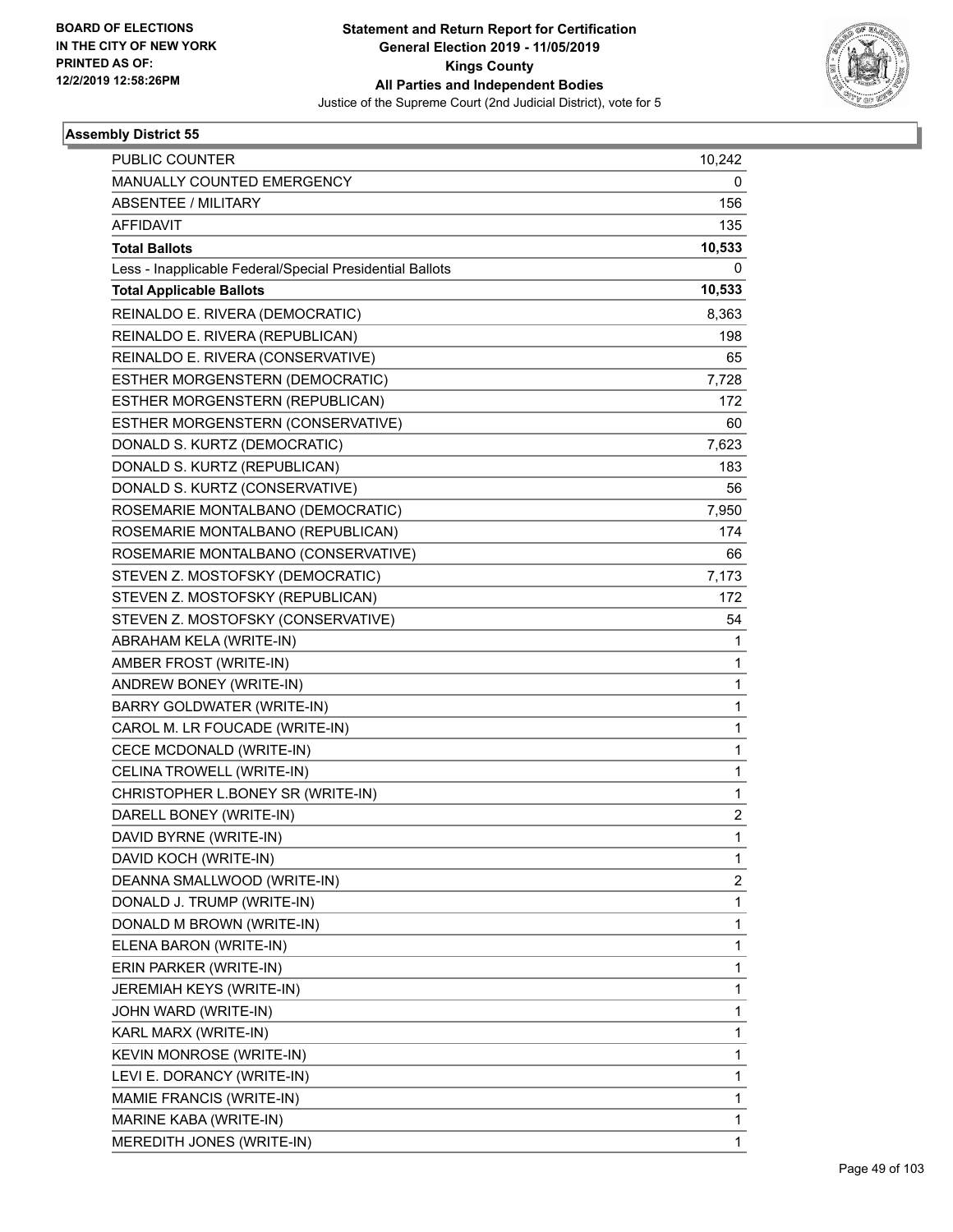

| METT CHRISTMEN (WRITE-IN)                 |        |
|-------------------------------------------|--------|
| NICK MULLEN (WRITE-IN)                    |        |
| OSCAR LOPEZ RIVERA (WRITE-IN)             | 1      |
| RAMSEY ORTA (WRITE-IN)                    | 1      |
| RAND PAUL (WRITE-IN)                      |        |
| TABITHA BONEY (WRITE-IN)                  | 1      |
| TABITHA HUGGINS BONEY (WRITE-IN)          |        |
| TUCKER CARLSON (WRITE-IN)                 | 1      |
| TUSCAN SAM (WRITE-IN)                     |        |
| UNATTRIBUTABLE WRITE-IN (WRITE-IN)        | 58     |
| UNCOUNTED WRITE-IN PER STATUTE (WRITE-IN) | 2      |
| V.J LENIN (WRITE-IN)                      | 1      |
| YOLANDA GUADAGNOL-I (WRITE-IN)            | 1      |
| <b>Total Votes</b>                        | 40,134 |
| Unrecorded                                | 12,531 |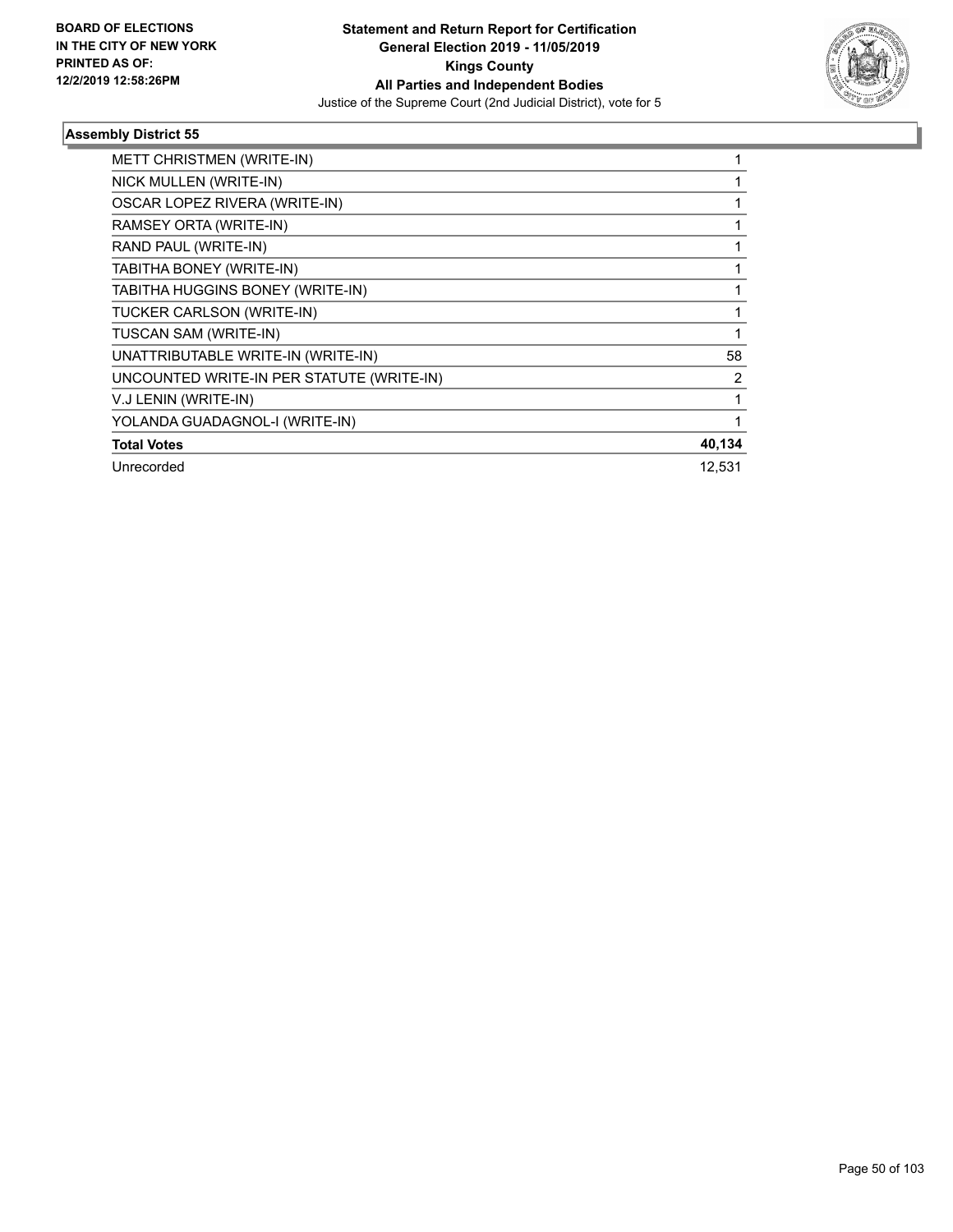

| <b>PUBLIC COUNTER</b>                                    | 14,872       |
|----------------------------------------------------------|--------------|
| MANUALLY COUNTED EMERGENCY                               | 0            |
| <b>ABSENTEE / MILITARY</b>                               | 180          |
| <b>AFFIDAVIT</b>                                         | 221          |
| <b>Total Ballots</b>                                     | 15,273       |
| Less - Inapplicable Federal/Special Presidential Ballots | 0            |
| <b>Total Applicable Ballots</b>                          | 15,273       |
| REINALDO E. RIVERA (DEMOCRATIC)                          | 12,190       |
| REINALDO E. RIVERA (REPUBLICAN)                          | 192          |
| REINALDO E. RIVERA (CONSERVATIVE)                        | 74           |
| ESTHER MORGENSTERN (DEMOCRATIC)                          | 11,291       |
| ESTHER MORGENSTERN (REPUBLICAN)                          | 174          |
| ESTHER MORGENSTERN (CONSERVATIVE)                        | 85           |
| DONALD S. KURTZ (DEMOCRATIC)                             | 11,056       |
| DONALD S. KURTZ (REPUBLICAN)                             | 168          |
| DONALD S. KURTZ (CONSERVATIVE)                           | 84           |
| ROSEMARIE MONTALBANO (DEMOCRATIC)                        | 11,627       |
| ROSEMARIE MONTALBANO (REPUBLICAN)                        | 176          |
| ROSEMARIE MONTALBANO (CONSERVATIVE)                      | 90           |
| STEVEN Z. MOSTOFSKY (DEMOCRATIC)                         | 10,571       |
| STEVEN Z. MOSTOFSKY (REPUBLICAN)                         | 148          |
| STEVEN Z. MOSTOFSKY (CONSERVATIVE)                       | 85           |
| ALEXANDRIA CORTEZ (WRITE-IN)                             | 1            |
| ALICE NICHOLSON (WRITE-IN)                               | 1            |
| AMALAR CABRAL (WRITE-IN)                                 | 1            |
| ANAY KATYAL (WRITE-IN)                                   | $\mathbf 1$  |
| ANDERSON DUPONT (WRITE-IN)                               | $\mathbf 1$  |
| ANDREW YOUNG (WRITE-IN)                                  | 1            |
| ANN E. RUBIN (WRITE-IN)                                  | $\mathbf{1}$ |
| ARIEL FEDEROW (WRITE-IN)                                 | $\mathbf 1$  |
| <b>ASHLEY FLORES (WRITE-IN)</b>                          | $\mathbf{1}$ |
| ASSATA SHAKUR (WRITE-IN)                                 | 1            |
| AZALISHA SIMS (WRITE-IN)                                 | 1            |
| BENJAMIN MEYERS (WRITE-IN)                               | 1            |
| BERNIE SANDERS (WRITE-IN)                                | 4            |
| BIANCA ISAIAS (WRITE-IN)                                 | 1            |
| <b>BRANDEN BUSKEY (WRITE-IN)</b>                         | 1            |
| BRETT KAVANAGH (WRITE-IN)                                | 1            |
| <b>BRIANNA RIS (WRITE-IN)</b>                            | 1            |
| <b>BRIDGETTE BISSOROVE (WRITE-IN)</b>                    | 1            |
| CARMELYN P MALALIS (WRITE-IN)                            | $\mathbf 1$  |
| CAROLEE FINK (WRITE-IN)                                  | 1            |
| CAROLYN WADE (WRITE-IN)                                  | 1            |
| CEA WEAVER (WRITE-IN)                                    | 1            |
| CEDRIC ROBINSON (WRITE-IN)                               | 1            |
| CHIMORE T GLOVER (WRITE-IN)                              | 1            |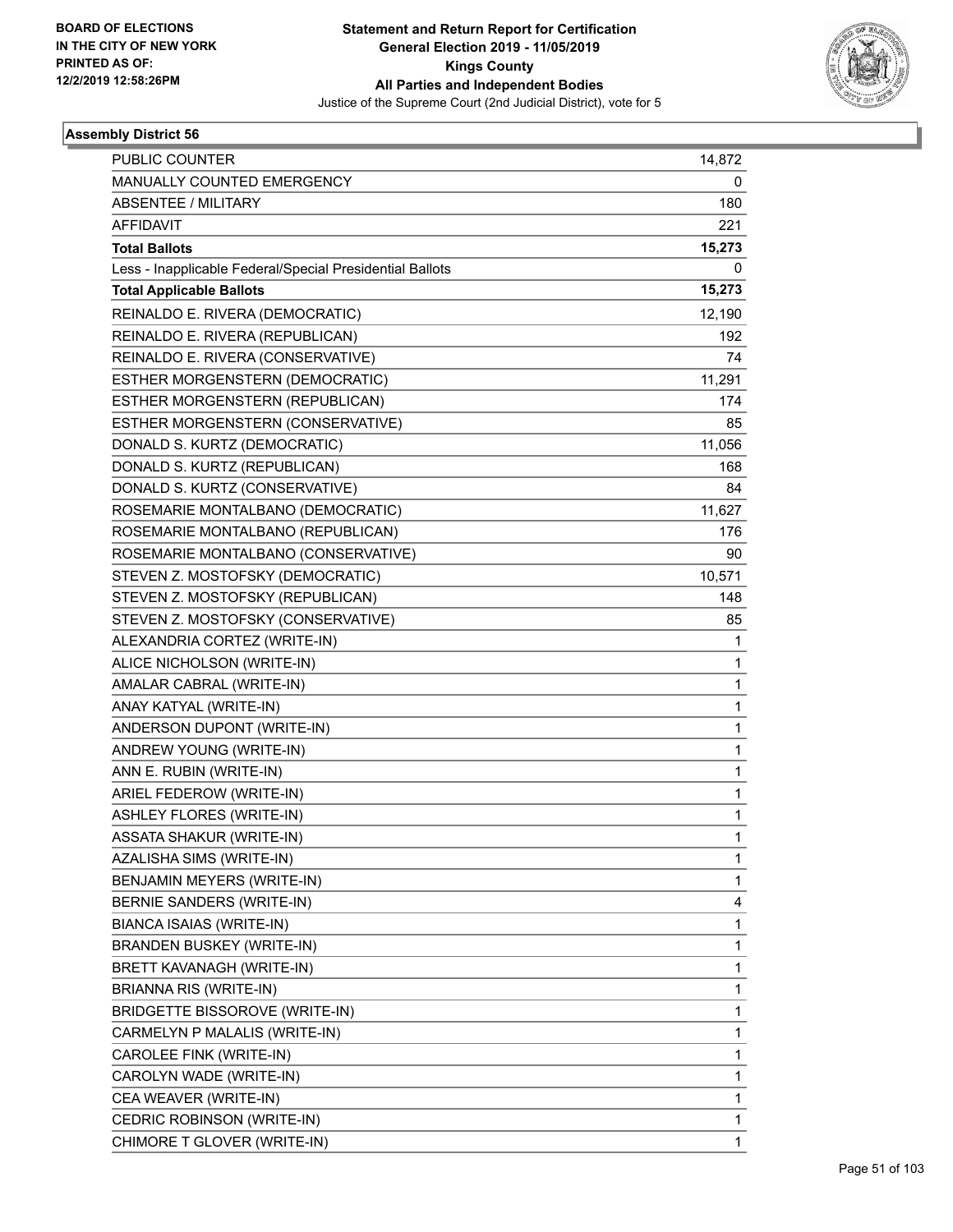

| CHRIS O'NEILL (WRITE-IN)                  | 1           |
|-------------------------------------------|-------------|
| CLEO ARROYO (WRITE-IN)                    | $\mathbf 1$ |
| CLR JAMES (WRITE-IN)                      | 1           |
| DANIEL PANTALOE (WRITE-IN)                | 1           |
| DANILS VICIOSO (WRITE-IN)                 | $\mathbf 1$ |
| DANIXA CARR (WRITE-IN)                    | 1           |
| DEBORAH DEWING (WRITE-IN)                 | 1           |
| DIANE LINN (WRITE-IN)                     | $\mathbf 1$ |
| DONALD MARSHALL (WRITE-IN)                | 1           |
| ED KING (WRITE-IN)                        | 1           |
| FRANK GRACO (WRITE-IN)                    | 1           |
| FRED HAMPTON (WRITE-IN)                   | 1           |
| GIDEON OLIVER (WRITE-IN)                  | 1           |
| <b>GREG WALKER (WRITE-IN)</b>             | $\mathbf 1$ |
| HANNAH GLADSTEIN (WRITE-IN)               | 1           |
| JAMES DOLAN (WRITE-IN)                    | 1           |
| JOE KUBAT (WRITE-IN)                      | 1           |
| JOEL PHILIP (WRITE-IN)                    | 1           |
| JOHN GOODMAN (WRITE-IN)                   | 1           |
| KATRINA JACKSON BROWN (WRITE-IN)          | $\mathbf 1$ |
| LAVREN WINSTON (WRITE-IN)                 | 1           |
| LISA H OTLEY (WRITE-IN)                   | 1           |
| MALLORY COUGHLIN (WRITE-IN)               | 1           |
| MARTY STOLAR (WRITE-IN)                   | 1           |
| MICHAEL BLOOMBERG (WRITE-IN)              | 1           |
| MICHAEL L RAPAPORT (WRITE-IN)             | $\mathbf 1$ |
| MICHAEL SCOTT JR (WRITE-IN)               | 1           |
| NATHAN JOFFE (WRITE-IN)                   | 1           |
| NICHOLAS P GARCIA (WRITE-IN)              | 1           |
| NOAH MOGIL (WRITE-IN)                     | 1           |
| NORMAN E ORTEGA (WRITE-IN)                | 1           |
| PHIL MCANDREW (WRITE-IN)                  | $\mathbf 1$ |
| RALPH YOZZO (WRITE-IN)                    | 1           |
| SAMANTHA CHRISTIE (WRITE-IN)              | 1           |
| SOFIA MUHAMMAD (WRITE-IN)                 | $\mathbf 1$ |
| SOJAUNER RIVERS (WRITE-IN)                | 1           |
| SOPHIA GURUTE (WRITE-IN)                  | 1           |
| SYLVIA WYNTER (WRITE-IN)                  | $\mathbf 1$ |
| THERESA CICCOTTO (WRITE-IN)               | 1           |
| TIFFANY CABAN (WRITE-IN)                  | 6           |
| TONY CATALANO (WRITE-IN)                  | $\mathbf 1$ |
| TREY ANASTASSO (WRITE-IN)                 | 1           |
| UNATTRIBUTABLE WRITE-IN (WRITE-IN)        | 145         |
| UNCOUNTED WRITE-IN PER STATUTE (WRITE-IN) | 2           |
| WALTER RODNEY (WRITE-IN)                  | 1           |
| YOLANDE NICHOLSON (WRITE-IN)              | 1           |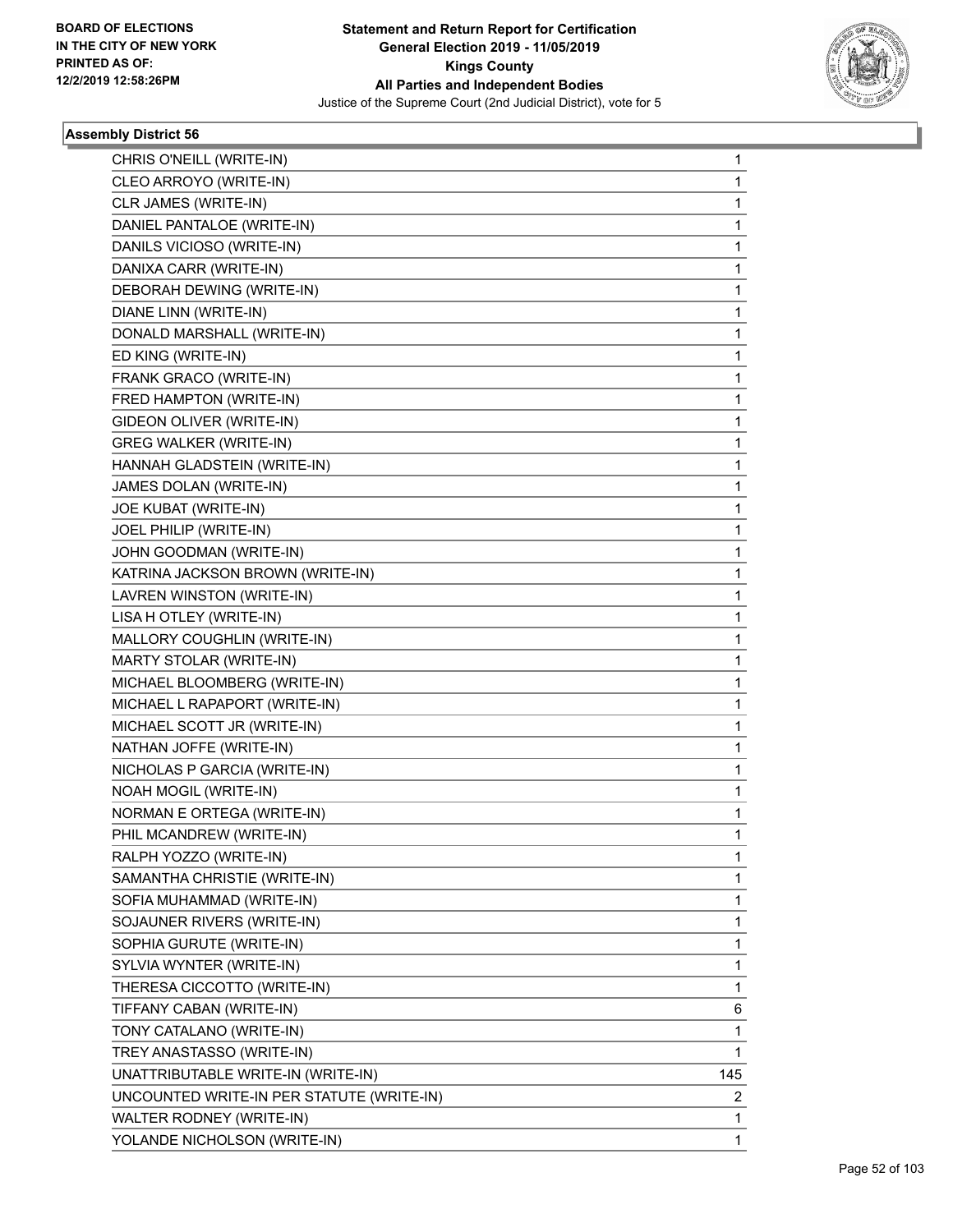

| __                 |                |
|--------------------|----------------|
| <b>Total Votes</b> | 58,234         |
|                    | 1012<br>10,131 |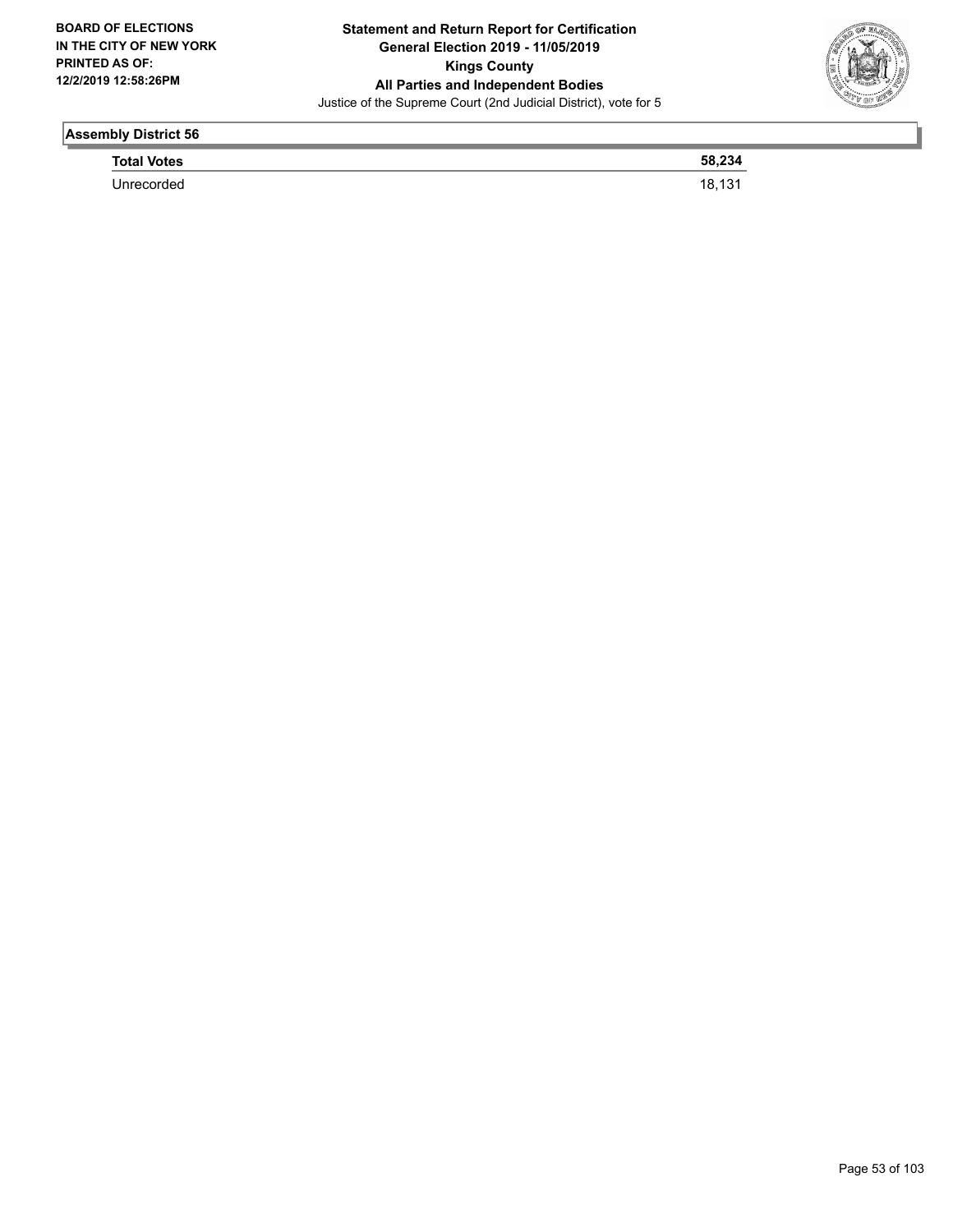

| <b>PUBLIC COUNTER</b>                                    | 21,714       |
|----------------------------------------------------------|--------------|
| MANUALLY COUNTED EMERGENCY                               | 2            |
| <b>ABSENTEE / MILITARY</b>                               | 305          |
| <b>AFFIDAVIT</b>                                         | 312          |
| <b>Total Ballots</b>                                     | 22,333       |
| Less - Inapplicable Federal/Special Presidential Ballots | $^{(1)}$     |
| <b>Total Applicable Ballots</b>                          | 22,333       |
| REINALDO E. RIVERA (DEMOCRATIC)                          | 17,942       |
| REINALDO E. RIVERA (REPUBLICAN)                          | 273          |
| REINALDO E. RIVERA (CONSERVATIVE)                        | 89           |
| ESTHER MORGENSTERN (DEMOCRATIC)                          | 17,121       |
| ESTHER MORGENSTERN (REPUBLICAN)                          | 271          |
| ESTHER MORGENSTERN (CONSERVATIVE)                        | 101          |
| DONALD S. KURTZ (DEMOCRATIC)                             | 16,811       |
| DONALD S. KURTZ (REPUBLICAN)                             | 272          |
| DONALD S. KURTZ (CONSERVATIVE)                           | 98           |
| ROSEMARIE MONTALBANO (DEMOCRATIC)                        | 17,586       |
| ROSEMARIE MONTALBANO (REPUBLICAN)                        | 265          |
| ROSEMARIE MONTALBANO (CONSERVATIVE)                      | 99           |
| STEVEN Z. MOSTOFSKY (DEMOCRATIC)                         | 16,269       |
| STEVEN Z. MOSTOFSKY (REPUBLICAN)                         | 255          |
| STEVEN Z. MOSTOFSKY (CONSERVATIVE)                       | 91           |
| ALEC BALDWIN (WRITE-IN)                                  | 1            |
| ALEX ABNOS (WRITE-IN)                                    | 1            |
| ALEXANDRIA OCASIO-CORTEZ (WRITE-IN)                      | $\mathbf{1}$ |
| AMBER FROST (WRITE-IN)                                   | $\mathbf{1}$ |
| ANDREW CUOMO (WRITE-IN)                                  | 1            |
| ANDREW YANG (WRITE-IN)                                   | 1            |
| ANDROS ZINS-BROWNE (WRITE-IN)                            | $\mathbf{1}$ |
| ANGELO GUISADO (WRITE-IN)                                | 1            |
| ANN SLABOSEG (WRITE-IN)                                  | $\mathbf{1}$ |
| APATNA PETERS (WRITE-IN)                                 | 1            |
| ARIANNE REYER (WRITE-IN)                                 | 1            |
| ASHLEY HOOPER (WRITE-IN)                                 | 1            |
| <b>BARACK OBAMA (WRITE-IN)</b>                           | 1            |
| BARBARA UNDERWOOD (WRITE-IN)                             | 1            |
| BARICK OBAMA (WRITE-IN)                                  | 1            |
| BERNIE SANDERS (WRITE-IN)                                | 1            |
| <b>BOB COSTAS (WRITE-IN)</b>                             | 1            |
| <b>BORIS SANTOS (WRITE-IN)</b>                           | 1            |
| BRAD ZABEL (WRITE-IN)                                    | $\mathbf{1}$ |
| BROWN MARK (WRITE-IN)                                    | 1            |
| BRUNDEN BISKEY (WRITE-IN)                                | 1            |
| CAITLIN GRILLES (WRITE-IN)                               | $\mathbf{1}$ |
| CARL MAGNIRE (WRITE-IN)                                  | 1            |
| CHANDAR GAMBLE (WRITE-IN)                                | 1            |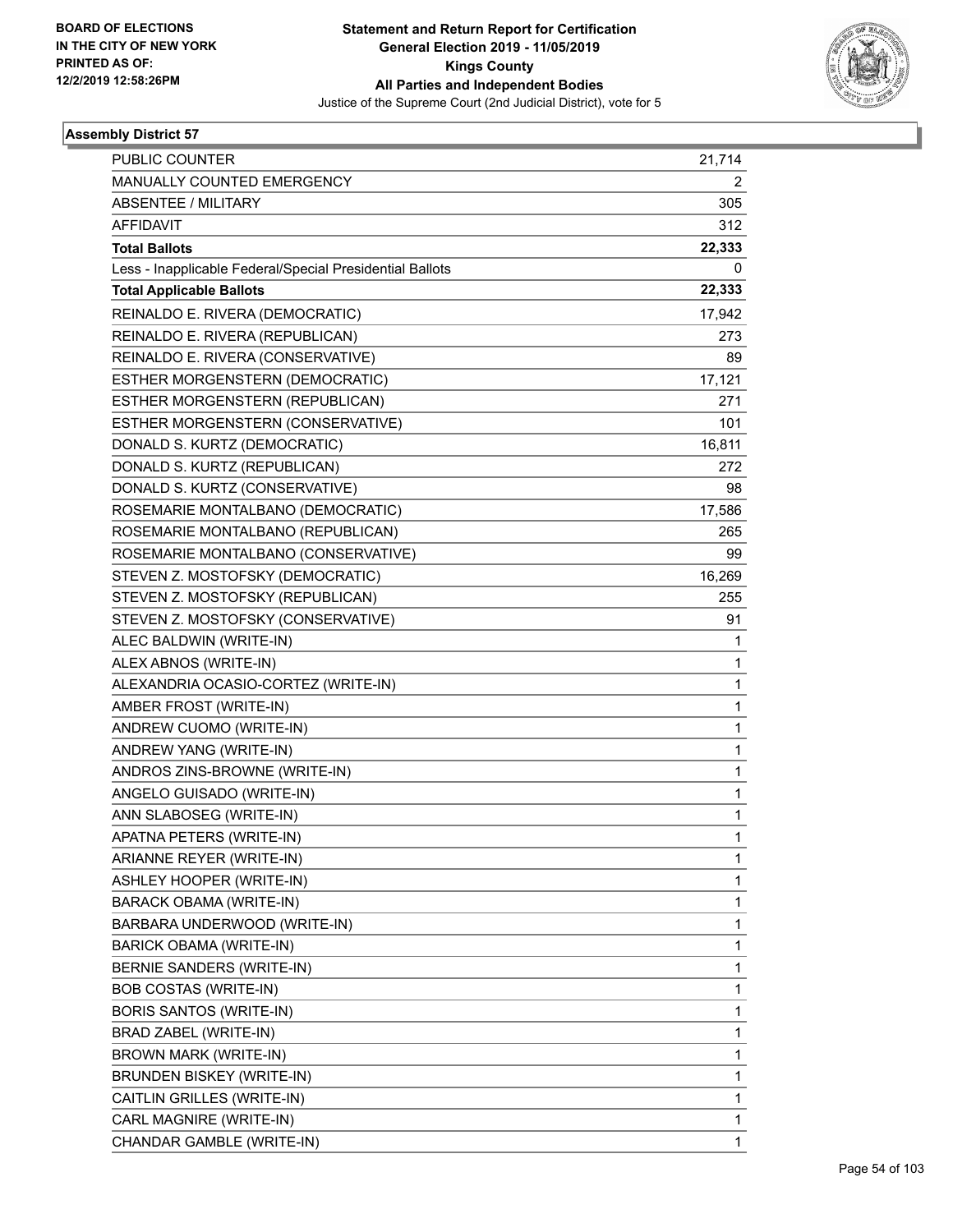

| CHELSEA PARISE (WRITE-IN)         | 1 |
|-----------------------------------|---|
| CHITRA AIYAR (WRITE-IN)           | 1 |
| CHOIRE SICHA (WRITE-IN)           | 1 |
| CHRIS FITZGERALD (WRITE-IN)       | 1 |
| CHRISTINE QUINN (WRITE-IN)        | 1 |
| CLINTON MILLER (WRITE-IN)         | 1 |
| COLIN HEALEY (WRITE-IN)           | 1 |
| DAMIAN CHADWICK (WRITE-IN)        | 1 |
| DARYL STRAWBERRY (WRITE-IN)       | 1 |
| DAVID BLONDELL (WRITE-IN)         | 1 |
| DAVID DINKINS (WRITE-IN)          | 1 |
| DAYANA SAINTE-VILLE (WRITE-IN)    | 1 |
| DENISE TOMARSINI-JOSHI (WRITE-IN) | 1 |
| EDWARD NORTON (WRITE-IN)          | 1 |
| EJERIS DIXON (WRITE-IN)           | 1 |
| ELAINE GELIN (WRITE-IN)           | 1 |
| ELDEN C. WILLIAM (WRITE-IN)       | 1 |
| ELENA CARIANNA (WRITE-IN)         | 1 |
| ELIOT SPITZER (WRITE-IN)          | 1 |
| EMILY GORDON (WRITE-IN)           | 1 |
| EMILY HOFFMAN (WRITE-IN)          | 1 |
| FELIX BIEDERMAN (WRITE-IN)        | 1 |
| FRED PRATT (WRITE-IN)             | 1 |
| FREDERICK ARRIGA (WRITE-IN)       | 1 |
| <b>GABRIEL RHODES (WRITE-IN)</b>  | 1 |
| <b>GARY GREGORY (WRITE-IN)</b>    | 1 |
| <b>GLEN PARKER (WRITE-IN)</b>     | 1 |
| <b>GRACE PARK (WRITE-IN)</b>      | 1 |
| HAL PHILLIPS (WRITE-IN)           | 1 |
| HANNAH DIAMOND (WRITE-IN)         | 1 |
| HEIDI CESARE (WRITE-IN)           | 1 |
| HENRY HOKPER (WRITE-IN)           | 1 |
| HILARY BAUM (WRITE-IN)            | 1 |
| IRIS KEM (WRITE-IN)               | 1 |
| JABARI BRISPORT (WRITE-IN)        | 1 |
| JACQUES CATENSTEIN (WRITE-IN)     | 1 |
| JAMES BROWNE (WRITE-IN)           | 1 |
| JAMIRAH WILLIAMS (WRITE-IN)       | 1 |
| JAN PERITZ (WRITE-IN)             | 1 |
| JASON FELDER (WRITE-IN)           | 1 |
| <b>JASON STARR (WRITE-IN)</b>     | 1 |
| JENNIFER BLED (WRITE-IN)          | 1 |
| JENNY DUNAHME (WRITE-IN)          | 1 |
| JEREMY EGNER (WRITE-IN)           | 1 |
| JESSICA HENDERSON (WRITE-IN)      | 1 |
| JOHN F. RODDY (WRITE-IN)          | 1 |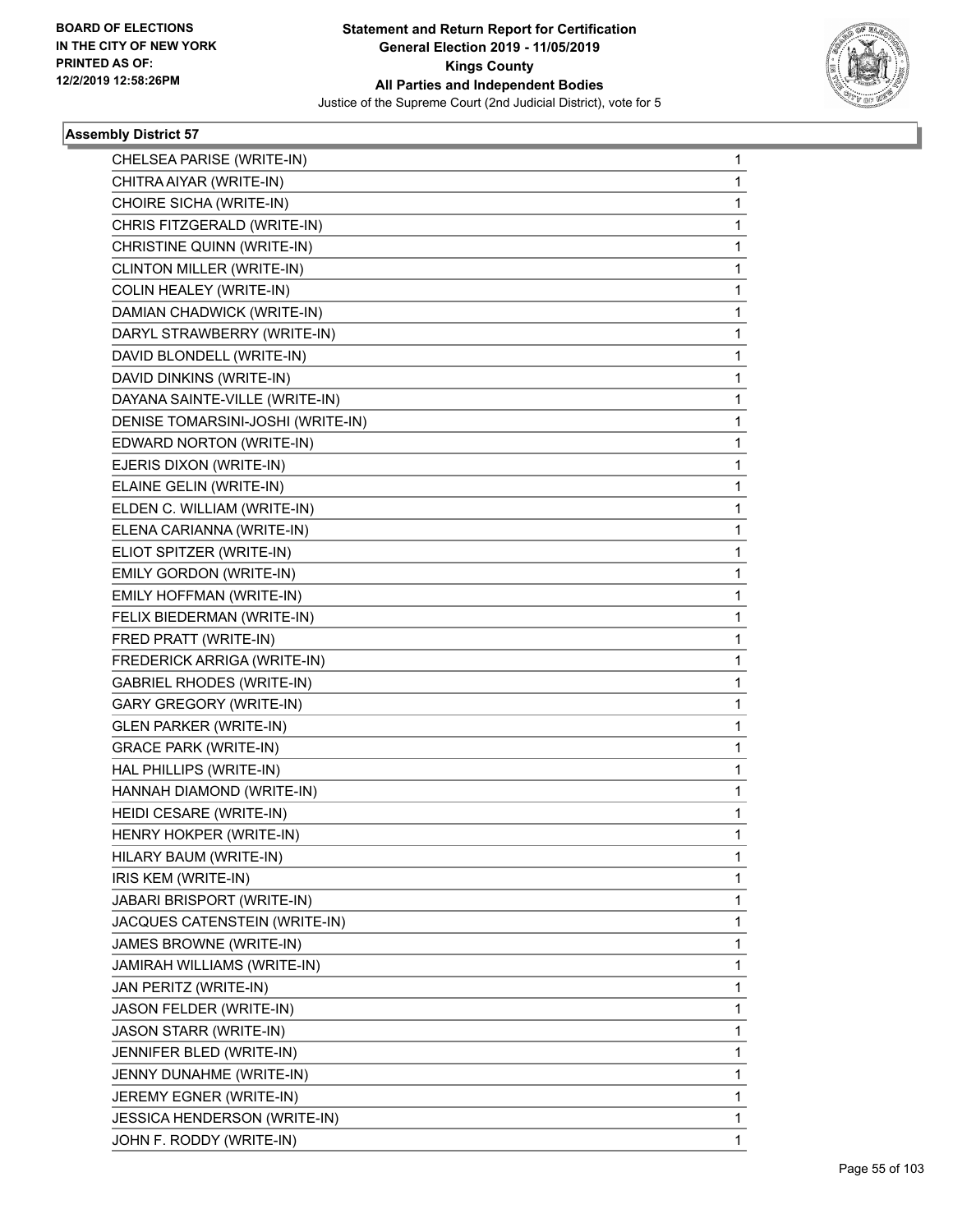

| JOO HYON KANG (WRITE-IN)         | 1 |
|----------------------------------|---|
| JOSA ALLEN (WRITE-IN)            | 1 |
| JOSHUA S. CARTER (WRITE-IN)      | 1 |
| JULIA SALAZAR (WRITE-IN)         | 1 |
| <b>JUSTINE HARRIS (WRITE-IN)</b> | 1 |
| KARA DANVERS (WRITE-IN)          | 3 |
| KATHERINE GRAINGER (WRITE-IN)    | 1 |
| KATHERINE KAFFE (WRITE-IN)       | 1 |
| KENNIS ANN HAWKINS (WRITE-IN)    | 1 |
| KEVIN HARRIS (WRITE-IN)          | 1 |
| KWASI MENSAH (WRITE-IN)          | 1 |
| KYLE KULINSKI (WRITE-IN)         | 1 |
| KYLE RHODEN (WRITE-IN)           | 1 |
| LAUREN BONMAN (WRITE-IN)         | 1 |
| LAUREN RENEE (WRITE-IN)          | 1 |
| LENNY BRUCE FISHEL (WRITE-IN)    | 1 |
| LETITA JAMES (WRITE-IN)          | 1 |
| LILLIAN WARNER (WRITE-IN)        | 1 |
| LINDA MILLER ESQ (WRITE-IN)      | 1 |
| LISA COLEMAN (WRITE-IN)          | 1 |
| LUKE SIMCOCK (WRITE-IN)          | 1 |
| LUMUMNA BANDOLO (WRITE-IN)       | 1 |
| MARCELA MITAYNES (WRITE-IN)      | 1 |
| MARGARET DOHERTY (WRITE-IN)      | 1 |
| MARIANNE KABA (WRITE-IN)         | 1 |
| MARIE YOVANOVICH (WRITE-IN)      | 1 |
| MARY A BURGH (WRITE-IN)          | 1 |
| MARY BANKS (WRITE-IN)            | 1 |
| MATT CHRISTMAN (WRITE-IN)        | 1 |
| MELISSA GRAHAM (WRITE-IN)        | 1 |
| MICHAEL BLOOMBERG (WRITE-IN)     | 1 |
| MICHAEL SMILOIVTZ (WRITE-IN)     | 1 |
| MICHAEL WARREN (WRITE-IN)        | 1 |
| MICHELE OBAMA (WRITE-IN)         | 1 |
| MILES R. KENYON (WRITE-IN)       | 1 |
| MIRA DE JUNG (WRITE-IN)          | 1 |
| MOLLY BOAST (WRITE-IN)           | 1 |
| MOTULO SHAKUR (WRITE-IN)         | 1 |
| MYLA CARTER (WRITE-IN)           | 1 |
| NATALIE BLEDSOE (WRITE-IN)       | 1 |
| NICK MULLEN (WRITE-IN)           | 1 |
| NICK TURNER (WRITE-IN)           | 1 |
| NIGEL LA BOROTE (WRITE-IN)       | 1 |
| NINA TURNER (WRITE-IN)           | 1 |
| NORMAN GULIERMAN (WRITE-IN)      | 1 |
| OTIS MERCER FISHEL (WRITE-IN)    | 1 |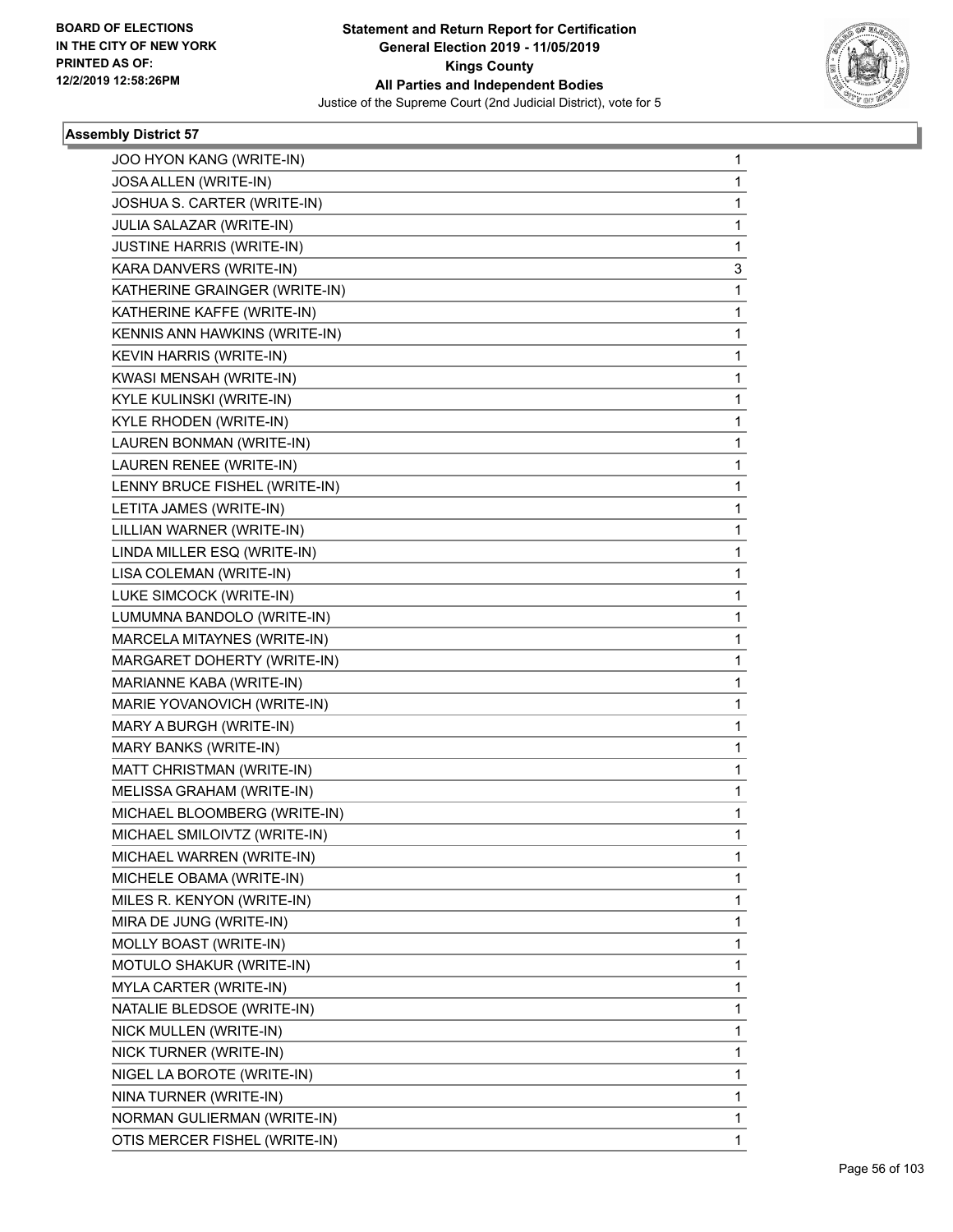

| PAUL MCCARTHY (WRITE-IN)                  | 1            |
|-------------------------------------------|--------------|
| PAUL SCHOEMAN (WRITE-IN)                  | 1            |
| PREET BHANARA (WRITE-IN)                  | 1            |
| RACHEL NAVRRO (WRITE-IN)                  | 1            |
| RENEE HOLMES (WRITE-IN)                   | 1            |
| RICHARD RAVITCH (WRITE-IN)                | 1            |
| RICHARD STEIN (WRITE-IN)                  | 1            |
| RINGO STARR (WRITE-IN)                    | 1            |
| RO KHANNA (WRITE-IN)                      | 1            |
| ROGER WAREHAM (WRITE-IN)                  | 1            |
| ROSANN EVANS (WRITE-IN)                   | 1            |
| RUDOLPH GIULIANI (WRITE-IN)               | 1            |
| RUSS F. A. MERINO (WRITE-IN)              | 1            |
| SAMUEL FELDMAN (WRITE-IN)                 | 1            |
| SARAH ANN CAROILO (WRITE-IN)              | 1            |
| SARAH E.F. KENYON (WRITE-IN)              | 1            |
| SARAH HUMPHREVILLE (WRITE-IN)             | 1            |
| SHIRIN ZAROBI (WRITE-IN)                  | 1            |
| SIMONE GREY (WRITE-IN)                    | 1            |
| STAU ALLEN (WRITE-IN)                     | 1            |
| STEPHEN BARRAS (WRITE-IN)                 | 1            |
| SUSAN P. COLE (WRITE-IN)                  | 1            |
| TAYLOR SWIFT (WRITE-IN)                   | 1            |
| TEDD GETMAN (WRITE-IN)                    | 1            |
| THERESA WILLIAMS (WRITE-IN)               | 2            |
| THERESIA TRENSKOMA (WRITE-IN)             | 1            |
| TIFFANY CABAN (WRITE-IN)                  | 1            |
| TINA LUONGO (WRITE-IN)                    | 1            |
| UNATTRIBUTABLE WRITE-IN (WRITE-IN)        | 175          |
| UNCOUNTED WRITE-IN PER STATUTE (WRITE-IN) | 1            |
| <b>VIRGIL TEXAS (WRITE-IN)</b>            | 1            |
| WENDY MELRON (WRITE-IN)                   | $\mathbf{1}$ |
| WILL MANAKER (WRITE-IN)                   | 1            |
| YALINI DREAM (WRITE-IN)                   | 1            |
| ZENA BECCERO (WRITE-IN)                   | 1            |
| ZEPHYR TEACHOUT (WRITE-IN)                | 1            |
| ZURA MAY WASSER BROWN (WRITE-IN)          | 1            |
| <b>Total Votes</b>                        | 87,873       |
| Unrecorded                                | 23,792       |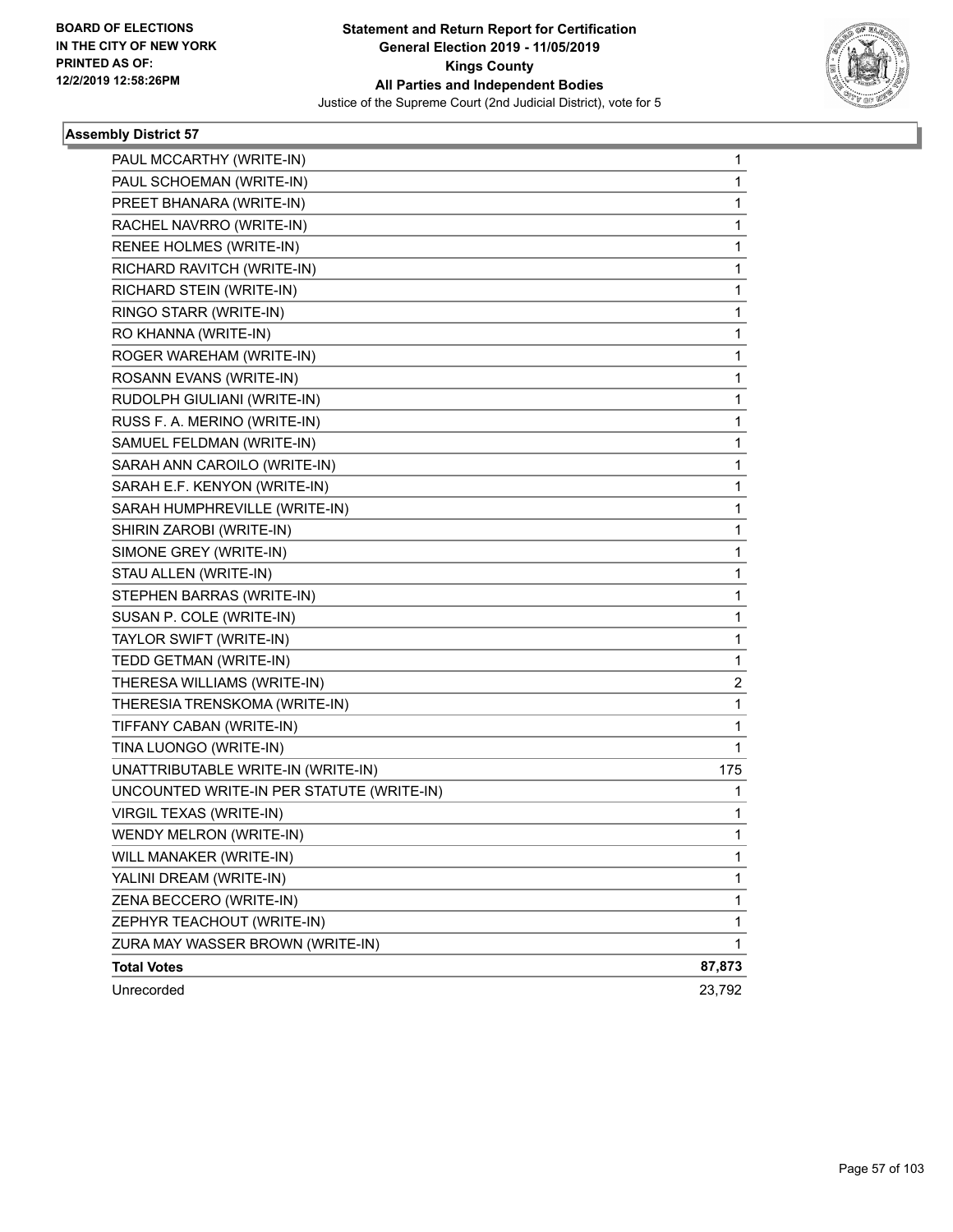

| <b>PUBLIC COUNTER</b>                                    | 12,120       |
|----------------------------------------------------------|--------------|
| MANUALLY COUNTED EMERGENCY                               | 0            |
| <b>ABSENTEE / MILITARY</b>                               | 293          |
| <b>AFFIDAVIT</b>                                         | 75           |
| <b>Total Ballots</b>                                     | 12,488       |
| Less - Inapplicable Federal/Special Presidential Ballots | 0            |
| <b>Total Applicable Ballots</b>                          | 12,488       |
| REINALDO E. RIVERA (DEMOCRATIC)                          | 9,859        |
| REINALDO E. RIVERA (REPUBLICAN)                          | 239          |
| REINALDO E. RIVERA (CONSERVATIVE)                        | 78           |
| ESTHER MORGENSTERN (DEMOCRATIC)                          | 9,194        |
| ESTHER MORGENSTERN (REPUBLICAN)                          | 217          |
| ESTHER MORGENSTERN (CONSERVATIVE)                        | 72           |
| DONALD S. KURTZ (DEMOCRATIC)                             | 9,250        |
| DONALD S. KURTZ (REPUBLICAN)                             | 207          |
| DONALD S. KURTZ (CONSERVATIVE)                           | 74           |
| ROSEMARIE MONTALBANO (DEMOCRATIC)                        | 9,409        |
| ROSEMARIE MONTALBANO (REPUBLICAN)                        | 199          |
| ROSEMARIE MONTALBANO (CONSERVATIVE)                      | 66           |
| STEVEN Z. MOSTOFSKY (DEMOCRATIC)                         | 8,586        |
| STEVEN Z. MOSTOFSKY (REPUBLICAN)                         | 191          |
| STEVEN Z. MOSTOFSKY (CONSERVATIVE)                       | 63           |
| ANDRE ALLEN (WRITE-IN)                                   | 1            |
| CAROLINE BEDEAU (WRITE-IN)                               | 1            |
| ERIC HOLDER (WRITE-IN)                                   | $\mathbf{1}$ |
| FARAH LOUIS (WRITE-IN)                                   | $\mathbf{1}$ |
| HELEN DOWDY (WRITE-IN)                                   | 1            |
| JUDITH SHEINLAND (WRITE-IN)                              | $\mathbf{1}$ |
| <b>KEN PERRY (WRITE-IN)</b>                              | $\mathbf{1}$ |
| POOCHIE PHILLIP (WRITE-IN)                               | 1            |
| PREET BHARARA (WRITE-IN)                                 | $\mathbf{1}$ |
| REINAIDOE RIVERA (WRITE-IN)                              | 1            |
| RUBIN K SHEARER (WRITE-IN)                               | 1            |
| TIFFANY CABAN (WRITE-IN)                                 | $\mathbf{1}$ |
| UNATTRIBUTABLE WRITE-IN (WRITE-IN)                       | 54           |
| UNCOUNTED WRITE-IN PER STATUTE (WRITE-IN)                | 2            |
| ZEPHYR TEACHOUT (WRITE-IN)                               | $\mathbf{1}$ |
| <b>Total Votes</b>                                       | 47,773       |
| Unrecorded                                               | 14,667       |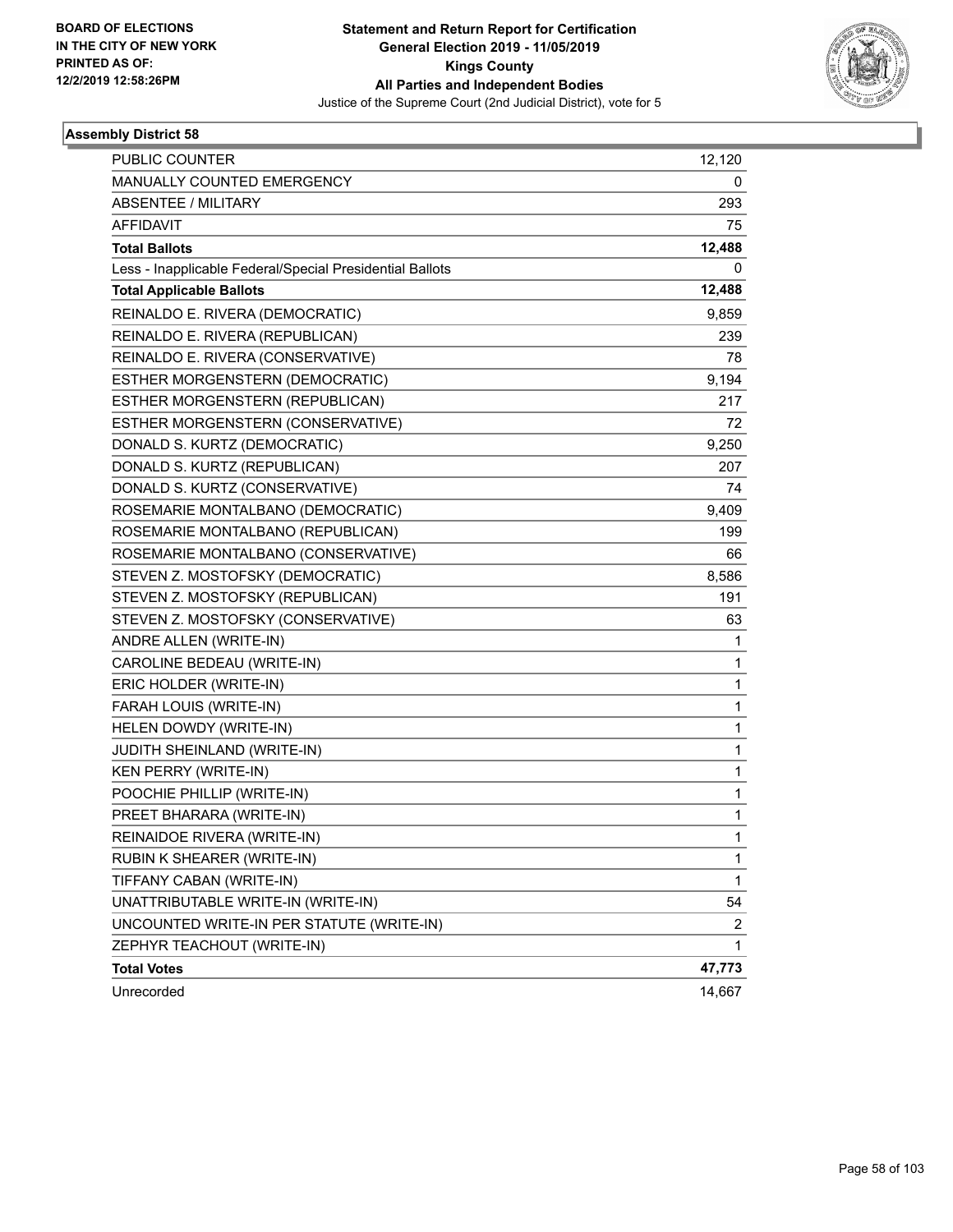

| <b>PUBLIC COUNTER</b>                                    | 12,394       |
|----------------------------------------------------------|--------------|
| MANUALLY COUNTED EMERGENCY                               | 2            |
| <b>ABSENTEE / MILITARY</b>                               | 201          |
| <b>AFFIDAVIT</b>                                         | 87           |
| <b>Total Ballots</b>                                     | 12,684       |
| Less - Inapplicable Federal/Special Presidential Ballots | 0            |
| <b>Total Applicable Ballots</b>                          | 12,684       |
| REINALDO E. RIVERA (DEMOCRATIC)                          | 8,136        |
| REINALDO E. RIVERA (REPUBLICAN)                          | 1,954        |
| REINALDO E. RIVERA (CONSERVATIVE)                        | 403          |
| ESTHER MORGENSTERN (DEMOCRATIC)                          | 7,525        |
| ESTHER MORGENSTERN (REPUBLICAN)                          | 1,865        |
| ESTHER MORGENSTERN (CONSERVATIVE)                        | 397          |
| DONALD S. KURTZ (DEMOCRATIC)                             | 7,639        |
| DONALD S. KURTZ (REPUBLICAN)                             | 1,885        |
| DONALD S. KURTZ (CONSERVATIVE)                           | 421          |
| ROSEMARIE MONTALBANO (DEMOCRATIC)                        | 7,855        |
| ROSEMARIE MONTALBANO (REPUBLICAN)                        | 1,936        |
| ROSEMARIE MONTALBANO (CONSERVATIVE)                      | 407          |
| STEVEN Z. MOSTOFSKY (DEMOCRATIC)                         | 7,233        |
| STEVEN Z. MOSTOFSKY (REPUBLICAN)                         | 1,817        |
| STEVEN Z. MOSTOFSKY (CONSERVATIVE)                       | 383          |
| ALTON H MADDOX (WRITE-IN)                                | 2            |
| ANDRE MONTERO (WRITE-IN)                                 | 1            |
| ANDREW NAPOLITANO (WRITE-IN)                             | $\mathbf{1}$ |
| ARTHUR AIDALA (WRITE-IN)                                 | $\mathbf{1}$ |
| AUDREY SILK (WRITE-IN)                                   | 1            |
| BEN BRITTON (WRITE-IN)                                   | $\mathbf{1}$ |
| BOB CAPANO (WRITE-IN)                                    | 1            |
| <b>BRIAN GOMEZ (WRITE-IN)</b>                            | $\mathbf{1}$ |
| CAROLIE COHEN (WRITE-IN)                                 | $\mathbf{1}$ |
| CHARLES BOWSER (WRITE-IN)                                | 1            |
| CHRISTOPHER P.REIFF (WRITE-IN)                           | 1            |
| CURTIS SILWA (WRITE-IN)                                  | 1            |
| DANIELLE ROSENBERG (WRITE-IN)                            | 1            |
| DEBRAH M SMITH ESQ (WRITE-IN)                            | 1            |
| DEWAYNE CARTER JR (WRITE-IN)                             | 1            |
| DONALD CHERNOFF (WRITE-IN)                               | 1            |
| EDWINA MARTIN (WRITE-IN)                                 | $\mathbf{1}$ |
| FRANCESCA ERICHSEN (WRITE-IN)                            | $\mathbf{1}$ |
| FRANK MORANO (WRITE-IN)                                  | 1            |
| <b>GREG MATHIS (WRITE-IN)</b>                            | 1            |
| HILLARY CLINTON (WRITE-IN)                               | 1            |
| HOWARD STERN (WRITE-IN)                                  | 1            |
| ISABELLA GUAGLIARDO (WRITE-IN)                           | 1            |
| JAMES GIORGIO (WRITE-IN)                                 | $\mathbf{1}$ |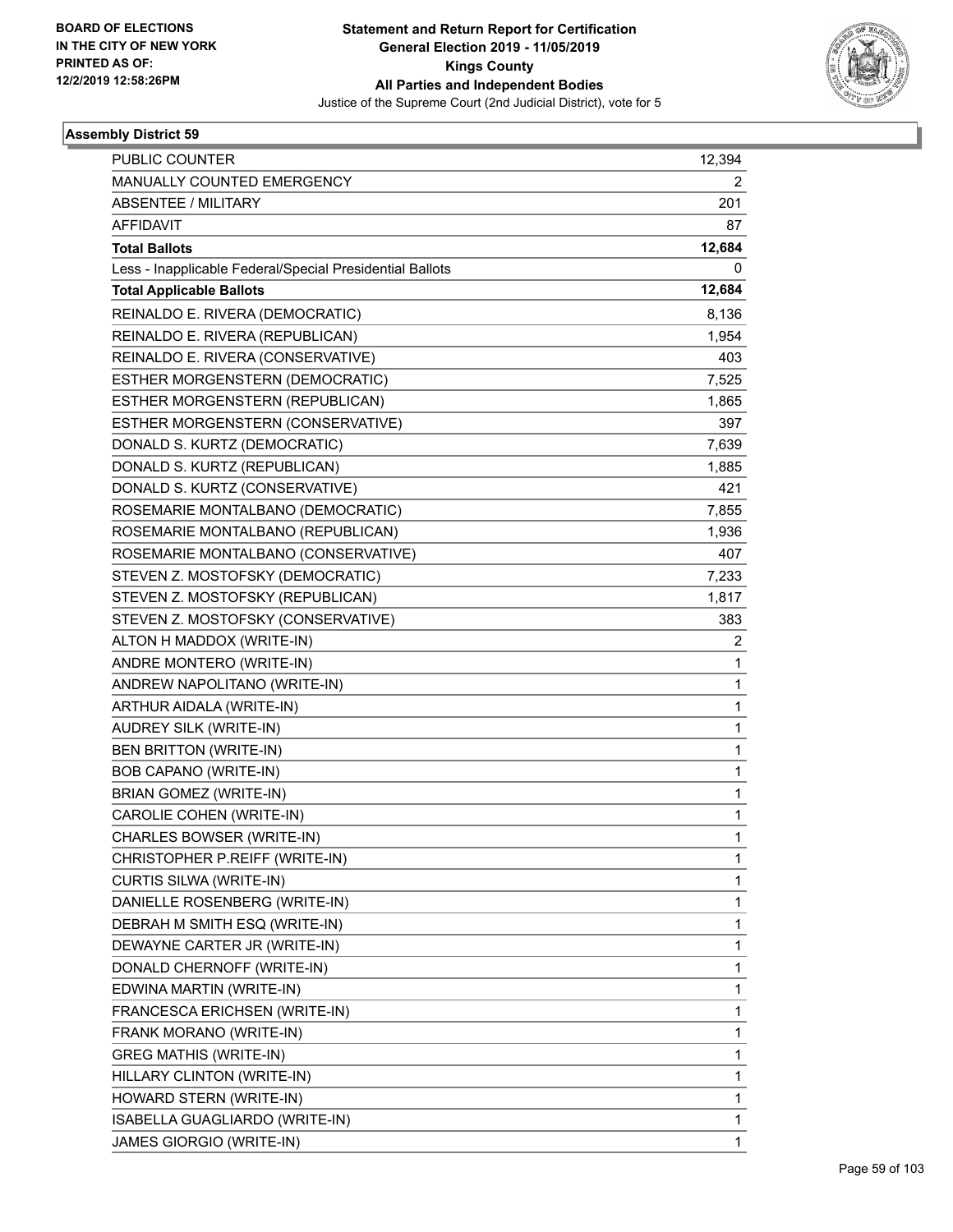

| JANETE COHEN (WRITE-IN)                   | 1            |
|-------------------------------------------|--------------|
| JEANINE PIRRO (WRITE-IN)                  | 1            |
| JENNY GAGLIARDO (WRITE-IN)                | 1            |
| JODIE COHEN (WRITE-IN)                    | 1            |
| JOHN POWER (WRITE-IN)                     | 1            |
| JOHN VASQUEZ (WRITE-IN)                   | 1            |
| JOSEPH ESPOSITO (WRITE-IN)                | 1            |
| JOSEPH LEDDO (WRITE-IN)                   | 1            |
| JOSEPH TACOPINA (WRITE-IN)                | 1            |
| JUDGE WIPNET (WRITE-IN)                   | 1            |
| JUDY SCHINDLIN (WRITE-IN)                 | 1            |
| KEVIN BOSS (WRITE-IN)                     | 1            |
| LYNN TOLER (WRITE-IN)                     | 1            |
| MABLEAN EPHRIAM (WRITE-IN)                | 1            |
| MAJILYN MILIAN (WRITE-IN)                 | $\mathbf{1}$ |
| MARTIN J. GOLDEN (WRITE-IN)               | 2            |
| MAUREEN MOSES (WRITE-IN)                  | 1            |
| MEGHAN ASHCRAFT (WRITE-IN)                | $\mathbf{1}$ |
| MICHAEL CONNOR (WRITE-IN)                 | 1            |
| MICHAEL LANGAN (WRITE-IN)                 | 1            |
| MICHAEL MAZZARIELLO (WRITE-IN)            | 1            |
| NANCY LAWRENCE (WRITE-IN)                 | 1            |
| PATRICIA DIMANGO (WRITE-IN)               | 1            |
| PATRICIA JACKSON (WRITE-IN)               | 1            |
| PATRICK DOHERTY (WRITE-IN)                | 1            |
| PATRICK KENNIFF (WRITE-IN)                | $\mathbf{1}$ |
| RAYMOND ROLLARD (WRITE-IN)                | 1            |
| RHODA COHEN (WRITE-IN)                    | 1            |
| RICHARD GALLO (WRITE-IN)                  | 1            |
| RICHARD LI (WRITE-IN)                     | 1            |
| RICHIE VALDES (WRITE-IN)                  | 1            |
| ROBERT FARULA (WRITE-IN)                  | 1            |
| ROBERT HORNAK (WRITE-IN)                  | 1            |
| ROSE MAGUIRE (WRITE-IN)                   | 1            |
| RUSSELL ALMONTE (WRITE-IN)                | 1            |
| SCHLOMO SCHWARTZ (WRITE-IN)               | 1            |
| STEPHEN MOLINO (WRITE-IN)                 | 1            |
| TALENCE HUNTER (WRITE-IN)                 | 1            |
| THOMAS P DUGGAN (WRITE-IN)                | 1            |
| TIFFANY CABAN (WRITE-IN)                  | 1            |
| TYLENA SYLVESTER (WRITE-IN)               | $\mathbf{1}$ |
| UNATTRIBUTABLE WRITE-IN (WRITE-IN)        | 89           |
| UNCOUNTED WRITE-IN PER STATUTE (WRITE-IN) | 5            |
| VICTOR CLERIDETTI (WRITE-IN)              | 1            |
| <b>Total Votes</b>                        | 50,018       |
| Unrecorded                                | 13,402       |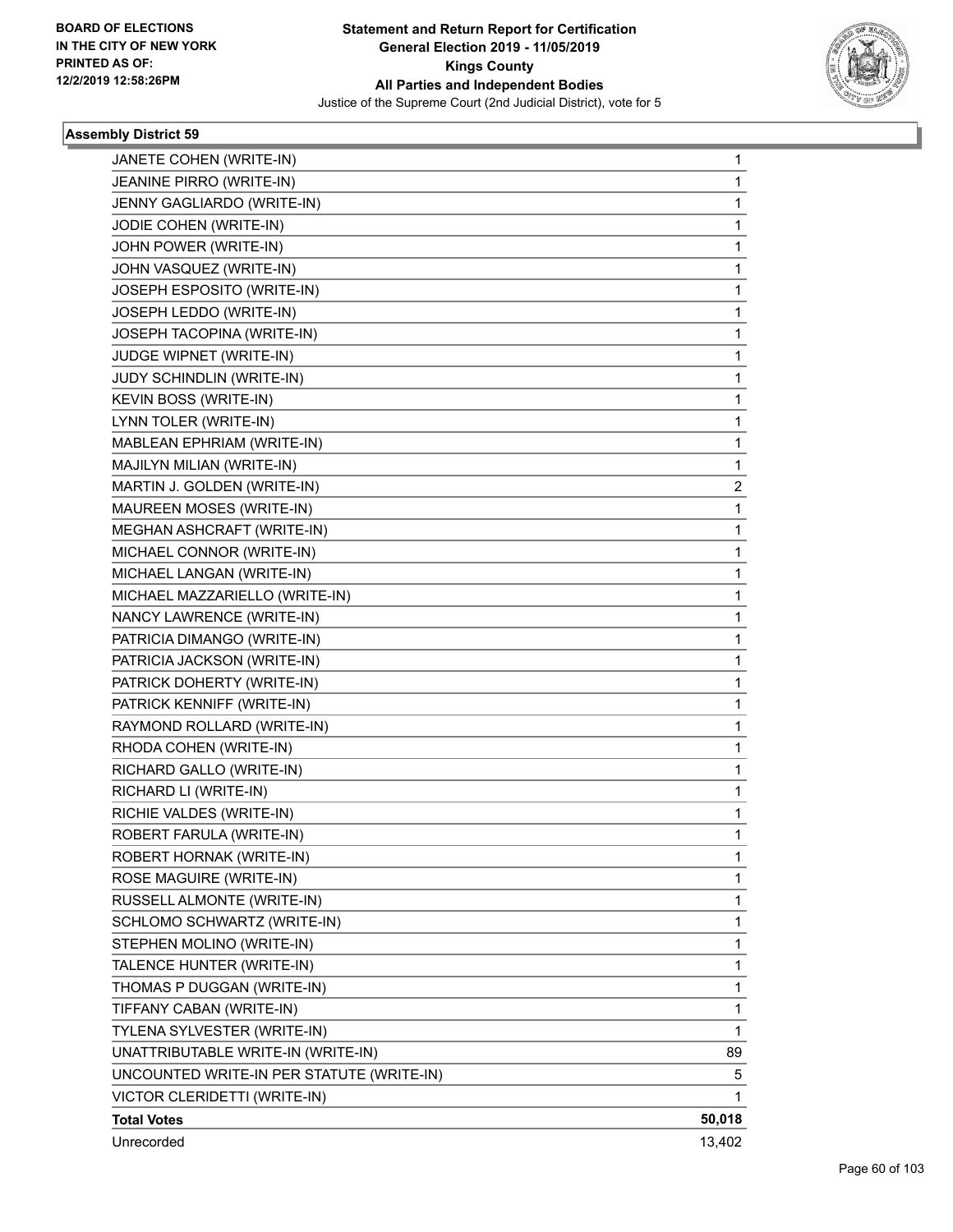

| <b>PUBLIC COUNTER</b>                                    | 11,110 |
|----------------------------------------------------------|--------|
| MANUALLY COUNTED EMERGENCY                               | 0      |
| <b>ABSENTEE / MILITARY</b>                               | 165    |
| <b>AFFIDAVIT</b>                                         | 72     |
| <b>Total Ballots</b>                                     | 11,347 |
| Less - Inapplicable Federal/Special Presidential Ballots | 0      |
| <b>Total Applicable Ballots</b>                          | 11,347 |
| REINALDO E. RIVERA (DEMOCRATIC)                          | 8,961  |
| REINALDO E. RIVERA (REPUBLICAN)                          | 234    |
| REINALDO E. RIVERA (CONSERVATIVE)                        | 84     |
| ESTHER MORGENSTERN (DEMOCRATIC)                          | 8,132  |
| ESTHER MORGENSTERN (REPUBLICAN)                          | 213    |
| ESTHER MORGENSTERN (CONSERVATIVE)                        | 81     |
| DONALD S. KURTZ (DEMOCRATIC)                             | 8,125  |
| DONALD S. KURTZ (REPUBLICAN)                             | 224    |
| DONALD S. KURTZ (CONSERVATIVE)                           | 75     |
| ROSEMARIE MONTALBANO (DEMOCRATIC)                        | 8,387  |
| ROSEMARIE MONTALBANO (REPUBLICAN)                        | 225    |
| ROSEMARIE MONTALBANO (CONSERVATIVE)                      | 86     |
| STEVEN Z. MOSTOFSKY (DEMOCRATIC)                         | 7,582  |
| STEVEN Z. MOSTOFSKY (REPUBLICAN)                         | 205    |
| STEVEN Z. MOSTOFSKY (CONSERVATIVE)                       | 80     |
| BERIRYAH BATYEHUDAH (WRITE-IN)                           | 1      |
| BIANNE T. RENWICK (WRITE-IN)                             | 1      |
| <b>BLAKE KERSEY (WRITE-IN)</b>                           | 1      |
| CAROLYN WADE (WRITE-IN)                                  | 1      |
| CAROLYN WALKER DIALLO (WRITE-IN)                         | 1      |
| CHARLES MITCHELL (WRITE-IN)                              | 1      |
| CHERYL E. CHAMBERS (WRITE-IN)                            | 1      |
| CHESTER PETERS (WRITE-IN)                                | 1      |
| CHRIS BANKS (WRITE-IN)                                   | 1      |
| EDNA NIXON (WRITE-IN)                                    | 1      |
| ERIC ADAMS (WRITE-IN)                                    | 1      |
| HAYDEN WAITHE (WRITE-IN)                                 | 1      |
| KIRK OLIVER (WRITE-IN)                                   | 1      |
| LARRY MARTIN (WRITE-IN)                                  | 1      |
| MALAIKA JABALI (WRITE-IN)                                | 1      |
| MAURICE CARBER (WRITE-IN)                                | 1      |
| <b>ODESSA KENNEDY (WRITE-IN)</b>                         | 1      |
| SHIRLEY TROUTMAN (WRITE-IN)                              | 1      |
| SYLVIA D. HINBX-RABIX (WRITE-IN)                         | 1      |
| TOM KENNEDY (WRITE-IN)                                   | 1      |
| UNATTRIBUTABLE WRITE-IN (WRITE-IN)                       | 42     |
| UNCOUNTED WRITE-IN PER STATUTE (WRITE-IN)                | 5      |
| VALERIE BRATHWAITE NELSON (WRITE-IN)                     | 1      |
| <b>Total Votes</b>                                       | 42,762 |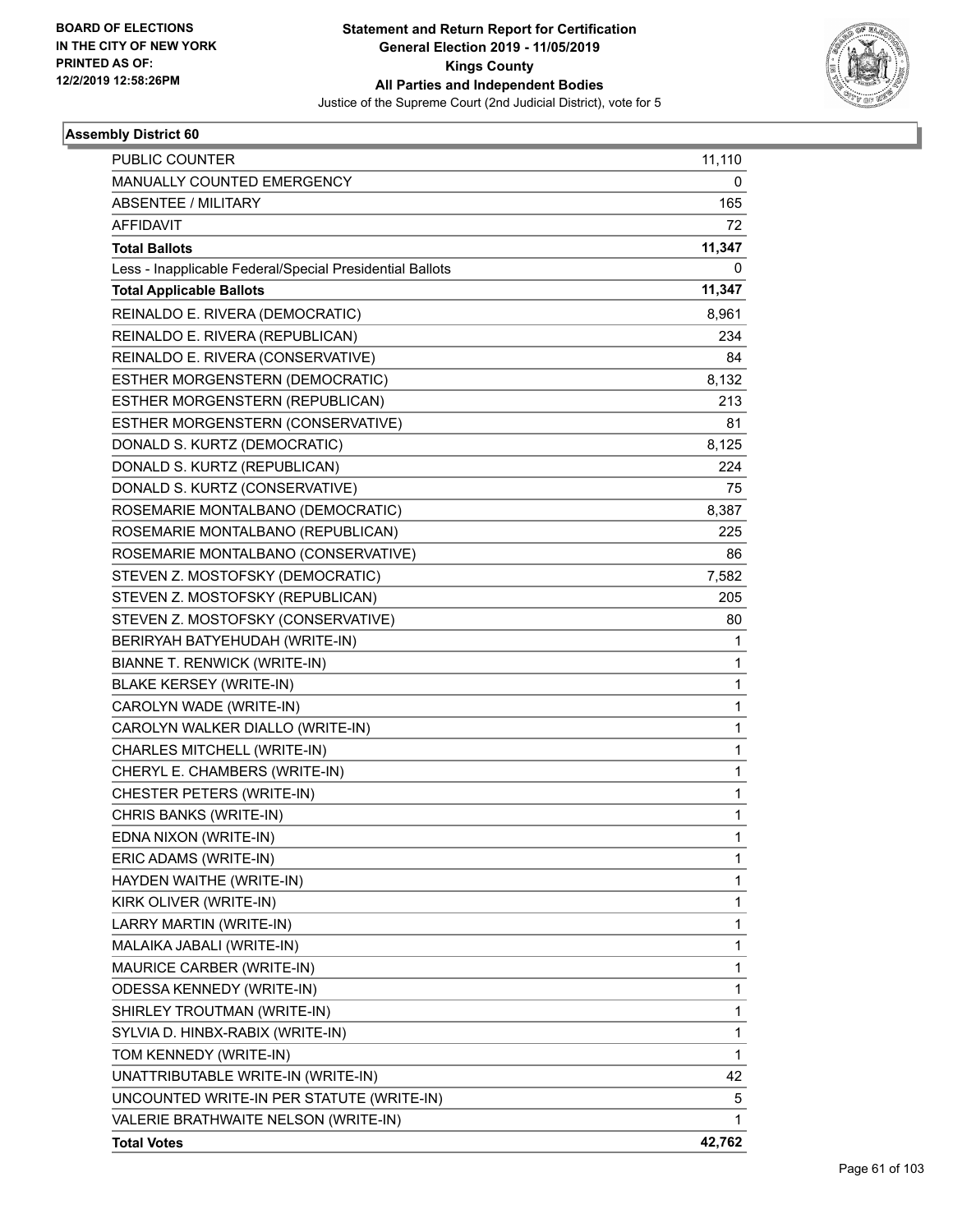

Unrecorded 13,973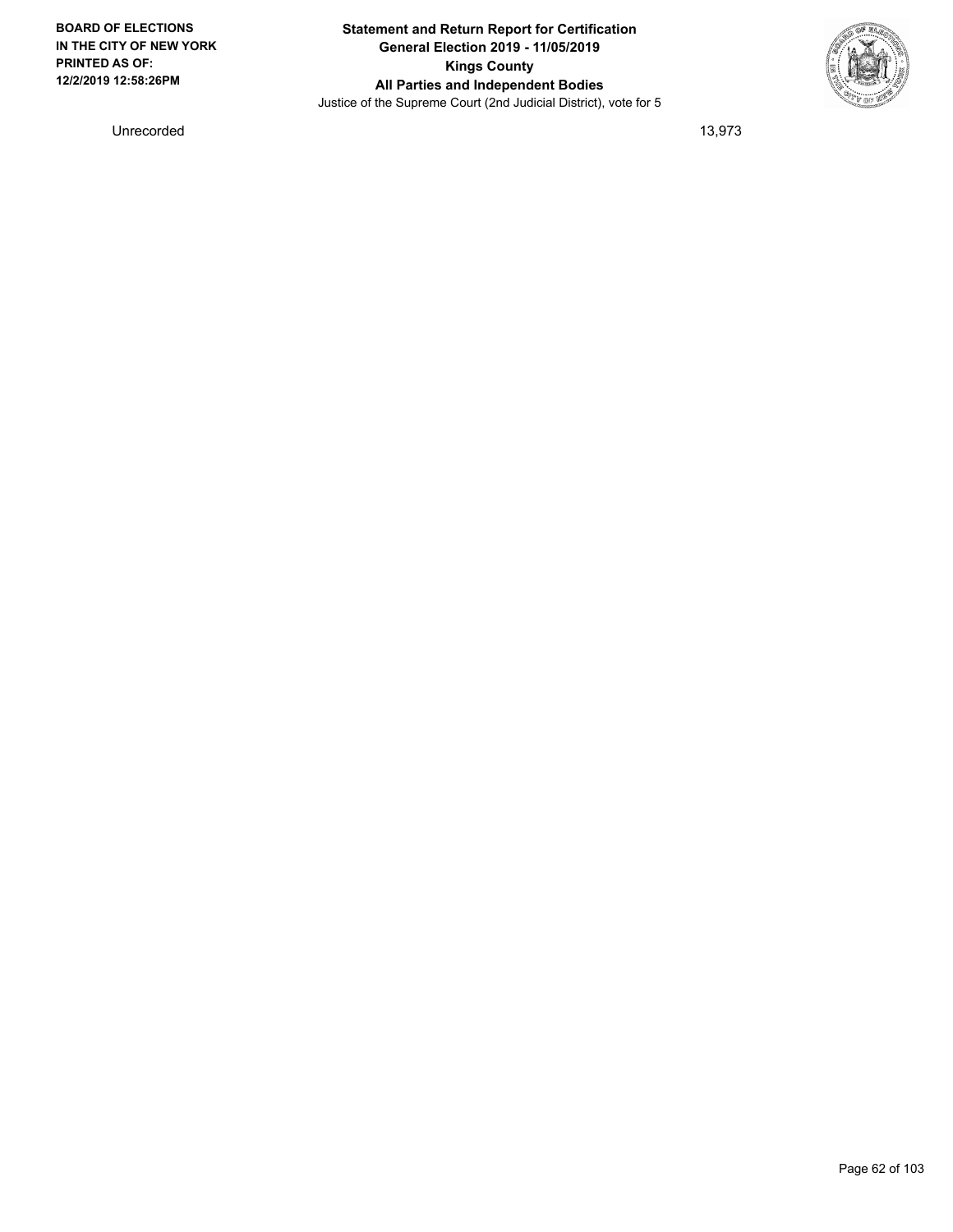

| PUBLIC COUNTER                                           | 3,387        |
|----------------------------------------------------------|--------------|
| MANUALLY COUNTED EMERGENCY                               | 0            |
| <b>ABSENTEE / MILITARY</b>                               | 68           |
| <b>AFFIDAVIT</b>                                         | 23           |
| <b>Total Ballots</b>                                     | 3,478        |
| Less - Inapplicable Federal/Special Presidential Ballots | 0            |
| <b>Total Applicable Ballots</b>                          | 3,478        |
| REINALDO E. RIVERA (DEMOCRATIC)                          | 1,916        |
| REINALDO E. RIVERA (REPUBLICAN)                          | 794          |
| REINALDO E. RIVERA (CONSERVATIVE)                        | 204          |
| ESTHER MORGENSTERN (DEMOCRATIC)                          | 1,862        |
| ESTHER MORGENSTERN (REPUBLICAN)                          | 768          |
| ESTHER MORGENSTERN (CONSERVATIVE)                        | 213          |
| DONALD S. KURTZ (DEMOCRATIC)                             | 1,827        |
| DONALD S. KURTZ (REPUBLICAN)                             | 785          |
| DONALD S. KURTZ (CONSERVATIVE)                           | 214          |
| ROSEMARIE MONTALBANO (DEMOCRATIC)                        | 1,905        |
| ROSEMARIE MONTALBANO (REPUBLICAN)                        | 797          |
| ROSEMARIE MONTALBANO (CONSERVATIVE)                      | 213          |
| STEVEN Z. MOSTOFSKY (DEMOCRATIC)                         | 1,805        |
| STEVEN Z. MOSTOFSKY (REPUBLICAN)                         | 752          |
| STEVEN Z. MOSTOFSKY (CONSERVATIVE)                       | 206          |
| ALAN P. GALLO (WRITE-IN)                                 | 1            |
| ALICIA MOORE (WRITE-IN)                                  | 1            |
| ANDREW GALLO (WRITE-IN)                                  | 1            |
| ANIKA SMILEY (WRITE-IN)                                  | $\mathbf{1}$ |
| BARBARA MUNICHIND (WRITE-IN)                             | 1            |
| BRAIN DOTTERY (WRITE-IN)                                 | 1            |
| CARRIE CARTER (WRITE-IN)                                 | $\mathbf{1}$ |
| CHRISTOPHER EDWARD SANTANGELO (WRITE-IN)                 | 1            |
| DANIEL MONTIEL (WRITE-IN)                                | 1            |
| DONALD J. TRUMP (WRITE-IN)                               | 1            |
| ELIZABETH MOEHLE (WRITE-IN)                              | 1            |
| JOEY JOERSS (WRITE-IN)                                   | 1            |
| KATHRYN ELLORD (WRITE-IN)                                | $\mathbf{1}$ |
| LLYOD MATHISEN (WRITE-IN)                                | $\mathbf{1}$ |
| LUIGI MARIO (WRITE-IN)                                   | 1            |
| MAEVE JOERSS (WRITE-IN)                                  | $\mathbf{1}$ |
| MARTIN J. GOLDEN (WRITE-IN)                              | 1            |
| MARY BARANOWSKI (WRITE-IN)                               | 1            |
| MATTHEW GAISI (WRITE-IN)                                 | 3            |
| MICHAEL K CLARKE (WRITE-IN)                              | $\mathbf{1}$ |
| MICHELLE OBAMA (WRITE-IN)                                | 1            |
| NEBUS BROWN (WRITE-IN)                                   | $\mathbf{1}$ |
| PAT PAULSEN (WRITE-IN)                                   | 1            |
| PREET BHARARA (WRITE-IN)                                 | $\mathbf{1}$ |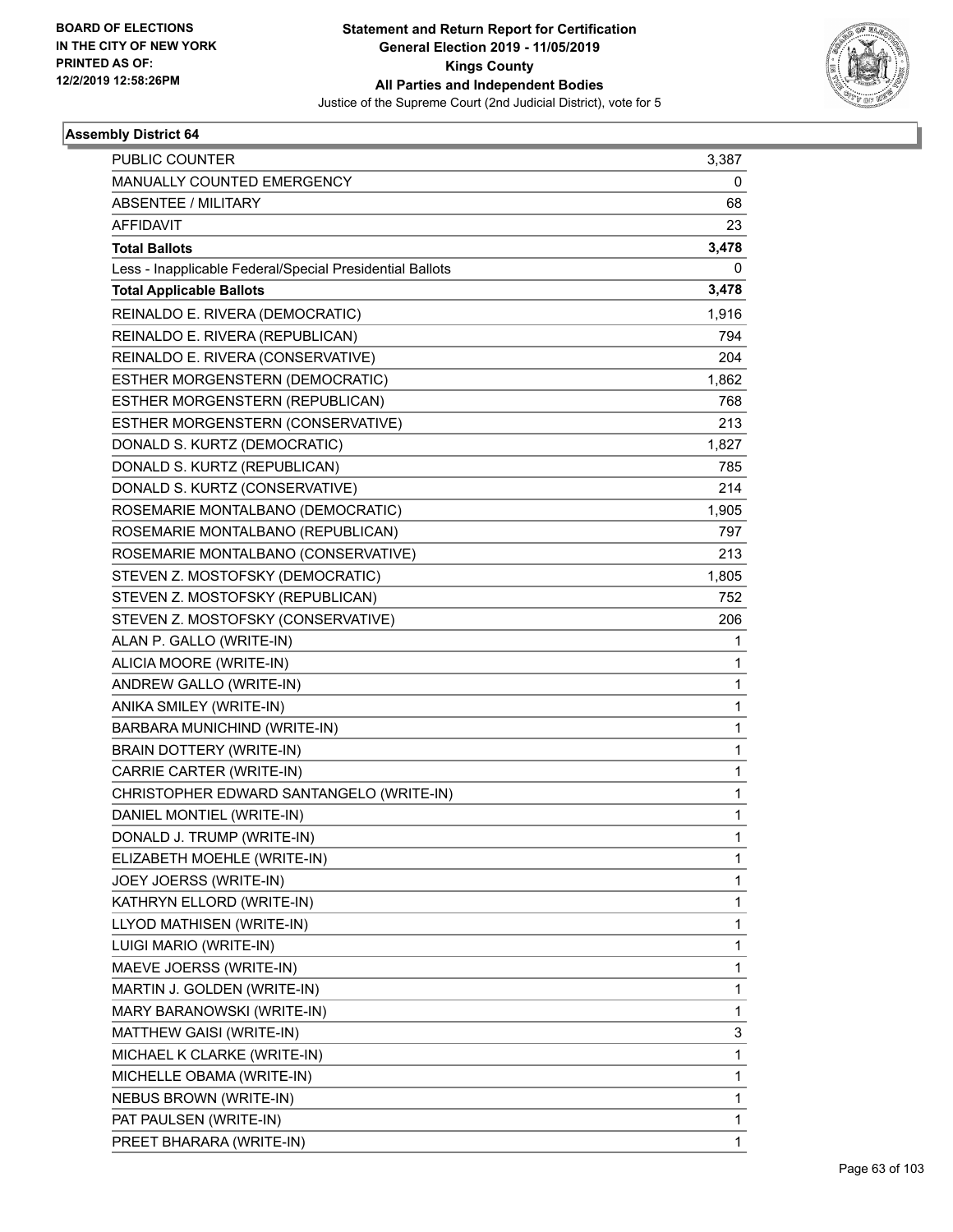

| REBECCA JOERSS (WRITE-IN)                 |        |
|-------------------------------------------|--------|
| ROSS BIRKAN (WRITE-IN)                    |        |
| STEPHEN HARRISON (WRITE-IN)               |        |
| UNATTRIBUTABLE WRITE-IN (WRITE-IN)        | 55     |
| UNCOUNTED WRITE-IN PER STATUTE (WRITE-IN) | 2      |
| <b>Total Votes</b>                        | 14,347 |
| Unrecorded                                | 3.043  |
|                                           |        |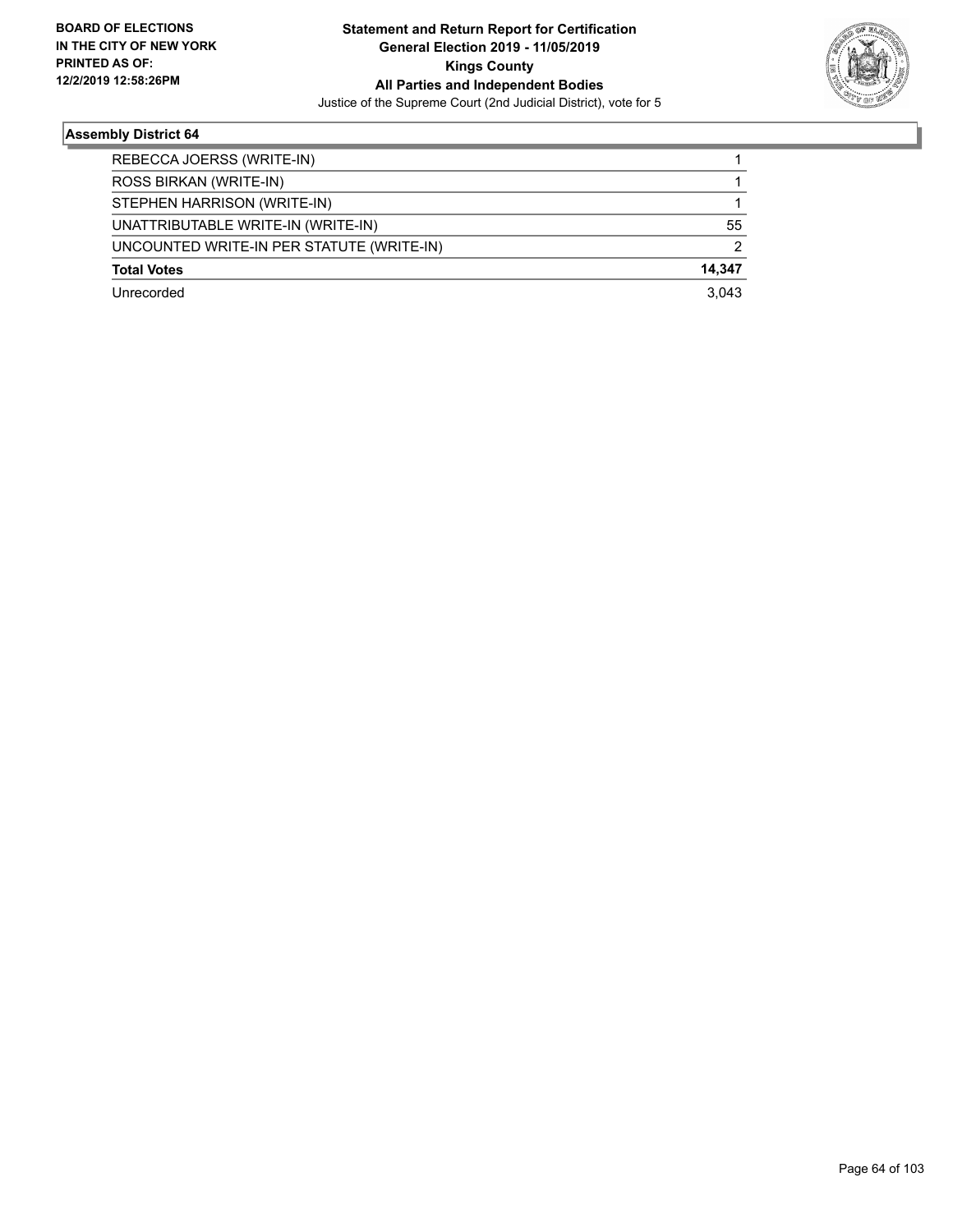

| PUBLIC COUNTER                                           | 237,852      |
|----------------------------------------------------------|--------------|
| MANUALLY COUNTED EMERGENCY                               | 26           |
| <b>ABSENTEE / MILITARY</b>                               | 3,807        |
| AFFIDAVIT                                                | 2,617        |
| <b>Total Ballots</b>                                     | 244,302      |
| Less - Inapplicable Federal/Special Presidential Ballots | 0            |
| <b>Total Applicable Ballots</b>                          | 244,302      |
| REINALDO E. RIVERA (DEMOCRATIC)                          | 172,509      |
| REINALDO E. RIVERA (REPUBLICAN)                          | 21,613       |
| REINALDO E. RIVERA (CONSERVATIVE)                        | 4,825        |
| ESTHER MORGENSTERN (DEMOCRATIC)                          | 162,819      |
| ESTHER MORGENSTERN (REPUBLICAN)                          | 21,667       |
| ESTHER MORGENSTERN (CONSERVATIVE)                        | 4,851        |
| DONALD S. KURTZ (DEMOCRATIC)                             | 160,973      |
| DONALD S. KURTZ (REPUBLICAN)                             | 21,374       |
| DONALD S. KURTZ (CONSERVATIVE)                           | 4,956        |
| ROSEMARIE MONTALBANO (DEMOCRATIC)                        | 166,943      |
| ROSEMARIE MONTALBANO (REPUBLICAN)                        | 21,193       |
| ROSEMARIE MONTALBANO (CONSERVATIVE)                      | 4,797        |
| STEVEN Z. MOSTOFSKY (DEMOCRATIC)                         | 155,662      |
| STEVEN Z. MOSTOFSKY (REPUBLICAN)                         | 21,461       |
| STEVEN Z. MOSTOFSKY (CONSERVATIVE)                       | 4,953        |
| AARON AMALAL (WRITE-IN)                                  | 1            |
| AARON DAVIS (WRITE-IN)                                   | 1            |
| AARON JUDGE (WRITE-IN)                                   | 2            |
| AARON LUTZ-KINEY (WRITE-IN)                              | $\mathbf{1}$ |
| AARON NAPARSTEK (WRITE-IN)                               | $\mathbf{1}$ |
| AARON TYK (WRITE-IN)                                     | 1            |
| ABBY PENEZ (WRITE-IN)                                    | 1            |
| ABDULLAH OCALAN (WRITE-IN)                               | 1            |
| ABE FORMANT (WRITE-IN)                                   | 1            |
| ABE SIBERSTEIN (WRITE-IN)                                | 1            |
| ABIGAIL MOSES (WRITE-IN)                                 | 1            |
| ABRAHAM ABESAZ-HASSEN (WRITE-IN)                         | 1            |
| ABRAHAM ASHENBERO (WRITE-IN)                             | 1            |
| ABRAHAM HASSER (WRITE-IN)                                | 1            |
| ABRAHAM KELA (WRITE-IN)                                  | 1            |
| ABRAHAM MAYERFIELD (WRITE-IN)                            | 1            |
| ADAM DILEO (WRITE-IN)                                    | 1            |
| ADAM FRIEDLAND (WRITE-IN)                                | 2            |
| ADAM SCHIFF (WRITE-IN)                                   | 1            |
| ADAM SIRLEAF (WRITE-IN)                                  | 1            |
| ADAMA VARSEY SIRLEAF (WRITE-IN)                          | 1            |
| AHARON ZITRONENBAUM (WRITE-IN)                           | 1            |
| AIAN FRIED (WRITE-IN)                                    | 1            |
| AKAIWUNMI DUROJAIYE (WRITE-IN)                           | 1            |
|                                                          |              |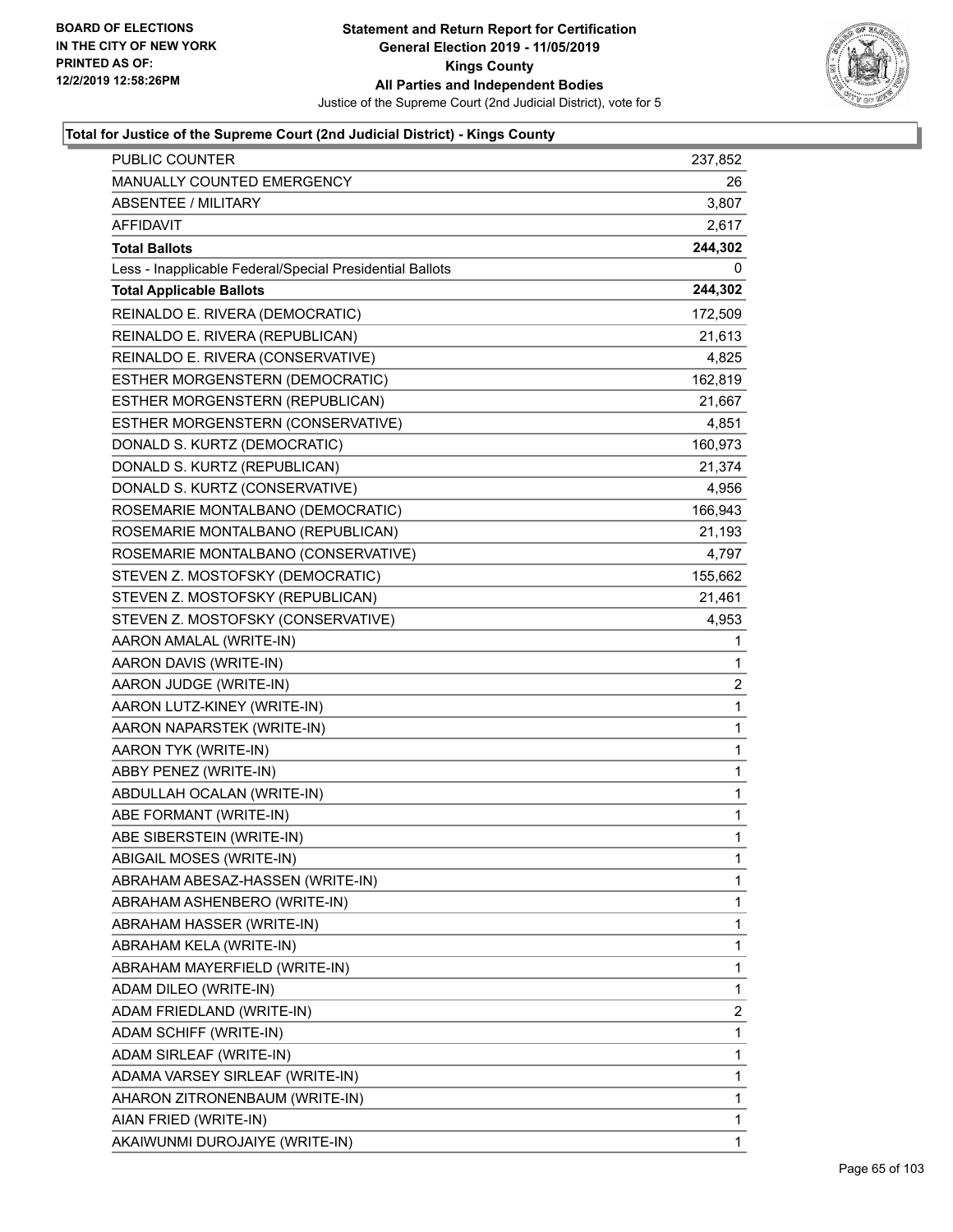

| AKIVA GREENS (WRITE-IN)              | $\mathbf{1}$   |
|--------------------------------------|----------------|
| AL BLUMKIN (WRITE-IN)                | 1              |
| AL SHARPTON (WRITE-IN)               | $\overline{2}$ |
| ALAINA CHISHOLM (WRITE-IN)           | 1              |
| ALAN AJA (WRITE-IN)                  | 1              |
| ALAN DIAZ SANTANA (WRITE-IN)         | 1              |
| ALAN DWECK (WRITE-IN)                | $\mathbf{1}$   |
| ALAN P. GALLO (WRITE-IN)             | 1              |
| ALAN SCHULMAN (WRITE-IN)             | 1              |
| ALBERTA FRESCIA (WRITE-IN)           | $\mathbf{1}$   |
| ALEC BALDWIN (WRITE-IN)              | 1              |
| ALEJANDRA CARRABALLO (WRITE-IN)      | 2              |
| ALEJANDRA VALENZNELA (WRITE-IN)      | $\mathbf{1}$   |
| ALEX ABNOS (WRITE-IN)                | 1              |
| ALEX LOBO (WRITE-IN)                 | 1              |
| ALEX MERCED (WRITE-IN)               | 1              |
| ALEX PAREENE (WRITE-IN)              | 1              |
| ALEXANDER GREEN (WRITE-IN)           | 1              |
| ALEXANDER HARRISON NEWMAN (WRITE-IN) | $\mathbf{1}$   |
| ALEXANDER MARTONE (WRITE-IN)         | 1              |
| ALEXANDRA KOLLONTAI (WRITE-IN)       | 1              |
| ALEXANDRIA CORTEZ (WRITE-IN)         | 1              |
| ALEXANDRIA OCASIO-CORTEZ (WRITE-IN)  | 3              |
| ALEXIS ASCHER (WRITE-IN)             | 1              |
| ALFRED ASCETTURA (WRITE-IN)          | 1              |
| ALICE FONTIER (WRITE-IN)             | 1              |
| ALICE GAVIN (WRITE-IN)               | 1              |
| ALICE NICHOLSON (WRITE-IN)           | 1              |
| ALICIA MOORE (WRITE-IN)              | 1              |
| ALLAN MADDOX (WRITE-IN)              | 1              |
| <b>ALLAN PIERRE (WRITE-IN)</b>       | 1              |
| ALLEN S POPPER (WRITE-IN)            | 1              |
| ALLEN WEIS (WRITE-IN)                | 1              |
| ALLISON FELDMAN (WRITE-IN)           | 1              |
| ALPERE FISCHL (WRITE-IN)             | 1              |
| ALSSON LEMBARDI (WRITE-IN)           | 1              |
| ALTON H MADDOX (WRITE-IN)            | $\overline{2}$ |
| ALTON MADDOX JR (WRITE-IN)           | 1              |
| ALYSON GILL (WRITE-IN)               | 1              |
| AMALAR CABRAL (WRITE-IN)             | 1              |
| AMANDA KATZ (WRITE-IN)               | 1              |
| AMANDA MORGAN (WRITE-IN)             | 1              |
| AMANDA MULL (WRITE-IN)               | 1              |
| AMANDS HAMANN (WRITE-IN)             | 1              |
| AMBER FROST (WRITE-IN)               | 2              |
| AMELIA DWECK (WRITE-IN)              | 2              |
|                                      |                |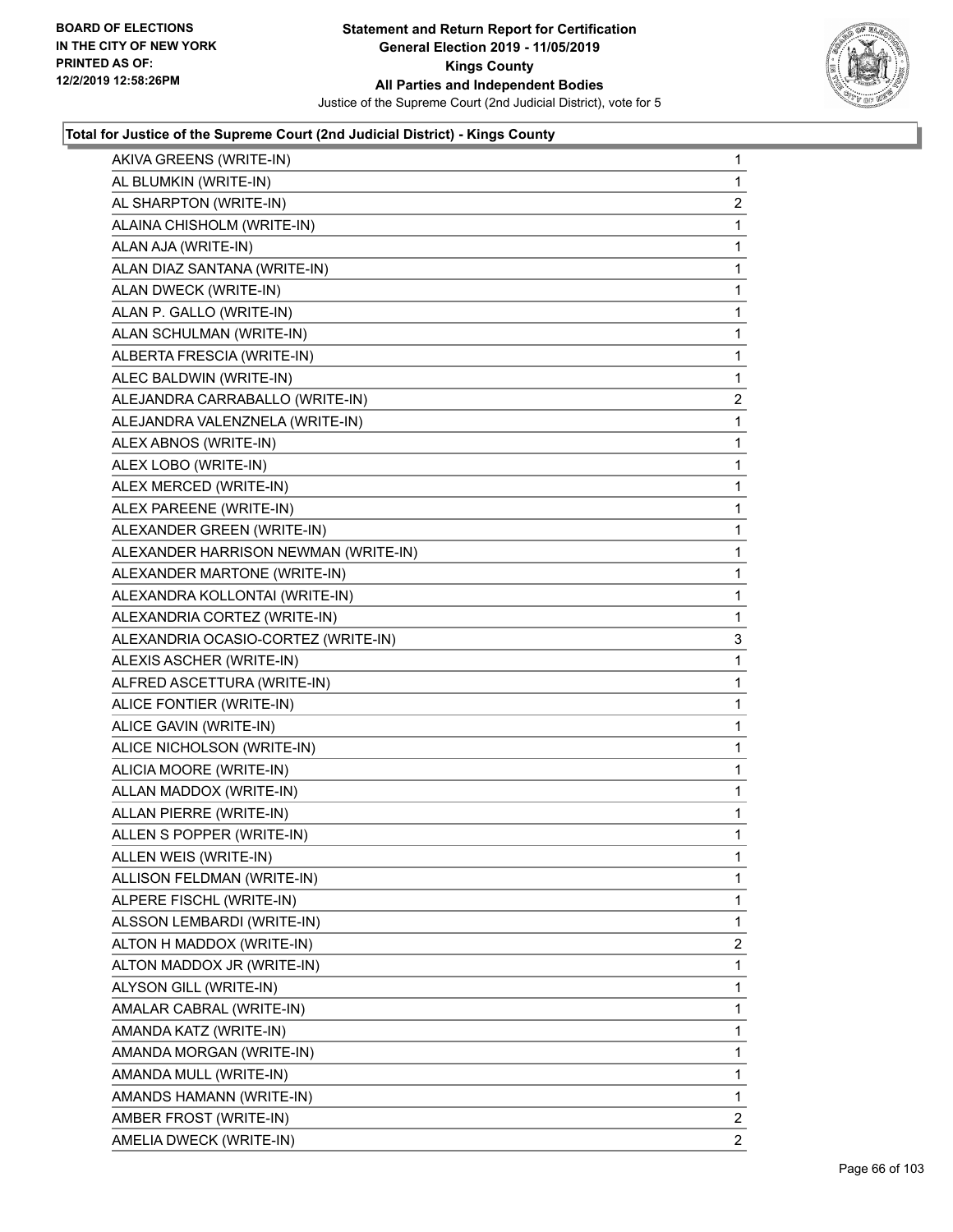

| AMIT BAGGA (WRITE-IN)          | 1              |
|--------------------------------|----------------|
| AMOS FURROOQ (WRITE-IN)        | $\mathbf{1}$   |
| AMY SERLIN (WRITE-IN)          | 1              |
| AMY WELGER (WRITE-IN)          | 1              |
| ANAY KATYAL (WRITE-IN)         | 1              |
| ANDERS NELSON (WRITE-IN)       | 1              |
| ANDERSON DUPONT (WRITE-IN)     | 1              |
| ANDRE ALLEN (WRITE-IN)         | 1              |
| ANDRE MONTERO (WRITE-IN)       | 1              |
| ANDREA RICHIE (WRITE-IN)       | 1              |
| ANDREW BECK (WRITE-IN)         | 1              |
| ANDREW BONEY (WRITE-IN)        | 1              |
| ANDREW CUOMO (WRITE-IN)        | 1              |
| ANDREW DONIGGR (WRITE-IN)      | 1              |
| ANDREW GALLO (WRITE-IN)        | 1              |
| ANDREW JACKSON (WRITE-IN)      | 1              |
| ANDREW LUPP (WRITE-IN)         | 1              |
| ANDREW NAPOLITANO (WRITE-IN)   | 4              |
| ANDREW SCHEVER (WRITE-IN)      | 1              |
| ANDREW SCHLOSSTBERG (WRITE-IN) | 1              |
| ANDREW TILLEM (WRITE-IN)       | 1              |
| ANDREW WINDSOR II (WRITE-IN)   | 1              |
| ANDREW WOLF (WRITE-IN)         | 1              |
|                                |                |
| ANDREW YANG (WRITE-IN)         | 2              |
| ANDREW YOUNG (WRITE-IN)        | 1              |
| ANDROS ZINS-BROWNE (WRITE-IN)  | 1              |
| ANDY WHINERY (WRITE-IN)        | 1              |
| ANGELA CALAMIA (WRITE-IN)      | 1              |
| ANGELA CHENG (WRITE-IN)        | 1              |
| ANGELA DAVIS (WRITE-IN)        | 1              |
| ANGELICQUE MORENO (WRITE-IN)   | 1              |
| ANGELO GUISADO (WRITE-IN)      | 1              |
| ANGELO J MOCINELLO (WRITE-IN)  | 1              |
| ANIKA SMILEY (WRITE-IN)        | 1              |
| ANITA HILL (WRITE-IN)          | $\mathbf{1}$   |
| ANN E. RUBIN (WRITE-IN)        | 1              |
| ANN MARIE CONWAY (WRITE-IN)    | $\overline{c}$ |
| ANN SLABOSEG (WRITE-IN)        | 1              |
| ANN SLABOSKY (WRITE-IN)        | 1              |
| ANNA CARLSON (WRITE-IN)        | 1              |
| ANNA POE KEST (WRITE-IN)       | 1              |
| ANNA YAKOROV (WRITE-IN)        | 1              |
| ANNALISE WILDE (WRITE-IN)      | 1              |
| ANNE MCCAUGHEY (WRITE-IN)      | 1              |
| ANNE MEREDITH (WRITE-IN)       | 1              |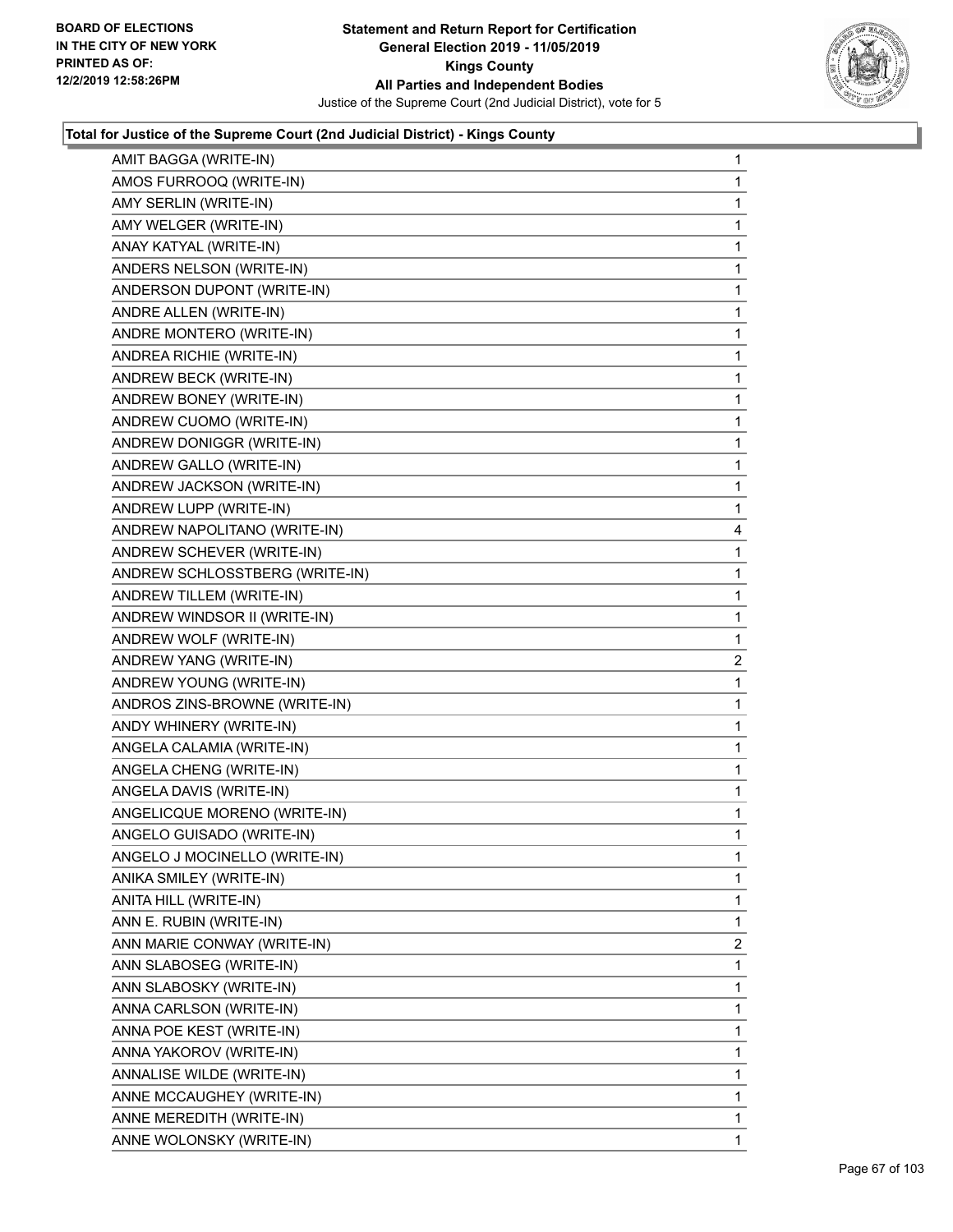

| ANNIBEL WILCOX (WRITE-IN)     | $\mathbf{1}$   |
|-------------------------------|----------------|
| ANNIE MATTHEWS (WRITE-IN)     | $\mathbf{1}$   |
| ANTHONY CACCAMO (WRITE-IN)    | $\overline{2}$ |
| ANTHONY CROWELL (WRITE-IN)    | $\mathbf{1}$   |
| ANTHONY DE SALVO (WRITE-IN)   | $\mathbf{1}$   |
| ANTHONY GINI (WRITE-IN)       | $\mathbf{1}$   |
| ANTHONY J. COMO (WRITE-IN)    | $\mathbf 1$    |
| ANTHONY LAMBERT (WRITE-IN)    | $\mathbf{1}$   |
| ANTHONY MCNULTY (WRITE-IN)    | $\mathbf{1}$   |
| ANTHONY P COLORAFI (WRITE-IN) | 1              |
| ANTHONY REARDON (WRITE-IN)    | 1              |
| ANTHONY RICCO (WRITE-IN)      | $\overline{2}$ |
| ANTONIETTA FUCCIO (WRITE-IN)  | 3              |
| ANTONINE SCALIA (WRITE-IN)    | $\mathbf{1}$   |
| APATNA PETERS (WRITE-IN)      | $\mathbf{1}$   |
| ARCHANA DITTAKAVI (WRITE-IN)  | $\mathbf 1$    |
| AREHILLIAH RAMHIT (WRITE-IN)  | $\mathbf{1}$   |
| ARI EZRA WALOMAN (WRITE-IN)   | $\mathbf{1}$   |
| ARIANNA HUNT (WRITE-IN)       | 1              |
| ARIANNE REYER (WRITE-IN)      | $\mathbf{1}$   |
| ARIEL FEDEROW (WRITE-IN)      | $\mathbf{1}$   |
| ARJAY YAD (WRITE-IN)          | $\mathbf 1$    |
| ARLO CHASE (WRITE-IN)         | 1              |
| ARON HEINBAUM (WRITE-IN)      | $\mathbf{1}$   |
| ART BLACKMAN (WRITE-IN)       | 1              |
| ARTHUR AIDALA (WRITE-IN)      | $\overline{a}$ |
| ARTHUR AIDELA (WRITE-IN)      | 1              |
| ARTHUR GRUENER (WRITE-IN)     | $\overline{2}$ |
| ARTHUR KATZ (WRITE-IN)        | $\mathbf{1}$   |
| ARTHUR PALGEN (WRITE-IN)      | $\mathbf{1}$   |
| ARTHUR WOLF (WRITE-IN)        | $\mathbf 1$    |
| ARTIE LONG (WRITE-IN)         | $\mathbf{1}$   |
| ARYEH AMOR (WRITE-IN)         | 1              |
| ARYEH RALBAG (WRITE-IN)       | 1              |
| ASH SARKAR (WRITE-IN)         | $\mathbf{1}$   |
| ASHER NOVAK (WRITE-IN)        | 1              |
| ASHLEY FLORES (WRITE-IN)      | 1              |
| ASHLEY HOOPER (WRITE-IN)      | 1              |
| ASSATA SHAKUR (WRITE-IN)      | $\overline{2}$ |
| ATTICUS FINCH (WRITE-IN)      | 1              |
| AUBREY FOX (WRITE-IN)         | $\mathbf{1}$   |
| AUDREY MOSES (WRITE-IN)       | 1              |
| AUDREY SILK (WRITE-IN)        | 1              |
| AURAHERN LICHT (WRITE-IN)     | $\mathbf{1}$   |
| AVI GARELICK (WRITE-IN)       | $\mathbf{1}$   |
|                               |                |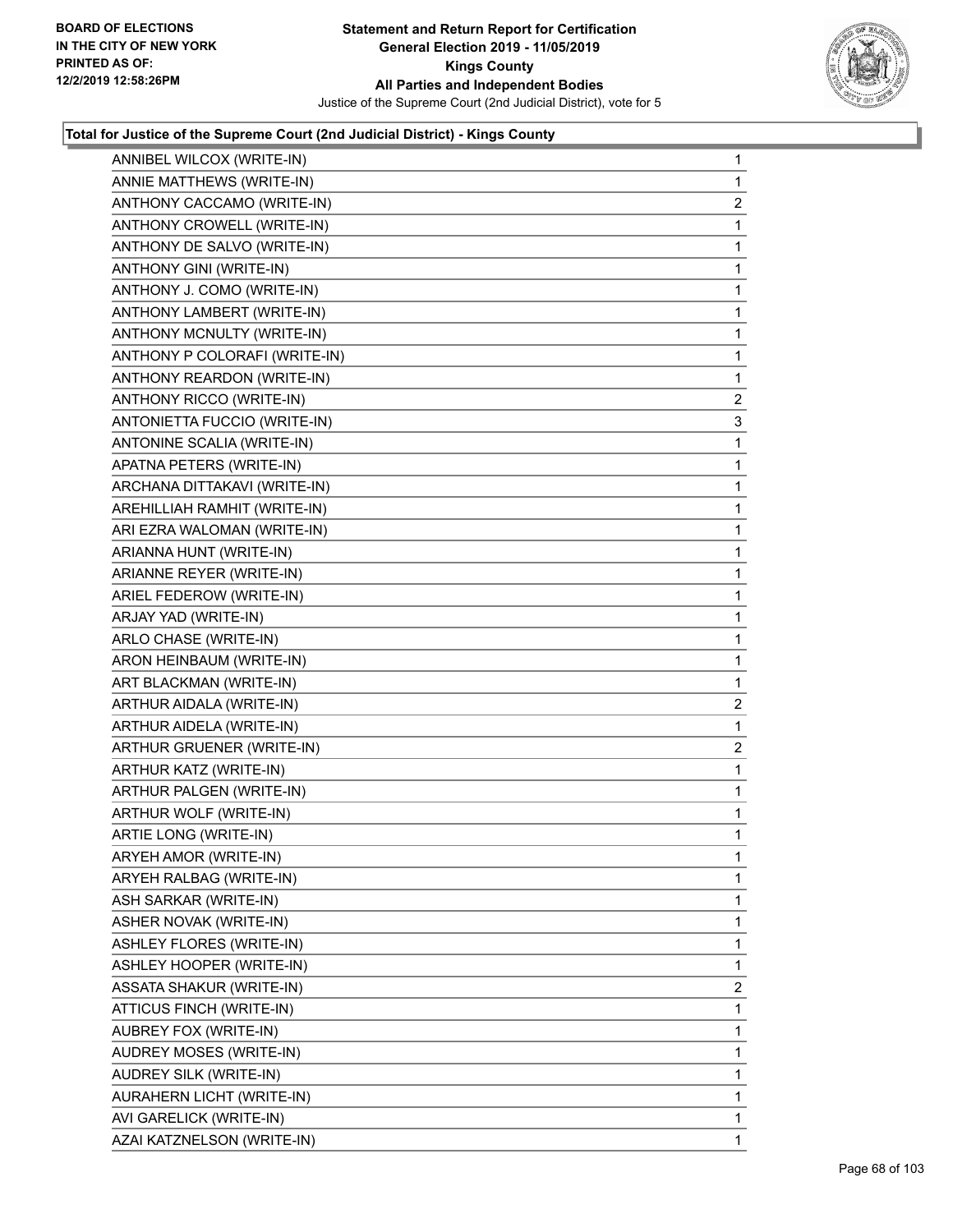

| AZALISHA SIMS (WRITE-IN)          | 1            |
|-----------------------------------|--------------|
| AZARYA FEIG (WRITE-IN)            | 1            |
| <b>BARACK OBAMA (WRITE-IN)</b>    | 5            |
| BARBARA MUNICHIND (WRITE-IN)      | 1            |
| BARBARA UNDERWOOD (WRITE-IN)      | 1            |
| BARICK OBAMA (WRITE-IN)           | 1            |
| <b>BARON TRUMP (WRITE-IN)</b>     | 1            |
| <b>BARRY BINIK (WRITE-IN)</b>     | 1            |
| BARRY FISHERMAN (WRITE-IN)        | 1            |
| <b>BARRY GOLDWATER (WRITE-IN)</b> | 1            |
| BARRY PETCHESKY (WRITE-IN)        | 1            |
| <b>BASPER KASINITO (WRITE-IN)</b> | 1            |
| BASYA KASINITZ (WRITE-IN)         | 1            |
| BECKY BALTICH (WRITE-IN)          | 1            |
| BECKY HOWARD (WRITE-IN)           | 1            |
| BELCALIS ALMANZAR (WRITE-IN)      | 1            |
| BELL HOOKS (WRITE-IN)             | 1            |
| BELLA BINIK-HOROWITZ (WRITE-IN)   | 1            |
| BEN ADLER (WRITE-IN)              | 1            |
| <b>BEN BARBER (WRITE-IN)</b>      | 1            |
| BEN BENNET (WRITE-IN)             | 1            |
| BEN BRITTON (WRITE-IN)            | 1            |
| BEN ESNER (WRITE-IN)              | 1            |
| BEN MOSKOVITZ (WRITE-IN)          | 1            |
| BEN SHAPIRO (WRITE-IN)            | 1            |
| BENJAMIN KABAK (WRITE-IN)         | 1            |
| BENJAMIN KISSEL (WRITE-IN)        | 1            |
| BENJAMIN MEYERS (WRITE-IN)        | $\mathbf{1}$ |
| BERD SUGAR (WRITE-IN)             | 1            |
| BERIRYAH BATYEHUDAH (WRITE-IN)    | 1            |
| <b>BERNIE SANDERS (WRITE-IN)</b>  | 15           |
| <b>BERNIO MCGUIRE (WRITE-IN)</b>  | 1            |
| BERSI J. ZELIYA (WRITE-IN)        | 1            |
| <b>BERTA CACARES (WRITE-IN)</b>   | 1            |
| BETH BALTIMORE (WRITE-IN)         | 4            |
| BETH BONINA (WRITE-IN)            | 1            |
| BETH J ADAMS (WRITE-IN)           | 1            |
| BETTINA SCHLESEL (WRITE-IN)       | 1            |
| BETTY BONANNO (WRITE-IN)          | 1            |
| BGZMLLEY MITCHELL (WRITE-IN)      | 1            |
| BIANCA ISAIAS (WRITE-IN)          | 1            |
| BIANNE T. RENWICK (WRITE-IN)      | 1            |
| BILL DE BLAZZIO (WRITE-IN)        | 1            |
| BILL LYNN (WRITE-IN)              | 1            |
| BILL RICHMOND (WRITE-IN)          | 1            |
| BILL STITES (WRITE-IN)            | 1            |
|                                   |              |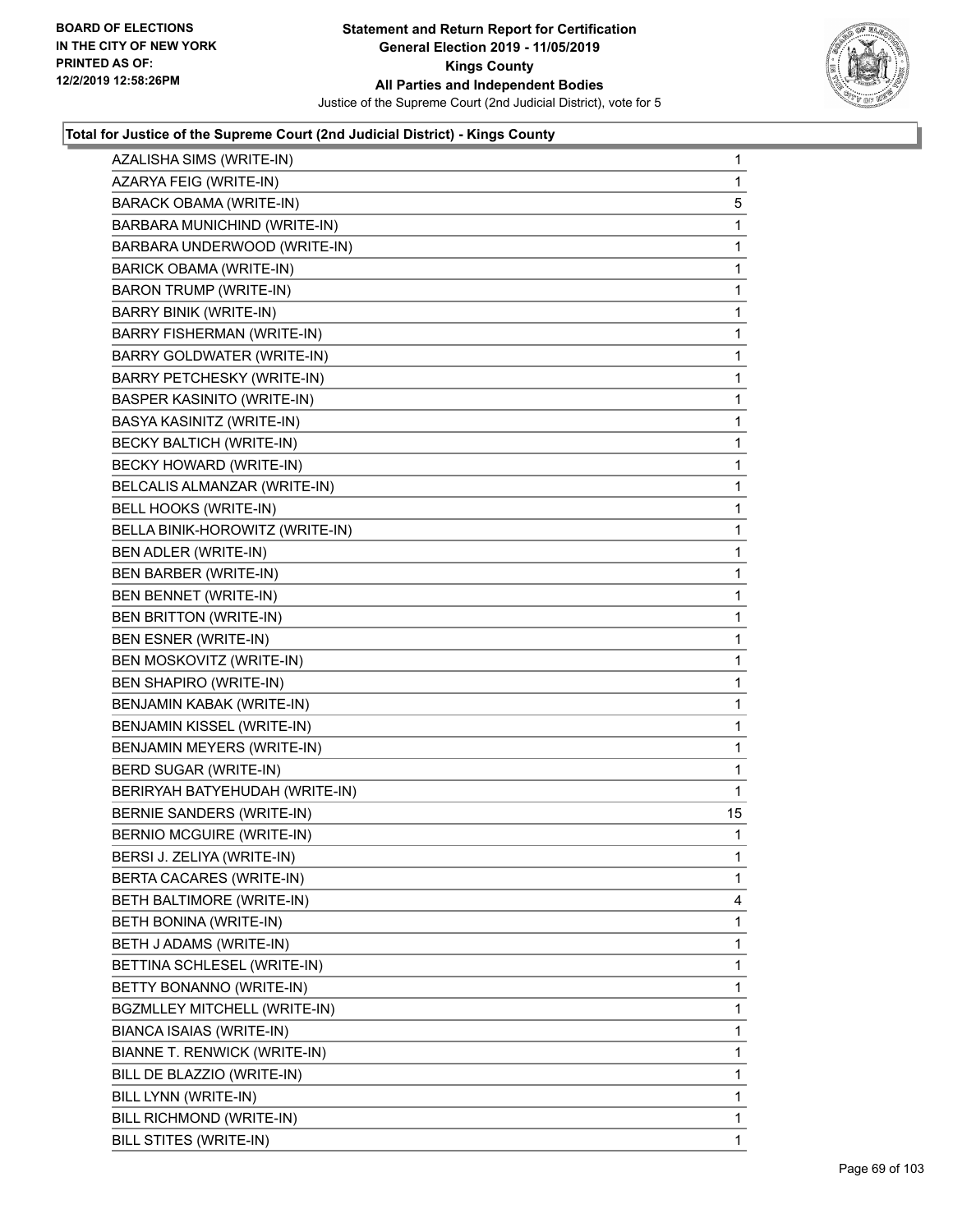

| BIRYAMIN BENEDET (WRITE-IN)        | 1              |
|------------------------------------|----------------|
| BLAKE JOHNSON (WRITE-IN)           | 1              |
| <b>BLAKE KERSEY (WRITE-IN)</b>     | 1              |
| <b>BOB BURGER (WRITE-IN)</b>       | 1              |
| BOB CAPANO (WRITE-IN)              | 1              |
| <b>BOB COSTAS (WRITE-IN)</b>       | 1              |
| <b>BOB GOODE (WRITE-IN)</b>        | 1              |
| <b>BOB NEWHART (WRITE-IN)</b>      | 1              |
| <b>BOB ORINAN (WRITE-IN)</b>       | 1              |
| <b>BOB ROSEN (WRITE-IN)</b>        | 1              |
| <b>BOB SMITH (WRITE-IN)</b>        | 1              |
| <b>BOB THOMPSON (WRITE-IN)</b>     | 1              |
| <b>BOB WRANGLER (WRITE-IN)</b>     | 1              |
| BOBBY D. LEONG (WRITE-IN)          | 1              |
| <b>BOBBY MICHARD (WRITE-IN)</b>    | 1              |
| <b>BOBBY SHMURDA (WRITE-IN)</b>    | 1              |
| <b>BOBBY SUIOTTINO (WRITE-IN)</b>  | 1              |
| <b>BODI HWANG (WRITE-IN)</b>       | 1              |
| <b>BOONE STERN (WRITE-IN)</b>      | 1              |
| <b>BORICH LAPP (WRITE-IN)</b>      | 1              |
| <b>BORIS SANTOS (WRITE-IN)</b>     | 1              |
| <b>BOSS TWEED (WRITE-IN)</b>       | 1              |
| <b>BRACHA SCHECHTER (WRITE-IN)</b> | 1              |
| BRAD LANDER (WRITE-IN)             | 1              |
| BRAD LARDERS (WRITE-IN)            | 1              |
| BRAD ZABEL (WRITE-IN)              | 1              |
| BRADFORD WOLF (WRITE-IN)           | 1              |
| <b>BRADLEY KASTNER (WRITE-IN)</b>  | 1              |
| <b>BRAIN DOTTERY (WRITE-IN)</b>    | 1              |
| BRAIN FARGNOLI (WRITE-IN)          | 1              |
| <b>BRANDEN BUSKEY (WRITE-IN)</b>   | 1              |
| BRANDI ALEXANDER (WRITE-IN)        | 1              |
| BREENA THOMPSON (WRITE-IN)         | 1              |
| BRENDA MITCHELL (WRITE-IN)         | $\overline{2}$ |
| BRETT KAVANAGH (WRITE-IN)          | $\overline{2}$ |
| BRIAN C. SMITH (WRITE-IN)          | 1              |
| BRIAN ESSER (WRITE-IN)             | 1              |
| <b>BRIAN GACOK (WRITE-IN)</b>      | 1              |
| BRIAN GOMEZ (WRITE-IN)             | 1              |
| BRIAN J NGONZALES (WRITE-IN)       | 1              |
| <b>BRIAN MASON (WRITE-IN)</b>      | 1              |
| BRIAN ZIMMERMAN (WRITE-IN)         | 1              |
| <b>BRIANNA RIS (WRITE-IN)</b>      | 1              |
| BRIDGET BRENNAN (WRITE-IN)         | 1              |
| BRIDGETTE BISSOROVE (WRITE-IN)     | 1              |
| <b>BRITTNEY GARCIA (WRITE-IN)</b>  | 1              |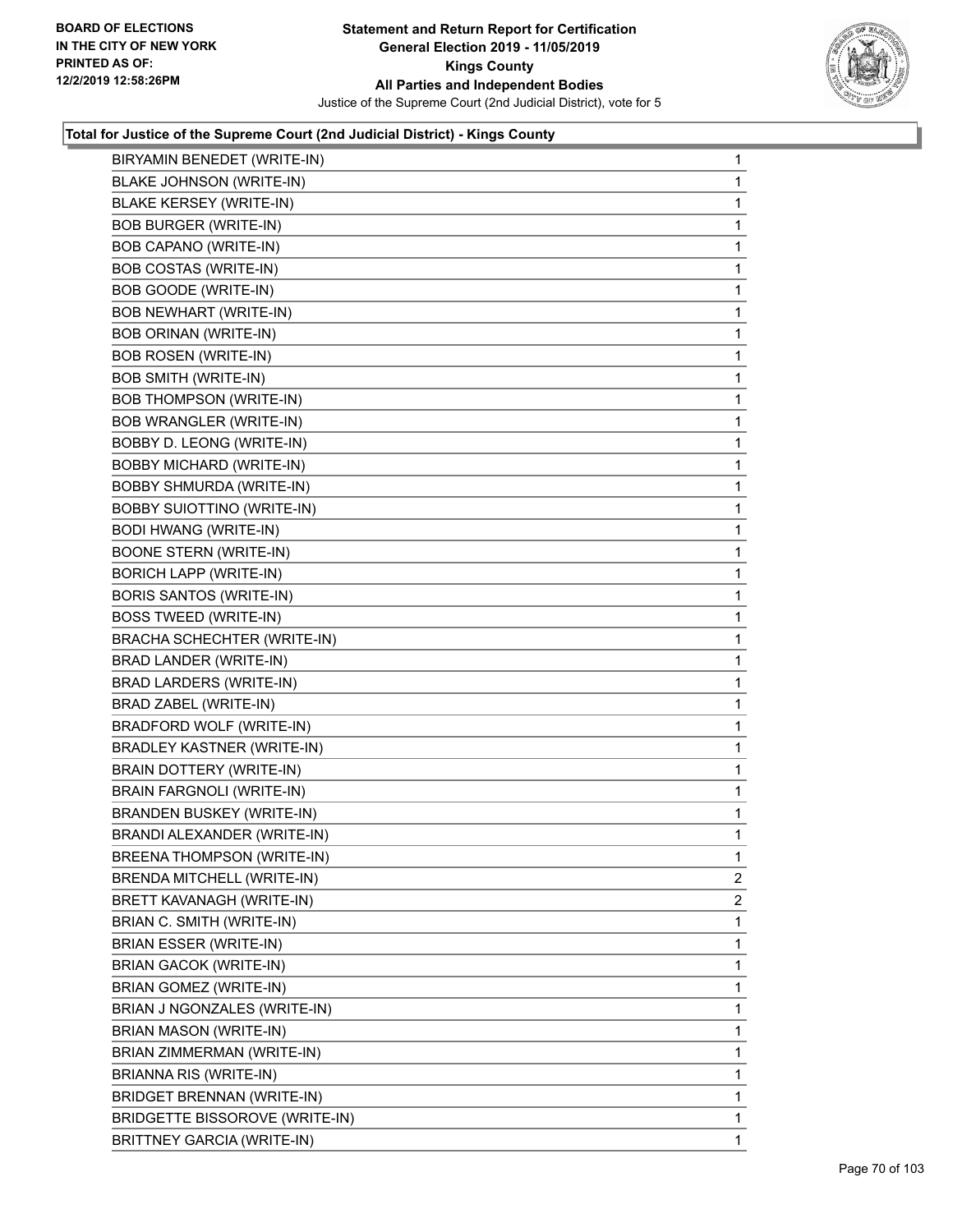

| BRONWYN FLEMMING-JONES (WRITE-IN) | $\mathbf{1}$   |
|-----------------------------------|----------------|
| <b>BRONY NIEMAN (WRITE-IN)</b>    | $\mathbf{1}$   |
| BROWN MARK (WRITE-IN)             | 1              |
| BRUCE HOROWITZ (WRITE-IN)         | 1              |
| <b>BRUCE WILLIS (WRITE-IN)</b>    | 1              |
| <b>BRUNDEN BISKEY (WRITE-IN)</b>  | 1              |
| BRYAN HUNT (WRITE-IN)             | 1              |
| BRYANT PABON (WRITE-IN)           | 1              |
| BYRON ALLEN (WRITE-IN)            | 1              |
| CAITLIN GILLES (WRITE-IN)         | 1              |
| CAITLIN GRILLES (WRITE-IN)        | 1              |
| CALISTA DEJESUS (WRITE-IN)        | 1              |
| CALVIN JOHNSON (WRITE-IN)         | $\overline{2}$ |
| CAMILLE D MESSINE (WRITE-IN)      | 1              |
| CANDACE CARPENTER (WRITE-IN)      | 1              |
| CANDACE OWENS (WRITE-IN)          | 1              |
| CARA MARRIOTT (WRITE-IN)          | 1              |
| CARL MAGNIRE (WRITE-IN)           | 1              |
| CARLO TRESCA (WRITE-IN)           | 1              |
| CARLOINE POLAGEK (WRITE-IN)       | 1              |
| CARLOS DANGER (WRITE-IN)          | $\overline{2}$ |
| CARLOS LEON (WRITE-IN)            | 1              |
| CARMELO ANTHONY (WRITE-IN)        | 1.             |
| CARMELYN P MALALIS (WRITE-IN)     | 1              |
| CARMEN SIBILIA (WRITE-IN)         | 1              |
| CARMEN TELLEZ (WRITE-IN)          | 1              |
| CARMINE RUSSOTTI (WRITE-IN)       | 1              |
| CAROL HANN (WRITE-IN)             | 1              |
| CAROL LEVINE (WRITE-IN)           | 1.             |
| CAROL M. LR FOUCADE (WRITE-IN)    | $\mathbf{1}$   |
| CAROL MASO (WRITE-IN)             | 1              |
| CAROLE PORIS (WRITE-IN)           | $\overline{2}$ |
| CAROLEE FINK (WRITE-IN)           | 1              |
| CAROLIE COHEN (WRITE-IN)          | 1              |
| CAROLINE BEDEAU (WRITE-IN)        | 1              |
| CAROLINE COHEN (WRITE-IN)         | $\overline{2}$ |
| CAROLINE P COHEN (WRITE-IN)       | 1              |
| CAROLYN WADE (WRITE-IN)           | $\overline{2}$ |
| CAROLYN WALKER DIALLO (WRITE-IN)  | 1              |
| CARRIE CARTER (WRITE-IN)          | 1              |
| CARY NOSOWITZ (WRITE-IN)          | 1              |
| CASEY LANGE (WRITE-IN)            | 1              |
| CASS SUNSTEIN (WRITE-IN)          | 1              |
| CASWELL SENIOR (WRITE-IN)         | 1              |
| CEA WEAVER (WRITE-IN)             | 1              |
| CECE MCDONALD (WRITE-IN)          | 1              |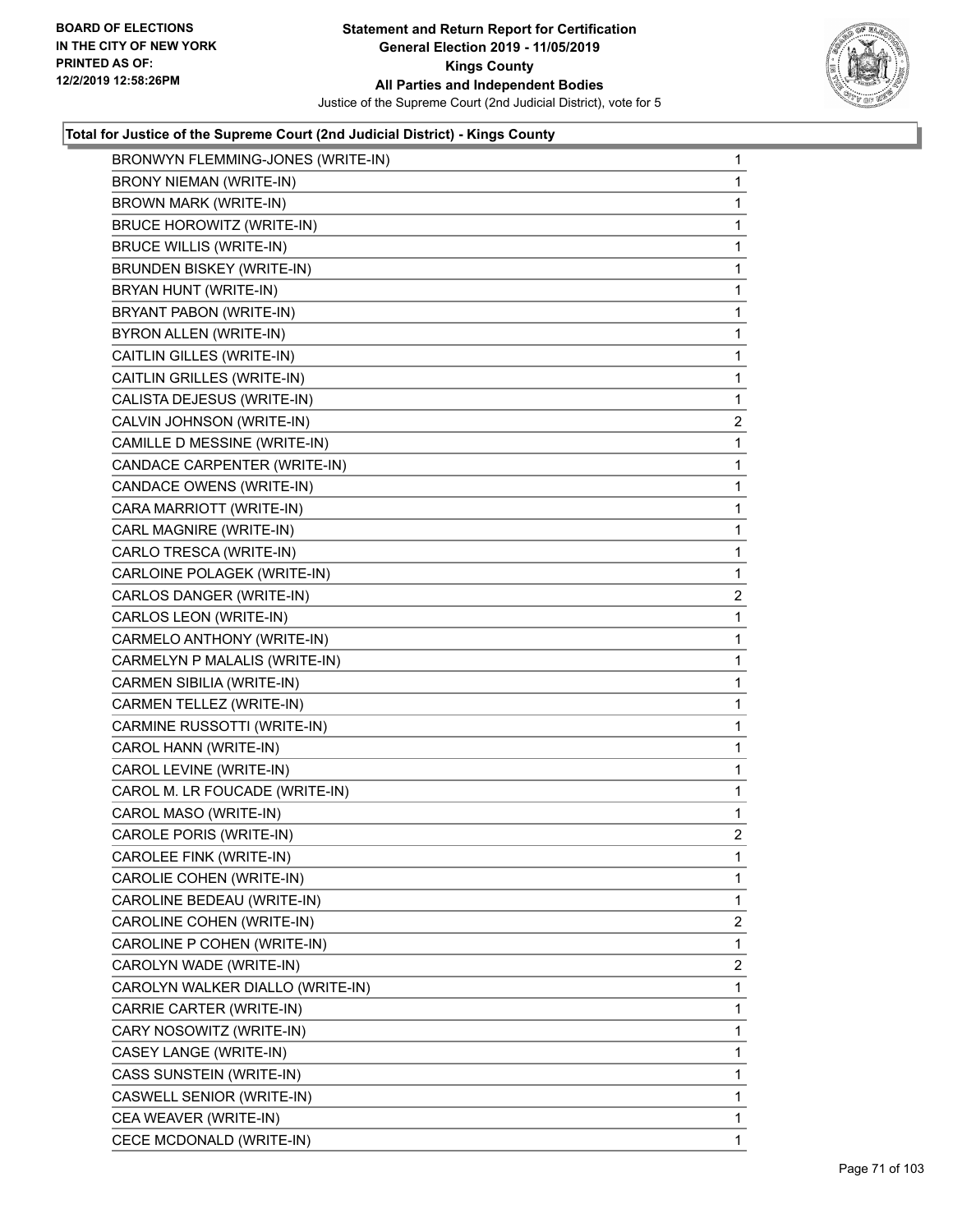

| CEDRIC ROBINSON (WRITE-IN)     | $\mathbf{1}$   |
|--------------------------------|----------------|
| CELINA TROWELL (WRITE-IN)      | 1.             |
| CHAIM DEUTCH (WRITE-IN)        | 1              |
| CHAIM ROCHLITZ (WRITE-IN)      | 1              |
| CHAIM ZIEGLER (WRITE-IN)       | 1              |
| CHAIN HYMAN (WRITE-IN)         | 1              |
| CHANDAR GAMBLE (WRITE-IN)      | 1              |
| CHANIE ROCHLITZ (WRITE-IN)     | 1              |
| CHARLES BELCHER (WRITE-IN)     | 1              |
| CHARLES BOWSER (WRITE-IN)      | 1              |
| CHARLES FINKELSTEIN (WRITE-IN) | 2              |
| CHARLES MITCHELL (WRITE-IN)    | 1              |
| CHARLOTTE ORRIN (WRITE-IN)     | 1              |
| CHARWTTE ATKINSON (WRITE-IN)   | 1              |
| CHASKEL BENNET (WRITE-IN)      | 1              |
| CHE GUEVARA (WRITE-IN)         | 1              |
| CHELSEA CLINTON (WRITE-IN)     | 1.             |
| CHELSEA HIGGINS (WRITE-IN)     | 1              |
| CHELSEA MANNING (WRITE-IN)     | $\overline{2}$ |
| CHELSEA PARISE (WRITE-IN)      | 1              |
| CHERYL E. CHAMBERS (WRITE-IN)  | 1              |
| CHERYL GONZALEZ (WRITE-IN)     | 1              |
| CHESTER PETERS (WRITE-IN)      | 1.             |
| CHI ANUNWA (WRITE-IN)          | 1              |
| CHIMORE T GLOVER (WRITE-IN)    | 1              |
| CHINYELA UDOH (WRITE-IN)       | 1.             |
| CHISTIAN HYLTON (WRITE-IN)     | 1              |
| CHITRA AIYAR (WRITE-IN)        | 1              |
| CHOIRE SICHA (WRITE-IN)        | 1              |
| CHRIS BANKS (WRITE-IN)         | $\mathbf{1}$   |
| CHRIS CURTE (WRITE-IN)         | 1              |
| CHRIS FITZGERALD (WRITE-IN)    | 1              |
| CHRIS HANNON (WRITE-IN)        | 1              |
| CHRIS KLYWE (WRITE-IN)         | 1              |
| CHRIS O'NEILL (WRITE-IN)       | 1              |
| CHRIS ROBLES (WRITE-IN)        | 1              |
| CHRIS TERICHO (WRITE-IN)       | 1              |
| CHRIS WEBBER (WRITE-IN)        | 1              |
| CHRISTIAN EVERDELL (WRITE-IN)  | 1              |
| CHRISTIAN PEREZ (WRITE-IN)     | 1              |
| CHRISTINA DIECKMANN (WRITE-IN) | 1              |
| CHRISTINA MORRIS (WRITE-IN)    | 1              |
| CHRISTINE BARRANCA (WRITE-IN)  | 1              |
| CHRISTINE FERRART (WRITE-IN)   | 1              |
| CHRISTINE MURRAY (WRITE-IN)    | 2              |
| CHRISTINE QUINN (WRITE-IN)     | 2              |
|                                |                |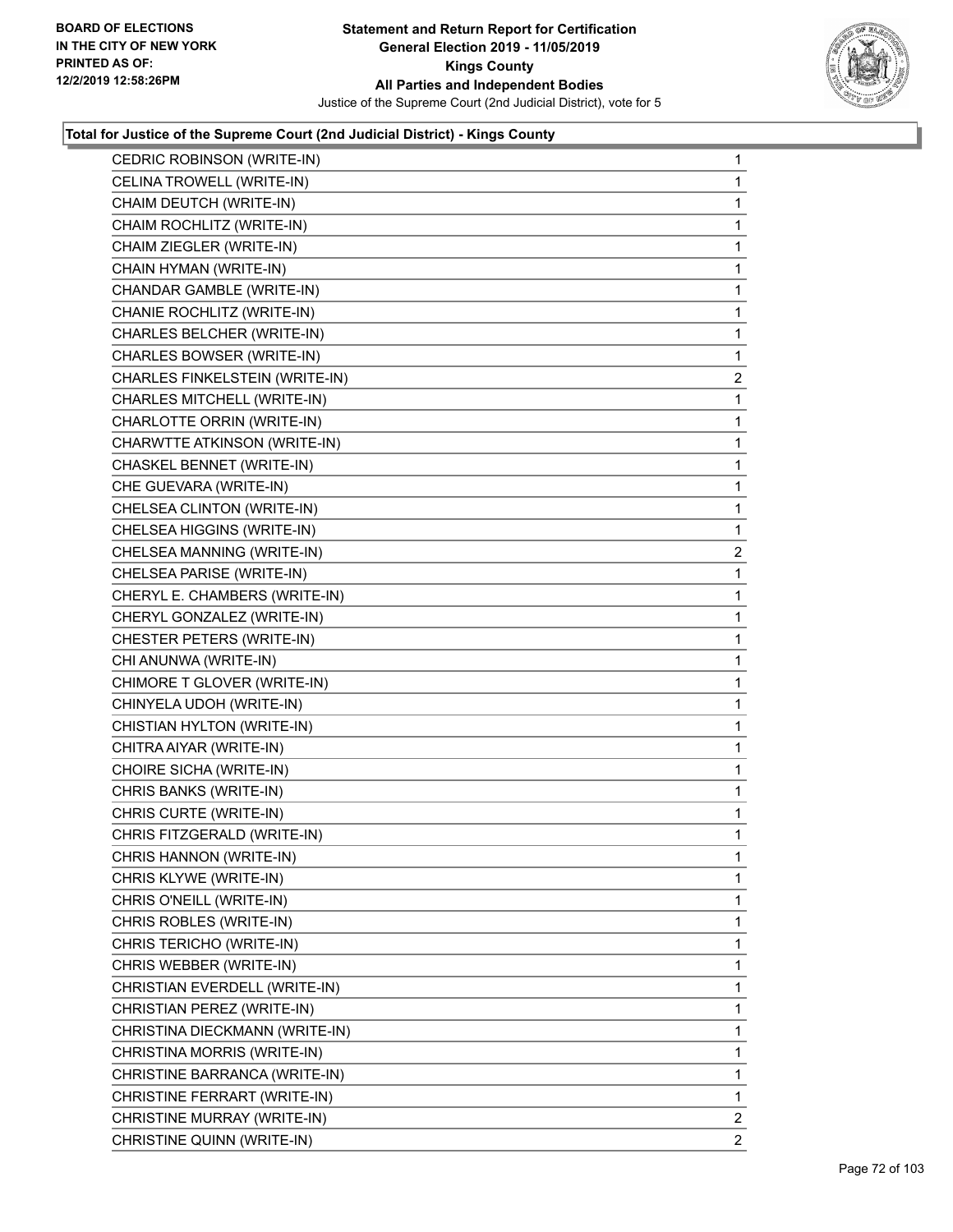

| CHRISTOPHER DUNN (WRITE-IN)              | $\mathbf{1}$   |
|------------------------------------------|----------------|
| CHRISTOPHER EDWARD SANTANGELO (WRITE-IN) | $\mathbf{1}$   |
| CHRISTOPHER KEANE (WRITE-IN)             | $\mathbf{1}$   |
| CHRISTOPHER L.BONEY SR (WRITE-IN)        | 1              |
| CHRISTOPHER NEFF (WRITE-IN)              | 2              |
| CHRISTOPHER P.REIFF (WRITE-IN)           | 1              |
| CHROTNE RICO (WRITE-IN)                  | 1              |
| CIATTA Z BAYSAH (WRITE-IN)               | $\mathbf{1}$   |
| CLAIR RUSH (WRITE-IN)                    | 2              |
| CLAIRE SAFFITZ (WRITE-IN)                | $\mathbf 1$    |
| CLAIRE WEINGARTEN (WRITE-IN)             | 1              |
| CLARA LOMLIEN (WRITE-IN)                 | 1              |
| <b>CLARENCE THOMAS (WRITE-IN)</b>        | $\overline{2}$ |
| CLARENIE NORMAN (WRITE-IN)               | 1              |
| CLAUDIA LECHUGA (WRITE-IN)               | 1              |
| CLAUDIA LECHUGE (WRITE-IN)               | 1              |
| CLAUDIA RICCICAEDI (WRITE-IN)            | $\mathbf 1$    |
| CLAUDIA TUGUN (WRITE-IN)                 | 1              |
| CLAYTON FORESTER (WRITE-IN)              | 1              |
| CLAYTON HARDING (WRITE-IN)               | 1              |
| CLAYTON LAMAR (WRITE-IN)                 | 1              |
| CLEO ARROYO (WRITE-IN)                   | 1              |
| CLIFF KOBA (WRITE-IN)                    | $\mathbf 1$    |
| CLINTON MILLER (WRITE-IN)                | 1              |
| CLR JAMES (WRITE-IN)                     | 1              |
| CODY MCCONE (WRITE-IN)                   | 1              |
| COLIN BOSIO-CODY (WRITE-IN)              | 1              |
| COLIN HEALEY (WRITE-IN)                  | 1              |
| COLIN JANKOWITZ (WRITE-IN)               | $\mathbf 1$    |
| COLT CABANA (WRITE-IN)                   | $\mathbf{1}$   |
| CONNIE CHALDER BROWN (WRITE-IN)          | $\mathbf{1}$   |
| CONRAD FORREST (WRITE-IN)                | $\mathbf{1}$   |
| COREY JOHNSON (WRITE-IN)                 | 1              |
| COREY MITCHELL (WRITE-IN)                | 1              |
| CORINA A. CID (WRITE-IN)                 | 1              |
| CRAIG CRAVER (WRITE-IN)                  | 1              |
| CRAIG PRICE (WRITE-IN)                   | 1              |
| CROW T ROBOT (WRITE-IN)                  | 1              |
| CURSTIS IIAMS (WRITE-IN)                 | 1              |
| CURTIS SILWA (WRITE-IN)                  | 1              |
| D BERNADETTE NECKLES (WRITE-IN)          | 1              |
| DAMAKOS WAYME (WRITE-IN)                 | 1              |
| DAMIAN CHADWICK (WRITE-IN)               | 1              |
| DAN BONANNO (WRITE-IN)                   | 1              |
| DAN BONGINO (WRITE-IN)                   | $\mathbf{1}$   |
| DAN CHOROST (WRITE-IN)                   | 1              |
|                                          |                |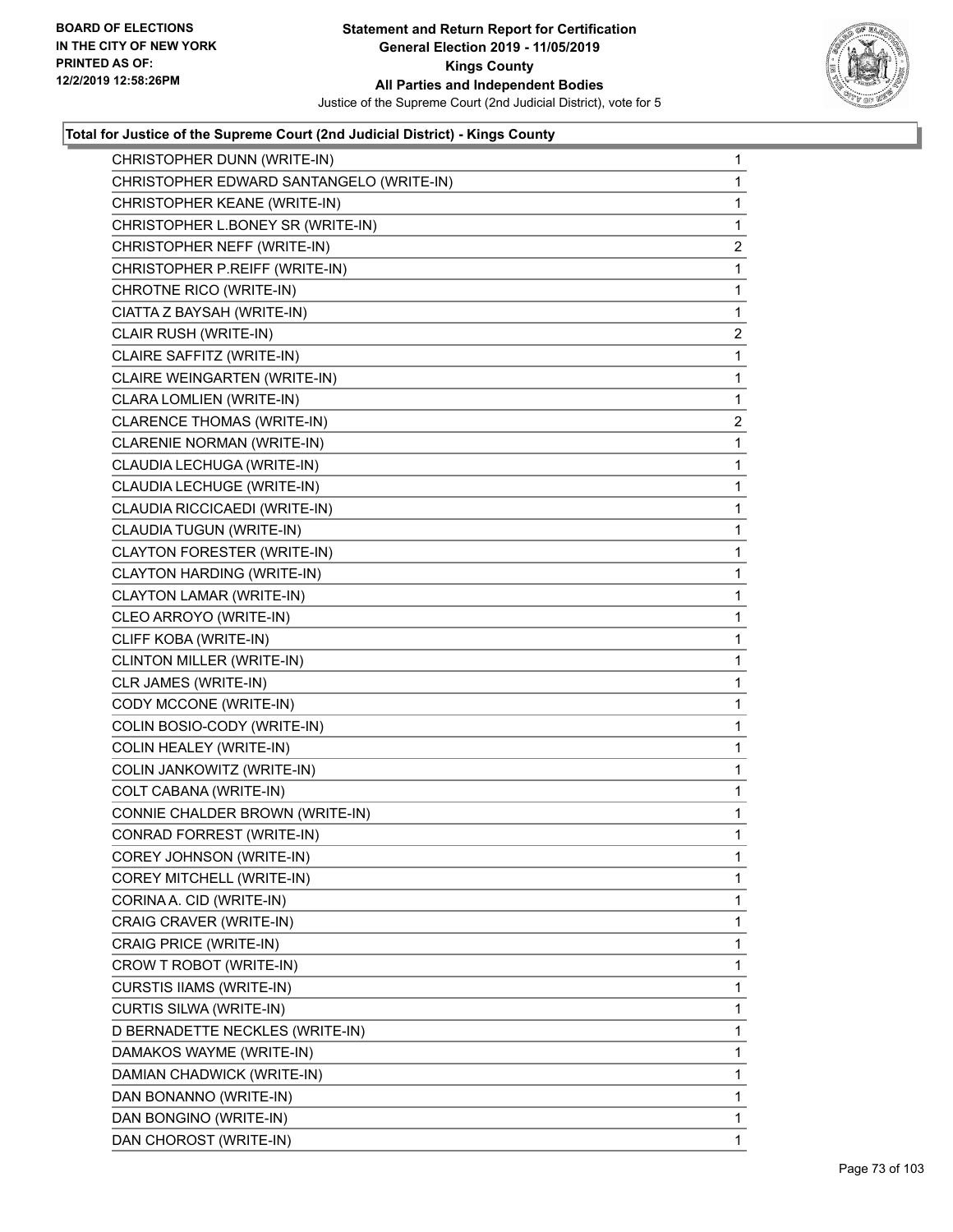

| DAN LICATA (WRITE-IN)                                    | $\mathbf{1}$   |
|----------------------------------------------------------|----------------|
| DANBEE KIM (WRITE-IN)                                    | 1              |
| DANI SIMONS (WRITE-IN)                                   | 1              |
| DANIAL TURBOW (WRITE-IN)                                 | 1              |
| DANIEL DROMM (WRITE-IN)                                  | 1              |
| DANIEL GEUSHKIN (WRITE-IN)                               | 1              |
| DANIEL GEYER (WRITE-IN)                                  | 1              |
| DANIEL GROSS (WRITE-IN)                                  | 1              |
| DANIEL HUNT (WRITE-IN)                                   | 1              |
| DANIEL MANGUAL (WRITE-IN)                                | 1              |
| DANIEL MEEK (WRITE-IN)                                   | 1              |
| DANIEL MONTIEL (WRITE-IN)                                | 1              |
| DANIEL ORTIZ (WRITE-IN)                                  | 1              |
| DANIEL PANTALOE (WRITE-IN)                               | 1              |
| DANIEL UIZZINI (WRITE-IN)                                | 1              |
| DANIEL ZINN (WRITE-IN)                                   | 1              |
| DANIELA JAMPAL (WRITE-IN)                                | 1              |
| DANIELLE CASTALDIMICCA (WRITE-IN)                        | 1              |
| DANIELLE ROSENBERG (WRITE-IN)                            | 1              |
| DANIELLE TCHOLAKIAN (WRITE-IN)                           | 1              |
| DANILS VICIOSO (WRITE-IN)                                | 1              |
| DANIXA CARR (WRITE-IN)                                   | 1              |
| DARBY ALLIN (WRITE-IN)                                   | 1              |
| DARELL BONEY (WRITE-IN)                                  | $\mathbf{2}$   |
| DARTH BANE (WRITE-IN)                                    | 1              |
|                                                          |                |
|                                                          | 1              |
| DARYL RODNEY (WRITE-IN)<br>DARYL STRAWBERRY (WRITE-IN)   | 1              |
| DAVE ALONSON (WRITE-IN)                                  | 1              |
| DAVID BERGER (WRITE-IN)                                  | 1              |
|                                                          | 1              |
| DAVID BIJUR (WRITE-IN)                                   | 1              |
| DAVID BLONDELL (WRITE-IN)<br>DAVID BLOOMFIELD (WRITE-IN) | 1              |
|                                                          | 1              |
| DAVID BYRNE (WRITE-IN)                                   | 1              |
| DAVID CHIN (WRITE-IN)                                    | 1              |
| DAVID DINKINS (WRITE-IN)                                 | 1              |
| DAVID FRANKEL (WRITE-IN)<br>DAVID FRAZIER (WRITE-IN)     | $\overline{2}$ |
|                                                          | 1              |
| DAVID GILBERT (WRITE-IN)<br>DAVID GREENBURG (WRITE-IN)   | 1              |
|                                                          | 2              |
| DAVID KAROPKIN (WRITE-IN)                                | 1              |
| DAVID KARP (WRITE-IN)                                    | 1              |
| DAVID KOCH (WRITE-IN)                                    | 1              |
| DAVID KOHANE (WRITE-IN)                                  | 1              |
| DAVID LEE (WRITE-IN)                                     | 1              |
| DAVID MANTELL (WRITE-IN)<br>DAVID MIRRELMAN (WRITE-IN)   | $\mathbf{1}$   |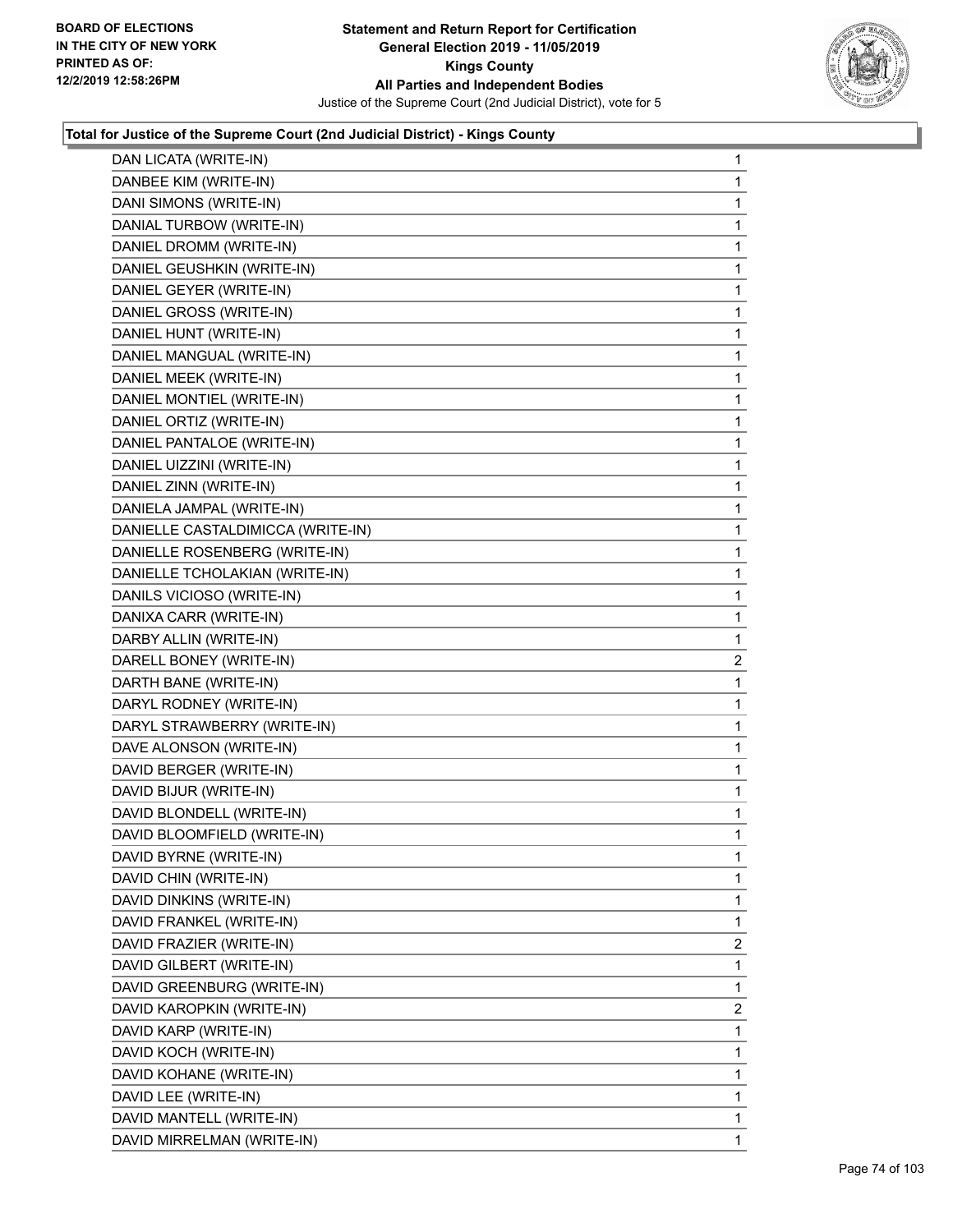

| DAVID NADURAY (WRITE-IN)          | $\mathbf{1}$   |
|-----------------------------------|----------------|
| DAVID RADOLESCO (WRITE-IN)        | $\mathbf 1$    |
| DAVID STEIGBIGEL (WRITE-IN)       | $\mathbf 1$    |
| DAVID STOROBIN (WRITE-IN)         | $\mathbf 1$    |
| DAVID WACHSLER (WRITE-IN)         | 1              |
| DAVID WENK (WRITE-IN)             | 1              |
| DAWN WEIS (WRITE-IN)              | $\mathbf 1$    |
| DAYANA SAINTE-VILLE (WRITE-IN)    | $\mathbf 1$    |
| DEAM KUSAKABE (WRITE-IN)          | 1              |
| DEANNA LOGAN (WRITE-IN)           | $\mathbf 1$    |
| DEANNA SMALLWOOD (WRITE-IN)       | 2              |
| DEBBIE BONARDI (WRITE-IN)         | 1              |
| DEBORAH DEWING (WRITE-IN)         | $\mathbf 1$    |
| DEBORAH DIAMANT (WRITE-IN)        | $\mathbf 1$    |
| DEBORAH LAUTER (WRITE-IN)         | 1              |
| DEBRA RASKIN (WRITE-IN)           | $\mathbf 1$    |
| DEBRA RISERVATO (WRITE-IN)        | 1              |
| DEBRAH M SMITH ESQ (WRITE-IN)     | 1              |
| DECLAN MCCARTHY (WRITE-IN)        | $\mathbf 1$    |
| DEEANNA ABRAMS (WRITE-IN)         | $\overline{c}$ |
| DENISE TOMARSINI-JOSHI (WRITE-IN) | 1              |
| DENNIS HODNE (WRITE-IN)           | $\mathbf 1$    |
| DENNIS JACOB (WRITE-IN)           | 1              |
| DENNIS MCMAHON (WRITE-IN)         | 1              |
| DEREK GROSS (WRITE-IN)            | $\mathbf 1$    |
| DEREK TU TSCHULTE (WRITE-IN)      | 1              |
| DERRICK CALDWELL (WRITE-IN)       | 1              |
| DESOL HOROWITZ (WRITE-IN)         | $\mathbf 1$    |
| DEVIN BALKIND (WRITE-IN)          | 2              |
| DEWAYNE CARTER JR (WRITE-IN)      | 1              |
| D'HANA PERRY (WRITE-IN)           | $\mathbf 1$    |
| DIANE LINN (WRITE-IN)             | 1              |
| DICK HURTZ (WRITE-IN)             | 1              |
| DMITRY NADGORNY (WRITE-IN)        | 1              |
| DOMONIC M REZZHIA JR (WRITE-IN)   | 1              |
| DONALD CHERNOFF (WRITE-IN)        | 1              |
| DONALD J. TRUMP (WRITE-IN)        | 17             |
| DONALD J. TRUMP JR (WRITE-IN)     | 3              |
| DONALD M BROWN (WRITE-IN)         | 1              |
| DONALD MARCUS (WRITE-IN)          | 1              |
| DONALD MARSHALL (WRITE-IN)        | 1              |
| DONATO DI CAMILLO (WRITE-IN)      | 1              |
| DONIEL F. GOLDENBERG (WRITE-IN)   | 1              |
| DONNA COLES (WRITE-IN)            | 1              |
| DONNA LIEBOWITZ (WRITE-IN)        | 1              |
| DONNELL SWARES (WRITE-IN)         | $\mathbf{1}$   |
|                                   |                |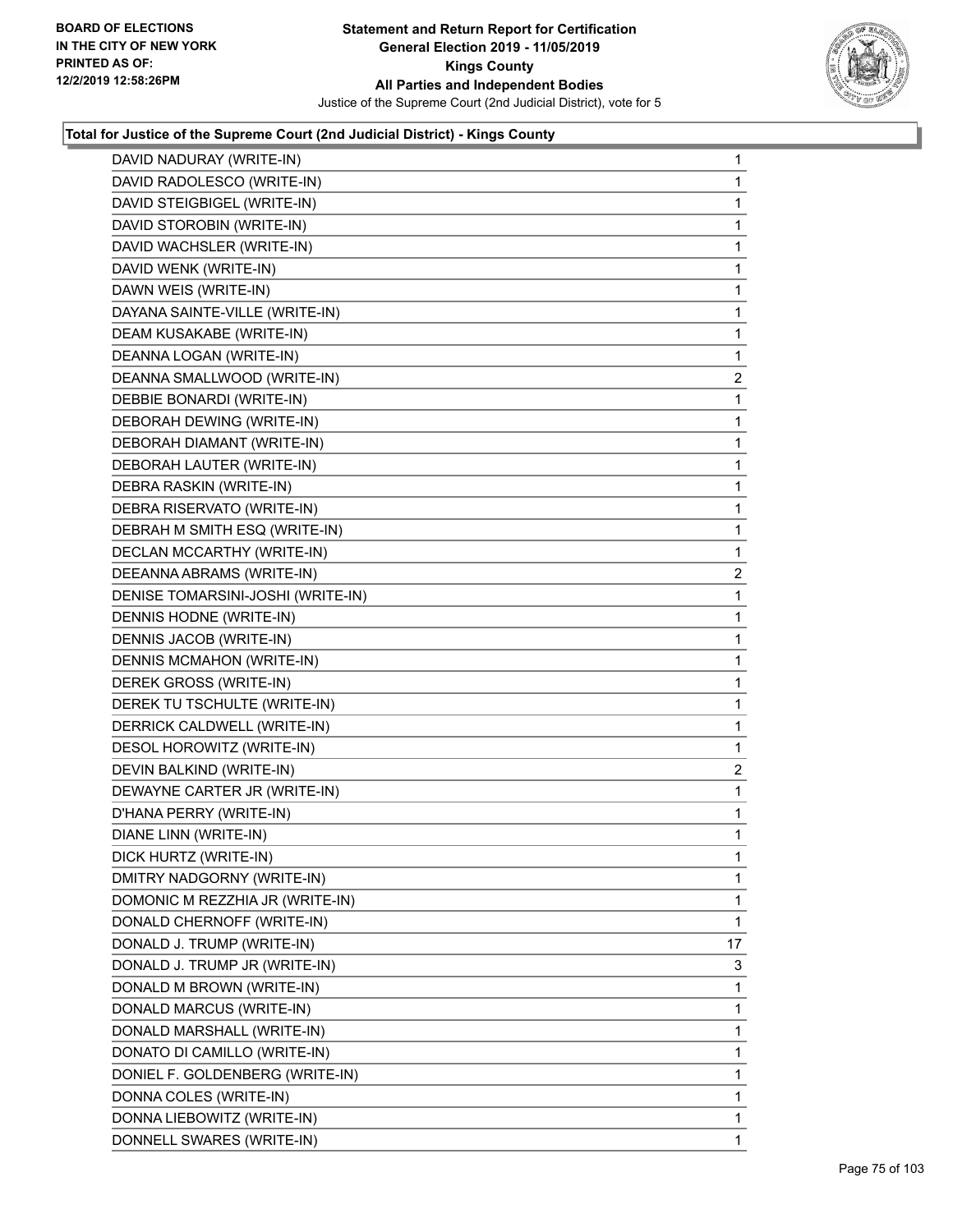

| DOUG MALKIN (WRITE-IN)               | $\mathbf{1}$   |
|--------------------------------------|----------------|
| DOUGLAS ABADE (WRITE-IN)             | 1              |
| DOUGLAS GEREEN (WRITE-IN)            | 1              |
| DOUGLAS HUGHES (WRITE-IN)            | 1              |
| DOV HIKIND (WRITE-IN)                | $\overline{c}$ |
| DREW AKASON (WRITE-IN)               | 1              |
| DYNISHAL GROSS (WRITE-IN)            | $\overline{2}$ |
| EAERLY GONZALEZ (WRITE-IN)           | 1              |
| EARL WARREN (WRITE-IN)               | 1              |
| EARLE WEPRIN (WRITE-IN)              | 1              |
| ED ATKIN (WRITE-IN)                  | 1              |
| ED HARLEY (WRITE-IN)                 | 1              |
| ED KING (WRITE-IN)                   | $\mathbf{1}$   |
| ED KOCH (WRITE-IN)                   | 1              |
| EDNA NIXON (WRITE-IN)                | 1              |
| EDWARD ATKIN (WRITE-IN)              | 1              |
| EDWARD GRIFFITH (WRITE-IN)           | 1              |
| EDWARD NORTON (WRITE-IN)             | 1              |
| EDWARD OPPER (WRITE-IN)              | $\mathbf{1}$   |
| EDWARD SNOWDEN (WRITE-IN)            | 1              |
| EDWINA MARTIN (WRITE-IN)             | 1              |
| EFRUM NIERERBERG (WRITE-IN)          | 1              |
| EILEEN LARUFFA (WRITE-IN)            | 1              |
| EILEEN MCKENNA (WRITE-IN)            | 1              |
| EJERIS DIXON (WRITE-IN)              | $\mathbf{1}$   |
| ELAI LABAV (WRITE-IN)                | 1              |
| ELAINE GELIN (WRITE-IN)              | 1              |
| ELAINE S. RODRIGUEZ (WRITE-IN)       | 1              |
| ELDEN C. WILLIAM (WRITE-IN)          | 1              |
| ELENA BARON (WRITE-IN)               | 2              |
| ELENA CARIANNA (WRITE-IN)            | 1              |
| ELI CHEHOVA (WRITE-IN)               | 1              |
| ELI TAYLOR (WRITE-IN)                | 1              |
| ELIMELECH HAMEL (WRITE-IN)           | $\mathbf{1}$   |
| ELIOT SPITZER (WRITE-IN)             | 1              |
| ELISNEVA ZIEGLER (WRITE-IN)          | 1              |
| ELIZA FORMANT (WRITE-IN)             | 1              |
| ELIZABETH BIDWELL GOETZ (WRITE-IN)   | 1              |
| ELIZABETH MAY (WRITE-IN)             | 2              |
| ELIZABETH MOEHLE (WRITE-IN)          | 1              |
| ELIZABETH MORRAN (WRITE-IN)          | 1              |
| ELIZABETH PATRICIA SIEGEL (WRITE-IN) | 1              |
| ELIZABETH PELL ANTONIO (WRITE-IN)    | 1              |
| ELIZABETH WARREN (WRITE-IN)          | 1              |
| ELJEER HAWKINS (WRITE-IN)            | $\overline{2}$ |
| ELLINO SHACK (WRITE-IN)              | 1              |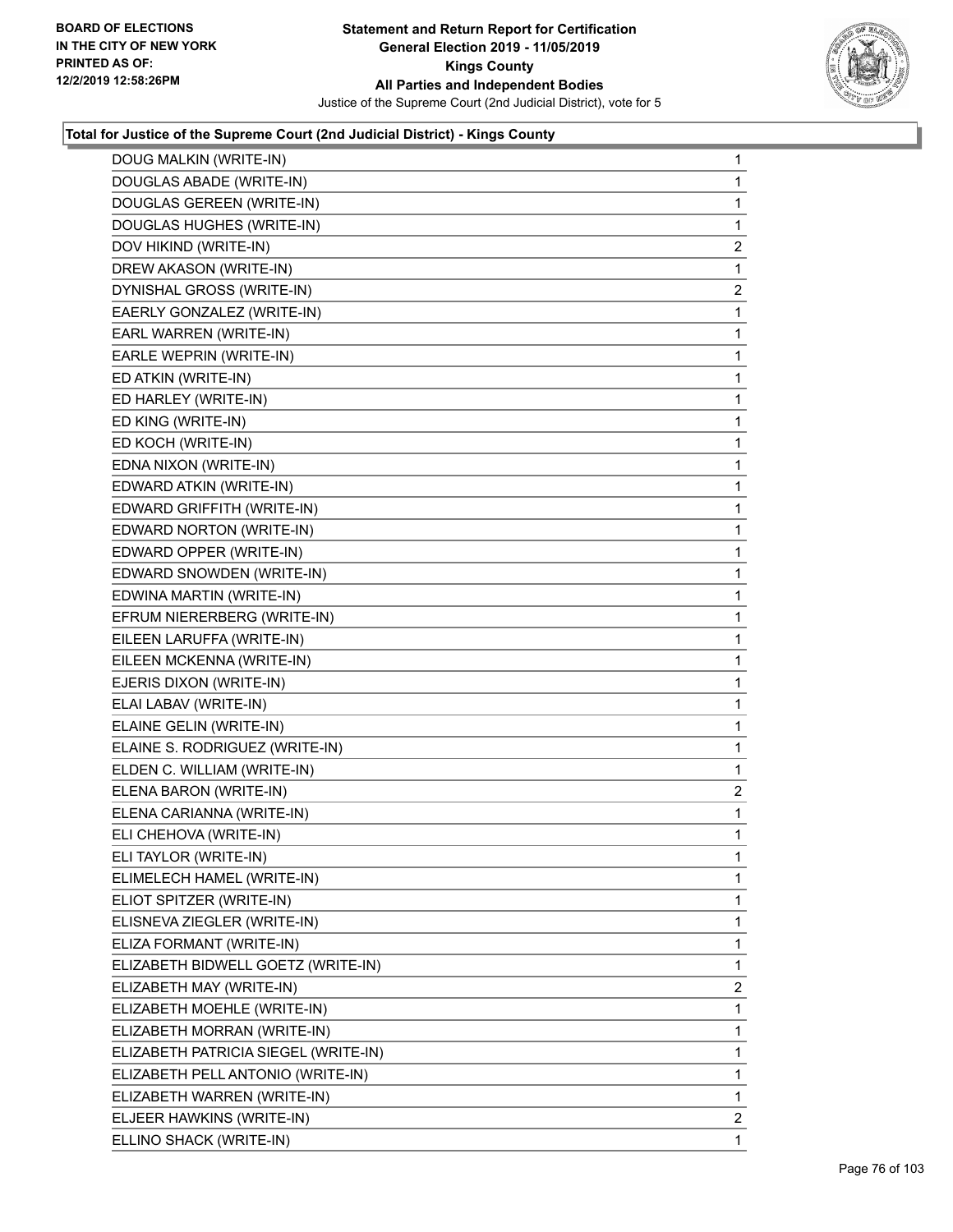

| ELLYANA DRAKE (WRITE-IN)      | 1              |
|-------------------------------|----------------|
| ELSIE ARAGUNDE (WRITE-IN)     | $\mathbf{1}$   |
| ELYA AMSEL (WRITE-IN)         | 1              |
| EMBER SCOLDMAN (WRITE-IN)     | 1              |
| EMIL SOSKIN (WRITE-IN)        | 1              |
| EMILY GORDON (WRITE-IN)       | 1              |
| EMILY HOFFMAN (WRITE-IN)      | 1              |
| EMILY OLSHUNSKY (WRITE-IN)    | 1              |
| EMILY SILBER (WRITE-IN)       | 1              |
| EMMA CATERINE (WRITE-IN)      | 1              |
| EMMA GOLDMAN (WRITE-IN)       | 1              |
| EMMA KETTERINGHAM (WRITE-IN)  | 1              |
| ERCAN N. AYBASTI (WRITE-IN)   | 1              |
| ERIC ADAMS (WRITE-IN)         | 1              |
| ERIC DYER (WRITE-IN)          | 1              |
| ERIC HOLDER (WRITE-IN)        | 1              |
| ERIC RICHMOND (WRITE-IN)      | 1              |
| ERIC THOMPSON (WRITE-IN)      | 1              |
| ERIC TRUMP (WRITE-IN)         | $\overline{c}$ |
| ERICA L WOOD (WRITE-IN)       | 1              |
| ERIK GOLDBERG (WRITE-IN)      | 1              |
| ERIK PISTEK (WRITE-IN)        | 1              |
| ERIN LANGSTAFF (WRITE-IN)     | 2              |
|                               |                |
| ERIN NEFF (WRITE-IN)          | 1              |
| ERIN PARKER (WRITE-IN)        | 1              |
| ERIN QUINN (WRITE-IN)         | 1              |
| ERROL LEWIS (WRITE-IN)        | $\overline{c}$ |
| ESTEE GELMAN (WRITE-IN)       | 1              |
| ESTER MONGAUSTERN (WRITE-IN)  | 1              |
| ESTHER ALIX (WRITE-IN)        | 1              |
| ESTHER FRUMKIN (WRITE-IN)     | 1              |
| ESTHER GOLDSTEIN (WRITE-IN)   | 1              |
| ESTHER MORGANSTERN (WRITE-IN) | 2              |
| ESTHER PIPPERNO (WRITE-IN)    | 1              |
| ESTHER RELLE (WRITE-IN)       | 1              |
| ETAM HERPAZ (WRITE-IN)        | 1              |
| ETHAN KLEIN (WRITE-IN)        | 1              |
| EUGENE DEBS (WRITE-IN)        | 3              |
| EUGENE V. DEBS (WRITE-IN)     | 1              |
| EVAN REISER (WRITE-IN)        | 1              |
| EVON ASFENS (WRITE-IN)        | 1              |
| EZRA CUKOR (WRITE-IN)         | 1              |
| EZRA MAX (WRITE-IN)           | 1              |
| EZRIEL SCHONBERGER (WRITE-IN) | 1              |
| FAIGY FELDBRAND (WRITE-IN)    | 1              |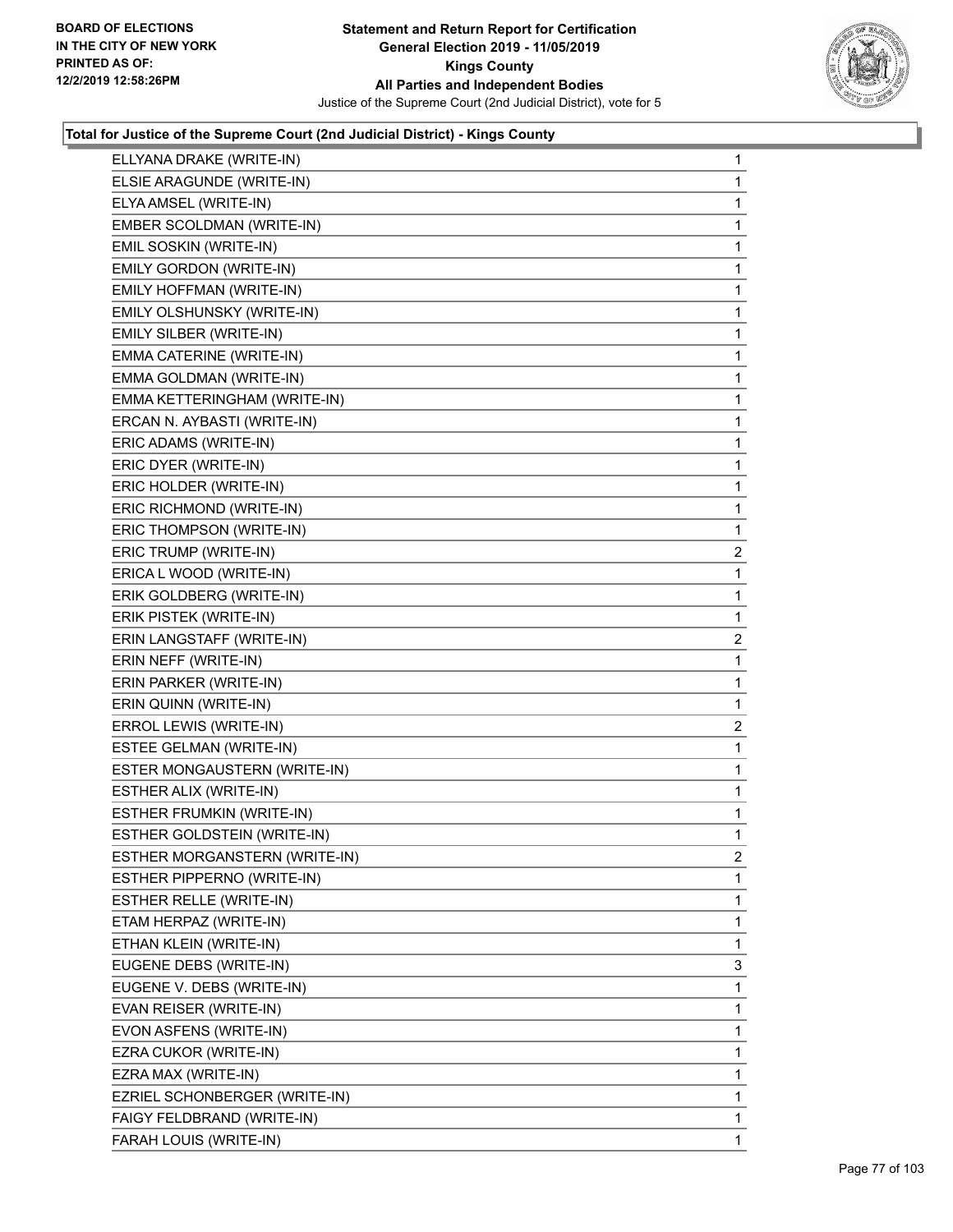

| FAREED HAYAT (WRITE-IN)             | 1              |
|-------------------------------------|----------------|
| FELICIA HARDY (WRITE-IN)            | 1              |
| FELIX BIEDERMAN (WRITE-IN)          | 1              |
| FHADDEAS NEWCOMBS (WRITE-IN)        | 1              |
| FINLER KELLY (WRITE-IN)             | 1              |
| FLORW TRINKOWSKY (WRITE-IN)         | 1              |
| FOX MCCLOUD (WRITE-IN)              | 1              |
| FRAIDY GOLDSTEIN (WRITE-IN)         | 1              |
| FRAN LIEBOWITZ (WRITE-IN)           | 1              |
| FRANCESCA ERICHSEN (WRITE-IN)       | 1              |
| FRANK CARONE (WRITE-IN)             | 1              |
| FRANK CASTLE (WRITE-IN)             | 1              |
| FRANK GLASER (WRITE-IN)             | 1              |
| FRANK GRACO (WRITE-IN)              | 1              |
| FRANK LOSS (WRITE-IN)               | $\overline{2}$ |
| FRANK MAAS (WRITE-IN)               | 1              |
| FRANK MORANO (WRITE-IN)             | 1              |
| FRANK SEDDIO (WRITE-IN)             | 2              |
| FRANKLIN STONE (WRITE-IN)           | $\overline{a}$ |
| FRED HAMPTON (WRITE-IN)             | 1              |
| FRED PRATT (WRITE-IN)               | 1              |
| FRED SAVAGE (WRITE-IN)              | 1              |
| FREDDY ORAY (WRITE-IN)              | 1              |
| FREDERICK ARRIGA (WRITE-IN)         | 1              |
| FREDO CUOMO (WRITE-IN)              | 1              |
| FREIDRICH ENGELS (WRITE-IN)         | 1              |
| FREIGY GOLDSTEIN (WRITE-IN)         | 1              |
| GABRIEL ACRI (WRITE-IN)             | 1              |
| <b>GABRIEL RHODES (WRITE-IN)</b>    | $\mathbf{1}$   |
| GABRIELLA TULLY (WRITE-IN)          | 1              |
| <b>GARY GREGORY (WRITE-IN)</b>      | 1              |
| <b>GAVIN MCINNIS (WRITE-IN)</b>     | 1              |
| GENE RUSSIANOFF (WRITE-IN)          | 2              |
| GEOFFREY IAN ALMONTE (WRITE-IN)     | 1              |
| <b>GEORGE FARKAS (WRITE-IN)</b>     | 1              |
| <b>GEORGE KOEHLER (WRITE-IN)</b>    | 1              |
| <b>GEORGE WASHINGTON (WRITE-IN)</b> | 1              |
| <b>GERALD NEIMAN (WRITE-IN)</b>     | 1              |
| <b>GERARD HATHAWAY (WRITE-IN)</b>   | 1              |
| <b>GERARD KEOGH (WRITE-IN)</b>      | 1              |
| <b>GERARD MCCABE (WRITE-IN)</b>     | 1              |
| GERSH KUNTZMAN (WRITE-IN)           | 1              |
| GIDEON OLIVER (WRITE-IN)            | 5              |
| GILAD SAFANOR (WRITE-IN)            | 1              |
| GILLIAN CASCELL-STIGA (WRITE-IN)    | 1              |
| GILLIAN DIPIETRO (WRITE-IN)         | 1              |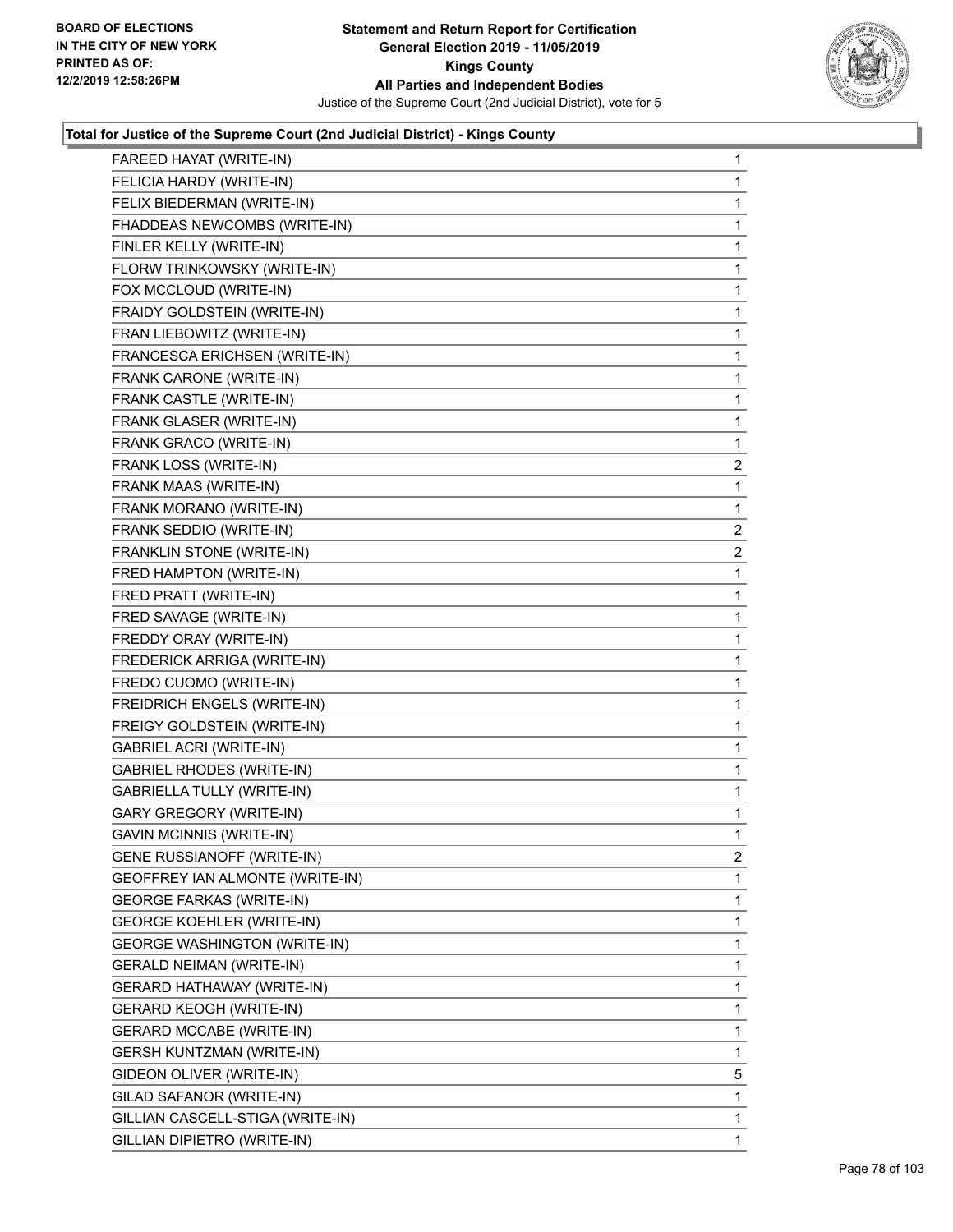

| GINA KEATLEY (WRITE-IN)            | $\mathbf{1}$   |
|------------------------------------|----------------|
| <b>GIOGIO GUIDICE (WRITE-IN)</b>   | 1              |
| <b>GLEN PARKER (WRITE-IN)</b>      | 1              |
| GLENN KUSHEL ESQ (WRITE-IN)        | 1              |
| GLORIA BROWN MARSHAL0 (WRITE-IN)   | 1              |
| GLORIA MATTERA (WRITE-IN)          | 1              |
| <b>GOROGE CLOONEY (WRITE-IN)</b>   | 1              |
| <b>GRACE LI (WRITE-IN)</b>         | 1              |
| <b>GRACE PARK (WRITE-IN)</b>       | 1              |
| <b>GRAINNE O NEILL (WRITE-IN)</b>  | $\overline{2}$ |
| <b>GREG MATHIS (WRITE-IN)</b>      | $\overline{2}$ |
| <b>GREG RABBIT (WRITE-IN)</b>      | 1              |
| <b>GREG WALKER (WRITE-IN)</b>      | 1              |
| <b>GREGORY GLIEDMAN (WRITE-IN)</b> | 1              |
| <b>GRIFFIN SHELLY (WRITE-IN)</b>   | $\mathbf{1}$   |
| <b>GUILLIANA MOSES (WRITE-IN)</b>  | 1              |
| <b>GWEN BIALIC (WRITE-IN)</b>      | 1              |
| HAL DEAPER (WRITE-IN)              | 1              |
| HAL PHILLIPS (WRITE-IN)            | 1              |
| HAM KANTOROVICH (WRITE-IN)         | 1              |
| HANNAH DIAMOND (WRITE-IN)          | 1              |
| HANNAH GLADSTEIN (WRITE-IN)        | 1              |
| HANNAH RAUE (WRITE-IN)             | 1              |
| HAROLD FELDBERG (WRITE-IN)         | 1              |
| HAROLD FINKELBERG (WRITE-IN)       | 1              |
| HAROLD TISCHLER (WRITE-IN)         | 1              |
| HARRIET THOMPSON (WRITE-IN)        | 1              |
| HARRY HOUDINI (WRITE-IN)           | 1              |
| HARRY RUBEN-FALCONE (WRITE-IN)     | 1              |
| HARVEY BIRDMAN (WRITE-IN)          | 1              |
| HARVEY PORIS (WRITE-IN)            | $\mathbf{2}$   |
| HAYDEN WAITHE (WRITE-IN)           | 1              |
| HAYEIAH LEE (WRITE-IN)             | 1              |
| HEATHER MCCABE (WRITE-IN)          | 1              |
| HEATHER SAMUELSON (WRITE-IN)       | 1              |
| HEIDI CESARE (WRITE-IN)            | 1              |
| HEIDI E BROWN (WRITE-IN)           | 1              |
| HEIDI POCH (WRITE-IN)              | 1              |
| HELEN DOWDY (WRITE-IN)             | 1              |
| HENRY BLODGET (WRITE-IN)           | 1              |
| HENRY HOKPER (WRITE-IN)            | 1              |
| HENRY KNIPSIM (WRITE-IN)           | 1              |
| HESKY TISCHLER (WRITE-IN)          | 1              |
| HILARY BAUM (WRITE-IN)             | 1              |
| HILDA VON GONERIL (WRITE-IN)       | 1              |
| HILERY CLINTON (WRITE-IN)          | 1              |
|                                    |                |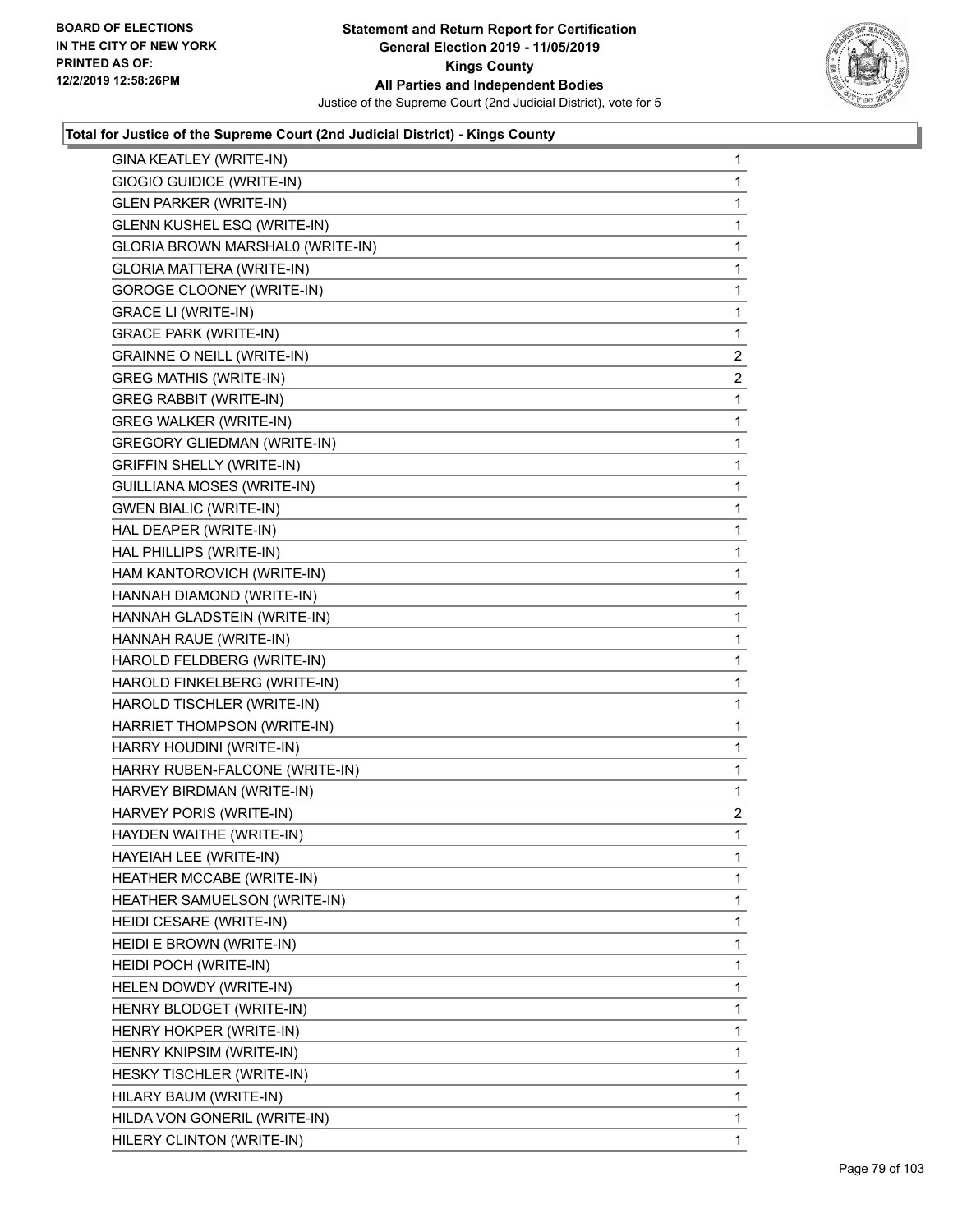

| HILLARY CLINTION (WRITE-IN)        | $\mathbf{1}$ |
|------------------------------------|--------------|
| HILLARY CLINTON (WRITE-IN)         | 4            |
| HON GONZALAES (WRITE-IN)           | 1            |
| HON WEISSMAN (WRITE-IN)            | 1            |
| HOWARD GOLDEN (WRITE-IN)           | $\mathbf{1}$ |
| HOWARD STERN (WRITE-IN)            | 1            |
| IAN D GIRSHEK (WRITE-IN)           | 2            |
| IAN FORSTER (WRITE-IN)             | 1            |
| IAN RANDAL STROCK (WRITE-IN)       | 1            |
| IGENIE F HARRIS-BLENMAN (WRITE-IN) | 3            |
| IMMA SAJUA (WRITE-IN)              | 1            |
| INEA VLIMI (WRITE-IN)              | $\mathbf{1}$ |
| IONA PASSIK (WRITE-IN)             | 1            |
| IRA BERKOWITZ (WRITE-IN)           | $\mathbf{1}$ |
| IRAN BAKEMAN (WRITE-IN)            | 1            |
| IRINA TSUKERMAN (WRITE-IN)         | 1            |
| IRIS KEM (WRITE-IN)                | 1            |
| ISAAC MAYERFIELD (WRITE-IN)        | 1            |
| <b>ISAAC YOUNG (WRITE-IN)</b>      | 1            |
| <b>ISABEL BURTON (WRITE-IN)</b>    | $\mathbf{1}$ |
| ISABELLA GUAGLIARDO (WRITE-IN)     | 1            |
| <b>ISELA ISAAC (WRITE-IN)</b>      | 1            |
| ISHAAN SHARMA (WRITE-IN)           | 1            |
| ISRAEL APPEL (WRITE-IN)            | 1            |
| IVANKA TRUMP (WRITE-IN)            | 1            |
| JAAN LEAMAN (WRITE-IN)             | $\mathbf{1}$ |
| JABARI BRISPORT (WRITE-IN)         | 3            |
| JACK STOLLER (WRITE-IN)            | 2            |
| JACKIE JOHNSON (WRITE-IN)          | 1            |
| JACKIE NASTRANICALA (WRITE-IN)     | $\mathbf{1}$ |
| JACKY CHAENG (WRITE-IN)            | 1            |
| JACLYN E DENMARK (WRITE-IN)        | $\mathbf{1}$ |
| JACOB HOFFMAN (WRITE-IN)           | 1            |
| JACOB STANGLER (WRITE-IN)          | 1            |
| JACOB THOMAS (WRITE-IN)            | $\mathbf 1$  |
| JACOB WEINFELD (WRITE-IN)          | 2            |
| JACOB ZELMANOWITZ (WRITE-IN)       | 1            |
| JACQUES ABOVEF (WRITE-IN)          | $\mathbf 1$  |
| JACQUES CATENSTEIN (WRITE-IN)      | 3            |
| JAHAN MARCU (WRITE-IN)             | 1            |
| JALEN ROSE (WRITE-IN)              | $\mathbf{1}$ |
| JAMES BROWNE (WRITE-IN)            | 1            |
| JAMES C WILSON (WRITE-IN)          | 1            |
| JAMES COLLINS (WRITE-IN)           | $\mathbf{1}$ |
| JAMES COPPOLA (WRITE-IN)           | $\mathbf{1}$ |
| JAMES DAWSON (WRITE-IN)            | 1            |
|                                    |              |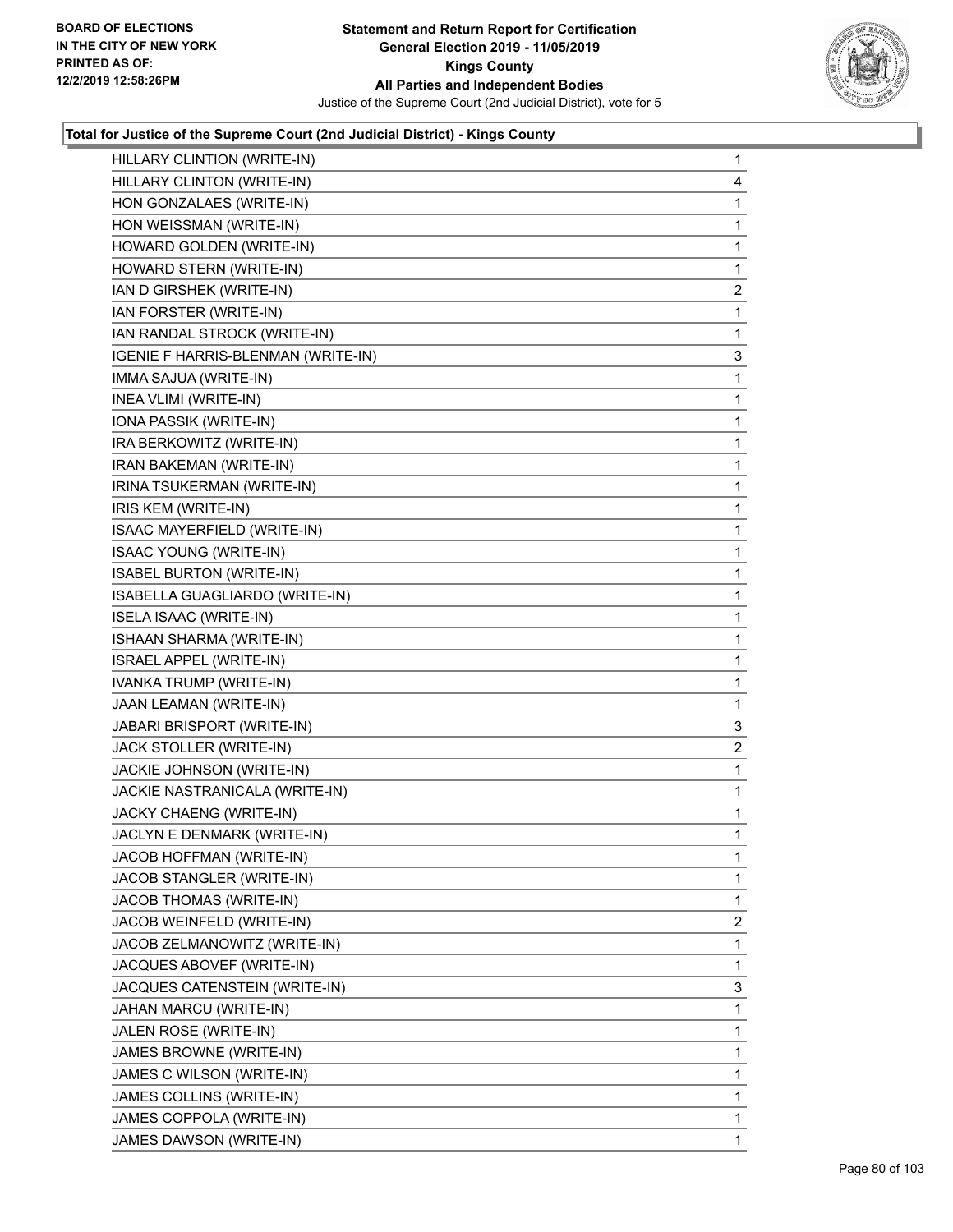

| JAMES DEAN (WRITE-IN)         | 1              |
|-------------------------------|----------------|
| JAMES DOLAN (WRITE-IN)        | 1              |
| JAMES FRANCIS (WRITE-IN)      | 1              |
| JAMES GIORGIO (WRITE-IN)      | 1              |
| JAMES LANE (WRITE-IN)         | $\overline{2}$ |
| JAMES LEANG (WRITE-IN)        | 1              |
| JAMES MORRISON (WRITE-IN)     | 1              |
| JAMES P MSCALL (WRITE-IN)     | 1              |
| JAMES ROBINSON (WRITE-IN)     | 1              |
| JAMES SUWELL (WRITE-IN)       | 1              |
| JAMIE DIMON (WRITE-IN)        | 1              |
| JAMIRAH WILLIAMS (WRITE-IN)   | 1              |
| JAN FRIEDMAN (WRITE-IN)       | 1              |
| JAN PERITZ (WRITE-IN)         | 1              |
| JANA BERGDAD (WRITE-IN)       | 1              |
| JANE HENRY (WRITE-IN)         | 1              |
| JANE SADRUTH (WRITE-IN)       | 1              |
| JANE SAMPEUR (WRITE-IN)       | $\mathbf{2}$   |
| JANE TOBEY MOMO (WRITE-IN)    | 1              |
| JANELLE MONUE (WRITE-IN)      | 1              |
| JANET GLEASON (WRITE-IN)      | 1              |
| JANET PRICE (WRITE-IN)        | 1              |
| JANETE COHEN (WRITE-IN)       | 1              |
| JANIE MCGRATH (WRITE-IN)      | 1              |
| JANIEL THOMPSON (WRITE-IN)    | 1              |
| JASON BIJUR (WRITE-IN)        | 1              |
| JASON FEIFER (WRITE-IN)       | 1              |
| JASON FELDER (WRITE-IN)       | 1              |
| JASON MATUSKIERICZ (WRITE-IN) | 1              |
| JASON STARR (WRITE-IN)        | 1              |
| JASON WILSON (WRITE-IN)       | 1              |
| JASSON MOORE (WRITE-IN)       | 1              |
| JAVE FORDA (WRITE-IN)         | 1              |
| JAY WEINER (WRITE-IN)         | 1              |
| JEAN GIRARD (WRITE-IN)        | 1              |
| JEAN RICE (WRITE-IN)          | 1              |
| JEAN SCHNERDER (WRITE-IN)     | 1              |
| JEANINE PIRRO (WRITE-IN)      | 1              |
| JEANNE HURD (WRITE-IN)        | 1              |
| JEDRDIAH PURDY (WRITE-IN)     | 1              |
| JEFF EPSTEIN (WRITE-IN)       | 1              |
| JEFF KERN (WRITE-IN)          | 1              |
| JEFF LEBOWSKI (WRITE-IN)      | 1              |
| JEFF MCNEIL (WRITE-IN)        | 1              |
| JEFFERY EPSTEIN (WRITE-IN)    | 1              |
| JEFFERY RIVERA (WRITE-IN)     | 1              |
|                               |                |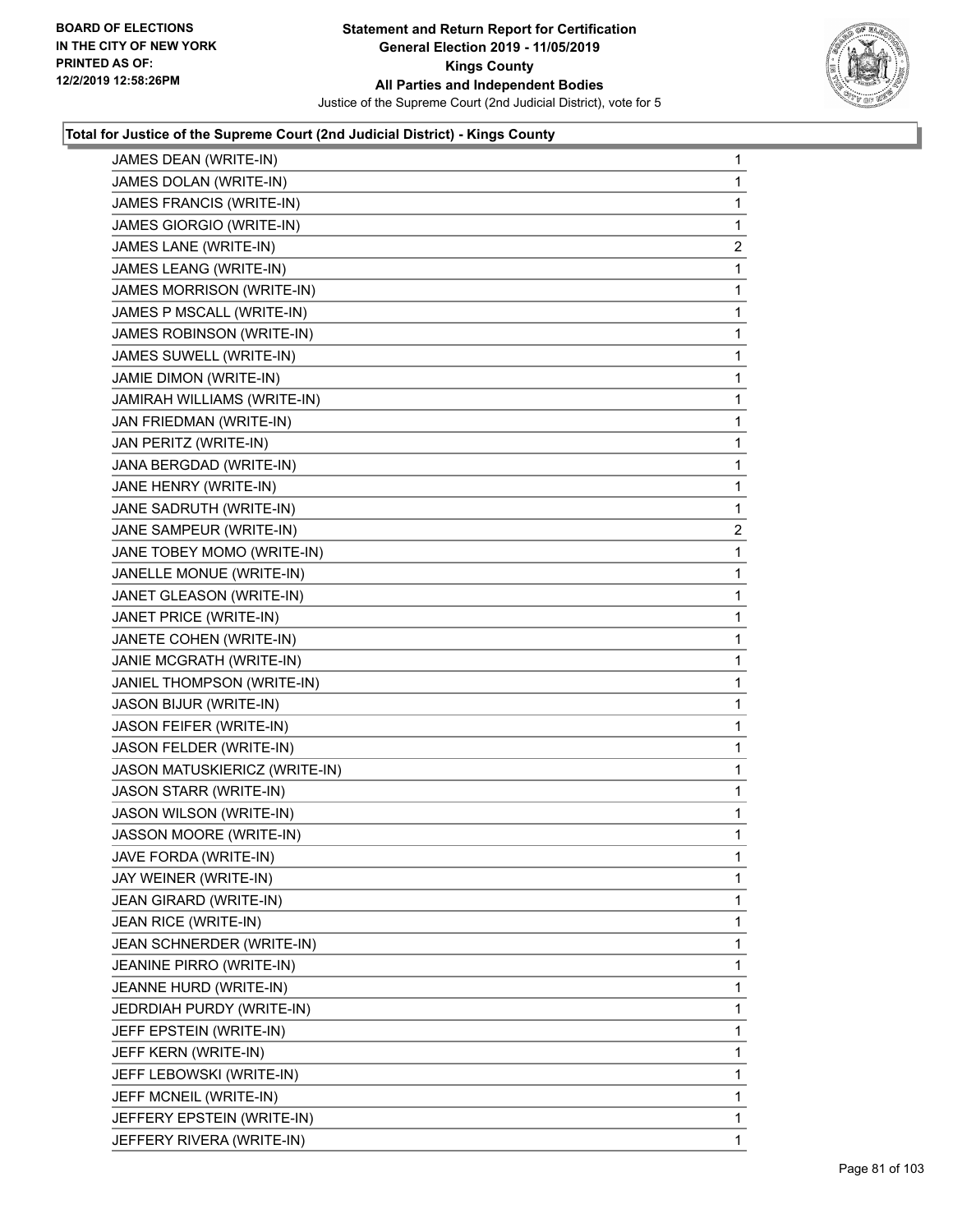

| JEFFREY AIKEN (WRITE-IN)       | $\mathbf{1}$   |
|--------------------------------|----------------|
| JEFFREY EPSTEIN (WRITE-IN)     | $\overline{2}$ |
| JEFFREY LEWIS (WRITE-IN)       | 1              |
| JENNA WEINBERG (WRITE-IN)      | 1              |
| JENNE PIRRO (WRITE-IN)         | 1              |
| JENNIFER BLED (WRITE-IN)       | 1              |
| JENNIFER CURREN (WRITE-IN)     | $\mathbf{1}$   |
| JENNIFER LEVY (WRITE-IN)       | 1              |
| JENNIFER PARISH (WRITE-IN)     | 1              |
| JENNIFER RAJKUMAR (WRITE-IN)   | 1              |
| JENNIFER SADASKA (WRITE-IN)    | 1              |
| JENNIFER SCAIFE (WRITE-IN)     | 1              |
| JENNY DUNAHME (WRITE-IN)       | $\mathbf{1}$   |
| JENNY GAGLIARDO (WRITE-IN)     | 1              |
| JEREMIAH KEYS (WRITE-IN)       | 1              |
| JEREMIAH RYGUS (WRITE-IN)      | 1              |
| JEREMY EGNER (WRITE-IN)        | 1              |
| JEREMY FRANCIS (WRITE-IN)      | 1              |
| JEREMY KASHA (WRITE-IN)        | $\mathbf{1}$   |
| JERRY SPRINGER (WRITE-IN)      | 1              |
| JESSE LAUTER (WRITE-IN)        | 1              |
| JESSE WILLARD (WRITE-IN)       | 1              |
| JESSICA A BROWN (WRITE-IN)     | 1              |
| JESSICA HENDERSON (WRITE-IN)   | 1              |
| <b>JESSICA KATZ (WRITE-IN)</b> | 1              |
| JESSICA LEIBMAN (WRITE-IN)     | 1              |
| JESSICA NG (WRITE-IN)          | 1              |
| JESSIE VENTURA (WRITE-IN)      | 1              |
| JESUS A. REYES (WRITE-IN)      | 1              |
| JIA TOLENTINO (WRITE-IN)       | 1              |
| JILL STEIN (WRITE-IN)          | $\mathbf{1}$   |
| JIMMY CARTER1 (WRITE-IN)       | 1              |
| JIMMY KING (WRITE-IN)          | 1              |
| JIMMY MCMILLEN (WRITE-IN)      | 1              |
| JOANNE SEMIVARA (WRITE-IN)     | 1              |
| JODIE COHEN (WRITE-IN)         | 1              |
| JOE AMERAEON (WRITE-IN)        | 1              |
| JOE BROWN (WRITE-IN)           | 1              |
| JOE DEMANUELLE HALL (WRITE-IN) | 1              |
| JOE DOUSAL (WRITE-IN)          | 1              |
| JOE JOSEPH (WRITE-IN)          | 1              |
| JOE KUBAT (WRITE-IN)           | 1              |
| JOE MCCATHY (WRITE-IN)         | 1              |
| JOE SMITH (WRITE-IN)           | 1              |
| JOE TARANTO (WRITE-IN)         | 1              |
| JOEL BERG (WRITE-IN)           | 1              |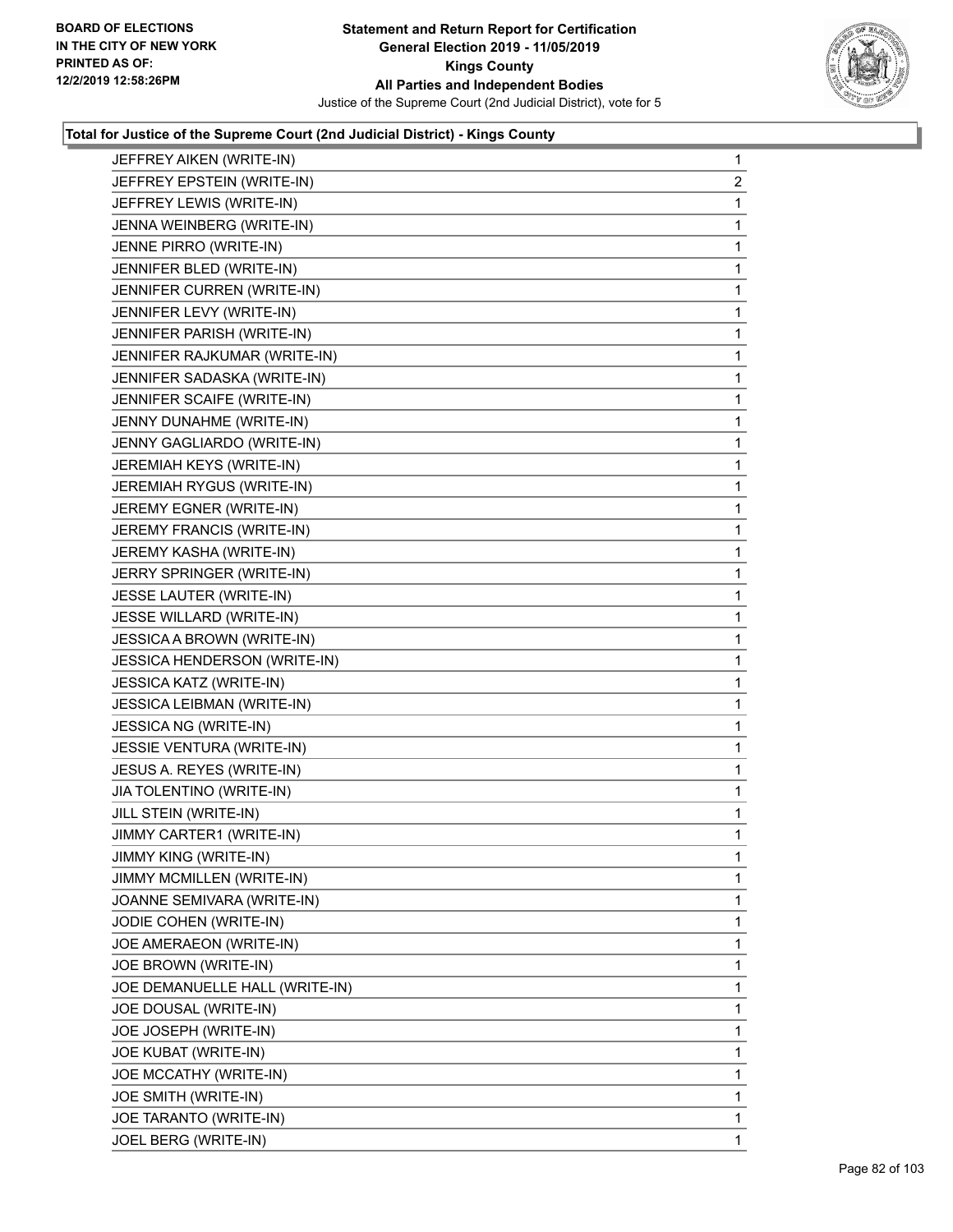

| JOEL GROSS (WRITE-IN)          | 1 |
|--------------------------------|---|
| JOEL HODGSON (WRITE-IN)        | 1 |
| JOEL KLEIN (WRITE-IN)          | 1 |
| JOEL PHILIP (WRITE-IN)         | 1 |
| JOEL WEINER (WRITE-IN)         | 1 |
| JOEY JOERSS (WRITE-IN)         | 1 |
| JOEY QUINONES (WRITE-IN)       | 1 |
| JOHN BAUMANN (WRITE-IN)        | 1 |
| JOHN BROWN (WRITE-IN)          | 1 |
| JOHN CORDI (WRITE-IN)          | 1 |
| JOHN DARNIELLE (WRITE-IN)      | 1 |
| JOHN D'EUNIC (WRITE-IN)        | 1 |
| JOHN F. RODDY (WRITE-IN)       | 1 |
| JOHN FLATEAU (WRITE-IN)        | 1 |
| JOHN GOODMAN (WRITE-IN)        | 1 |
| JOHN H MULLENHOUT (WRITE-IN)   | 1 |
| JOHN HAGLER (WRITE-IN)         | 1 |
| JOHN HODGMAN (WRITE-IN)        | 1 |
| JOHN HOWARD (WRITE-IN)         | 1 |
| JOHN HUGH GALLAGHER (WRITE-IN) | 1 |
| JOHN JAY (WRITE-IN)            | 1 |
| JOHN KIRIAKOU (WRITE-IN)       | 1 |
| JOHN KOMAR (WRITE-IN)          | 1 |
| JOHN L BAYRES (WRITE-IN)       | 1 |
| JOHN NAPOLI (WRITE-IN)         | 1 |
| JOHN PFAFF (WRITE-IN)          | 1 |
| JOHN POWER (WRITE-IN)          | 1 |
| JOHN PRIMO (WRITE-IN)          | 1 |
| JOHN QUAGLIONE (WRITE-IN)      | 1 |
| JOHN RICHARD SUPPIE (WRITE-IN) | 1 |
| JOHN ROBERTS (WRITE-IN)        | 1 |
| JOHN TROMEA (WRITE-IN)         | 1 |
| JOHN VASQUEZ (WRITE-IN)        | 1 |
| JOHN VITARELLI (WRITE-IN)      | 1 |
| JOHN WARD (WRITE-IN)           | 1 |
| JOJO ZNMI (WRITE-IN)           | 1 |
| JON AUERBACH (WRITE-IN)        | 1 |
| JON BREWG (WRITE-IN)           | 1 |
| <b>JON JUNIG (WRITE-IN)</b>    | 1 |
| JONAS KALISCH (WRITE-IN)       | 1 |
| JONATHAN BOBIN (WRITE-IN)      | 1 |
| JONATHAN COPPOLA (WRITE-IN)    | 1 |
| JONATHAN DEMERA (WRITE-IN)     | 1 |
| JONATHAN GOODLAR (WRITE-IN)    | 1 |
| JONATHAN HAGEL (WRITE-IN)      | 1 |
| JONATHAN LAUTER (WRITE-IN)     | 1 |
|                                |   |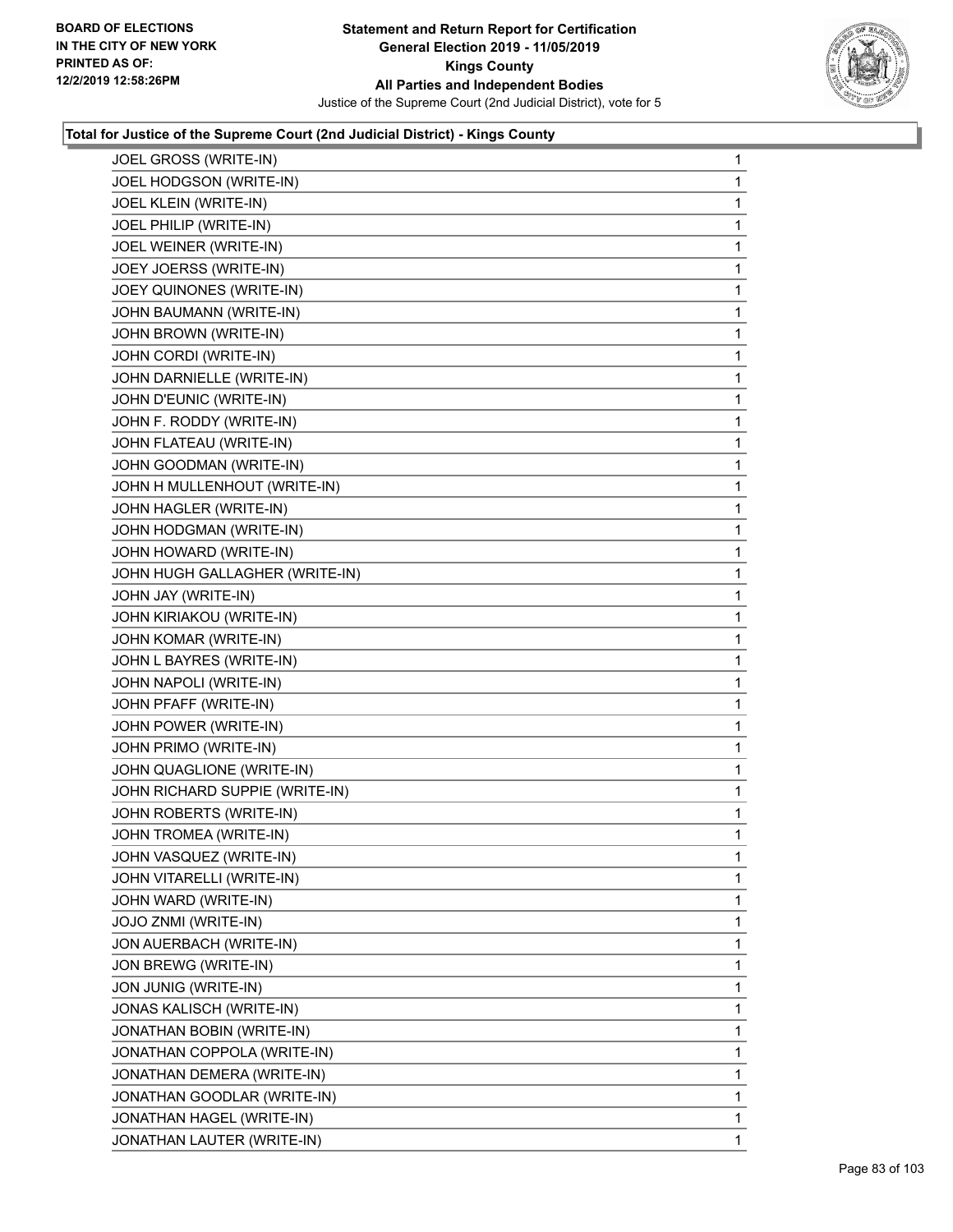

| JONATHAN MANN (WRITE-IN)        | 1              |
|---------------------------------|----------------|
| JONATHAN MARC HAGLER (WRITE-IN) | 1              |
| JONATHAN MASSERANO (WRITE-IN)   | 1              |
| JONY PEREZ (WRITE-IN)           | 1              |
| JOO HYON KANG (WRITE-IN)        | 1              |
| JOSA ALLEN (WRITE-IN)           | 1              |
| JOSE RODRIGUEZ (WRITE-IN)       | 1              |
| JOSE ZUMMER (WRITE-IN)          | 1              |
| JOSEF MAIMON (WRITE-IN)         | 1              |
| JOSEF STALIN (WRITE-IN)         | 1              |
| JOSEPH C. BORELLI (WRITE-IN)    | $\overline{c}$ |
| JOSEPH CARTAGENA (WRITE-IN)     | 1              |
| JOSEPH ESPOSITO (WRITE-IN)      | 1              |
| JOSEPH JAMES MESSINA (WRITE-IN) | 1              |
| JOSEPH LEDDO (WRITE-IN)         | 1              |
| JOSEPH MARKS (WRITE-IN)         | 1              |
| JOSEPH MASLATON (WRITE-IN)      | 1              |
| JOSEPH OLSZEWSKI (WRITE-IN)     | 1              |
| JOSEPH PALLY (WRITE-IN)         | 1              |
| JOSEPH PERA (WRITE-IN)          | 1              |
| JOSEPH RYDEL (WRITE-IN)         | 1              |
| JOSEPH STOLY (WRITE-IN)         | 1              |
| JOSEPH TACOPINA (WRITE-IN)      | 1              |
| JOSEPH WEISENTHAL (WRITE-IN)    | 1              |
| JOSEPHINE BECKMAN (WRITE-IN)    | 1              |
| JOSH GROSSBERG (WRITE-IN)       | 1              |
| JOSHUA GOLDSTEIN (WRITE-IN)     | 1              |
| JOSHUA KAUFMAN (WRITE-IN)       | 1              |
| JOSHUA LAWS (WRITE-IN)          | 1              |
| JOSHUA MARKS (WRITE-IN)         | 1              |
| JOSHUA S. CARTER (WRITE-IN)     | 1              |
| JOSIAH HENSON (WRITE-IN)        | $\mathbf{1}$   |
| JOTARO KUJO (WRITE-IN)          | 1              |
| JOY PRIMO (WRITE-IN)            | 1              |
| JOYCE FRIEDMAN (WRITE-IN)       | 1              |
| JP DELAREY (WRITE-IN)           | 1              |
| JRER MAX (WRITE-IN)             | 1              |
| JUAN CARTAGENA (WRITE-IN)       | 1              |
| JUDAH A ZELMANOVITZ (WRITE-IN)  | 1              |
| JUDGE WIPNET (WRITE-IN)         | 1              |
| JUDITH SHEINDLIN (WRITE-IN)     | 1              |
| JUDITH SHEINLAND (WRITE-IN)     | 1              |
| JUDY GRIMALDI (WRITE-IN)        | 1              |
| JUDY SCHINDLIN (WRITE-IN)       | 1              |
| JULIA CULKIN (WRITE-IN)         | 1              |
| JULIA SALAZAR (WRITE-IN)        | 1              |
|                                 |                |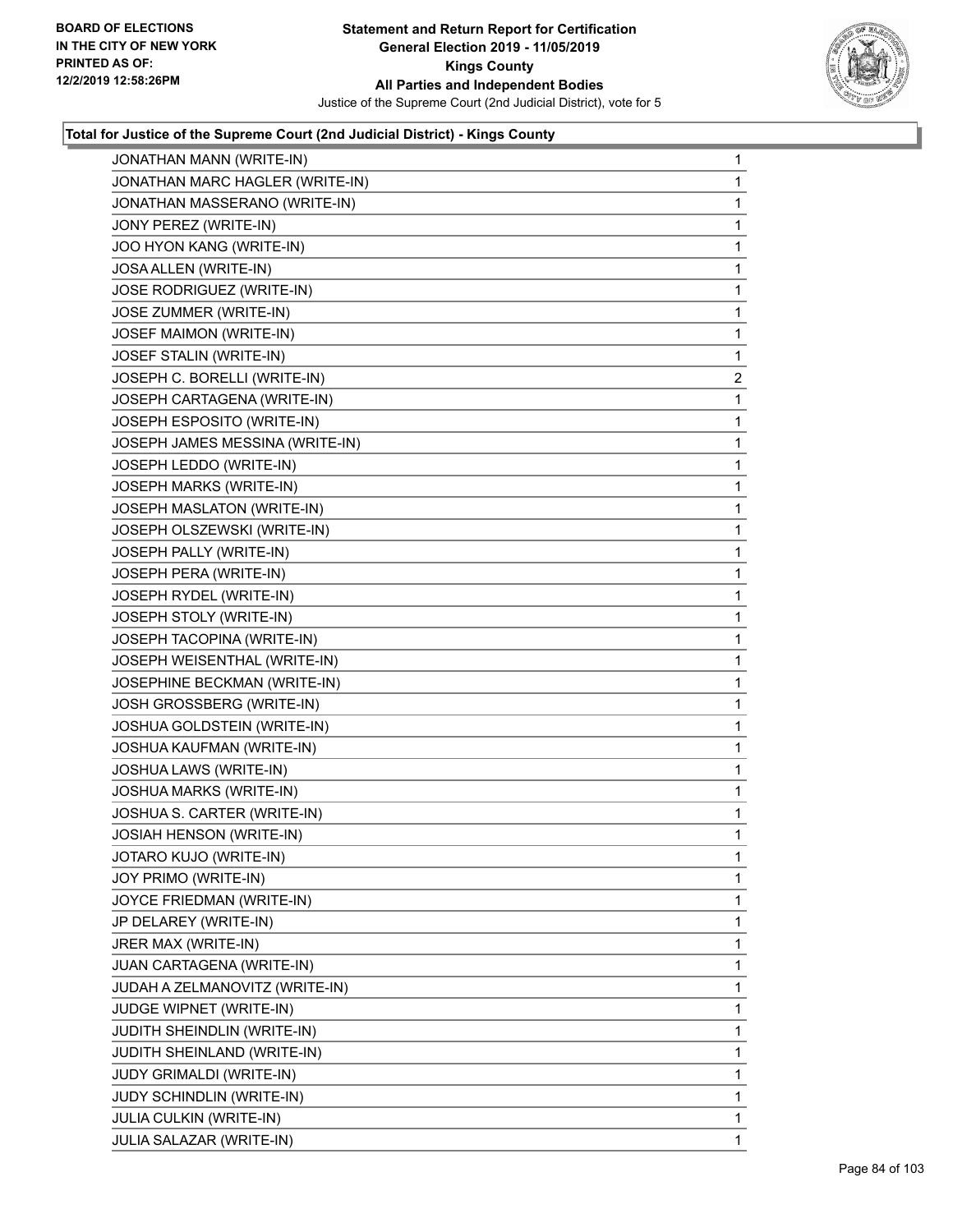

| JULIAN ASSANGE (WRITE-IN)           | $\mathbf{1}$ |
|-------------------------------------|--------------|
| JULIAN M. HILL (WRITE-IN)           | $\mathbf{1}$ |
| JULIE COWHEAD (WRITE-IN)            | 1            |
| JULIE RENDELMEN (WRITE-IN)          | $\mathbf{1}$ |
| JULIE RIEDERER (WRITE-IN)           | 1            |
| JULIN BIEBER (WRITE-IN)             | 1            |
| JULIO CADWEN JR (WRITE-IN)          | $\mathbf{1}$ |
| JULIUS RANDLE (WRITE-IN)            | 1            |
| JULLEAN REISER (WRITE-IN)           | 1            |
| JUMAANE D. WILLIAMS (WRITE-IN)      | $\mathbf{1}$ |
| JUREA SABEL (WRITE-IN)              | 1            |
| <b>JUSTIN RISERVATO (WRITE-IN)</b>  | 1            |
| <b>JUSTINE HARRIS (WRITE-IN)</b>    | $\mathbf{1}$ |
| JUSTINE LUONGO (WRITE-IN)           | 1            |
| JUWAN HOWARD (WRITE-IN)             | 1            |
| KANYE WEST (WRITE-IN)               | 1            |
| KARA DANVERS (WRITE-IN)             | 3            |
| KARA GURL (WRITE-IN)                | 1            |
| KAREN JONES (WRITE-IN)              | 1            |
| KARL MARX (WRITE-IN)                | 4            |
| KASIA DONOHUE (WRITE-IN)            | 1            |
| KATE DORAN (WRITE-IN)               | 1            |
| KATE WOZENCROFT (WRITE-IN)          | 1            |
| KATHERINE COOPER REISNER (WRITE-IN) | 1            |
| KATHERINE FONTAS (WRITE-IN)         | 1            |
| KATHERINE GRAINGER (WRITE-IN)       | 1            |
| KATHERINE KAFFE (WRITE-IN)          | 1            |
| KATHERINE MC QUILLAN (WRITE-IN)     | $\mathbf{1}$ |
| KATHERINE SCREEN (WRITE-IN)         | 1            |
| KATHLEEN MCARTHUR (WRITE-IN)        | $\mathbf{1}$ |
| KATHLEEN WARD (WRITE-IN)            | $\mathbf{1}$ |
| KATHRYN ELLORD (WRITE-IN)           | 1            |
| KATHRYN MILLER (WRITE-IN)           | 1            |
| KATRINA JACKSON BROWN (WRITE-IN)    | 1            |
| KEALIE BARNWARD (WRITE-IN)          | 1            |
| KEANU REEVES (WRITE-IN)             | 1            |
| KEELY MULLEN (WRITE-IN)             | 1            |
| KEINGN LEE-ZAMI (WRITE-IN)          | 1            |
| KELLY KRAVET (WRITE-IN)             | 1            |
| KELLY SWEENEY (WRITE-IN)            | 1            |
| KELLY TAYLER (WRITE-IN)             | 2            |
| KEN PERRY (WRITE-IN)                | 1            |
| KENDRA HUTCHINSON (WRITE-IN)        | 1            |
| KENNETH MONTGOMERY (WRITE-IN)       | 1            |
| KENNETH ROBINSON (WRITE-IN)         | 1            |
| KENNETH ZWEIG (WRITE-IN)            | 1            |
|                                     |              |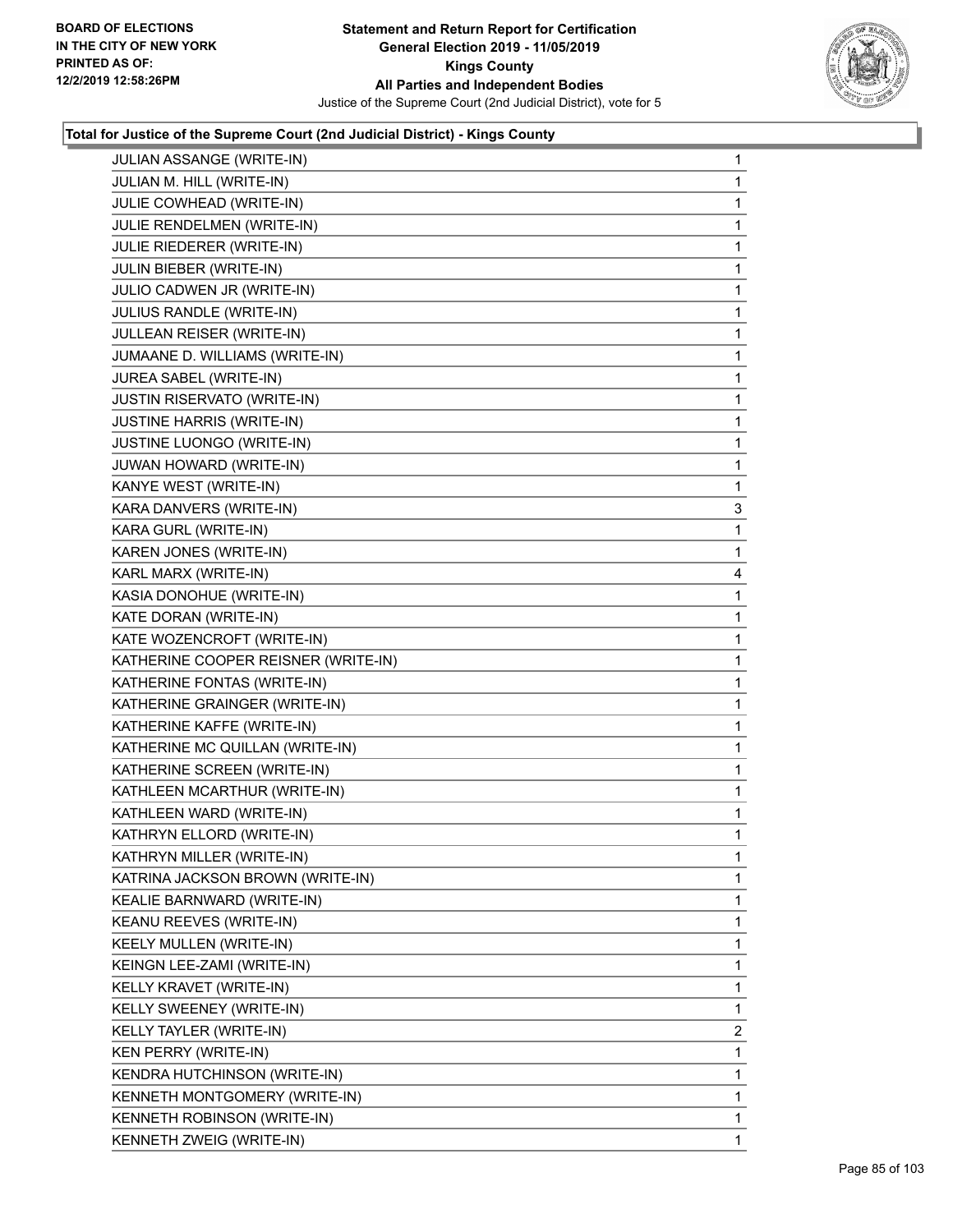

| KENNIS ANN HAWKINS (WRITE-IN)   | $\mathbf{1}$ |
|---------------------------------|--------------|
| <b>KERRY STINSON (WRITE-IN)</b> | 1            |
| KERRY WARD (WRITE-IN)           | 1            |
| KEVIN BOSS (WRITE-IN)           | 1            |
| KEVIN DELVA (WRITE-IN)          | 1            |
| KEVIN GOMEZ (WRITE-IN)          | 1            |
| KEVIN HARRIS (WRITE-IN)         | 1            |
| KEVIN KERRIGAN (WRITE-IN)       | 1            |
| KEVIN KNOX (WRITE-IN)           | 1            |
| KEVIN MONROSE (WRITE-IN)        | 1            |
| KEVIN MOUPE (WRITE-IN)          | 1            |
| KEVIN TOWLER (WRITE-IN)         | 2            |
| KIM II SUNG (WRITE-IN)          | 1            |
| KIM JONG IL (WRITE-IN)          | 1            |
| KIM JONG UN (WRITE-IN)          | 1            |
| KIMBERLY PETERSON (WRITE-IN)    | 1            |
| KIRK OLIVER (WRITE-IN)          | 1            |
| KOPAL LEVIT (WRITE-IN)          | 1            |
| KRISTEN EDWARDS (WRITE-IN)      | 1            |
| KRISTEN REXROAT (WRITE-IN)      | 1            |
| KRISTINA KENDELL (WRITE-IN)     | 1            |
| KRYSTOF LACH (WRITE-IN)         | 1            |
| KSHAMA SAWANT (WRITE-IN)        | 1            |
| KUESI DASH (WRITE-IN)           | 1            |
| KURASH HAGLEMI (WRITE-IN)       | 1            |
| KWASI MENSAH (WRITE-IN)         | 1            |
| <b>KWESI HOMERE (WRITE-IN)</b>  | 1            |
| KYLE GRISTE (WRITE-IN)          | 1            |
| KYLE KULINSKI (WRITE-IN)        | 1            |
| KYLE RHODEN (WRITE-IN)          | 1            |
| KYLEE JOHNSON (WRITE-IN)        | 1            |
| <b>KYLIE MAGIRE (WRITE-IN)</b>  | 1            |
| KYRIE IRVING (WRITE-IN)         | 1            |
| LAITCIN GILLIES (WRITE-IN)      | 1            |
| LANDS CALRISSIAN (WRITE-IN)     | 1            |
| LARRY DAVID (WRITE-IN)          | 1            |
| LARRY JAYSON (WRITE-IN)         | 1            |
| LARRY MARTIN (WRITE-IN)         | 1            |
| LARRY MORTON (WRITE-IN)         | 1            |
| LAURA LEE JOHNSON (WRITE-IN)    | 1            |
| LAURA MELLVILLE (WRITE-IN)      | 1            |
| LAURA SGHMITHKISS (WRITE-IN)    | 1            |
| LAURA TRACHTMAN (WRITE-IN)      | 1            |
| LAUREN BILASZ (WRITE-IN)        | 1            |
| LAUREN BONMAN (WRITE-IN)        |              |
|                                 | 1            |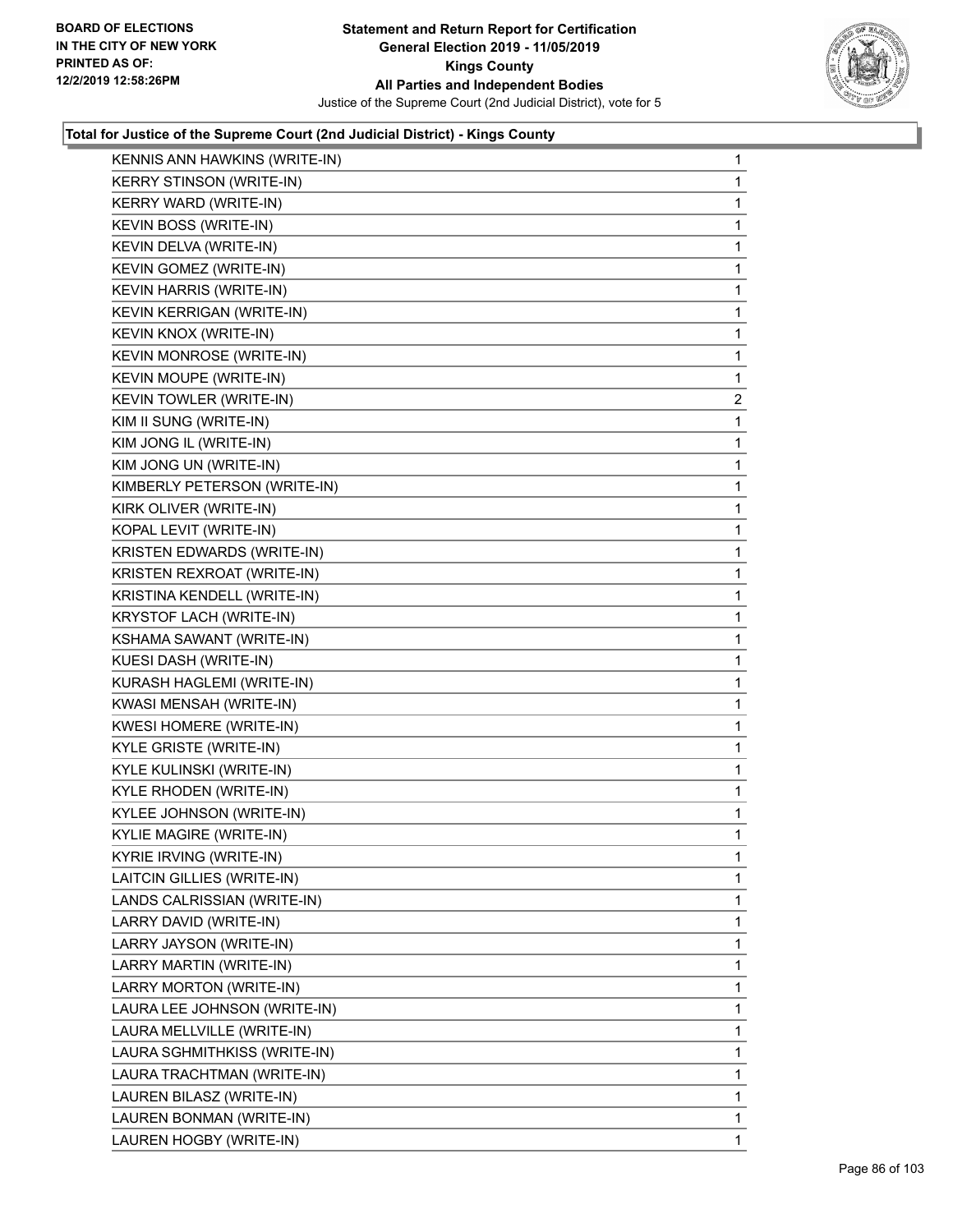

| LAUREN JONES (WRITE-IN)       | $\mathbf{1}$   |
|-------------------------------|----------------|
| LAUREN RENEE (WRITE-IN)       | 1              |
| LAURIE MORMELSTEIN (WRITE-IN) | 1              |
| LAVAR BALL (WRITE-IN)         | 1              |
| LAVREN WINSTON (WRITE-IN)     | 1              |
| LAWRENCE GREBINAR (WRITE-IN)  | 1              |
| LAWRENCE MARINELLI (WRITE-IN) | $\mathbf{1}$   |
| LAWRENCE ROTHBART (WRITE-IN)  | $\mathbf{1}$   |
| LAZLO KATZNELSON (WRITE-IN)   | 1              |
| LEA REIS (WRITE-IN)           | $\mathbf{1}$   |
| LEANNE WOOD (WRITE-IN)        | $\overline{a}$ |
| LEARNOD HARD (WRITE-IN)       | 1              |
| LEBRON JAMES (WRITE-IN)       | $\mathbf{1}$   |
| LEILA BLATT (WRITE-IN)        | 1              |
| LENAE GUARNA (WRITE-IN)       | 1              |
| LENNY BRUCE FISHEL (WRITE-IN) | $\mathbf{1}$   |
| LEO GLICKMAN (WRITE-IN)       | 1              |
| LEON LI (WRITE-IN)            | $\mathbf{1}$   |
| LEON TROTSKY (WRITE-IN)       | $\mathbf{1}$   |
| LEONARD PELTIER (WRITE-IN)    | 1              |
| LEONARD PELTIOS (WRITE-IN)    | 1              |
| LEONARD SAWYER (WRITE-IN)     | 1              |
| LEONARD WHITE (WRITE-IN)      | 1              |
| LES GRUEN (WRITE-IN)          | $\mathbf{1}$   |
| LESLIE CANTOPIDIS (WRITE-IN)  | 1              |
| LESLIE GRUEN (WRITE-IN)       | 1              |
| LESLIE RUBIN (WRITE-IN)       | 1              |
| LETITA JAMES (WRITE-IN)       | 1              |
| LEVI BACKMAN (WRITE-IN)       | 1              |
| LEVI BLUM (WRITE-IN)          | $\mathbf{1}$   |
| LEVI E. DORANCY (WRITE-IN)    | 1              |
| LEVIN WILLIAMS (WRITE-IN)     | 1              |
| LEWANNE JONES (WRITE-IN)      | 1              |
| LEWIS GIARHAM (WRITE-IN)      | 1              |
| LILAN LU (WRITE-IN)           | 1              |
| LILLIAN WARNER (WRITE-IN)     | 1              |
| LINDA MILLER ESQ (WRITE-IN)   | 1              |
| LINDA TIGANI (WRITE-IN)       | 1              |
| LINDSAY SPANGLER (WRITE-IN)   | 1              |
| LINDSEY PRATT (WRITE-IN)      | 1              |
| LINDSEY SPRINGER (WRITE-IN)   | 1              |
| LISA COLEMAN (WRITE-IN)       | 1              |
| LISA GIBBS (WRITE-IN)         | 1              |
| LISA H OTLEY (WRITE-IN)       | 1              |
| LISA HOROWITZ (WRITE-IN)      | 1              |
| LISA L GOKHULSINGH (WRITE-IN) | 1              |
|                               |                |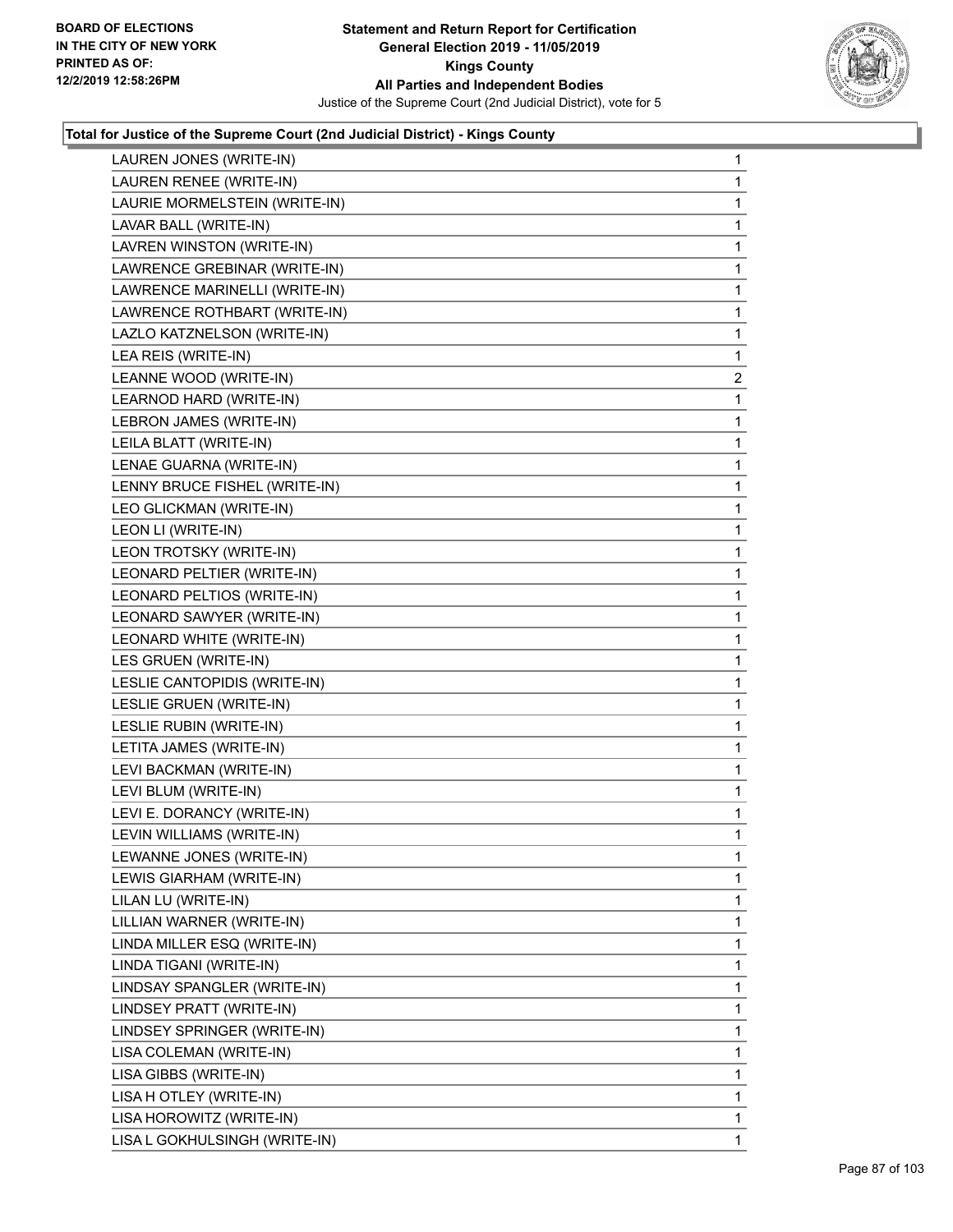

| LIZ HOLTZMAN (WRITE-IN)           | 1 |
|-----------------------------------|---|
| LLHAN OMAR (WRITE-IN)             | 1 |
| LLYOD MATHISEN (WRITE-IN)         | 1 |
| LOGAN CLARK (WRITE-IN)            | 1 |
| LOGAN GENTRY (WRITE-IN)           | 1 |
| LONNIE HACT JR (WRITE-IN)         | 1 |
| LORRAINE MAZZOLA (WRITE-IN)       | 1 |
| LOUIS CHOLDEN BROWN (WRITE-IN)    | 1 |
| LOUIS CRESPO (WRITE-IN)           | 1 |
| LOUISA FOSTER (WRITE-IN)          | 1 |
| LOUISE ALBENDY (WRITE-IN)         | 1 |
| LUCY BROWN TURPIN (WRITE-IN)      | 1 |
| LUIGI MARIO (WRITE-IN)            | 1 |
| LUIS A LEBRON (WRITE-IN)          | 1 |
| LUIS MANCHENO (WRITE-IN)          | 1 |
| LUKAZS CYHAN (WRITE-IN)           | 1 |
| LUKE SIMCOCK (WRITE-IN)           | 1 |
| LUKE TAYLOR (WRITE-IN)            | 1 |
| LUMI MICHELLE ROLLEY (WRITE-IN)   | 1 |
| LUMUMNA BANDOLO (WRITE-IN)        | 1 |
| LYNN FAHEY (WRITE-IN)             | 1 |
| LYNN TOLER (WRITE-IN)             | 1 |
| MABLEAN EPHRIAM (WRITE-IN)        | 1 |
| MADELINE WARNER (WRITE-IN)        | 1 |
| MAEVE JOERSS (WRITE-IN)           | 1 |
| MAJILYN MILIAN (WRITE-IN)         | 1 |
| MALAIKA JABALI (WRITE-IN)         | 1 |
| MALCOLM X (WRITE-IN)              | 1 |
| MALLORY COUGHLIN (WRITE-IN)       | 1 |
| MALLY WAITE (WRITE-IN)            | 1 |
| MAMIE FRANCIS (WRITE-IN)          | 1 |
| MANDEL SIMON (WRITE-IN)           | 1 |
| MANOJ RAVIKUMAR (WRITE-IN)        | 1 |
| MANRAJ SEKHON (WRITE-IN)          | 1 |
| MAO TSEDONY (WRITE-IN)            | 1 |
| MARC FLIEDNER (WRITE-IN)          | 1 |
| MARCELA MITAYNES (WRITE-IN)       | 1 |
| MARCO GOMEZ (WRITE-IN)            | 1 |
| MARCOS MASRI (WRITE-IN)           | 1 |
| <b>MARCUS MORRIS (WRITE-IN)</b>   | 1 |
| MARGARET DOHERTY (WRITE-IN)       | 1 |
| MARGARET LOGGAT (WRITE-IN)        | 1 |
| MARGARITA LOPEZ TORRES (WRITE-IN) | 1 |
| MARIA FUCCIO (WRITE-IN)           | 3 |
| MARIANNE KABA (WRITE-IN)          | 1 |
| MARIANNE VON EDMOND (WRITE-IN)    | 1 |
|                                   |   |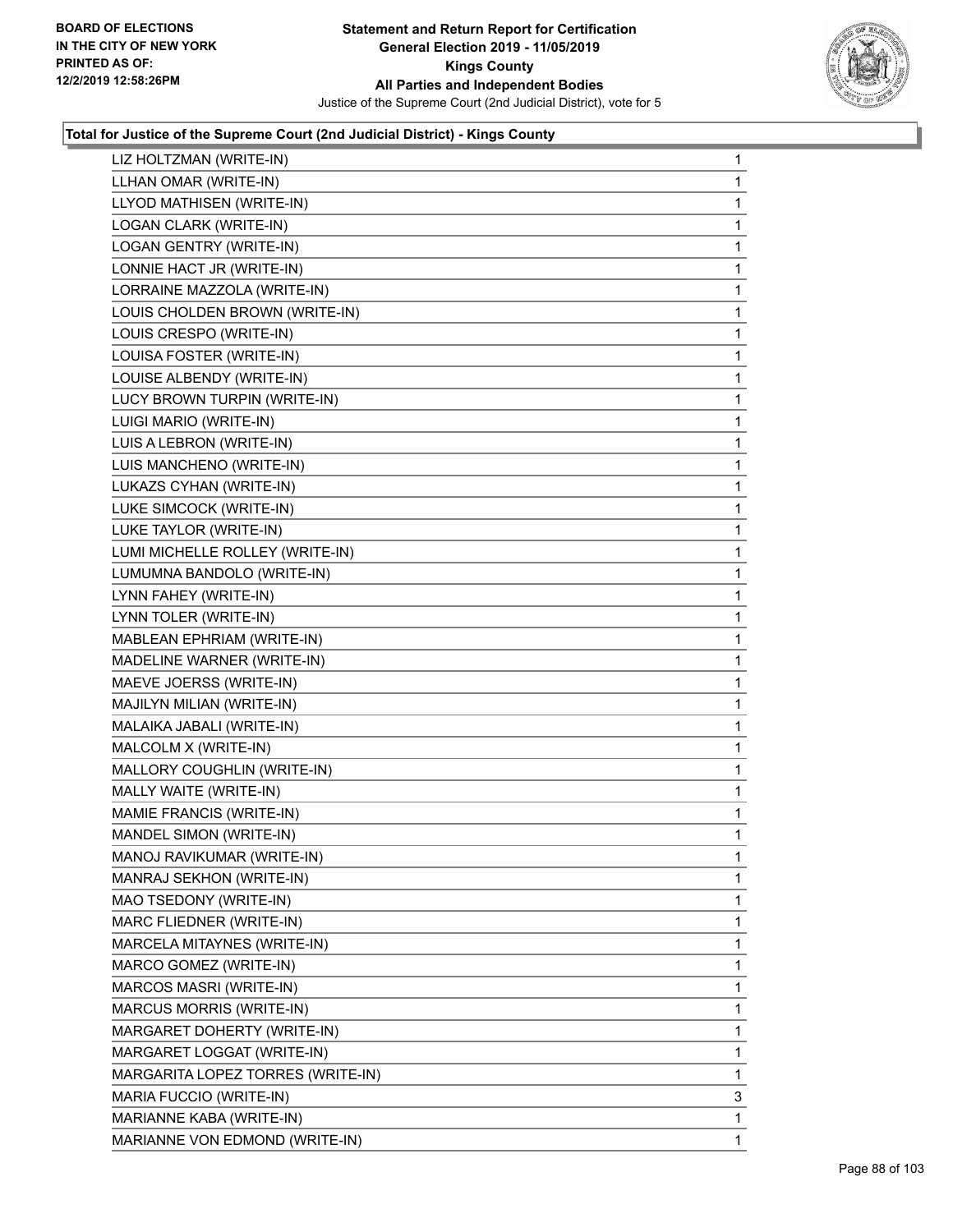

| MARIE YOVANOVICH (WRITE-IN)      | 1            |
|----------------------------------|--------------|
| MARILYN ROTHSTEIN (WRITE-IN)     | 1            |
| MARINE KABA (WRITE-IN)           | 1            |
| MARISSA SHERMAN (WRITE-IN)       | 1            |
| MARK BUTLER (WRITE-IN)           | 1            |
| MARK LANDMAN (WRITE-IN)          | 1            |
| MARK LEVIN (WRITE-IN)            | 1            |
| MARK LUDWIG (WRITE-IN)           | 1            |
| MARK ROSEN (WRITE-IN)            | 1            |
| MARK S GRIFFITH (WRITE-IN)       | 1            |
| MARKEY RAMONE (WRITE-IN)         | 1            |
| MARTIN GORFINKEL (WRITE-IN)      | 1            |
| MARTIN J. GOLDEN (WRITE-IN)      | 7            |
| MARTY NEEDLEMAN (WRITE-IN)       | 1            |
| MARTY STOLAR (WRITE-IN)          | 1            |
| MARY A BURGH (WRITE-IN)          | 1            |
| MARY ALICE KAZAK (WRITE-IN)      | 1            |
| MARY BANKS (WRITE-IN)            | 1            |
| MARY BARANOWSKI (WRITE-IN)       | 1            |
| MARY LUTZ (WRITE-IN)             | 1            |
| MATILDE SALOMON (WRITE-IN)       | 1            |
| MATT CHRISTMAN (WRITE-IN)        | 1            |
| MATTHEW DAUS (WRITE-IN)          | 1            |
| MATTHEW FISHBEIN (WRITE-IN)      | 1            |
| MATTHEW GAISI (WRITE-IN)         | 3            |
| MATTHEW GROSS (WRITE-IN)         | 1            |
| MATTHEW PRIMO (WRITE-IN)         | 1            |
| MATTHEW SWENSON (WRITE-IN)       | 1            |
| MATTHEW T FARLEY (WRITE-IN)      | 1            |
| MAUREEN CIPRIANO (WRITE-IN)      | 1            |
| MAUREEN GODWIN (WRITE-IN)        | 1            |
| MAUREEN MOSES (WRITE-IN)         | $\mathbf{1}$ |
| MAURICE CARBER (WRITE-IN)        | 1            |
| MAURICE M. HADDAD (WRITE-IN)     | 1            |
| MAURINA LIOCE (WRITE-IN)         | 1            |
| MAX BLUMENTHAL (WRITE-IN)        | 1            |
| MAX SHACHTMAN (WRITE-IN)         | 1            |
| MAXINE H PARK (WRITE-IN)         | 1            |
| MAXINE PARK (WRITE-IN)           | 1            |
| MAYER MAYERFIELD (WRITE-IN)      | 1            |
| MAYER ROCHLITZ (WRITE-IN)        | 1            |
| MEADE ESPOSITO (WRITE-IN)        | 1            |
| MEG REINHART (WRITE-IN)          | 1            |
| <b>MEGAN DEMARKIS (WRITE-IN)</b> | 1            |
| <b>MEGAN THOR (WRITE-IN)</b>     | 1            |
| MEGHAN ASHCRAFT (WRITE-IN)       | 1            |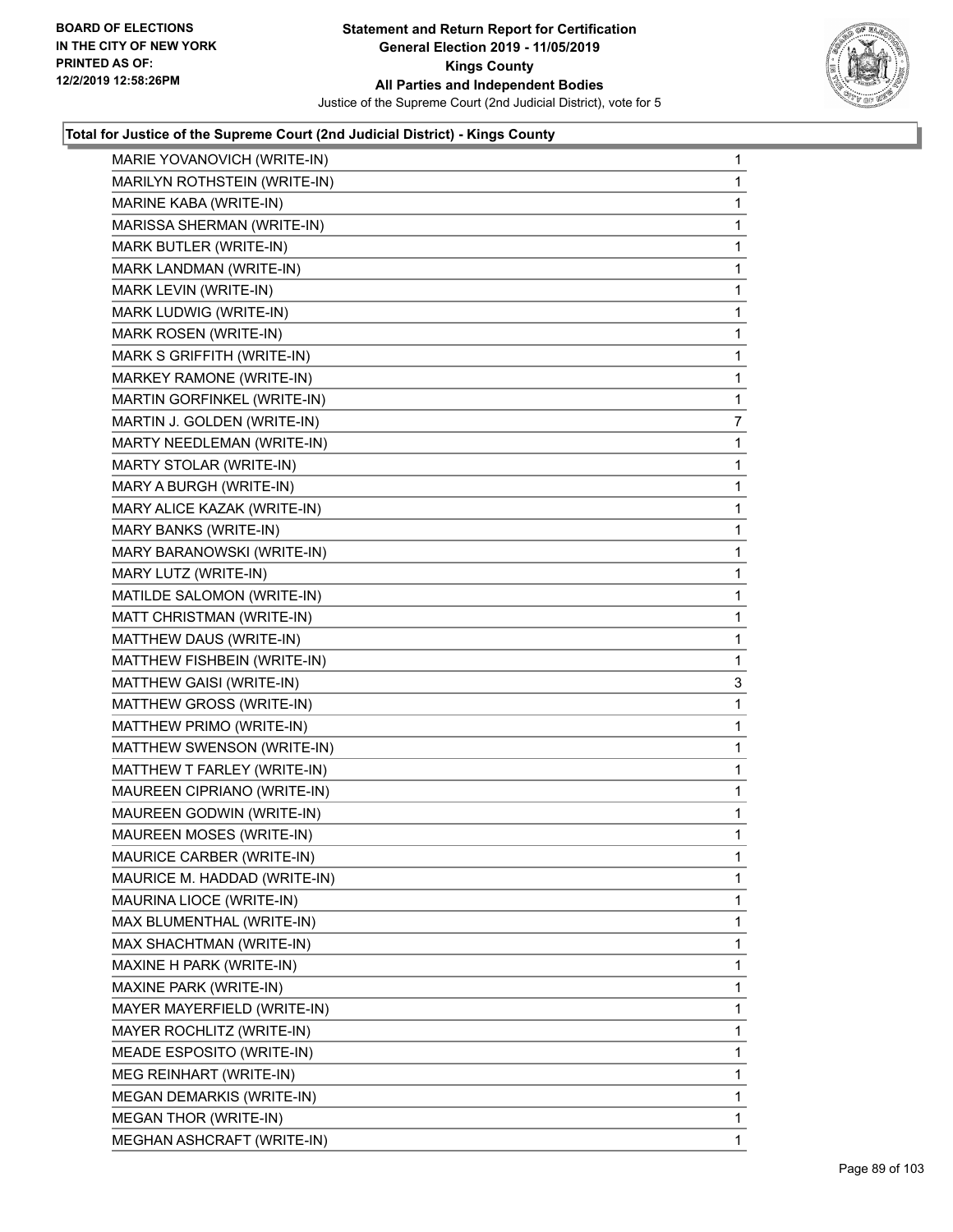

| MELANIE FOX (WRITE-IN)             | $\mathbf{1}$   |
|------------------------------------|----------------|
| MELANIE MAC LEAN (WRITE-IN)        | $\mathbf{1}$   |
| MELISSA GRAHAM (WRITE-IN)          | $\mathbf{1}$   |
| MELLISSA L MILLER (WRITE-IN)       | $\mathbf{1}$   |
| MENACHEM D. ZELMANOWITZ (WRITE-IN) | $\mathbf{1}$   |
| MENACHEM ZELMANOVITZ (WRITE-IN)    | 1              |
| MEREDITH JONES (WRITE-IN)          | $\mathbf{1}$   |
| MERRICK GARLAND (WRITE-IN)         | $\mathbf{1}$   |
| METT CHRISTMEN (WRITE-IN)          | $\mathbf 1$    |
| MICAH PHILLIPS (WRITE-IN)          | $\mathbf{1}$   |
| MICHAEL ARONSON (WRITE-IN)         | 1              |
| MICHAEL ATTINS (WRITE-IN)          | 1              |
| MICHAEL BALLOU (WRITE-IN)          | $\mathbf{1}$   |
| MICHAEL BLOOMBERG (WRITE-IN)       | 4              |
| MICHAEL BROOKS (WRITE-IN)          | $\mathbf 1$    |
| MICHAEL CAHILL (WRITE-IN)          | $\mathbf{1}$   |
| MICHAEL CARDOZO (WRITE-IN)         | 1              |
| MICHAEL CIBELLA (WRITE-IN)         | $\mathbf 1$    |
| MICHAEL CONNERS (WRITE-IN)         | $\mathbf{1}$   |
| MICHAEL CONNOR (WRITE-IN)          | $\mathbf{1}$   |
| MICHAEL FABIAN (WRITE-IN)          | $\mathbf{1}$   |
| MICHAEL FEIG (WRITE-IN)            | $\mathbf{1}$   |
| MICHAEL FERKNS (WRITE-IN)          | 1              |
| MICHAEL GELLER (WRITE-IN)          | $\mathbf 1$    |
| MICHAEL GOLDBERGER (WRITE-IN)      | $\mathbf{1}$   |
| MICHAEL HILLER (WRITE-IN)          | $\mathbf{1}$   |
| MICHAEL J GRIFFITH (WRITE-IN)      | $\mathbf{1}$   |
| MICHAEL JORDAN (WRITE-IN)          | $\mathbf{1}$   |
| MICHAEL K CLARKE (WRITE-IN)        | 1              |
| MICHAEL KEOGH (WRITE-IN)           | $\overline{2}$ |
| MICHAEL KINNUCAN (WRITE-IN)        | $\mathbf{1}$   |
| MICHAEL KOSCIOL (WRITE-IN)         | $\mathbf{1}$   |
| MICHAEL KUTSIS (WRITE-IN)          | 1              |
| MICHAEL L RAPAPORT (WRITE-IN)      | 1              |
| MICHAEL L. MARRELA (WRITE-IN)      | $\mathbf{1}$   |
| MICHAEL LANGAN (WRITE-IN)          | 1              |
| MICHAEL LAPP (WRITE-IN)            | 1              |
| MICHAEL LEWIS (WRITE-IN)           | 1              |
| MICHAEL LONG (WRITE-IN)            | 1              |
| MICHAEL MAZZARIELLO (WRITE-IN)     | 1              |
| MICHAEL MC QUILLAN (WRITE-IN)      | 1              |
| MICHAEL OTTEN (WRITE-IN)           | 1              |
| MICHAEL PATE (WRITE-IN)            | 1              |
| MICHAEL SADOWITZ (WRITE-IN)        | 1              |
| MICHAEL SCOTT JR (WRITE-IN)        | 1              |
| MICHAEL SMILOIVTZ (WRITE-IN)       | $\mathbf{1}$   |
|                                    |                |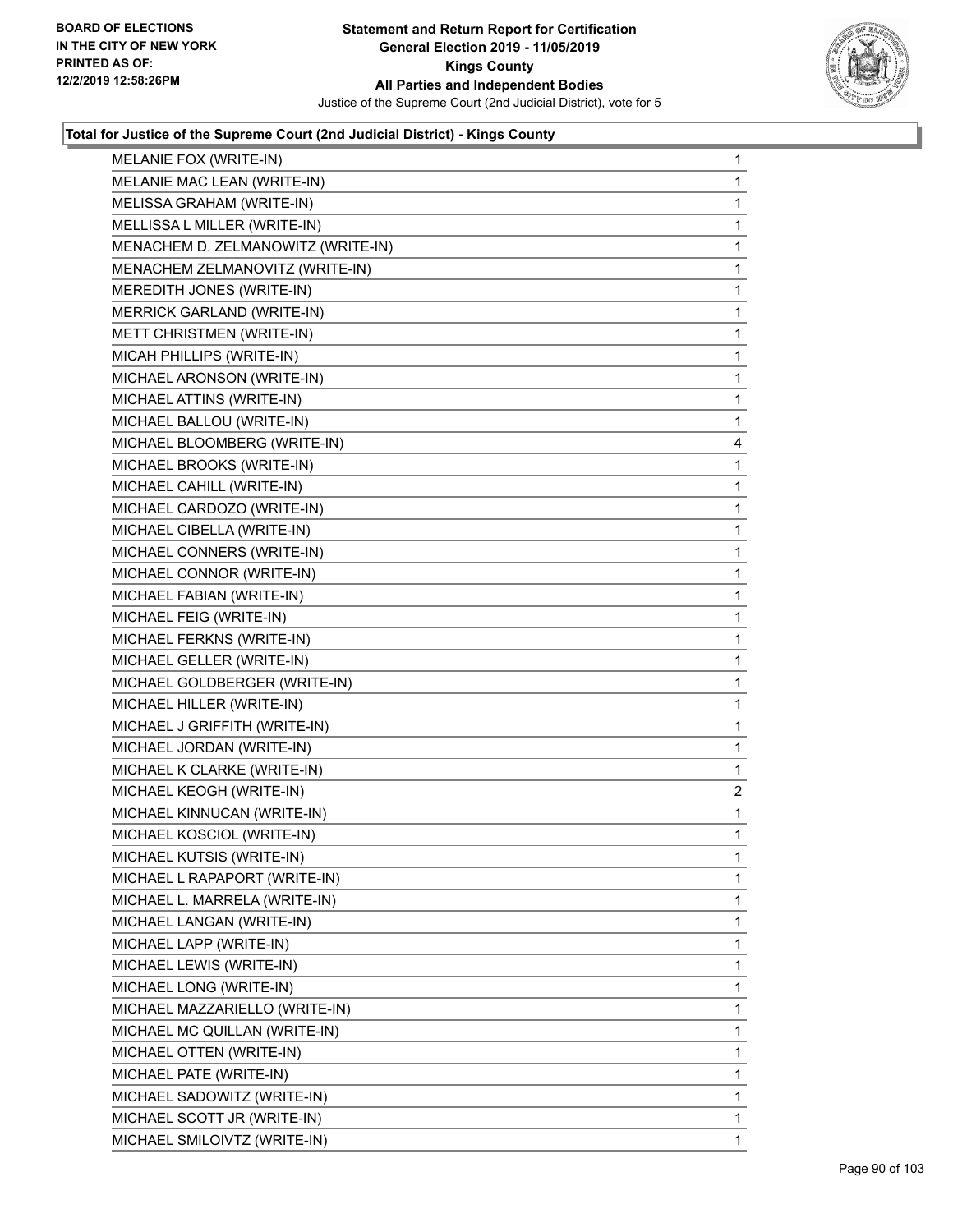

| MICHAEL WARREN (WRITE-IN)          | 1            |
|------------------------------------|--------------|
| MICHAEL WEISBERG (WRITE-IN)        | 1            |
| MICHAEL YOUNG (WRITE-IN)           | 1            |
| MICHEAL BLOOMBERG (WRITE-IN)       | 1            |
| MICHELE OBAMA (WRITE-IN)           | 1            |
| MICHELLE JOHNSON (WRITE-IN)        | 1            |
| MICHELLE OBAMA (WRITE-IN)          | $\,$ 5 $\,$  |
| MICKEY WHITMAN (WRITE-IN)          | 1            |
| MIGUEL AGUERO (WRITE-IN)           | 1            |
| MIGUEL ANGEL ORTIZ (WRITE-IN)      | 1            |
| MIGUEL OLIVERAS (WRITE-IN)         | 1            |
| MIKE ETCHOBEHORE (WRITE-IN)        | 1            |
| MIKE HUNT (WRITE-IN)               | 1            |
| MIKE NELSON (WRITE-IN)             | 1            |
| MIKE PENA (WRITE-IN)               | 1            |
| MIKE PENCE (WRITE-IN)              | 1            |
| MILA KLEIN (WRITE-IN)              | 1            |
| MILES R. KENYON (WRITE-IN)         | 1            |
| MILTON BLUM (WRITE-IN)             | 1            |
| MINDY SHORTS (WRITE-IN)            | 1            |
| MIRA DE JUNG (WRITE-IN)            | 1            |
| MIRA KASINITZ (WRITE-IN)           | 1            |
| MIRIAM SCHACTER (WRITE-IN)         | 1            |
| MIRIAM SILVERBURG (WRITE-IN)       | 1            |
| MIRM KASINITO (WRITE-IN)           | 1            |
| MITCHELL COOPERSMITHS (WRITE-IN)   | 1            |
| MITCHELL ROBINSON (WRITE-IN)       | 1            |
| MOE HOWARD (WRITE-IN)              | 1            |
| MOIRA MELTZER-COHEN (WRITE-IN)     | 1            |
| MOISHE EZRA WEISS (WRITE-IN)       | 1            |
| MOISHE WEISS (WRITE-IN)            | 1            |
| MOLLY BOAST (WRITE-IN)             | $\mathbf{1}$ |
| MONTGOMERY BURNS (WRITE-IN)        | 1            |
| MONTY PYTHON (WRITE-IN)            | 1            |
| MORDECHAI FOLLMAN (WRITE-IN)       | 1            |
| MORGAN STERNSURS (WRITE-IN)        | 1            |
| MORRIS COHEN (WRITE-IN)            | 1            |
| MORRIS GEWIRTZ (WRITE-IN)          | 1            |
| MOSHE LASKER (WRITE-IN)            | 1            |
| MOSHE SHUIEL GREENFIELD (WRITE-IN) | 1            |
| MOSS PHONTAUK (WRITE-IN)           | 1            |
| MOTULO SHAKUR (WRITE-IN)           | 1            |
| MUMJA ABU-JAMAL (WRITE-IN)         | 1            |
| MUSTAFA ABOULISSAN (WRITE-IN)      | 1            |
| MYLA BONARDI (WRITE-IN)            | 1            |
| MYLA CARTER (WRITE-IN)             | 1            |
|                                    |              |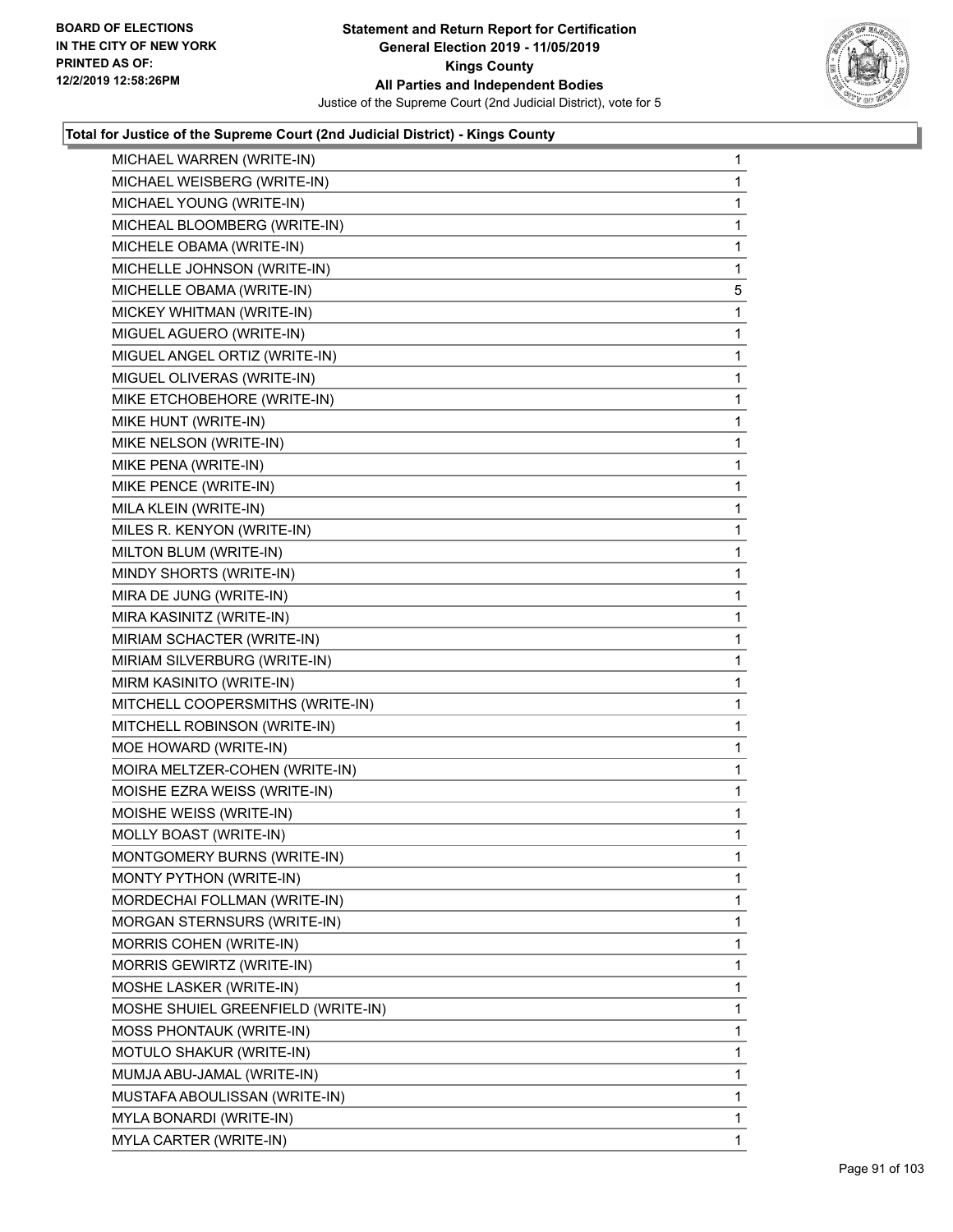

| MYSONNE LINNEN (WRITE-IN)      | 1              |
|--------------------------------|----------------|
| NADINE FORREST (WRITE-IN)      | 1              |
| NAILA SIGIQUI (WRITE-IN)       | 1              |
| NANCY GARICA RUFFIN (WRITE-IN) | $\overline{a}$ |
| NANCY LAWRENCE (WRITE-IN)      | 1              |
| NANCY PELOSI (WRITE-IN)        | 1              |
| NAOH POPP (WRITE-IN)           | 1              |
| NATALIA FERENE (WRITE-IN)      | 1              |
| NATALIE BLEDSOE (WRITE-IN)     | 1              |
| NATALIE ONEIL (WRITE-IN)       | 1              |
| NATHAN JOFFE (WRITE-IN)        | 1              |
| NATHANIEL FONTAS (WRITE-IN)    | 1              |
| NEAL BURSTYN (WRITE-IN)        | 1              |
| NEBUS BROWN (WRITE-IN)         | 1              |
| NEIL DAVIDSON (WRITE-IN)       | 1              |
| NEIL GERSUCH (WRITE-IN)        | 1              |
| NELSON TEBBE (WRITE-IN)        | 1              |
| NESTOR CAZABUON (WRITE-IN)     | 1              |
| NESTOR MAKHND (WRITE-IN)       | 1              |
| NEWBOLD MORRIS (WRITE-IN)      | 1              |
| NICHOLAS DAKA (WRITE-IN)       | $\overline{2}$ |
| NICHOLAS P GARCIA (WRITE-IN)   | 1              |
| NICK ALDIS (WRITE-IN)          | 1              |
| NICK FUENTES (WRITE-IN)        | 1              |
| NICK MULLEN (WRITE-IN)         | 5              |
| NICK RASKIN (WRITE-IN)         | 1              |
| NICK TURNER (WRITE-IN)         | 1              |
| NICO MESSLTE (WRITE-IN)        | 1              |
| NICOLAS ROUNER (WRITE-IN)      | 1              |
| NICOLE SWARES (WRITE-IN)       | 1              |
| NIGEL LA BOROTE (WRITE-IN)     | 1              |
| NIKI MINAJ (WRITE-IN)          | 1              |
| NIKOLAI TRUBIN (WRITE-IN)      | 1              |
| NINA BONINA BROWN (WRITE-IN)   | 1              |
| NINA TURNER (WRITE-IN)         | 1              |
| NOACH DEAR (WRITE-IN)          | 1              |
| NOAH MOGIL (WRITE-IN)          | 1              |
| <b>NOAH POWLEN (WRITE-IN)</b>  | 1              |
| NOAH ROSS (WRITE-IN)           | 1              |
| NOAM CHOMSKY (WRITE-IN)        | 1              |
| NORA CARROLL (WRITE-IN)        | 3              |
| NORMAN E ORTEGA (WRITE-IN)     | 1              |
| NORMAN FINKELSTEIN (WRITE-IN)  | 1              |
| NORMAN GULIERMAN (WRITE-IN)    | 1              |
| NORMAN KEITH WHITE (WRITE-IN)  | 1              |
| NORMAN SIEGEL (WRITE-IN)       | 1              |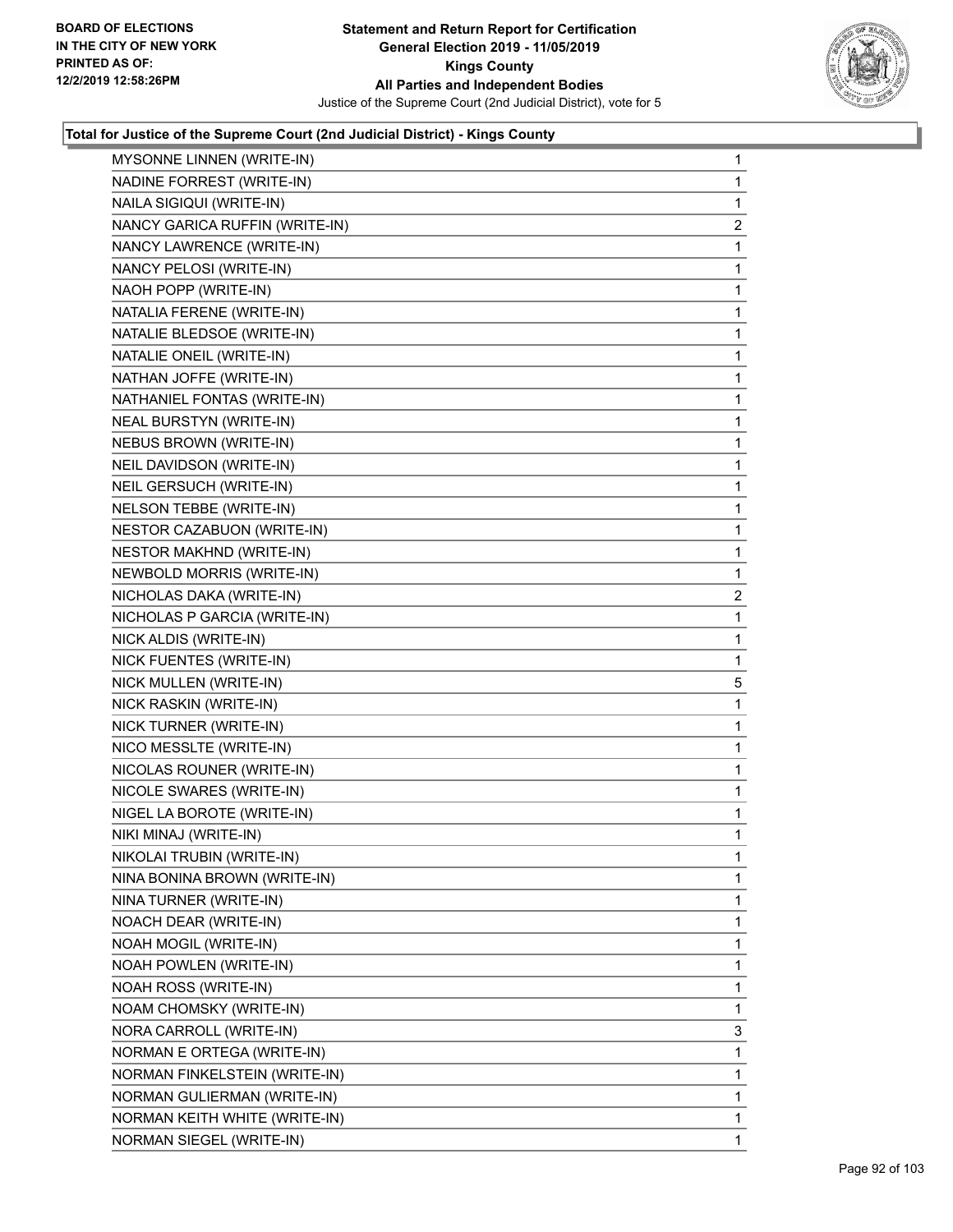

| <b>NSERI THOMPOON (WRITE-IN)</b>   | 1              |
|------------------------------------|----------------|
| NUVHAM GRAUS (WRITE-IN)            | 1              |
| <b>ODESSA KENNEDY (WRITE-IN)</b>   | 1              |
| OLIVE JOU (WRITE-IN)               | 1              |
| OLIVIA GUARNA (WRITE-IN)           | 1              |
| OLIVIA SOHMER (WRITE-IN)           | 1              |
| OLIVIA SOHMER ROSENBAUM (WRITE-IN) | 1              |
| OMAR C. PAGAN (WRITE-IN)           | 1              |
| OPHRAH WINFREY (WRITE-IN)          | 1              |
| OSCAR LOPEZ RIVERA (WRITE-IN)      | 1              |
| OSCAR RAKAWA STERN (WRITE-IN)      | 1              |
| OSCAR VERA (WRITE-IN)              | 1              |
| OTIS MERCER FISHEL (WRITE-IN)      | 1              |
| PAMELA BEITELMAN (WRITE-IN)        | $\overline{c}$ |
| PAMELA EDWARDS (WRITE-IN)          | 1              |
| PASQUALINO RUSSO (WRITE-IN)        | 2              |
| PAT KIERMAN (WRITE-IN)             | $\overline{2}$ |
| PAT MOORE (WRITE-IN)               | 1              |
| PAT PAULSEN (WRITE-IN)             | 1              |
| PATI MICELI (WRITE-IN)             | 1              |
| PATRIA FRIAS-COLON (WRITE-IN)      | 1              |
| PATRICIA DIMANGO (WRITE-IN)        | 1              |
| PATRICIA JACKSON (WRITE-IN)        | 1              |
| PATRICIA O'NEIL (WRITE-IN)         | 1              |
| PATRICK AYERS (WRITE-IN)           | 1              |
| PATRICK DOHERTY (WRITE-IN)         | 1              |
| PATRICK KENNIFF (WRITE-IN)         | 1              |
| PATRICK O'SULLIVAN (WRITE-IN)      | 1              |
| PAUL DANN (WRITE-IN)               | $\overline{2}$ |
| PAUL KEEFE (WRITE-IN)              | 1              |
| PAUL MCCARTHY (WRITE-IN)           | 1              |
| PAUL ROGINA (WRITE-IN)             | 1              |
| PAUL SCHOEMAN (WRITE-IN)           | 1              |
| PAUL STEWART (WRITE-IN)            | 1              |
| PAUL VAYGEN (WRITE-IN)             | 1              |
| PAUL WASSEMAN (WRITE-IN)           | 1              |
| PAYOF KELLY (WRITE-IN)             | 1              |
| PEARL SAMPSON (WRITE-IN)           | 1              |
| PEARL TAUB (WRITE-IN)              | 1              |
| PEGIKALDO LILPSIA (WRITE-IN)       | 1              |
| PETE ALONSO (WRITE-IN)             | 1              |
| PETER A LAWRENCE (WRITE-IN)        | 1              |
| PETER GRASSO (WRITE-IN)            | 1              |
| PETER ITAK (WRITE-IN)              | 1              |
| PETER JACOB (WRITE-IN)             | 1              |
| PETER KINEY (WRITE-IN)             | 2              |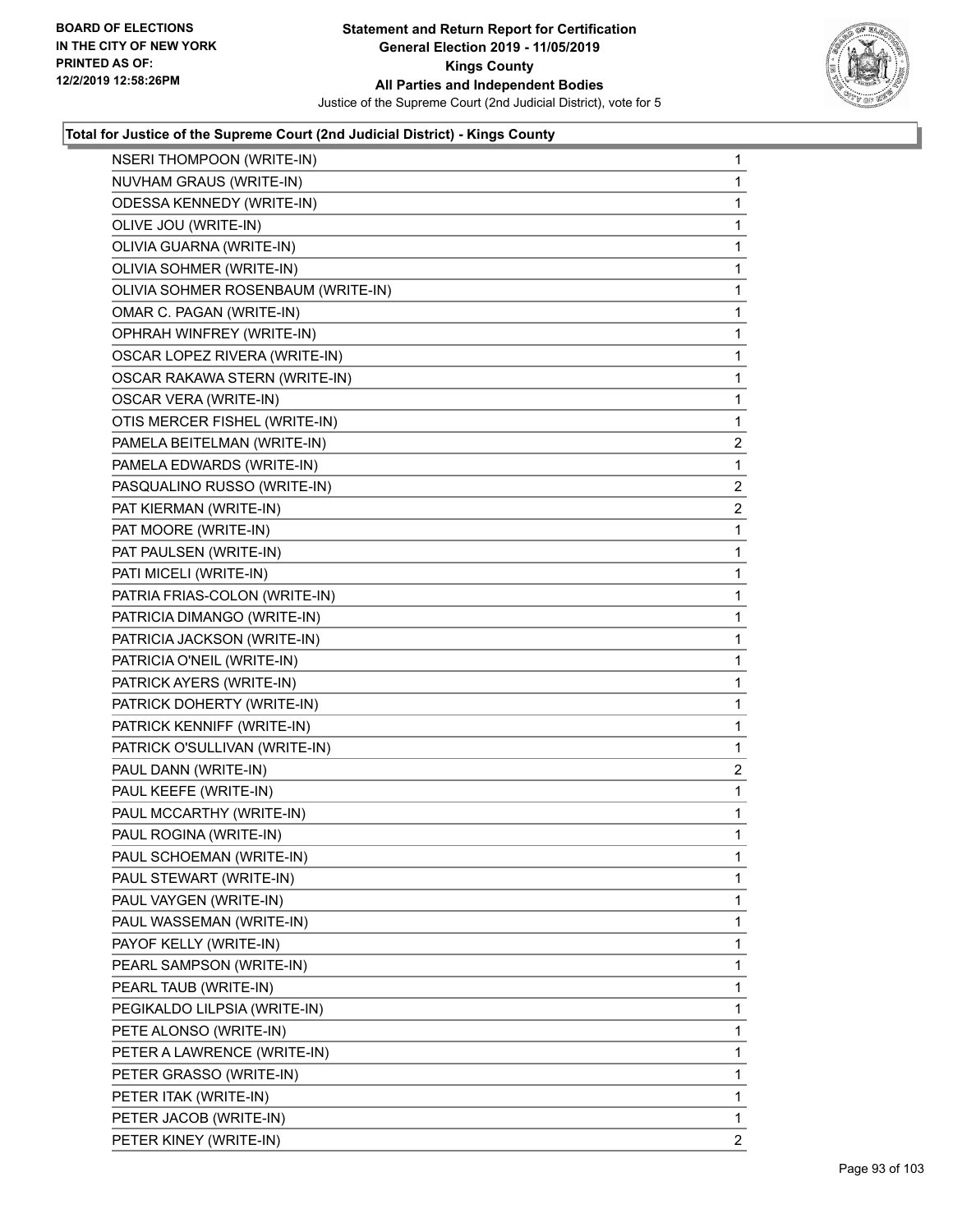

| PETER MURRAY (WRITE-IN)          | $\mathbf{1}$   |
|----------------------------------|----------------|
| PETER PARKER (WRITE-IN)          | 1              |
| PETER RIGGI (WRITE-IN)           | 1              |
| PETER SILVERBURG (WRITE-IN)      | 1              |
| PETER W. BRENNAN (WRITE-IN)      | 1              |
| PEYTON FISHER (WRITE-IN)         | 1              |
| PHIL MCANDREW (WRITE-IN)         | 1              |
| PHIL MILLER (WRITE-IN)           | 1              |
| PHIL PHILLIPS (WRITE-IN)         | 1              |
| PHILIP KASINITZ (WRITE-IN)       | 1              |
| PHILIP SMALLS (WRITE-IN)         | 1              |
| PHILIP W. YOUNG (WRITE-IN)       | 1              |
| PHILLIP A PALMISANO (WRITE-IN)   | 1              |
| PHILLIP BRISIMITZAKIS (WRITE-IN) | $\overline{c}$ |
| PIERRE DELECTO (WRITE-IN)        | 1              |
| PINNI BOHM (WRITE-IN)            | 1              |
| POGOR KELLY (WRITE-IN)           | 1              |
| POGP KELLY (WRITE-IN)            | 1              |
| POOCHIE PHILLIP (WRITE-IN)       | $\mathbf{1}$   |
| PREET BHANARA (WRITE-IN)         | 1              |
| PREET BHARARA (WRITE-IN)         | 3              |
| PUAL SKIP LAISURE (WRITE-IN)     | 1              |
| RACHEL BILLISS (WRITE-IN)        | $\mathbf{1}$   |
| RACHEL FLIER (WRITE-IN)          | 1              |
| RACHEL FRIER (WRITE-IN)          | $\overline{c}$ |
| RACHEL MOSES (WRITE-IN)          | 1              |
| RACHEL NAVRRO (WRITE-IN)         | 1              |
| RACQUEL REINSTEIN (WRITE-IN)     | 1              |
| RAEF KATZNELSON (WRITE-IN)       | $\mathbf{1}$   |
| RAFAEL ESPINAL (WRITE-IN)        | 1              |
| RAHUL SHARMA (WRITE-IN)          | 1              |
| RAJON RONDO (WRITE-IN)           | 3              |
| RALPH NADER (WRITE-IN)           | 1              |
| RALPH YOZZO (WRITE-IN)           | 1              |
| RAMEL HUBBARD (WRITE-IN)         | 1              |
| RAMSEY ORTA (WRITE-IN)           | 1              |
| RAND PAUL (WRITE-IN)             | 3              |
| RANDOLPH VESPRY (WRITE-IN)       | 1              |
| RANDY KLEIN (WRITE-IN)           | 1              |
| RANG LERRNAN (WRITE-IN)          | 1              |
| RAPHAEL ABRAMS (WRITE-IN)        | 1              |
| RAVI CHINSKY (WRITE-IN)          | 1              |
| RAY FINKLE (WRITE-IN)            | 1              |
| RAY JACKSON (WRITE-IN)           | 1              |
| RAYMOND HARLEY (WRITE-IN)        | 1              |
| RAYMOND RESKIN (WRITE-IN)        | 1              |
|                                  |                |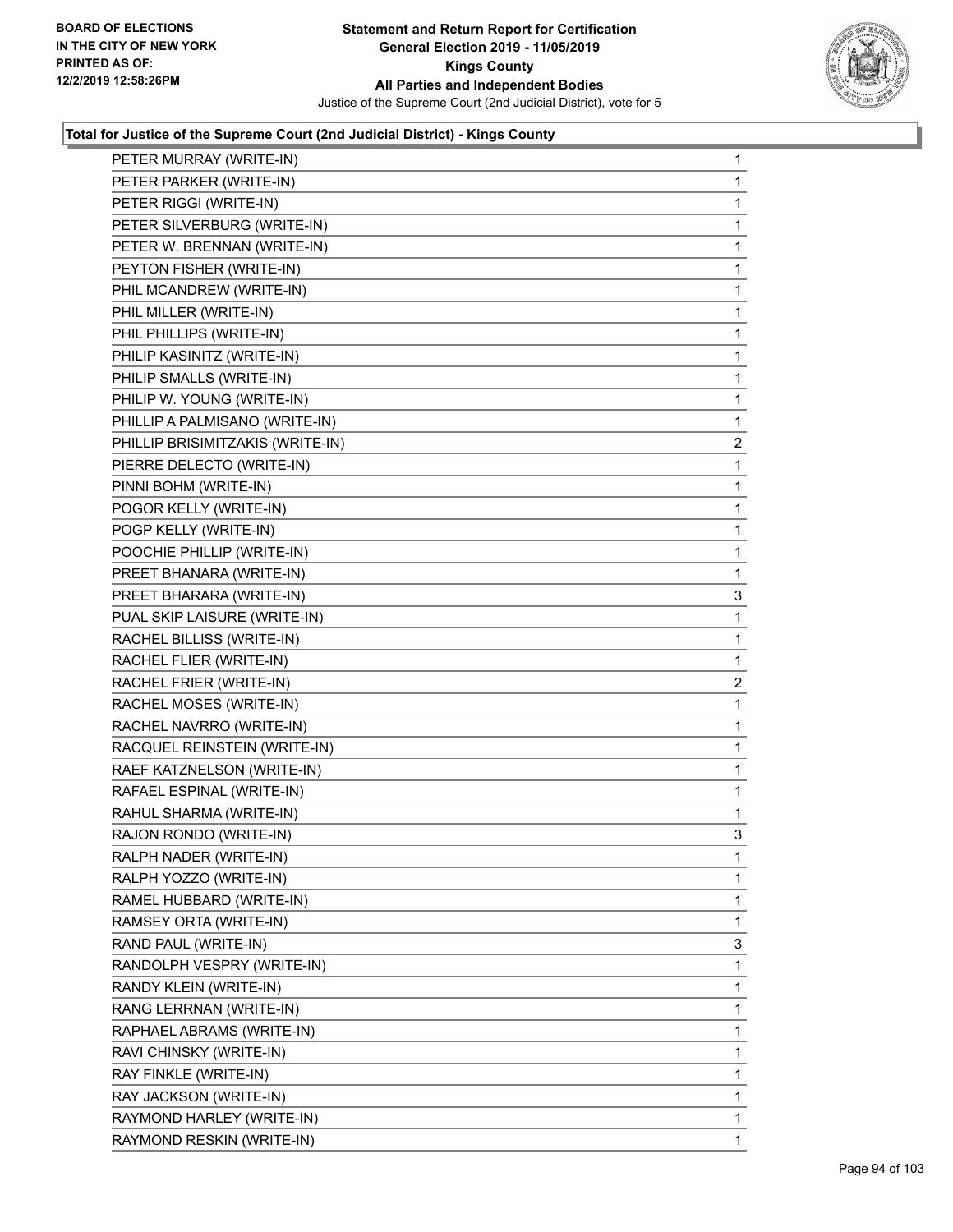

| RAYMOND RILEY (WRITE-IN)         | 1              |
|----------------------------------|----------------|
| RAYMOND ROLLARD (WRITE-IN)       | 1              |
| RAZY PRAZIN (WRITE-IN)           | 1              |
| REBECCA JOERSS (WRITE-IN)        | 1              |
| REBECCA MASRI (WRITE-IN)         | 1              |
| REBECCA MITCHELL (WRITE-IN)      | 1              |
| REBECCA TRAISTER (WRITE-IN)      | 1              |
| REENEA PARADIS (WRITE-IN)        | 1              |
| REGINA GENNARY (WRITE-IN)        | 1              |
| REINADO RIVERA (WRITE-IN)        | 1              |
| REINAIDOE RIVERA (WRITE-IN)      | 1              |
| REINALDE RIVERA (WRITE-IN)       | 1              |
| REINALDO C RIVERA (WRITE-IN)     | 1              |
| REINALDO RIVERA (WRITE-IN)       | 1              |
| REINULDO E. RIVERA (WRITE-IN)    | 1              |
| REMY SMITH (WRITE-IN)            | 1              |
| RENATA LANDSKIND (WRITE-IN)      | 1              |
| RENEE HOLMES (WRITE-IN)          | 1              |
| RHODA COHEN (WRITE-IN)           | 1              |
| RICARDO LAGUERRA (WRITE-IN)      | 1              |
| RICHARD B STEIN (WRITE-IN)       | 1              |
| RICHARD CEA (WRITE-IN)           | 1              |
| RICHARD GALLO (WRITE-IN)         | 1              |
| RICHARD LI (WRITE-IN)            | 1              |
| RICHARD RAVITCH (WRITE-IN)       | 1              |
| RICHARD SEMEGRAM (WRITE-IN)      | $\mathbf{1}$   |
| RICHARD STALLMAN (WRITE-IN)      | 1              |
| RICHARD STEIN (WRITE-IN)         | 1              |
| RICHARD ZABEL (WRITE-IN)         | 1              |
| RICHAUN INZ (WRITE-IN)           | 1              |
| RICHIE VALDES (WRITE-IN)         | 1              |
| RICKY DA COSH (WRITE-IN)         | 1              |
| RICO CLEFFI (WRITE-IN)           | 1              |
| RIGODIS APLING (WRITE-IN)        | 1              |
| RINATA KRUMER (WRITE-IN)         | 1              |
| RINGO STARR (WRITE-IN)           | 1              |
| RIVKALLA ZITRONENBAUM (WRITE-IN) | 1              |
| RO KHANNA (WRITE-IN)             | 1              |
| ROB NELSON (WRITE-IN)            | 1              |
| ROB ROACH (WRITE-IN)             | 1              |
| ROBERT BARATZ (WRITE-IN)         | 1              |
| ROBERT C NEWMAN (WRITE-IN)       | 1              |
| ROBERT CARROLL (WRITE-IN)        | 1              |
| ROBERT FARULA (WRITE-IN)         | 1              |
| ROBERT FREEHILL (WRITE-IN)       | $\overline{2}$ |
| ROBERT GANCOLA (WRITE-IN)        | 1.             |
|                                  |                |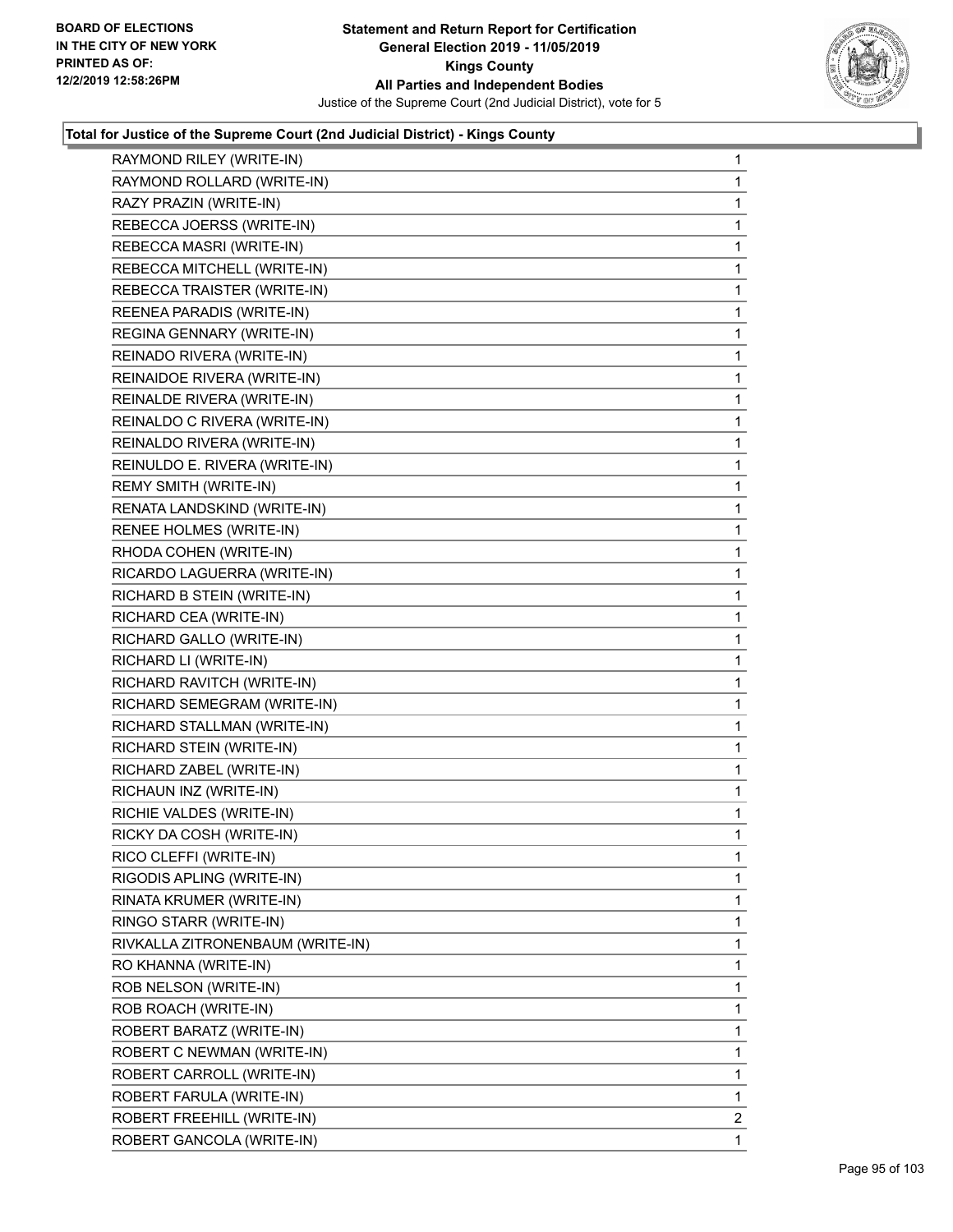

| ROBERT HORNAK (WRITE-IN)        | 1              |
|---------------------------------|----------------|
| ROBERT KATZ (WRITE-IN)          | 1              |
| ROBERT KENNEDY (WRITE-IN)       | 1              |
| ROBERT NEWMAN (WRITE-IN)        | 1              |
| ROBERT NITSCHKE (WRITE-IN)      | 1              |
| ROBERT ROSENZWEIG (WRITE-IN)    | 1              |
| ROBERT SMITH (WRITE-IN)         | 1              |
| ROBERTAN SUTHER (WRITE-IN)      | 1              |
| ROBIN SHEARES (WRITE-IN)        | 1              |
| ROCHEL GRUEN (WRITE-IN)         | 1              |
| ROCK LERMON (WRITE-IN)          | 1              |
| ROD FUSCO (WRITE-IN)            | 1              |
| RODNEY ZERRE (WRITE-IN)         | 1              |
| ROGER TAYLOR (WRITE-IN)         | 1              |
| ROGER WAREHAM (WRITE-IN)        | 1              |
| ROMAINE ROUSE (WRITE-IN)        | 1              |
| RON JENKINS (WRITE-IN)          | 1              |
| RON KUBY (WRITE-IN)             | 1              |
| RON PAUL (WRITE-IN)             | 1              |
| RON RUSKIN (WRITE-IN)           | 1              |
| RONALD METZLER (WRITE-IN)       | 1              |
| RONDO SHELLY (WRITE-IN)         | 1              |
| ROSANN EVANS (WRITE-IN)         | 1              |
| ROSE MAGUIRE (WRITE-IN)         | 1              |
| ROSEANNE BARRANCA (WRITE-IN)    | 1              |
| ROSEMAIRE MONTALBANO (WRITE-IN) | 1              |
| ROSEMARIE MO (WRITE-IN)         | 1              |
| ROSEMARIE MONTALBANO (WRITE-IN) | 1              |
| ROSS BARKAN (WRITE-IN)          | 1              |
| ROSS BIRKAN (WRITE-IN)          | 1              |
| ROSS FRISCIA (WRITE-IN)         | 1              |
| ROY SLOANE (WRITE-IN)           | $\overline{2}$ |
| RUBEN FULLER-BENNETT (WRITE-IN) | 1              |
| RUBEN REMIGO FERRO (WRITE-IN)   | 1              |
| RUBIN K SHEARER (WRITE-IN)      | 1              |
| RUDOLPH GIULIANI (WRITE-IN)     | 6              |
| RUFUS T FIREFLY (WRITE-IN)      | 1              |
| RUMZI ARAI (WRITE-IN)           | 1              |
| RUSS F. A. MERINO (WRITE-IN)    | 1              |
| RUSSELL ALMONTE (WRITE-IN)      | 1              |
| RUTH BADER GINSBERG (WRITE-IN)  | 1              |
| RUTHMANN ROSSAN (WRITE-IN)      | 1              |
| RYAN MATTES (WRITE-IN)          | 1              |
| RYAN POLLOCK (WRITE-IN)         | 1              |
| RYAN PULLOCK (WRITE-IN)         | 1              |
| RYAN VAIL BROWN (WRITE-IN)      | 1              |
|                                 |                |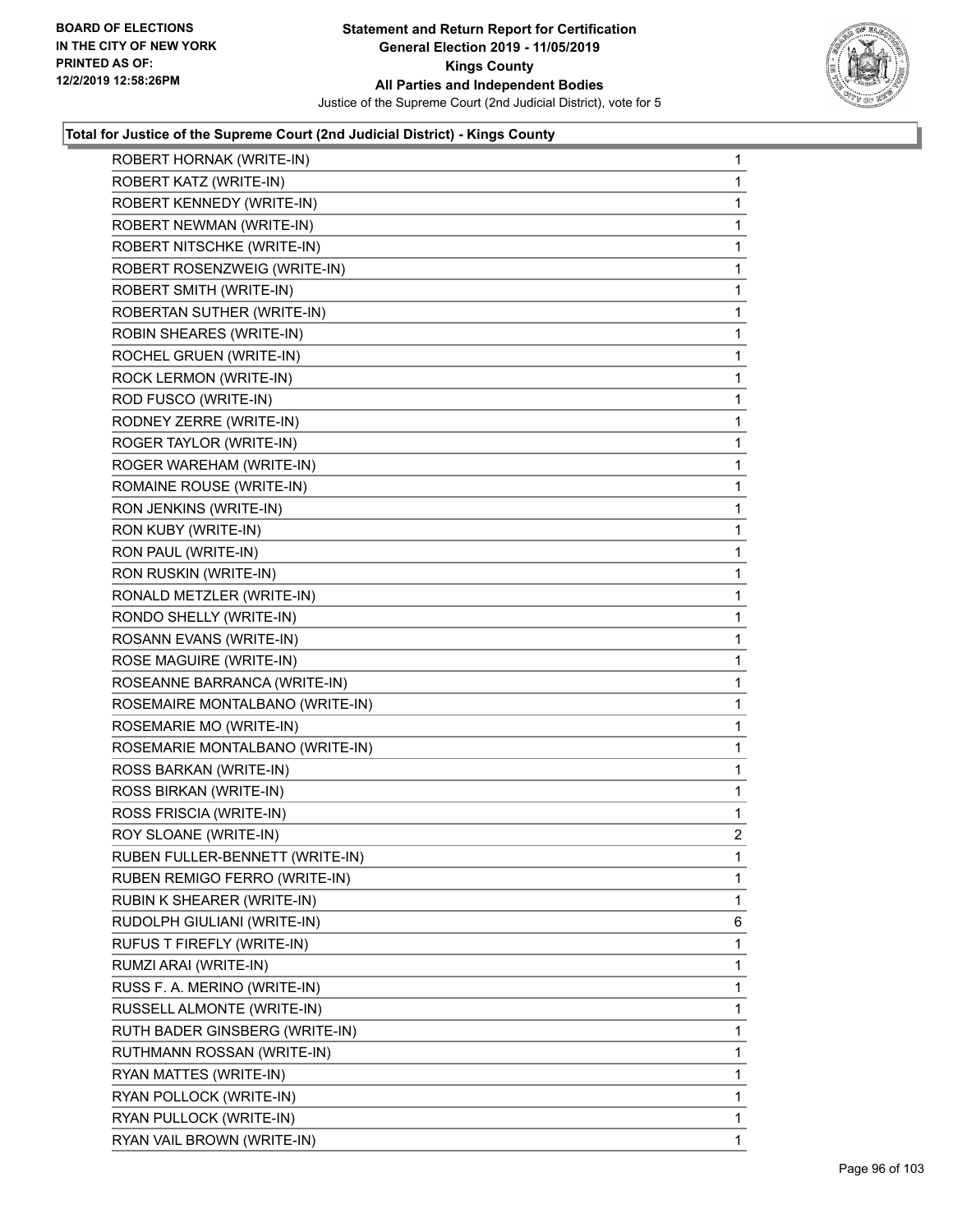

| RYDER FLEMMING-JONES (WRITE-IN) | $\mathbf{1}$   |
|---------------------------------|----------------|
| SABRINA HANKINS (WRITE-IN)      | 1              |
| SABRINA YEVDAYEVOV (WRITE-IN)   | 1              |
| SABRWA TAVI (WRITE-IN)          | 1              |
| SALLY DELUCA (WRITE-IN)         | 1              |
| SAM DRANGUS (WRITE-IN)          | 1              |
| SAM FELDMAN (WRITE-IN)          | 1              |
| SAM HUMMELSTEIN (WRITE-IN)      | 1              |
| SAM LEWIS (WRITE-IN)            | 1              |
| SAM SEHIN (WRITE-IN)            | 1              |
| SAM SHAPELFOGEZ (WRITE-IN)      | 1              |
| SAMANTHA CHRISTIE (WRITE-IN)    | 1              |
| SAMUAL YEE (WRITE-IN)           | 1              |
| SAMUEL ALITO (WRITE-IN)         | $\mathbf{1}$   |
| SAMUEL BLAUSTEIN (WRITE-IN)     | 1              |
| SAMUEL BUDIN (WRITE-IN)         | 1              |
| SAMUEL FELDMAN (WRITE-IN)       | 1              |
| SAMUEL HIMMELSTEIN (WRITE-IN)   | 1              |
| SAMUEL SODER (WRITE-IN)         | 1              |
| SANDRA FELDMAN (WRITE-IN)       | $\mathbf{1}$   |
| SANNILAL RAMHIT (WRITE-IN)      | 1              |
| SARAH ANN CAROILO (WRITE-IN)    | 1              |
| SARAH BURLESIN (WRITE-IN)       | 1              |
| SARAH DERI-OSHIRE (WRITE-IN)    | 1              |
| SARAH E.F. KENYON (WRITE-IN)    | 1              |
| SARAH HUMPHREVILLE (WRITE-IN)   | 1              |
| SARAH MAXFIELD (WRITE-IN)       | $\overline{2}$ |
| SARAH PROVOST (WRITE-IN)        | $\overline{2}$ |
| SARAH SOLON (WRITE-IN)          | $\mathbf{1}$   |
| SARAH TELLER (WRITE-IN)         | 1              |
| SAUL STEIN (WRITE-IN)           | $\overline{2}$ |
| SAYSI SANTHJVONG (WRITE-IN)     | 1              |
| SCAN CROWLEY (WRITE-IN)         | 1              |
| SCHLOMO SCHWARTZ (WRITE-IN)     | 1              |
| SCOTT ADLER (WRITE-IN)          | 1              |
| SCOTT KRAMER (WRITE-IN)         | 1              |
| SCOTT KRAVET (WRITE-IN)         | 1              |
| SCOTT LEVY (WRITE-IN)           | 1              |
| SCOTT M STRINGER (WRITE-IN)     | 1              |
| SEAN CASSIMIRE (WRITE-IN)       | 1              |
| SEAN DOOLITTLE (WRITE-IN)       | 2              |
| SEAN HANNITY (WRITE-IN)         | 1              |
| SEAN P WILSON (WRITE-IN)        | 1              |
| SEBASTIAN MAGUIRE (WRITE-IN)    | 1              |
| SEBASTIAN MONDRONE (WRITE-IN)   | 1              |
| SELINA KYLE (WRITE-IN)          | 1              |
|                                 |                |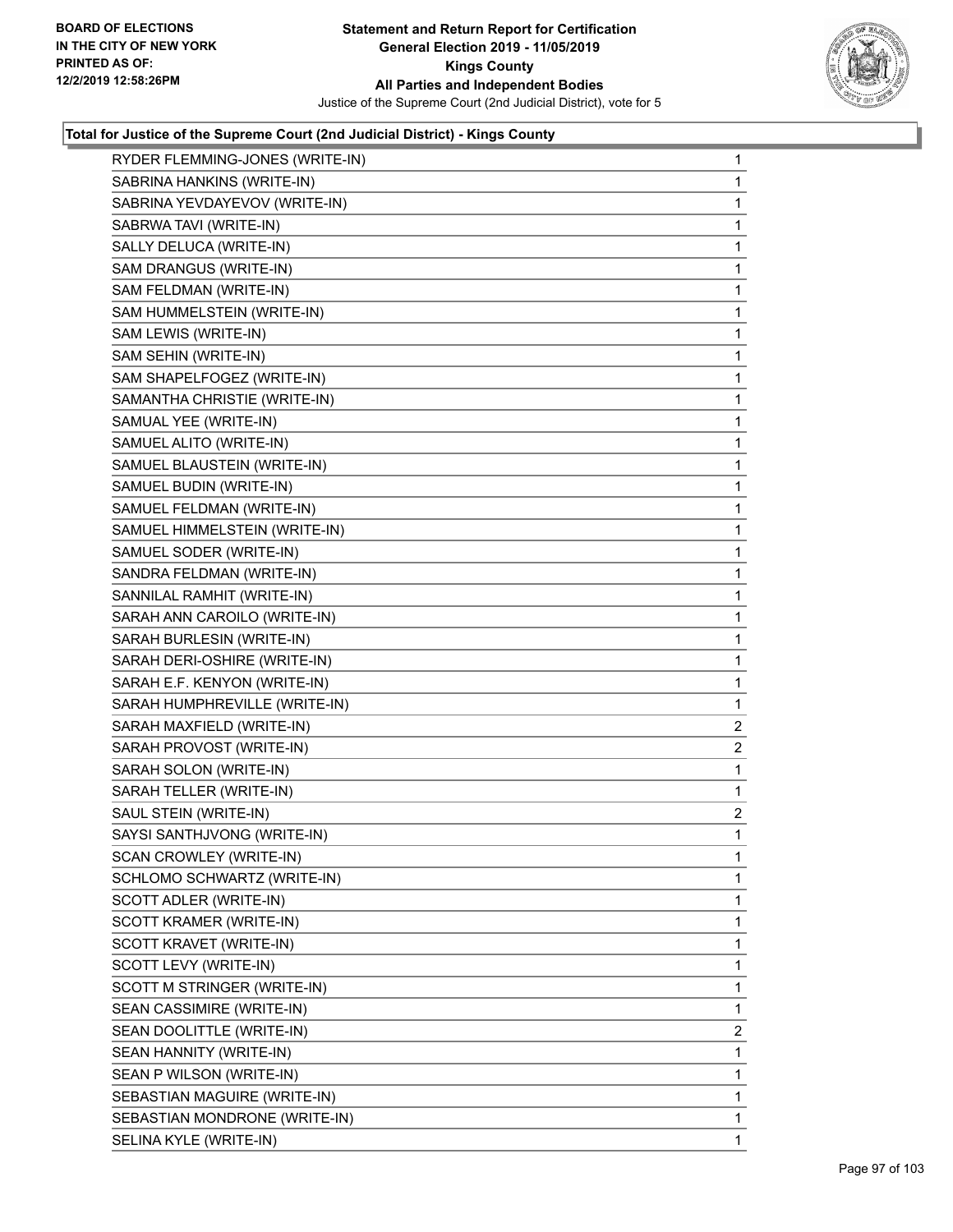

|                              | $\mathbf{1}$ |
|------------------------------|--------------|
| SEREN PAK (WRITE-IN)         | 1            |
| SETA FARBER (WRITE-IN)       | 1            |
| SETH MILLER (WRITE-IN)       | 1            |
| SETH STEIN (WRITE-IN)        | 1            |
| SHABBTAI ZUI (WRITE-IN)      | 1            |
| SHAINA MARTINEZ (WRITE-IN)   | 1            |
| SHANA GITTENS (WRITE-IN)     | 1            |
| SHANNON SMITH (WRITE-IN)     | 1            |
| SHARA GRAUS (WRITE-IN)       | 1            |
| SHARON KOSAKOFF (WRITE-IN)   | 1            |
| SHAUL HAFNER (WRITE-IN)      | 1            |
| SHAUL KLAIN (WRITE-IN)       | 1            |
| SHEBURE PAUL (WRITE-IN)      | 1            |
| SHEEV PALPATINE (WRITE-IN)   | 1            |
| SHELDON HANDLER (WRITE-IN)   | 1            |
| SHERRY ANN SMITH (WRITE-IN)  | 1            |
| SHIA HAFNER (WRITE-IN)       | 1            |
| SHINGO NISHIMARO (WRITE-IN)  | 1            |
| SHIRA MAYERFIELD (WRITE-IN)  | 1            |
| SHIRIN ZAROBI (WRITE-IN)     | 1            |
| SHIRLEY TROUTMAN (WRITE-IN)  | 1            |
| SHLOMO FINKELMAN (WRITE-IN)  | 1            |
| SHLOMO GOLDSTEIN (WRITE-IN)  | 1            |
| SHMUEL KUNOA (WRITE-IN)      | 1            |
|                              |              |
| SHOLOM GOLDSTEIN (WRITE-IN)  | 1            |
| SHOSHINA LAUTER (WRITE-IN)   | 1            |
| SID ROSENBERG (WRITE-IN)     | 1            |
| SILVIA FEDERICI (WRITE-IN)   | 1            |
| SIMCHA FELDER (WRITE-IN)     | 5            |
| SIMON MASON (WRITE-IN)       | 1            |
| SIMON SHAMOUN (WRITE-IN)     | 1            |
| SIMONE GREY (WRITE-IN)       | 1            |
| SIMONE PAK (WRITE-IN)        | 1            |
| SIMONE SILVERBURG (WRITE-IN) | 1            |
| SMCHA FELDER (WRITE-IN)      | 1            |
| SNOOPY SCHULTZ (WRITE-IN)    | 1            |
| SOFIA MUHAMMAD (WRITE-IN)    | 1            |
| SOFIA YERGARA (WRITE-IN)     | 1            |
| SOJAUNER RIVERS (WRITE-IN)   | 1            |
| SONIA SOTOMAYOR (WRITE-IN)   | 1            |
| SOPHIA GURUTE (WRITE-IN)     | 1            |
| SOPHIE ANDERSON (WRITE-IN)   | 1            |
| SOPHIE COWAN (WRITE-IN)      | 1            |
| STACY ANN DOREGAN (WRITE-IN) | 1            |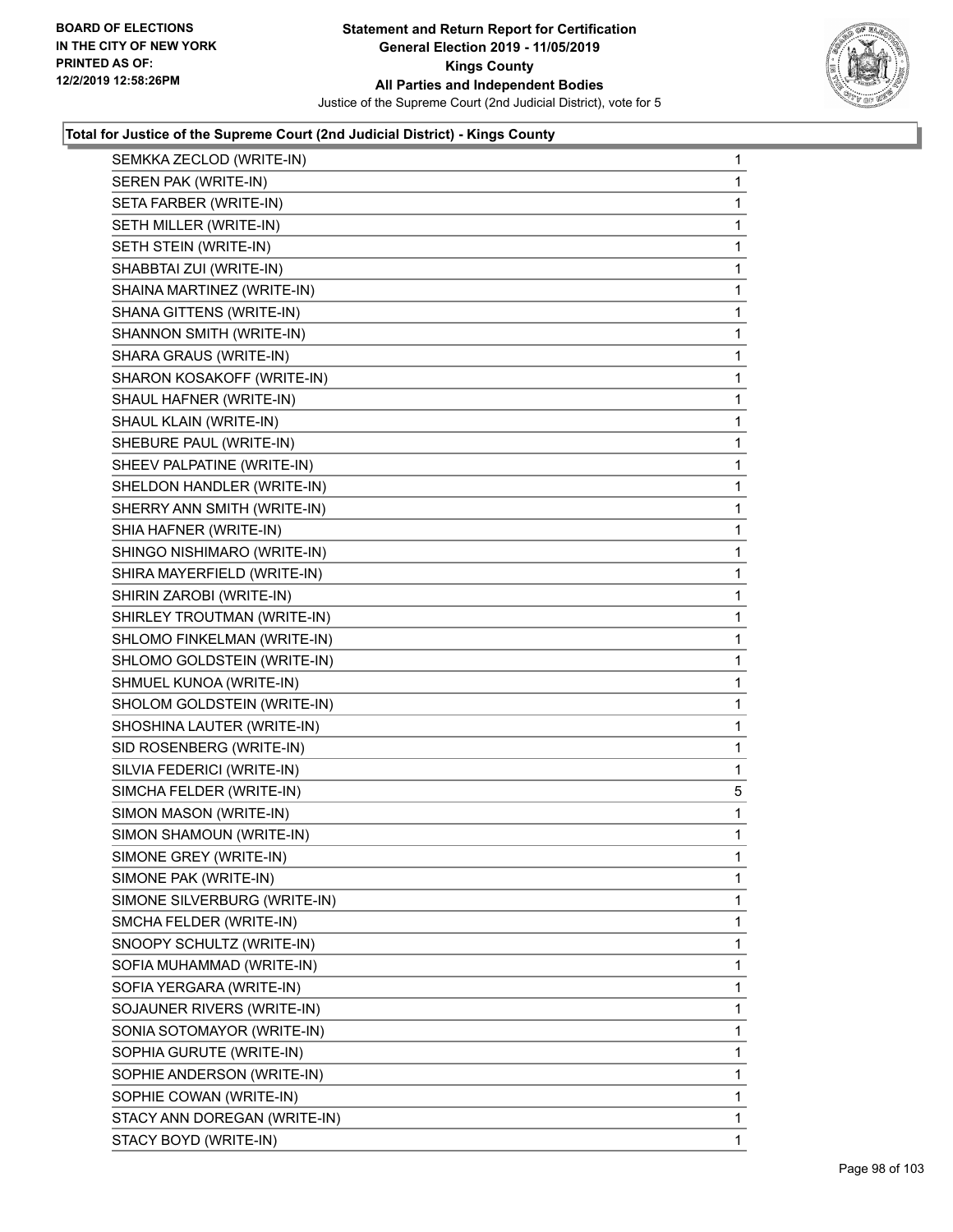

| STAN MELAMED (WRITE-IN)          | $\mathbf{1}$   |
|----------------------------------|----------------|
| STAN WECKL (WRITE-IN)            | 1              |
| STAU ALLEN (WRITE-IN)            | 1              |
| STAVRES HALKIAS (WRITE-IN)       | 1              |
| STELLA LAPIDUS (WRITE-IN)        | 1              |
| STEPHANE F. ADAM (WRITE-IN)      | 1              |
| STEPHANIE MATALAV (WRITE-IN)     | 1              |
| STEPHANIE POSEN (WRITE-IN)       | $\mathbf{1}$   |
| STEPHEN ABRAMSON (WRITE-IN)      | 1              |
| STEPHEN BARRAS (WRITE-IN)        | 1              |
| STEPHEN CAIAZZO (WRITE-IN)       | 1              |
| STEPHEN HARRISON (WRITE-IN)      | $\overline{c}$ |
| STEPHEN LAROCCA (WRITE-IN)       | $\mathbf{1}$   |
| STEPHEN LETHBRIDGE (WRITE-IN)    | 1              |
| STEPHEN M HAWLEY (WRITE-IN)      | 1              |
| STEPHEN MANNIX (WRITE-IN)        | 1              |
| STEPHEN MOLINO (WRITE-IN)        | 1              |
| STEVE H RICHMAN (WRITE-IN)       | 1              |
| STEVE LANDIS (WRITE-IN)          | 1              |
| STEVE LEVI (WRITE-IN)            | 1              |
| STEVE ROGERS (WRITE-IN)          | 1              |
| STEVE SCHIAINO (WRITE-IN)        | 1              |
| STEVEN CARBAJAL (WRITE-IN)       | 1              |
| STEVEN E SHOVERS (WRITE-IN)      | 1              |
| STEVEN HOSTOFSKY (WRITE-IN)      | 1              |
| STEVEN LANDIS (WRITE-IN)         | 1              |
| STEVEN LYNCH (WRITE-IN)          | 1              |
| STEVEN MASTORSKY (WRITE-IN)      | 1              |
| STEVEN REISER (WRITE-IN)         | 1              |
| STEVEN SOMERVILLE (WRITE-IN)     | $\overline{c}$ |
| STEVEN SZANZER (WRITE-IN)        | 1              |
| STEVEN TERRY (WRITE-IN)          | 1              |
| STEVROS HALKINS (WRITE-IN)       | 1              |
| SUEY FERNANDEZ (WRITE-IN)        | 1              |
| SUNNY HOSTIN (WRITE-IN)          | 1              |
| SUSAN EPSTEIN (WRITE-IN)         | 1              |
| SUSAN P. COLE (WRITE-IN)         | 1              |
| SUSAN PRATT (WRITE-IN)           | 1              |
| SUZANNE ST.PIERRE (WRITE-IN)     | 1              |
| SYLVIA ASH (WRITE-IN)            | 1              |
| SYLVIA D. HINBX-RABIX (WRITE-IN) | 1              |
| SYLVIA WYNTER (WRITE-IN)         | 1              |
| TABITHA BONEY (WRITE-IN)         | 1              |
| TABITHA HUGGINS BONEY (WRITE-IN) | 1              |
| TALENCE HUNTER (WRITE-IN)        | 1              |
| TAMRA CRONIN (WRITE-IN)          | 1              |
|                                  |                |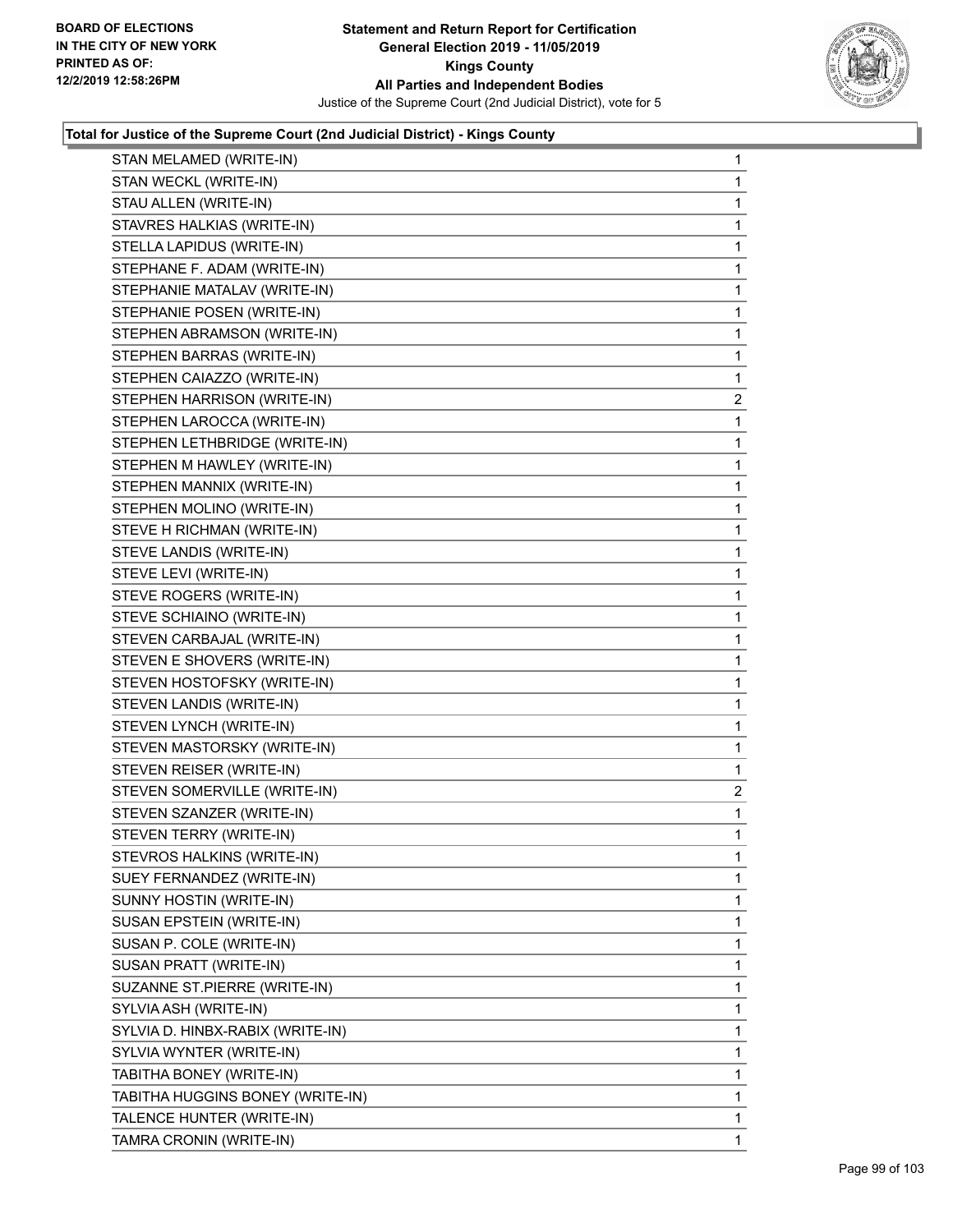

| TARA URBAN (WRITE-IN)         | 1              |
|-------------------------------|----------------|
| TARDIS JOHNSON (WRITE-IN)     | $\mathbf{1}$   |
| TATTY SHORTS (WRITE-IN)       | 1              |
| TAYLOR SHANN (WRITE-IN)       | 1              |
| TAYLOR SWIFT (WRITE-IN)       | 1              |
| TAYNA JOHNSON (WRITE-IN)      | 1              |
| TED CRUZ (WRITE-IN)           | 1              |
| TED GRANT (WRITE-IN)          | 1              |
| TEDD GETMAN (WRITE-IN)        | 1              |
| THEODORE FONTAS (WRITE-IN)    | 1              |
| THEODORE HASTINGS (WRITE-IN)  | $\overline{2}$ |
| THEODORE REX GROSS (WRITE-IN) | 1              |
| THERESA CICCOTTO (WRITE-IN)   | $\overline{a}$ |
| THERESA WILLIAMS (WRITE-IN)   | $\overline{2}$ |
| THERESIA TRENSKOMA (WRITE-IN) | 1              |
| THOMAS BROOKS (WRITE-IN)      | 1              |
| THOMAS BURROWS (WRITE-IN)     | 1              |
| THOMAS LOMBARDOZZI (WRITE-IN) | 1              |
| THOMAS LUBERTO (WRITE-IN)     | 1              |
| THOMAS P DUGGAN (WRITE-IN)    | 1              |
| THURMON MURSON (WRITE-IN)     | 1              |
| TIFFANY CABAN (WRITE-IN)      | 11             |
| TIFFANY COHAN (WRITE-IN)      | 1              |
| TILL SALZER (WRITE-IN)        | 1              |
| TIM DELANEY (WRITE-IN)        | 1              |
| TIM FAUST (WRITE-IN)          | 1              |
| TIM GILES (WRITE-IN)          | 1              |
| TIM HEIDEEKER (WRITE-IN)      | 1              |
| TIM RUTHOLZ (WRITE-IN)        | 1              |
| TIM STORM (WRITE-IN)          | 1              |
| TIM WU (WRITE-IN)             | 1              |
| TIMOTHY GOUGH (WRITE-IN)      | 1              |
| TIMOTHY VETTER (WRITE-IN)     | 1              |
| TINA LUONGO (WRITE-IN)        | 1              |
| TITUS ANDROMEDON (WRITE-IN)   | 1              |
| TOBA PORTOFSKY (WRITE-IN)     | 1              |
| TOBY BIRNBAUM (WRITE-IN)      | 1              |
| TODD LAWTON (WRITE-IN)        | 1              |
| TOLA SERITA (WRITE-IN)        | 1              |
| TOM CREAN (WRITE-IN)          | 1              |
| TOM KENNEDY (WRITE-IN)        | 1              |
| TOM MCMAHON (WRITE-IN)        | 1              |
| TOM POLLCANE (WRITE-IN)       | 1              |
| TOM SERVO (WRITE-IN)          | 1              |
| TOMMY BERPTH (WRITE-IN)       | 1              |
| TONY CATALANO (WRITE-IN)      | 1              |
|                               |                |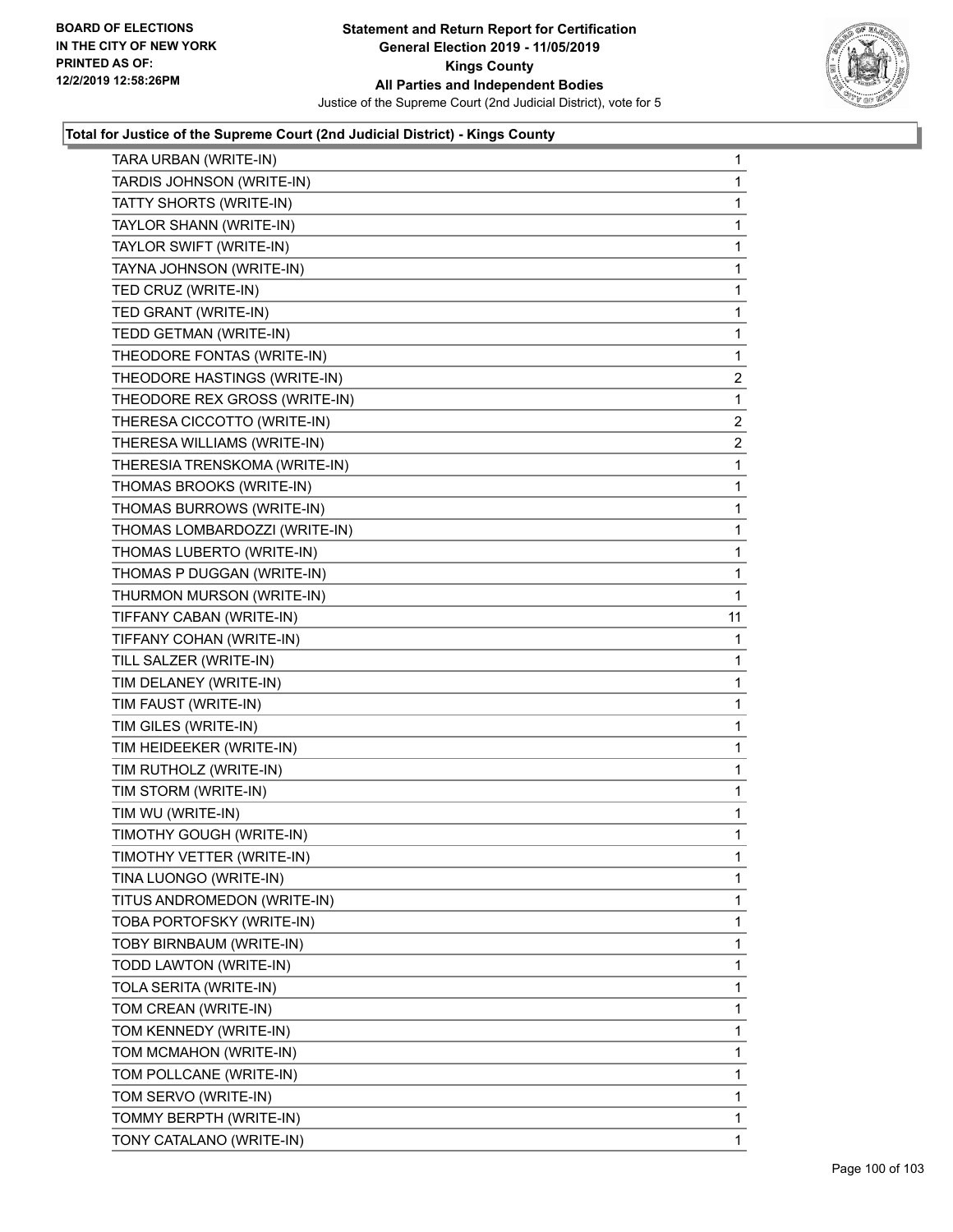

| TONY KIM (WRITE-IN)                       | $\mathbf{1}$   |
|-------------------------------------------|----------------|
| TONY MESSINA (WRITE-IN)                   | $\mathbf{1}$   |
| TRACEY MAKOW (WRITE-IN)                   | 1              |
| TREY ANASTASSO (WRITE-IN)                 | $\mathbf{1}$   |
| TREY ODENDAL (WRITE-IN)                   | $\mathbf{1}$   |
| TUCKER CARLSON (WRITE-IN)                 | $\overline{2}$ |
| TUSCAN SAM (WRITE-IN)                     | 1              |
| TYLENA SYLVESTER (WRITE-IN)               | $\mathbf{1}$   |
| TYLER STATON (WRITE-IN)                   | 1              |
| TZVI GOLDSTEIN (WRITE-IN)                 | 1              |
| UDO DRESCHER (WRITE-IN)                   | $\mathbf 1$    |
| UNATTRIBUTABLE WRITE-IN (WRITE-IN)        | 2,517          |
| UNCOUNTED WRITE-IN PER STATUTE (WRITE-IN) | 56             |
| V.J LENIN (WRITE-IN)                      | 1              |
| VALERIA RIVERA (WRITE-IN)                 | 1              |
| VALERIE BRATHWAITE NELSON (WRITE-IN)      | 1              |
| VERMIN SUPREME (WRITE-IN)                 | $\mathbf{1}$   |
| <b>VERONICA PARK (WRITE-IN)</b>           | 1              |
| VICKI ROTUSCHILD (WRITE-IN)               | 1              |
| VICKY VUSSEN (WRITE-IN)                   | $\mathbf{1}$   |
| VICOTORIA BENTON (WRITE-IN)               | 1              |
| VICTOR CHONICHM (WRITE-IN)                | $\mathbf{1}$   |
| VICTOR CLERIDETTI (WRITE-IN)              | $\mathbf{1}$   |
| VICTOR JARADA (WRITE-IN)                  | 1              |
| VICTORIA MESSINA (WRITE-IN)               | 1              |
| VILMA REINHARDT (WRITE-IN)                | $\mathbf{1}$   |
| VILRAY BOLLES (WRITE-IN)                  | 1              |
| VINCENT F MARTUSCILLO (WRITE-IN)          | $\mathbf{1}$   |
| VINCENT F. MARTUSCIELLO (WRITE-IN)        | $\mathbf{1}$   |
| VINCENT J GENTILO (WRITE-IN)              | $\mathbf{1}$   |
| VINCENT LAJANO (WRITE-IN)                 | $\mathbf 1$    |
| VINCENT PINELLO (WRITE-IN)                | $\mathbf{1}$   |
| VINESH RAMHIT (WRITE-IN)                  | $\mathbf{1}$   |
| VIRGIL TEXAS (WRITE-IN)                   | 1              |
| <b>VIRGINIA NGUYEN (WRITE-IN)</b>         | $\mathbf{1}$   |
| VITO DI GIOVANNI (WRITE-IN)               | 1              |
| VIVIANA HERNANDEZ (WRITE-IN)              | 1              |
| VLADIMIR ILLYCH LENIN (WRITE-IN)          | 1              |
| VOCTORIA MESSINA (WRITE-IN)               | 1              |
| VYACHESLAV LEBEDEV (WRITE-IN)             | 1              |
| WALLY WEST (WRITE-IN)                     | $\mathbf{1}$   |
| WALTER MERCADO (WRITE-IN)                 | $\overline{2}$ |
| WALTER RODNEY (WRITE-IN)                  | 1              |
| WALTER WHITE (WRITE-IN)                   | 1              |
| WARREN LEWIS (WRITE-IN)                   | 1              |
| WENDY KIEMPEER (WRITE-IN)                 | 1              |
|                                           |                |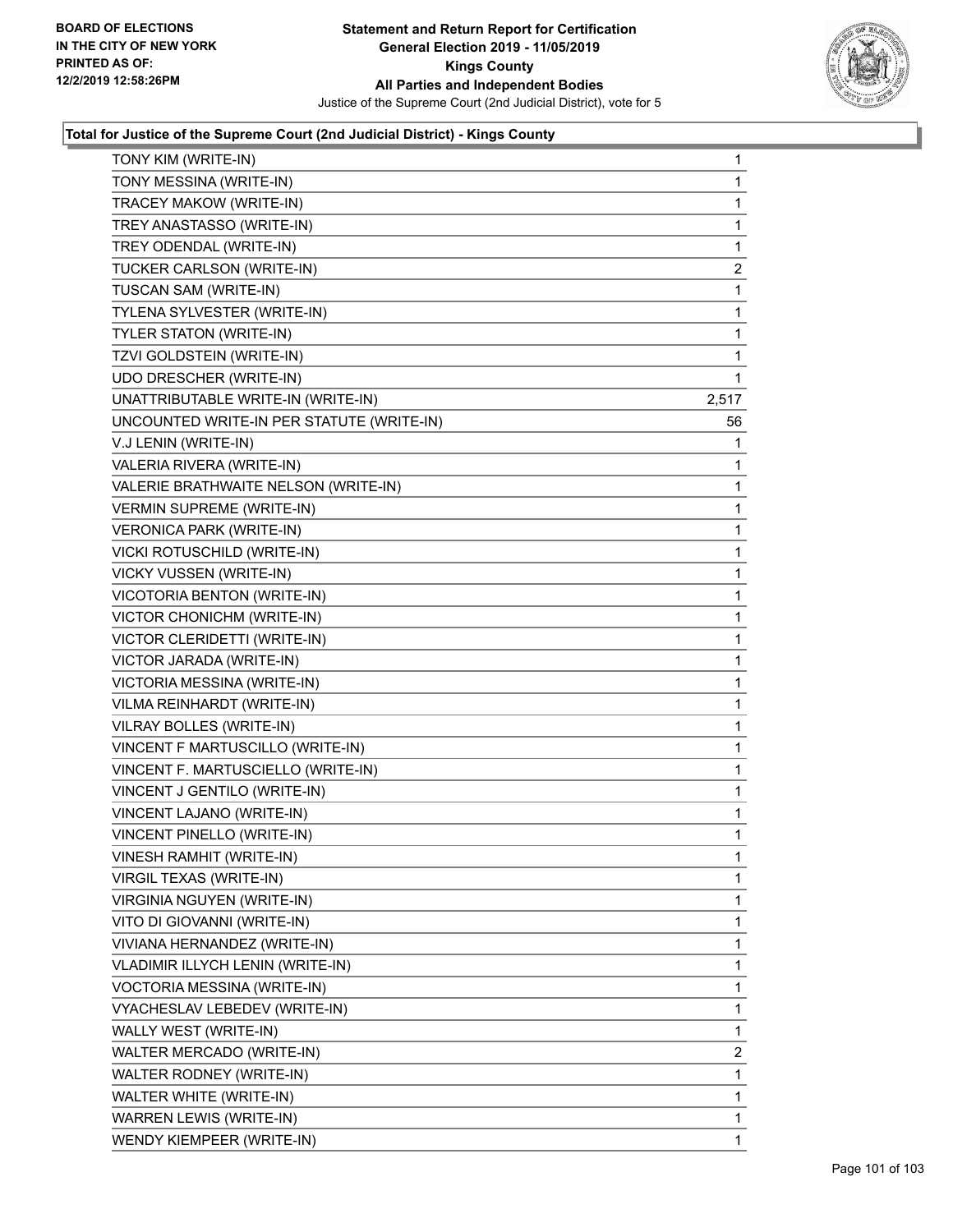

| WENDY MELRON (WRITE-IN)           | $\mathbf{1}$   |
|-----------------------------------|----------------|
| WESLEY PAISLEY (WRITE-IN)         | $\overline{2}$ |
| WILL MANAKER (WRITE-IN)           | 1              |
| WILLIAM BARR (WRITE-IN)           | 4              |
| WILLIAM CAHILL (WRITE-IN)         | 1              |
| WILLIAM CONNDLY (WRITE-IN)        | 1              |
| WILLIAM LIENHARD (WRITE-IN)       | 1              |
| WILLIAM NEWMEN (WRITE-IN)         | 1              |
| WILLIE PANG (WRITE-IN)            | 1              |
| WILSON BERKOW (WRITE-IN)          | 1              |
| XAUI LIEELING (WRITE-IN)          | 1              |
| Y SIAAL LEZER (WRITE-IN)          | 1              |
| YAAKOV BEIRMAN (WRITE-IN)         | 1              |
| YAAKOV ROSEN (WRITE-IN)           | 1              |
| YADIRA HADLETT (WRITE-IN)         | $\overline{2}$ |
| YALINI DREAM (WRITE-IN)           | 1              |
| YANNICE JAMES (WRITE-IN)          | 1              |
| YEEDL NEIGER (WRITE-IN)           | 1              |
| YEHOSHUA SHAMEL (WRITE-IN)        | 1              |
| YERUCHIM SILBER (WRITE-IN)        | 1              |
| YESHAYA GLUCK (WRITE-IN)          | 1              |
| YITTIE M GRUEN (WRITE-IN)         | 1              |
| YITZCHEK LAPP (WRITE-IN)          | 1              |
| YITZCHOK FEIG (WRITE-IN)          | 1              |
| YOEL LEFKOWITZ (WRITE-IN)         | 1              |
| YOEL SCHIFF (WRITE-IN)            | 1              |
| YOLANDA GUADAGNOL-I (WRITE-IN)    | 1              |
| YOLANDE NICHOLSON (WRITE-IN)      | 1              |
| YOSEF FEIG (WRITE-IN)             | 1              |
| YOSEF ROTHSTEIN (WRITE-IN)        | 1              |
| YOSELIN GENAO ESTRELLA (WRITE-IN) | 1              |
| YOSSI GROSS (WRITE-IN)            | 1              |
| YUES H ANTENOR (WRITE-IN)         | 1              |
| YULAN GRANT (WRITE-IN)            | 1              |
| YUNG LI (WRITE-IN)                | 1              |
| YUNIS CHANG (WRITE-IN)            | 1              |
| ZACH WILLIAMS (WRITE-IN)          | 1              |
| ZACHARY ZISKIN (WRITE-IN)         | 1              |
| ZACHERY KATZNELSON (WRITE-IN)     | 1              |
| ZAIMEN TEIDELBAUM (WRITE-IN)      | 1              |
| ZAINAB AKBAR (WRITE-IN)           | 1              |
| ZALMAN ECKSTIEN (WRITE-IN)        | 1              |
| ZALMAN KELBER (WRITE-IN)          | 1              |
| ZALMEN LAZOROFF (WRITE-IN)        | 1              |
| ZENA BECCERO (WRITE-IN)           | 1              |
| ZEPHYR TEACHOUT (WRITE-IN)        | 8              |
|                                   |                |